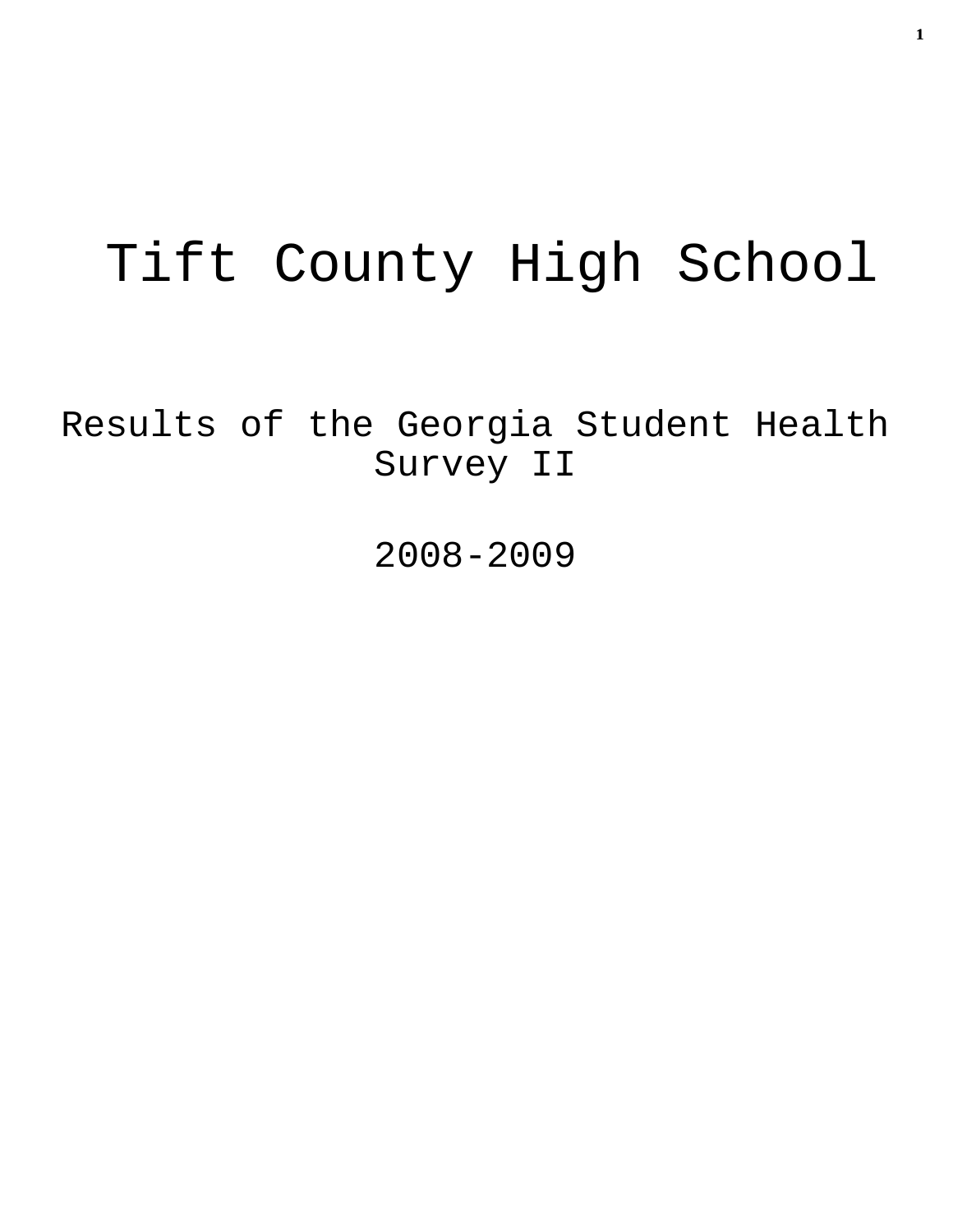# *Demographics* **2**

| Grade                    |     |  |  |  |
|--------------------------|-----|--|--|--|
| <b>Grade   Frequency</b> |     |  |  |  |
| 10                       | 385 |  |  |  |
| 12                       | 166 |  |  |  |

| <b>Frequency</b> | <b>Table of Gender by Grade</b> |              |             |              |  |  |
|------------------|---------------------------------|--------------|-------------|--------------|--|--|
| <b>Col Pct</b>   |                                 | Grade(Grade) |             |              |  |  |
|                  | Gender(Gender)                  | 10           | 12          | <b>Total</b> |  |  |
|                  | <b>Female</b>                   | 202<br>52.47 | 84<br>50.60 | 286          |  |  |
|                  | <b>Male</b>                     | 183<br>47.53 | 82<br>49.40 | 265          |  |  |
|                  | <b>Total</b>                    | 385          | 166         | 551          |  |  |

| <b>Frequency</b><br>Col Pct |
|-----------------------------|
|                             |

| <b>Table of Ethnicity by Grade</b> |              |              |              |  |  |  |
|------------------------------------|--------------|--------------|--------------|--|--|--|
|                                    | Grade(Grade) |              |              |  |  |  |
| <b>Ethnicity</b> (Ethnicity)       | 10           | 12           | <b>Total</b> |  |  |  |
| <b>Black</b>                       | 137<br>35.58 | 48<br>28.92  | 185          |  |  |  |
| <b>Hispanic</b>                    | 43<br>11.17  | 10<br>6.02   | 53           |  |  |  |
| White                              | 195<br>50.65 | 104<br>62.65 | 299          |  |  |  |
| <b>Asian</b>                       | 3<br>0.78    | 2<br>1.20    | 5            |  |  |  |
| <b>Other</b>                       | 7<br>1.82    | 2<br>1.20    | 9            |  |  |  |
| <b>Total</b>                       | 385          | 166          | 551          |  |  |  |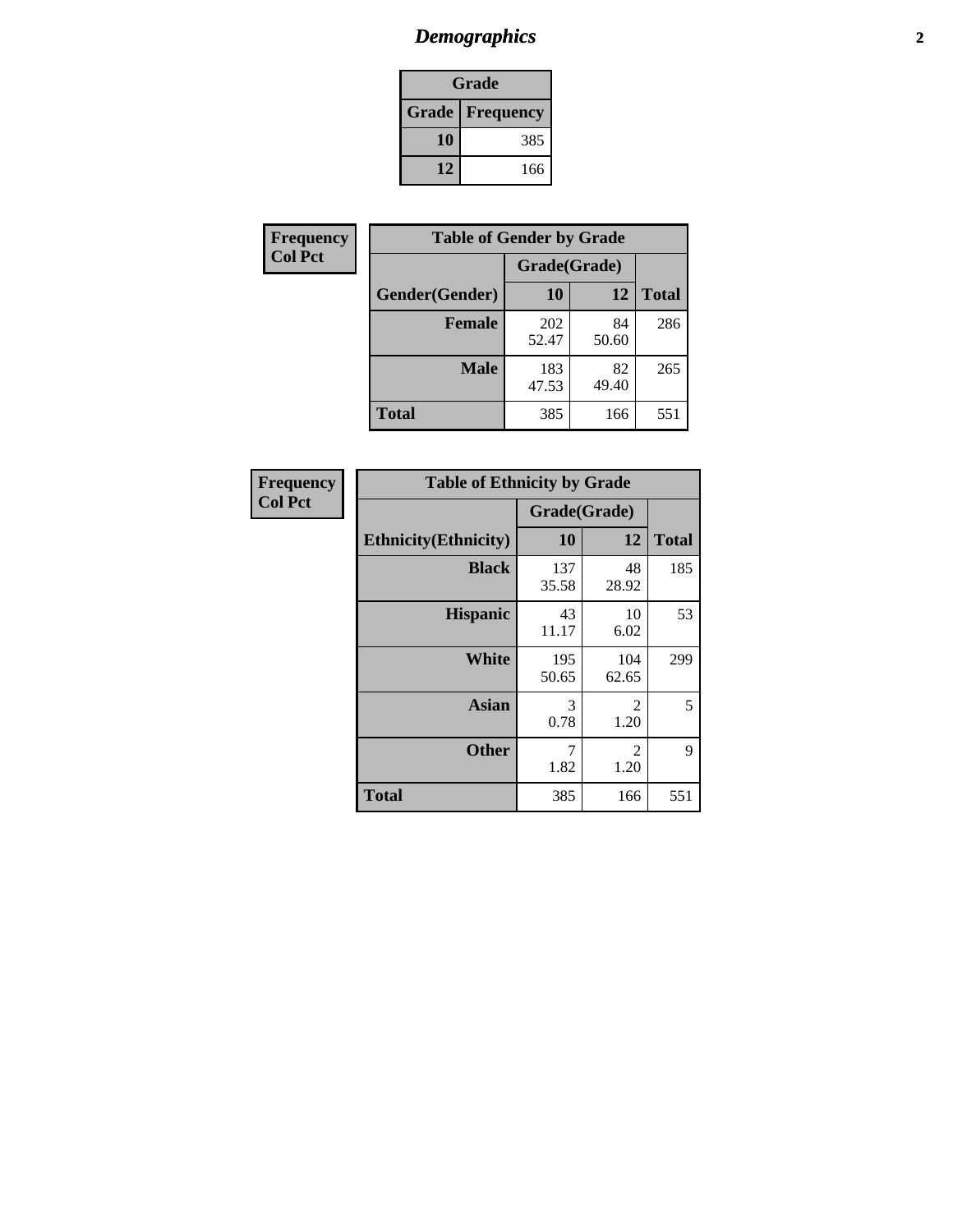### *Title IV, Part A, Schedule A* **3** *Goal 1: Ensure that all schools are drug-free Baseline Data: Year 2008-2009 Prevalence of Drug Use*

| Frequency<br><b>Col Pct</b> | <b>Table of AlcoholAlt by Grade</b> |              |              |              |  |  |
|-----------------------------|-------------------------------------|--------------|--------------|--------------|--|--|
|                             | AlcoholAlt(Alcohol                  | Grade(Grade) |              |              |  |  |
|                             | use, past 30 days)                  | <b>10</b>    | 12           | <b>Total</b> |  |  |
|                             | Yes                                 | 99<br>25.71  | 63<br>37.95  | 162          |  |  |
|                             | N <sub>0</sub>                      | 286<br>74.29 | 103<br>62.05 | 389          |  |  |
|                             | Total                               | 385          | 166          | 551          |  |  |

| Frequency      | <b>Table of TobaccoAny by Grade</b> |              |              |              |  |
|----------------|-------------------------------------|--------------|--------------|--------------|--|
| <b>Col Pct</b> | TobaccoAny(Tobacco                  | Grade(Grade) |              |              |  |
|                | use, past 30 days)                  | 10           | 12           | <b>Total</b> |  |
|                | Yes                                 | 101<br>26.23 | 43<br>25.90  | 144          |  |
|                | N <sub>0</sub>                      | 284<br>73.77 | 123<br>74.10 | 407          |  |
|                | Total                               | 385          | 166          | 551          |  |

| Frequency<br><b>Col Pct</b> | <b>Table of MarijuanaAlt by Grade</b> |              |              |              |  |
|-----------------------------|---------------------------------------|--------------|--------------|--------------|--|
|                             | MarijuanaAlt(Marijuana                | Grade(Grade) |              |              |  |
|                             | use, past 30 days)                    | 10           | 12           | <b>Total</b> |  |
|                             | <b>Yes</b>                            | 45<br>11.69  | 18<br>10.84  | 63           |  |
|                             | N <sub>0</sub>                        | 340<br>88.31 | 148<br>89.16 | 488          |  |
|                             | <b>Total</b>                          | 385          | 166          | 551          |  |

| Frequency<br><b>Col Pct</b> | <b>Table of OtherDrugAny by Grade</b>                  |              |              |              |  |
|-----------------------------|--------------------------------------------------------|--------------|--------------|--------------|--|
|                             | <b>OtherDrugAny(Other</b><br>Grade(Grade)<br>drug use, |              |              |              |  |
|                             | past 30 days)                                          | 10           | 12           | <b>Total</b> |  |
|                             | Yes                                                    | 35<br>9.09   | 16<br>9.64   | 51           |  |
|                             | N <sub>0</sub>                                         | 350<br>90.91 | 150<br>90.36 | 500          |  |
|                             | <b>Total</b>                                           | 385          | 166          | 551          |  |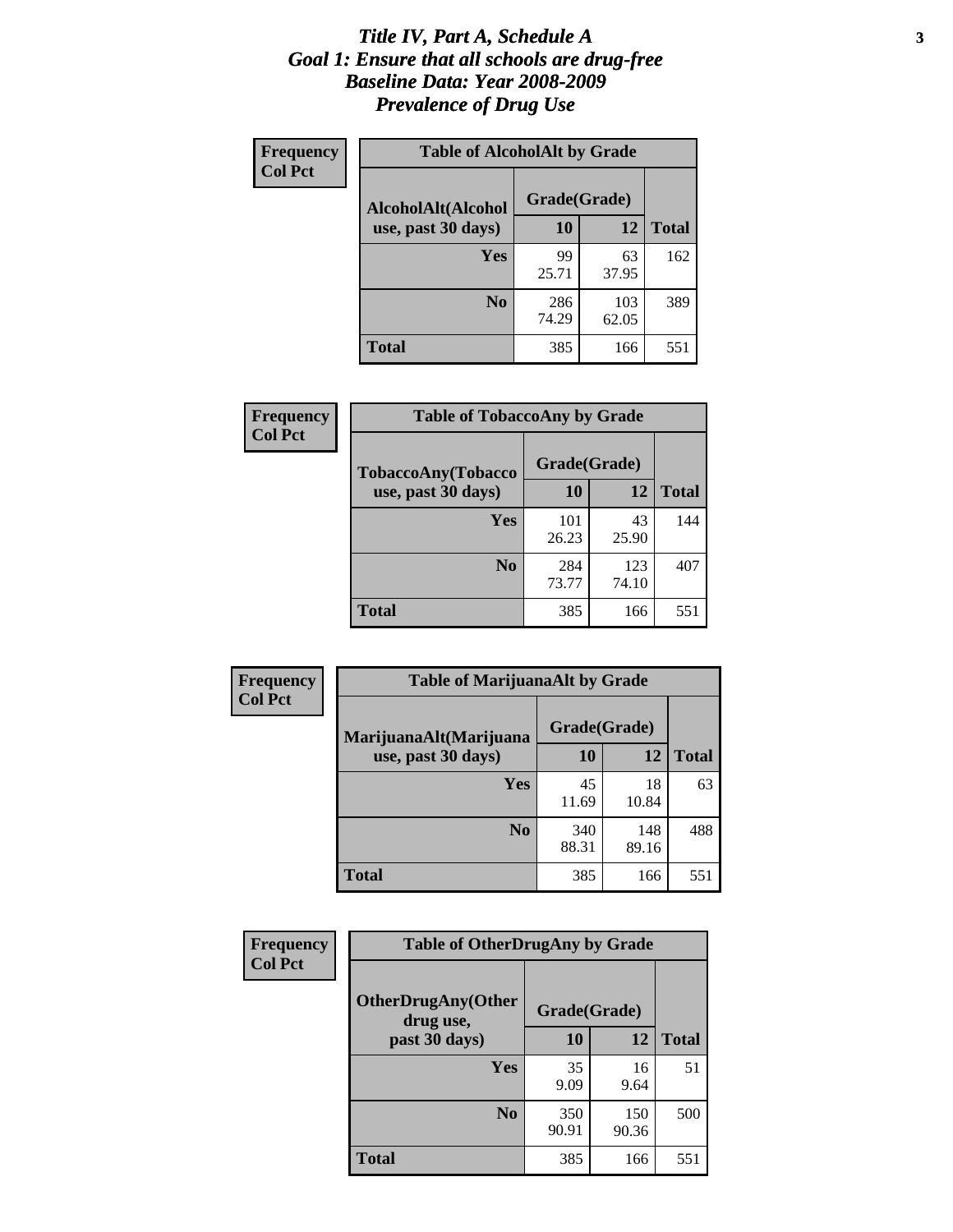### *Average Age of Onset of Use* **4** *Results for "Average Age of Onset of Use" questions exclude students who said they did not use that substance*

| <b>Variable</b>    | Label                                                              | Mean  |
|--------------------|--------------------------------------------------------------------|-------|
| Alcoholinit2       | I started using alcohol when I was                                 | 13.67 |
| Cigarettesinit2    | I started smoking tobacco when I was                               | 13.65 |
| Smokelessinit2     | I started chewing tobacco when I was                               | 12.94 |
| Marijuanainit2     | I started using marijuana when I was                               | 14.25 |
| Cocaineinit2       | I started using cocaine when I was                                 | 13.83 |
| Inhalantsinit2     | I started using inhalants when I was                               | 11.63 |
| Steroidsinit2      | I started using steroids when I was                                | 13.25 |
| Ecstasyinit2       | I started using ecstasy when I was                                 | 13.33 |
| Methinit2          | I started using methamphetamines when I was                        | 11.33 |
| Hallucinogensinit2 | I started using hallucinogens when I was                           | 13.33 |
| Prescriptioninit2  | I started using prescription drugs not prescribed to me when I was | 13.96 |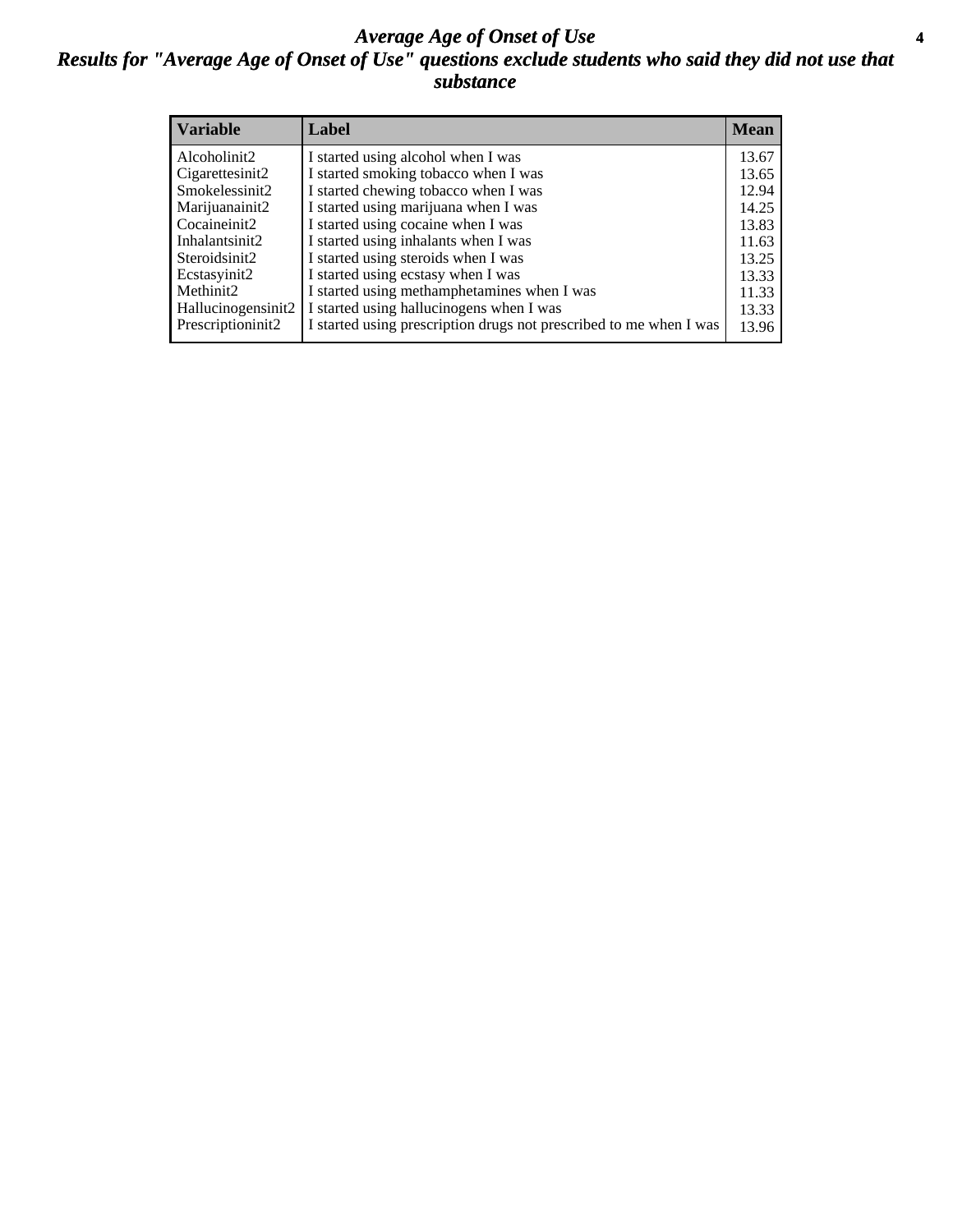# *Perception of Health Risk* **5**

| Frequency      | <b>Table of Alcoholharmdich by Grade</b> |              |              |              |  |
|----------------|------------------------------------------|--------------|--------------|--------------|--|
| <b>Col Pct</b> | Alcoholharmdich(I<br>think alcohol is    | Grade(Grade) |              |              |  |
|                | harmful)                                 | 10           | 12           | <b>Total</b> |  |
|                | Yes                                      | 301<br>78.18 | 120<br>72.29 | 421          |  |
|                | N <sub>0</sub>                           | 84<br>21.82  | 46<br>27.71  | 130          |  |
|                | <b>Total</b>                             | 385          | 166          | 551          |  |

| Frequency      | <b>Table of Tobaccoharmdich by Grade</b> |              |              |              |  |
|----------------|------------------------------------------|--------------|--------------|--------------|--|
| <b>Col Pct</b> | Tobaccoharmdich(I<br>think tobacco is    | Grade(Grade) |              |              |  |
|                | harmful)                                 | 10           | 12           | <b>Total</b> |  |
|                | Yes                                      | 357<br>92.73 | 152<br>91.57 | 509          |  |
|                | N <sub>0</sub>                           | 28<br>7.27   | 14<br>8.43   | 42           |  |
|                | <b>Total</b>                             | 385          | 166          | 551          |  |

| <b>Frequency</b> | <b>Table of Marijuanaharmdich by Grade</b>                |              |              |              |  |  |
|------------------|-----------------------------------------------------------|--------------|--------------|--------------|--|--|
| <b>Col Pct</b>   | Marijuanaharmdich(I<br>Grade(Grade)<br>think marijuana is |              |              |              |  |  |
|                  | harmful)                                                  | 10           | 12           | <b>Total</b> |  |  |
|                  | Yes                                                       | 301<br>78.18 | 127<br>76.51 | 428          |  |  |
|                  | N <sub>0</sub>                                            | 84<br>21.82  | 39<br>23.49  | 123          |  |  |
|                  | <b>Total</b>                                              | 385          | 166          | 551          |  |  |

| Frequency      | <b>Table of Otherdrugharmdich by Grade</b>   |              |              |              |  |  |  |  |
|----------------|----------------------------------------------|--------------|--------------|--------------|--|--|--|--|
| <b>Col Pct</b> | Otherdrugharmdich(I<br>think other drugs are | Grade(Grade) |              |              |  |  |  |  |
|                | harmful)                                     | <b>10</b>    | 12           | <b>Total</b> |  |  |  |  |
|                | Yes                                          | 364<br>94.55 | 155<br>93.37 | 519          |  |  |  |  |
|                | N <sub>0</sub>                               | 21<br>5.45   | 11<br>6.63   | 32           |  |  |  |  |
|                | <b>Total</b>                                 | 385          | 166          | 551          |  |  |  |  |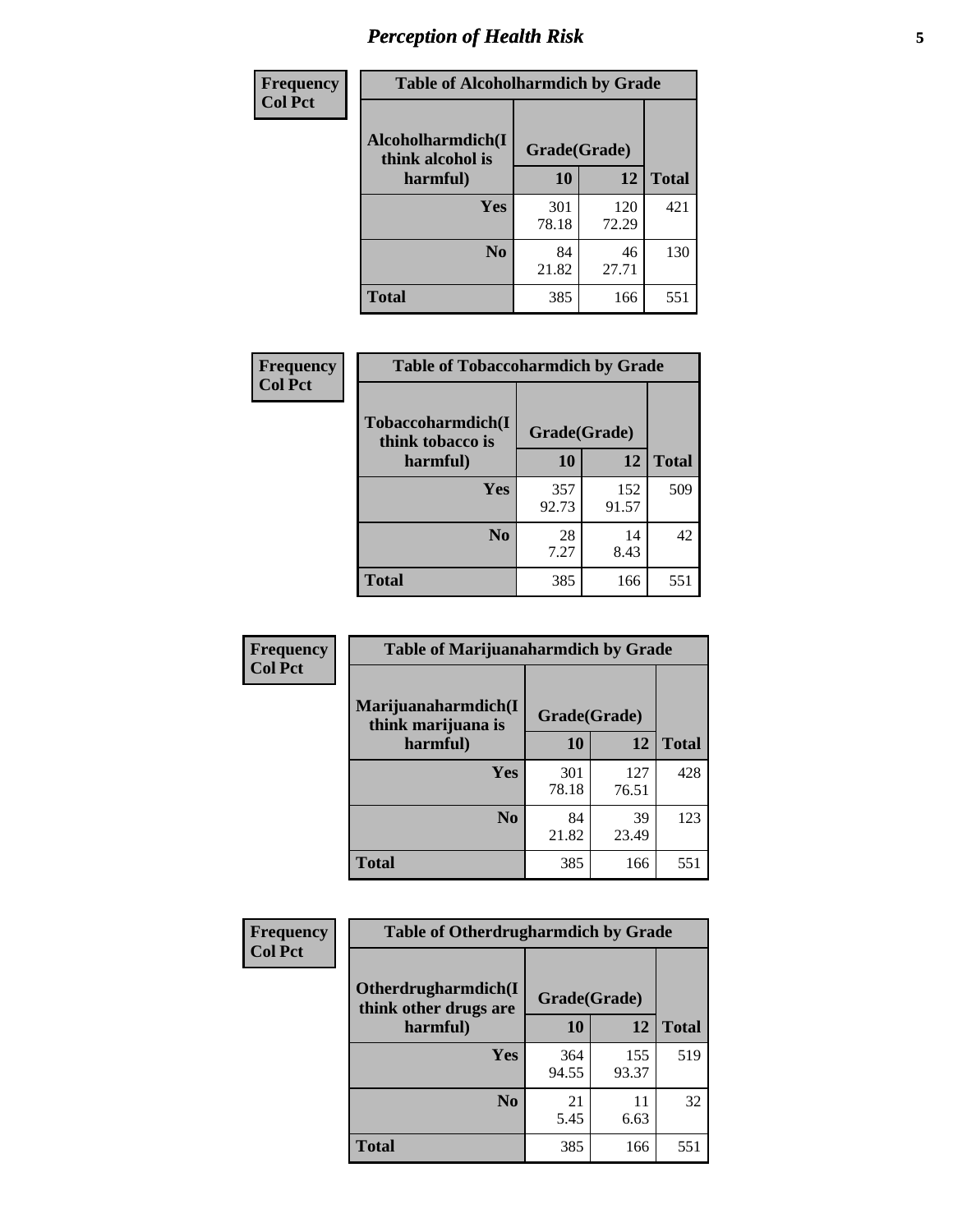# *Social Disapproval* **6**

| Frequency      | <b>Table of Alcoholpeerdich by Grade</b>                    |              |              |              |
|----------------|-------------------------------------------------------------|--------------|--------------|--------------|
| <b>Col Pct</b> | Alcoholpeerdich(My<br>friends would<br>disapprove if I used | Grade(Grade) |              |              |
|                | alcohol)                                                    | 10           | 12           | <b>Total</b> |
|                | <b>Yes</b>                                                  | 184<br>47.79 | 58<br>34.94  | 242          |
|                | N <sub>0</sub>                                              | 201<br>52.21 | 108<br>65.06 | 309          |
|                | <b>Total</b>                                                | 385          | 166          | 551          |

| <b>Frequency</b> |
|------------------|
| <b>Col Pct</b>   |

| <b>Table of Tobaccopeerdich by Grade</b>                    |              |             |              |  |  |  |
|-------------------------------------------------------------|--------------|-------------|--------------|--|--|--|
| Tobaccopeerdich(My<br>friends would<br>disapprove if I used | Grade(Grade) |             |              |  |  |  |
| tobacco)                                                    | 10           | 12          | <b>Total</b> |  |  |  |
| Yes                                                         | 215<br>55.84 | 77<br>46.39 | 292          |  |  |  |
| N <sub>0</sub>                                              | 170<br>44.16 | 89<br>53.61 | 259          |  |  |  |
| Total                                                       | 385          | 166         | 551          |  |  |  |

| Frequency      | <b>Table of Marijuanapeerdich by Grade</b>                    |              |              |              |  |  |  |  |
|----------------|---------------------------------------------------------------|--------------|--------------|--------------|--|--|--|--|
| <b>Col Pct</b> | Marijuanapeerdich(My<br>friends would<br>disapprove if I used | Grade(Grade) |              |              |  |  |  |  |
|                | marijuana)                                                    | 10           | 12           | <b>Total</b> |  |  |  |  |
|                | <b>Yes</b>                                                    | 247<br>64.16 | 102<br>61.45 | 349          |  |  |  |  |
|                | N <sub>0</sub>                                                | 138<br>35.84 | 64<br>38.55  | 202          |  |  |  |  |
|                | <b>Total</b>                                                  | 385          | 166          | 551          |  |  |  |  |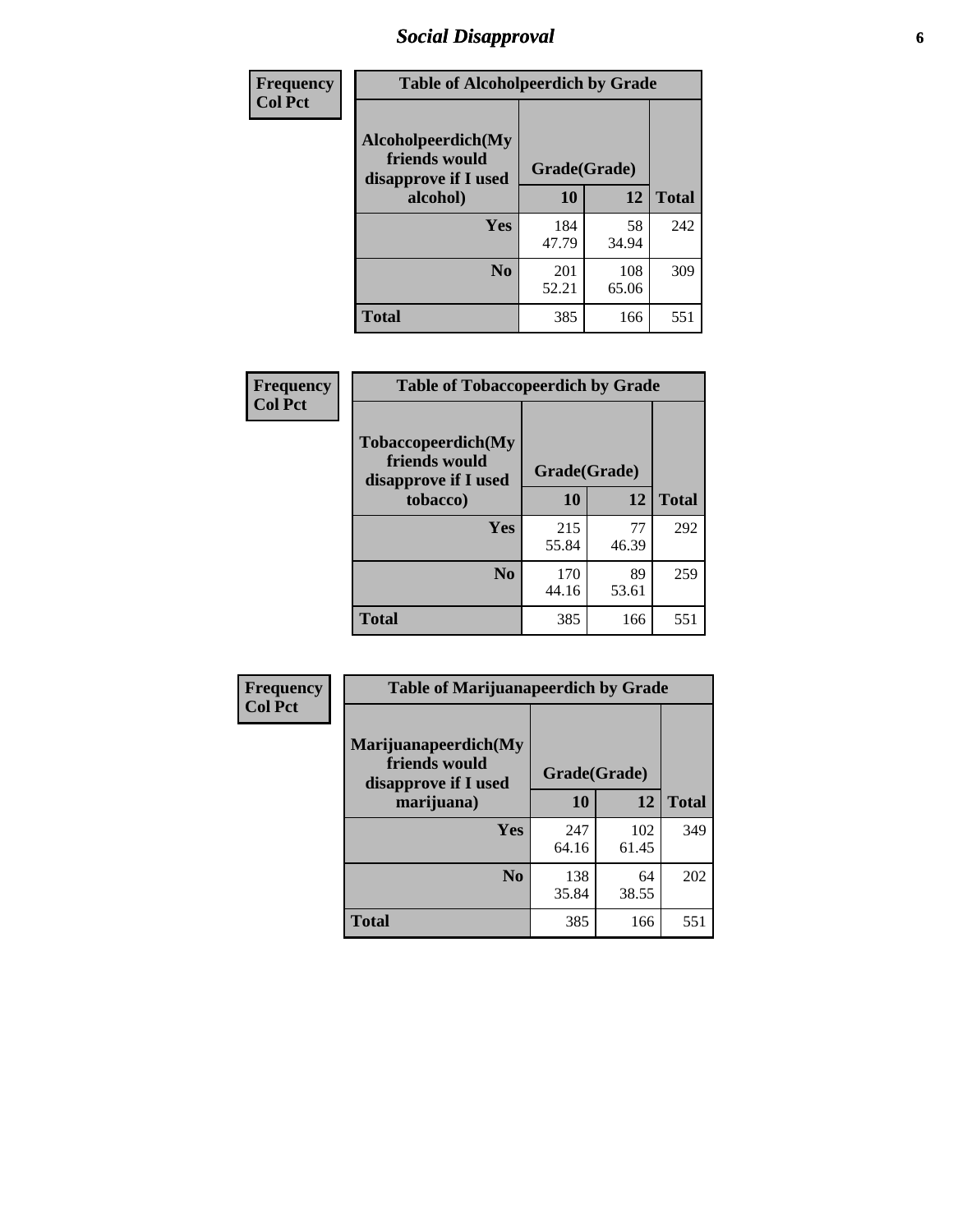# *Social Disapproval* **7**

| Frequency      | <b>Table of Otherdrugpeerdich by Grade</b>                    |              |              |              |  |  |  |  |
|----------------|---------------------------------------------------------------|--------------|--------------|--------------|--|--|--|--|
| <b>Col Pct</b> | Otherdrugpeerdich(My<br>friends would<br>disapprove if I used | Grade(Grade) |              |              |  |  |  |  |
|                | other drugs)                                                  | 10           | 12           | <b>Total</b> |  |  |  |  |
|                | Yes                                                           | 281<br>72.99 | 126<br>75.90 | 407          |  |  |  |  |
|                | N <sub>0</sub>                                                | 104<br>27.01 | 40<br>24.10  | 144          |  |  |  |  |
|                | <b>Total</b>                                                  | 385          | 166          | 551          |  |  |  |  |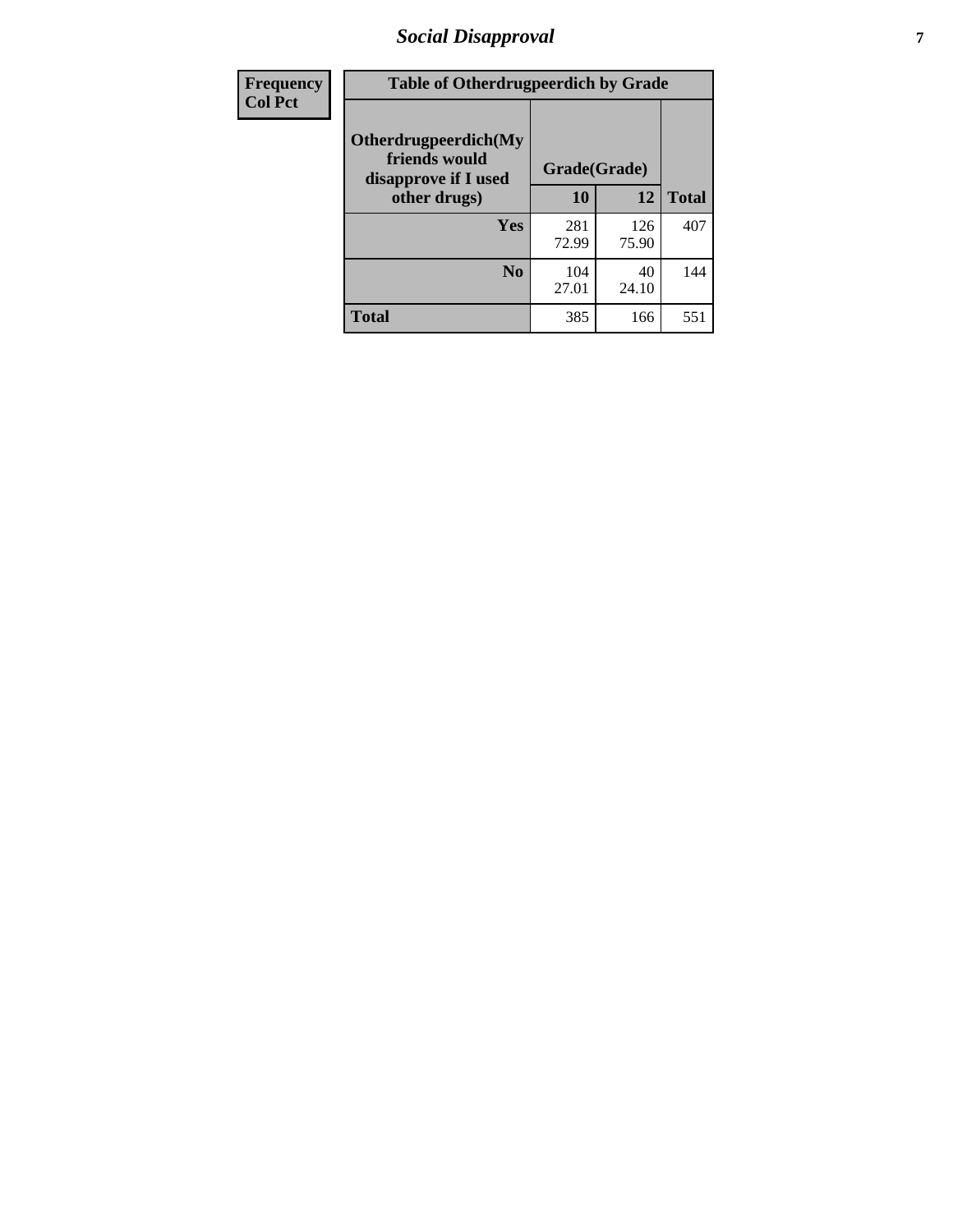### Title IV, Part A, Schedule A **8** *Goal 2: To help ensure that all schools are safe and disciplined Baseline Data: Year 2008-2009 Student Involvement in Gang Activity*

| Frequency      | <b>Table of Gangself by Grade</b>                                                                         |                    |              |              |
|----------------|-----------------------------------------------------------------------------------------------------------|--------------------|--------------|--------------|
| <b>Col Pct</b> | <b>Gangself</b> (I<br>have<br>participated<br>in illegal<br>gang<br>activities in<br>the past 30<br>days) | Grade(Grade)<br>10 | 12           | <b>Total</b> |
|                | Yes                                                                                                       | 23<br>5.97         | 3<br>1.81    | 26           |
|                | N <sub>0</sub>                                                                                            | 362<br>94.03       | 163<br>98.19 | 525          |
|                | <b>Total</b>                                                                                              | 385                | 166          | 551          |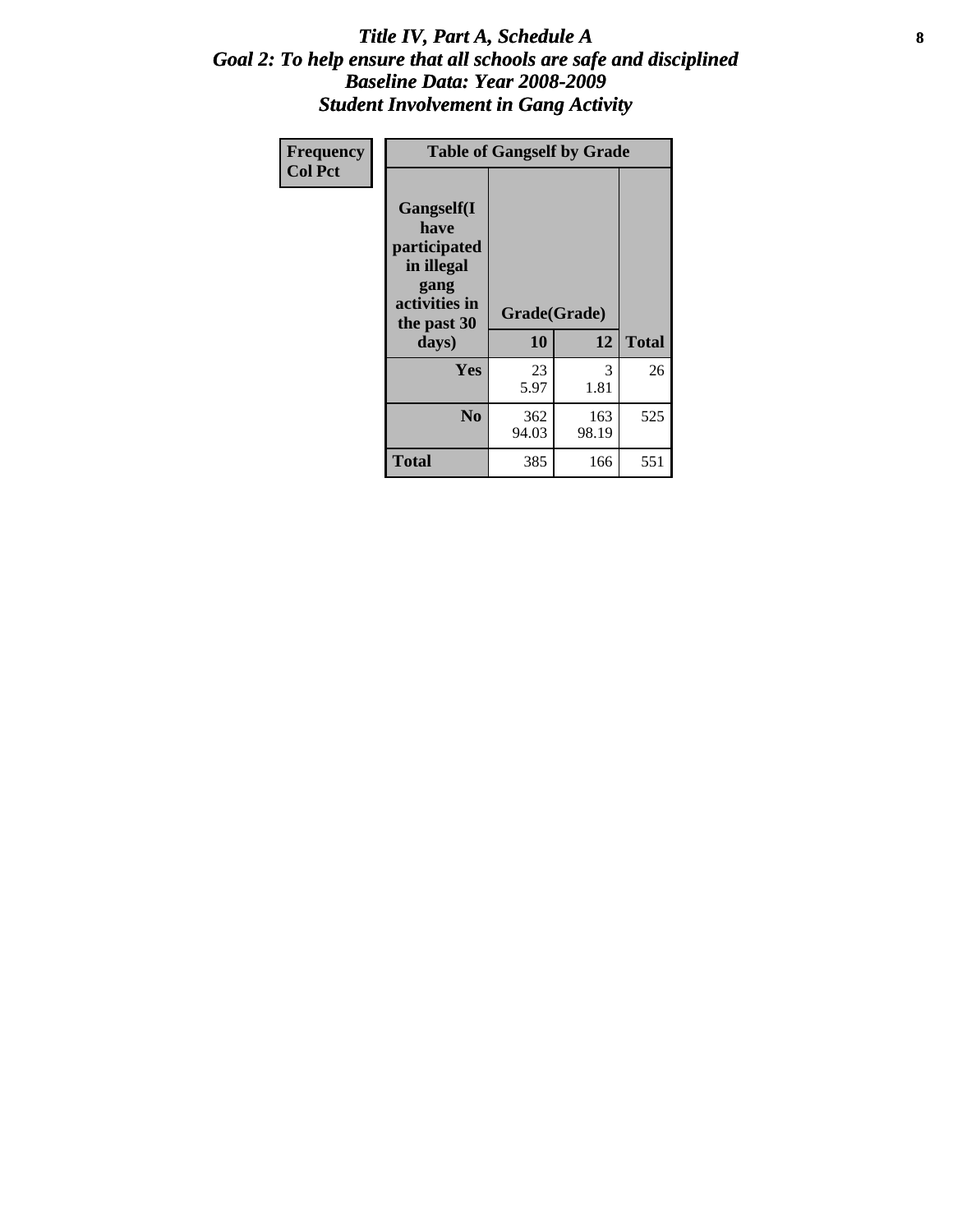# *Student Perception of School Safety* **9**

| <b>Frequency</b><br>Row Pct |
|-----------------------------|
|                             |

| <b>Table of Grade by Safeschool</b> |                                                        |                          |                             |                                    |              |  |  |
|-------------------------------------|--------------------------------------------------------|--------------------------|-----------------------------|------------------------------------|--------------|--|--|
|                                     | Safeschool (School is a place at which I feel<br>safe) |                          |                             |                                    |              |  |  |
| Grade(Grade)                        | <b>Strongly</b><br>Agree                               | <b>Somewhat</b><br>Agree | <b>Somewhat</b><br>Disagree | <b>Strongly</b><br><b>Disagree</b> | <b>Total</b> |  |  |
| 10                                  | 63<br>16.36                                            | 210<br>54.55             | 60<br>15.58                 | 52<br>13.51                        | 385          |  |  |
| 12                                  | 36<br>21.69                                            | 108<br>65.06             | 14<br>8.43                  | 8<br>4.82                          | 166          |  |  |
| <b>Total</b>                        | 99                                                     | 318                      | 74                          | 60                                 | 551          |  |  |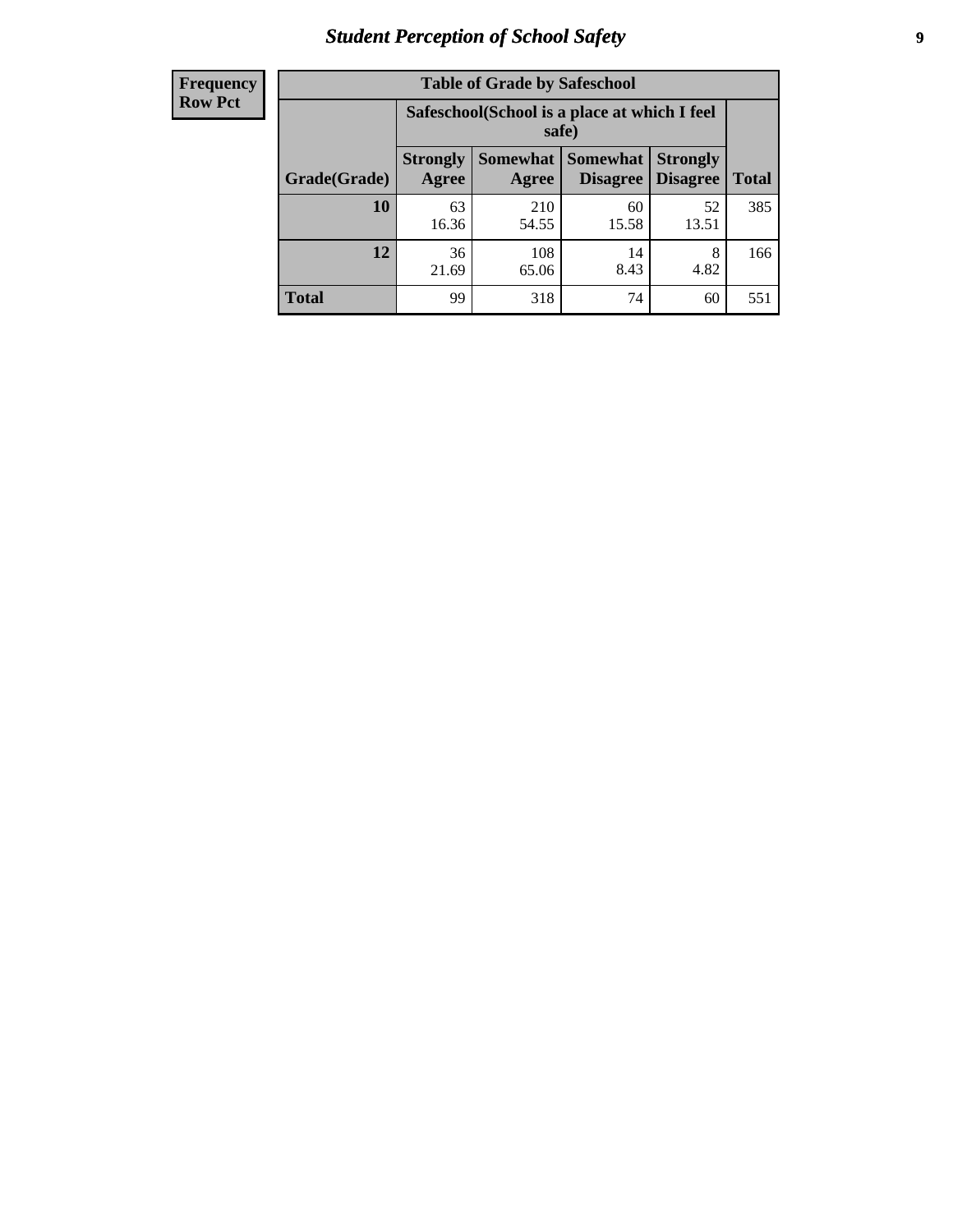### *Students Who Have Been Bullied* **10**

| <b>Frequency</b> |
|------------------|
| Row Pct          |

| <b>Table of Grade by Bullied</b> |                         |                                                                               |                              |                   |                        |                        |                   |              |
|----------------------------------|-------------------------|-------------------------------------------------------------------------------|------------------------------|-------------------|------------------------|------------------------|-------------------|--------------|
|                                  |                         | <b>Bullied</b> (I have been bullied by other<br>students in the past 30 days) |                              |                   |                        |                        |                   |              |
| Grade(Grade)                     | $\bf{0}$<br><b>Days</b> | 1 or<br>days                                                                  | 3 <sub>to</sub><br>5<br>days | 6 to<br>9<br>days | 10<br>to<br>19<br>days | 20<br>to<br>29<br>days | All<br>30<br>days | <b>Total</b> |
| 10                               | 333<br>86.49            | 13<br>3.38                                                                    | 6<br>1.56                    | 3<br>0.78         | 11<br>2.86             | 9<br>2.34              | 10<br>2.60        | 385          |
| 12                               | 155<br>93.37            | 3<br>1.81                                                                     | 0<br>0.00                    | 2<br>1.20         | 0.60                   | 2<br>1.20              | 3<br>1.81         | 166          |
| <b>Total</b>                     | 488                     | 16                                                                            | 6                            | 5                 | 12                     | 11                     | 13                | 551          |

 $\blacksquare$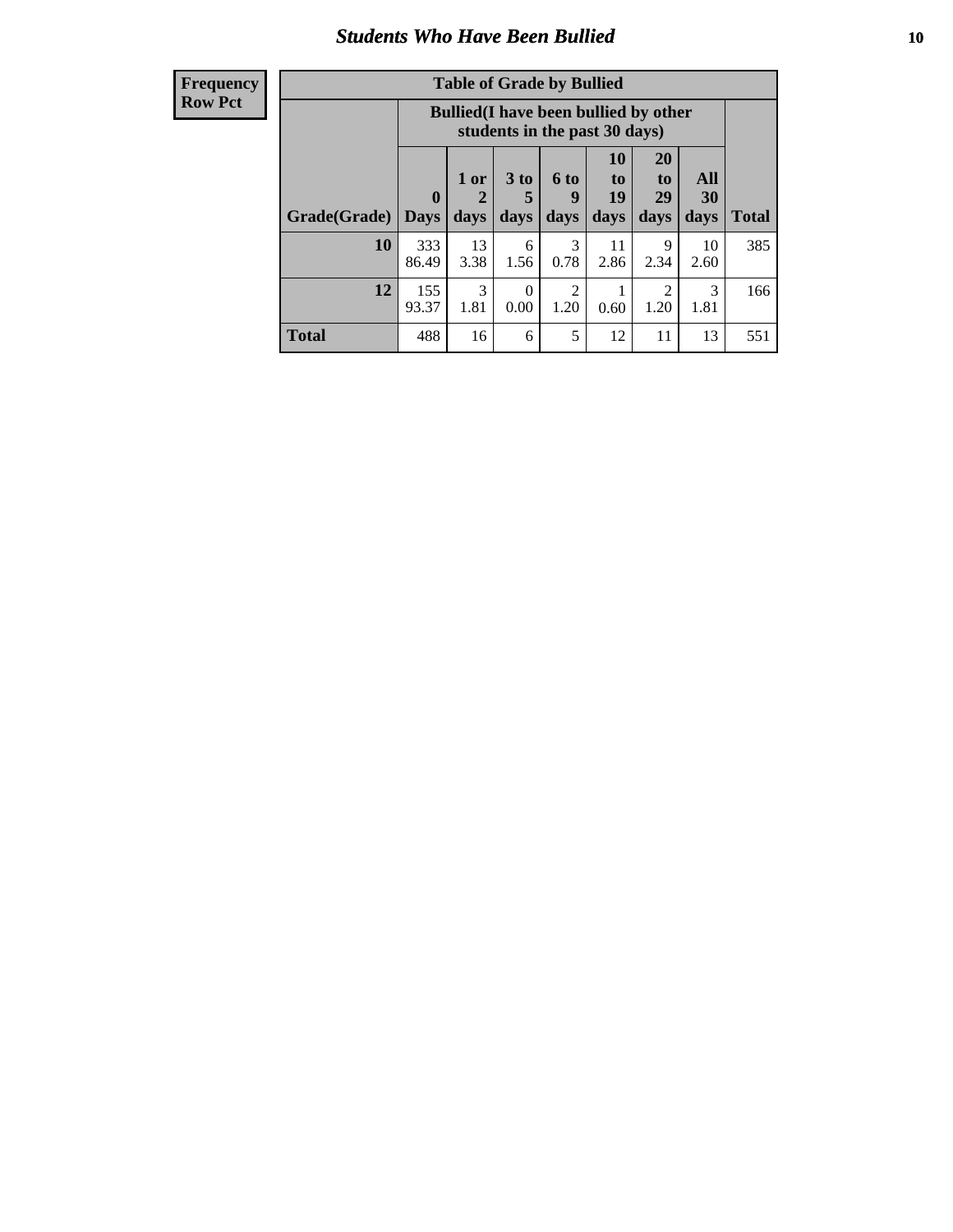### *School Climate* **11**

| <b>Frequency</b> | <b>Table of SchoolClimate1 by Grade</b> |                    |              |              |  |  |
|------------------|-----------------------------------------|--------------------|--------------|--------------|--|--|
| <b>Col Pct</b>   | SchoolClimate1(I<br>like school)        | Grade(Grade)<br>10 | 12           | <b>Total</b> |  |  |
|                  | <b>Strongly Agree</b>                   | 70<br>18.18        | 32<br>19.28  | 102          |  |  |
|                  | <b>Somewhat Agree</b>                   | 241<br>62.60       | 107<br>64.46 | 348          |  |  |
|                  | <b>Somewhat Disagree</b>                | 44<br>11.43        | 13<br>7.83   | 57           |  |  |
|                  | <b>Strongly Disagree</b>                | 30<br>7.79         | 14<br>8.43   | 44           |  |  |
|                  | <b>Total</b>                            | 385                | 166          | 551          |  |  |

| <b>Table of SchoolClimate2 by Grade</b>           |              |             |     |  |  |
|---------------------------------------------------|--------------|-------------|-----|--|--|
| SchoolClimate2(I<br>feel successful at<br>school) | <b>Total</b> |             |     |  |  |
| <b>Strongly Agree</b>                             | 107<br>27.79 | 57<br>34.34 | 164 |  |  |
| <b>Somewhat Agree</b>                             | 239<br>62.08 | 98<br>59.04 | 337 |  |  |
| <b>Somewhat Disagree</b>                          | 27<br>7.01   | 8<br>4.82   | 35  |  |  |
| <b>Strongly Disagree</b>                          | 12<br>3.12   | 3<br>1.81   | 15  |  |  |
| <b>Total</b>                                      | 385          | 166         | 551 |  |  |

| Frequency      | <b>Table of SchoolClimate3 by Grade</b>                               |                           |             |              |
|----------------|-----------------------------------------------------------------------|---------------------------|-------------|--------------|
| <b>Col Pct</b> | SchoolClimate3(My<br>school has high<br>standards for<br>achievement) | Grade(Grade)<br><b>10</b> | 12          | <b>Total</b> |
|                |                                                                       |                           |             |              |
|                | <b>Strongly Agree</b>                                                 | 163<br>42.34              | 59<br>35.54 | 222          |
|                | <b>Somewhat Agree</b>                                                 | 169<br>43.90              | 81<br>48.80 | 250          |
|                | <b>Somewhat Disagree</b>                                              | 32<br>8.31                | 17<br>10.24 | 49           |
|                | <b>Strongly Disagree</b>                                              | 21<br>5.45                | 9<br>5.42   | 30           |
|                | Total                                                                 | 385                       | 166         | 551          |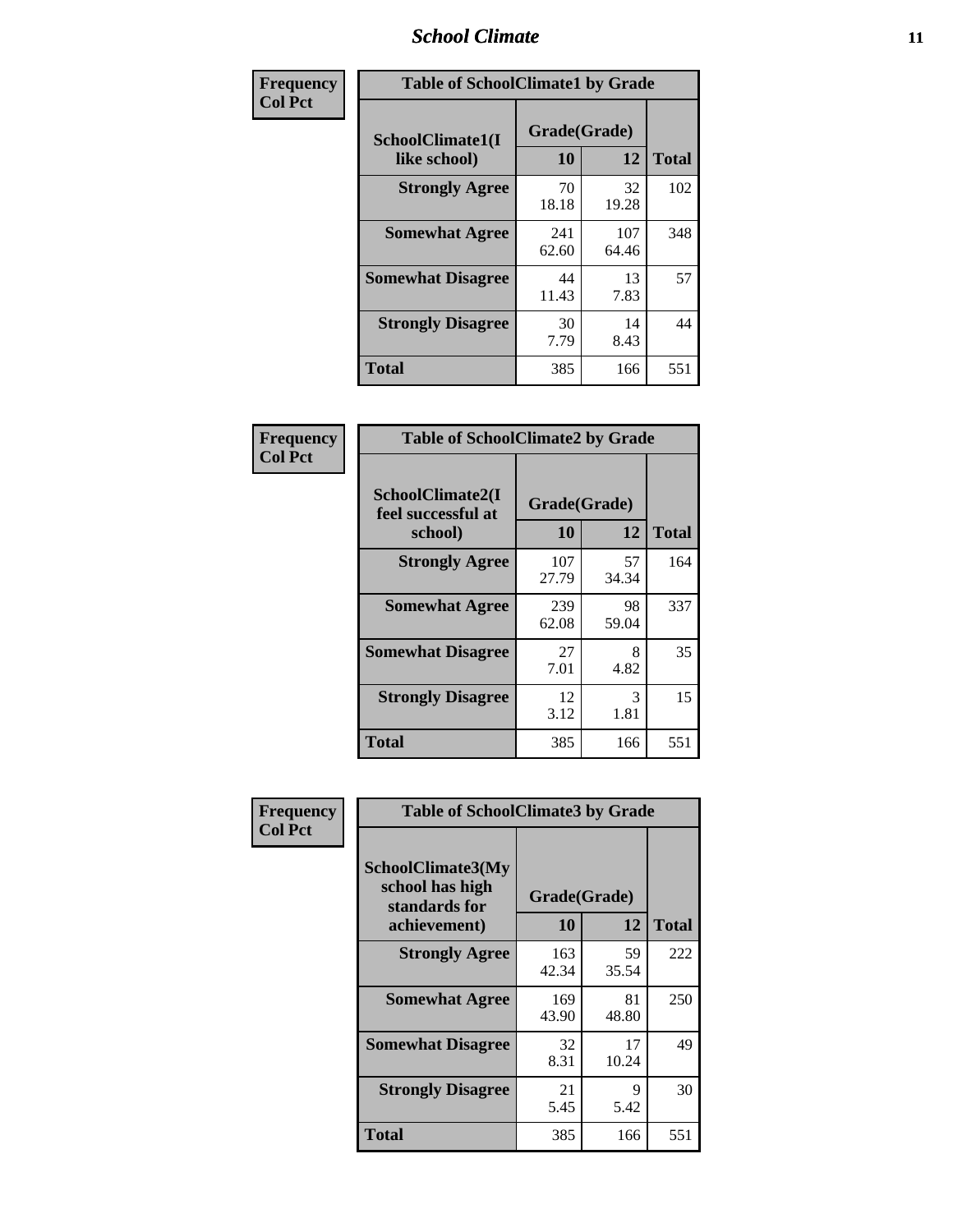### *School Climate* **12**

| Frequency      |                                                                      | <b>Table of SchoolClimate4 by Grade</b> |             |              |  |
|----------------|----------------------------------------------------------------------|-----------------------------------------|-------------|--------------|--|
| <b>Col Pct</b> | <b>SchoolClimate4(My</b><br>school sets clear<br>rules for behavior) | Grade(Grade)<br>10                      | 12          | <b>Total</b> |  |
|                | <b>Strongly Agree</b>                                                | 208<br>54.03                            | 93<br>56.02 | 301          |  |
|                | <b>Somewhat Agree</b>                                                | 127<br>32.99                            | 50<br>30.12 | 177          |  |
|                | <b>Somewhat Disagree</b>                                             | 28<br>7.27                              | 17<br>10.24 | 45           |  |
|                | <b>Strongly Disagree</b>                                             | 22<br>5.71                              | 6<br>3.61   | 28           |  |
|                | <b>Total</b>                                                         | 385                                     | 166         | 551          |  |

| <b>Table of SchoolClimate5 by Grade</b>                   |              |             |              |  |
|-----------------------------------------------------------|--------------|-------------|--------------|--|
| SchoolClimate5(I<br>know what to do in<br>an emergency at | Grade(Grade) |             |              |  |
| school)                                                   | 10           | 12          | <b>Total</b> |  |
| <b>Strongly Agree</b>                                     | 209<br>54.29 | 69<br>41.57 | 278          |  |
| <b>Somewhat Agree</b>                                     | 129<br>33.51 | 71<br>42.77 | 200          |  |
| <b>Somewhat Disagree</b>                                  | 26<br>6.75   | 18<br>10.84 | 44           |  |
| <b>Strongly Disagree</b>                                  | 21<br>5.45   | 8<br>4.82   | 29           |  |
| Total                                                     | 385          | 166         | 551          |  |

| Frequency      | <b>Table of SchoolClimate6 by Grade</b>                  |                    |             |              |
|----------------|----------------------------------------------------------|--------------------|-------------|--------------|
| <b>Col Pct</b> | <b>SchoolClimate6(Teachers</b><br>treat me with respect) | Grade(Grade)<br>10 | 12          | <b>Total</b> |
|                | <b>Strongly Agree</b>                                    | 125<br>32.47       | 54<br>32.53 | 179          |
|                | <b>Somewhat Agree</b>                                    | 170<br>44.16       | 76<br>45.78 | 246          |
|                | <b>Somewhat Disagree</b>                                 | 59<br>15.32        | 25<br>15.06 | 84           |
|                | <b>Strongly Disagree</b>                                 | 31<br>8.05         | 11<br>6.63  | 42           |
|                | <b>Total</b>                                             | 385                | 166         | 551          |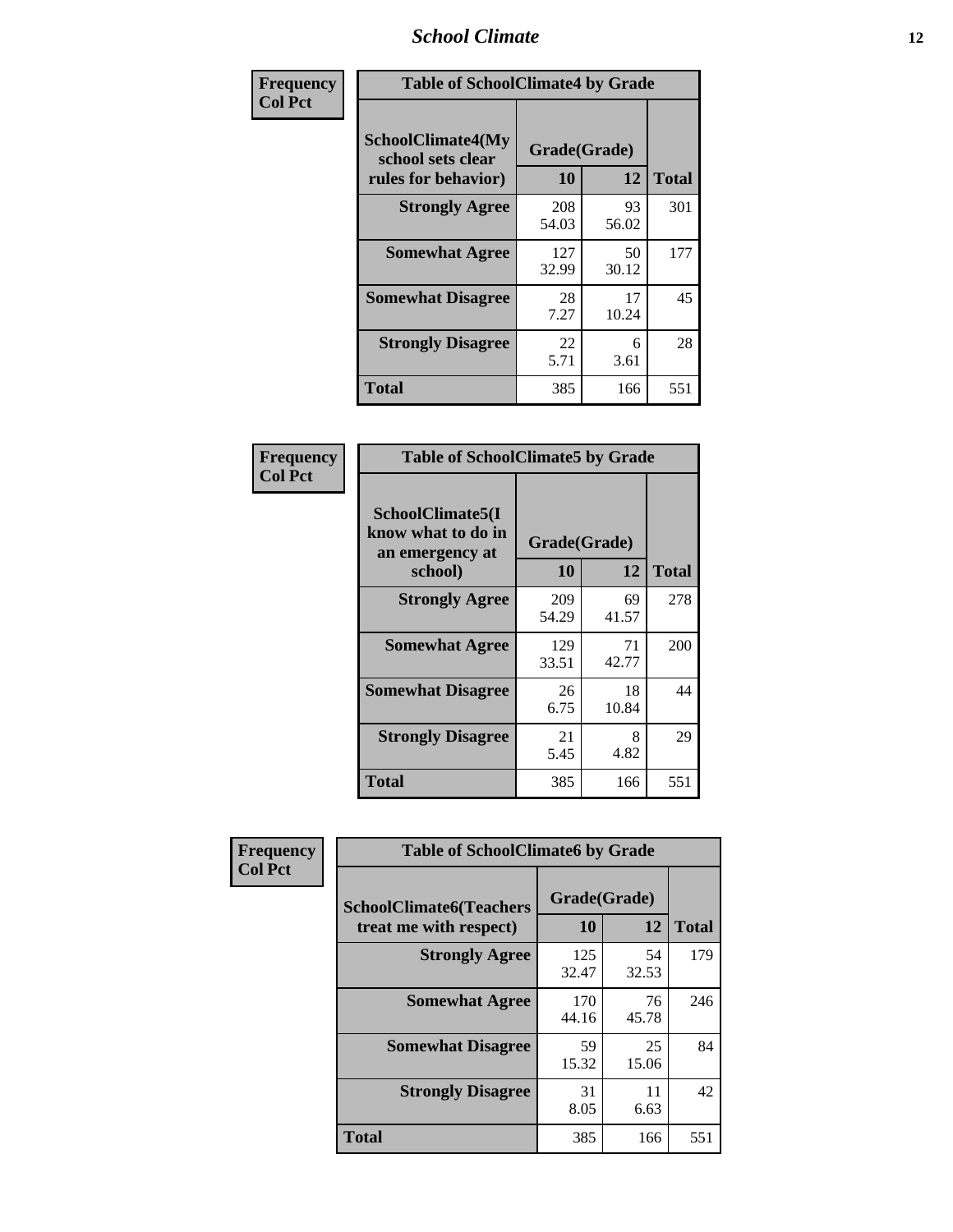### *School Climate* **13**

| Frequency      | <b>Table of SchoolClimate7 by Grade</b>                                       |                           |             |              |
|----------------|-------------------------------------------------------------------------------|---------------------------|-------------|--------------|
| <b>Col Pct</b> | <b>SchoolClimate7(Behaviors</b><br>in my class allow the<br>teacher to teach) | Grade(Grade)<br><b>10</b> | 12          | <b>Total</b> |
|                | <b>Strongly Agree</b>                                                         | 83<br>21.56               | 42<br>25.30 | 125          |
|                | <b>Somewhat Agree</b>                                                         | 213<br>55.32              | 94<br>56.63 | 307          |
|                | <b>Somewhat Disagree</b>                                                      | 66<br>17.14               | 17<br>10.24 | 83           |
|                | <b>Strongly Disagree</b>                                                      | 23<br>5.97                | 13<br>7.83  | 36           |
|                | <b>Total</b>                                                                  | 385                       | 166         | 551          |

| Frequency      | <b>Table of SchoolClimate8 by Grade</b>                                              |                    |             |              |
|----------------|--------------------------------------------------------------------------------------|--------------------|-------------|--------------|
| <b>Col Pct</b> | <b>SchoolClimate8(Students</b><br>are frequently<br>recognized for good<br>behavior) | Grade(Grade)<br>10 | 12          | <b>Total</b> |
|                | <b>Strongly Agree</b>                                                                | 68<br>17.66        | 24<br>14.46 | 92           |
|                | <b>Somewhat Agree</b>                                                                | 170<br>44.16       | 82<br>49.40 | 252          |
|                | <b>Somewhat Disagree</b>                                                             | 94<br>24.42        | 37<br>22.29 | 131          |
|                | <b>Strongly Disagree</b>                                                             | 53<br>13.77        | 23<br>13.86 | 76           |
|                | <b>Total</b>                                                                         | 385                | 166         | 551          |

| Frequency      | <b>Table of SchoolClimate9 by Grade</b>                                           |                    |             |              |
|----------------|-----------------------------------------------------------------------------------|--------------------|-------------|--------------|
| <b>Col Pct</b> | SchoolClimate9(School<br>counselor would be<br>helpful if I needed<br>assistance) | Grade(Grade)<br>10 | 12          | <b>Total</b> |
|                | <b>Strongly Agree</b>                                                             | 190<br>49.35       | 85<br>51.20 | 275          |
|                | <b>Somewhat Agree</b>                                                             | 142<br>36.88       | 54<br>32.53 | 196          |
|                | <b>Somewhat Disagree</b>                                                          | 28<br>7.27         | 17<br>10.24 | 45           |
|                | <b>Strongly Disagree</b>                                                          | 25<br>6.49         | 10<br>6.02  | 35           |
|                | Total                                                                             | 385                | 166         | 551          |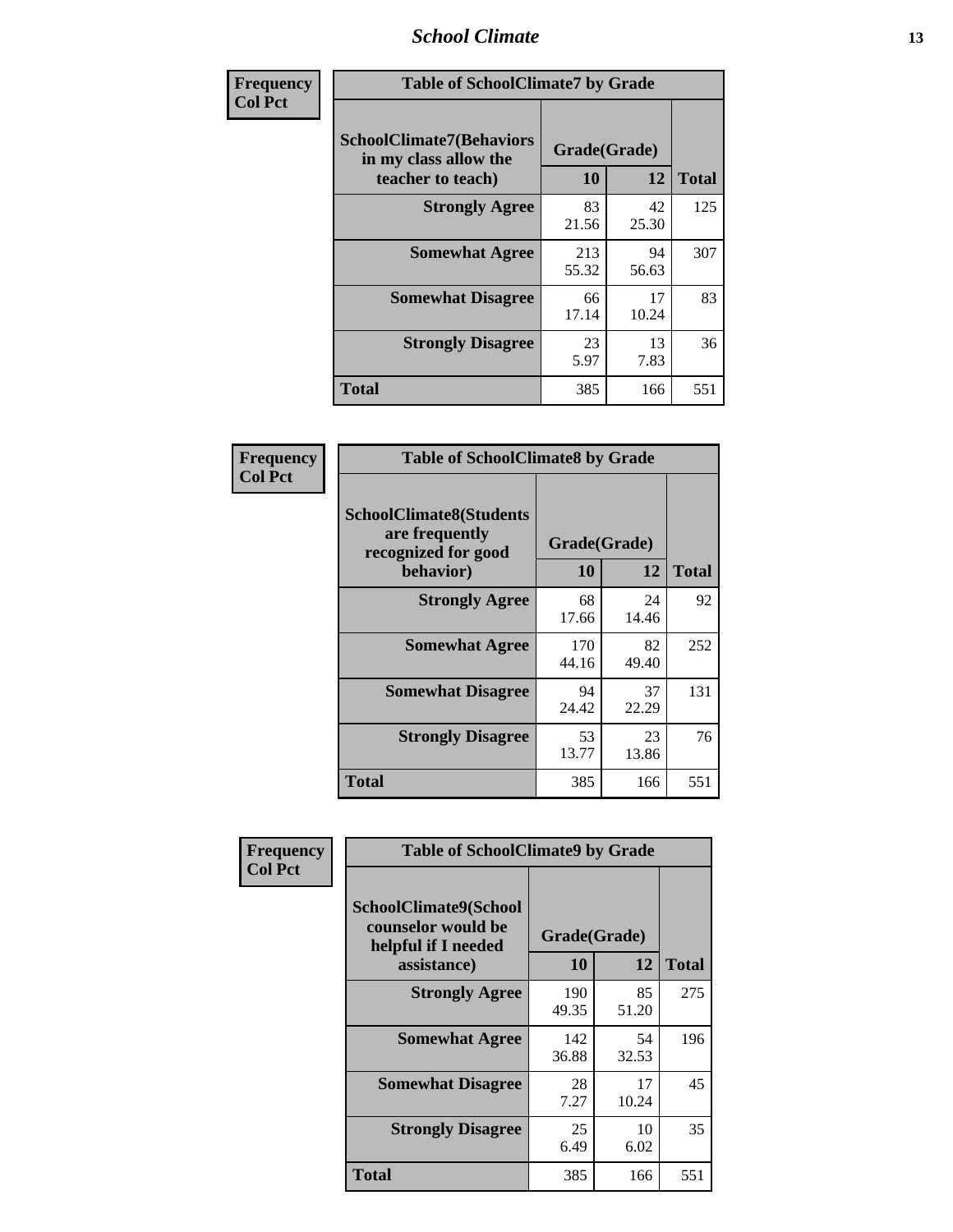### *Reasons for Dropping Out* **14**

| Frequency      |                                                                          | <b>Table of Dropoutreason by Grade</b> |                    |              |  |
|----------------|--------------------------------------------------------------------------|----------------------------------------|--------------------|--------------|--|
| <b>Col Pct</b> | Dropoutreason(If<br>I dropped out the<br>reason would<br>most likely be) | 10                                     | Grade(Grade)<br>12 | <b>Total</b> |  |
|                | <b>Won't Drop out</b>                                                    | 247<br>64.16                           | 97<br>58.43        | 344          |  |
|                | <b>Bored</b>                                                             | 55<br>14.29                            | 22<br>13.25        | 77           |  |
|                | <b>Family Reasons</b>                                                    | 24<br>6.23                             | 11<br>6.63         | 35           |  |
|                | <b>Being Bullied</b>                                                     | 6<br>1.56                              | 1<br>0.60          | 7            |  |
|                | <b>Other</b>                                                             | 53<br>13.77                            | 35<br>21.08        | 88           |  |
|                | <b>Total</b>                                                             | 385                                    | 166                | 551          |  |

| Frequency<br><b>Col Pct</b> | <b>Table of Dropout by Grade</b>                                       |                    |              |     |  |
|-----------------------------|------------------------------------------------------------------------|--------------------|--------------|-----|--|
|                             | Dropout(I<br>have<br>thought<br>about<br>dropping<br>out of<br>school) | Grade(Grade)<br>10 | <b>Total</b> |     |  |
|                             |                                                                        |                    | 12           |     |  |
|                             | Yes                                                                    | 109<br>28.31       | 43<br>25.90  | 152 |  |
|                             | N <sub>0</sub>                                                         | 276<br>71.69       | 123<br>74.10 | 399 |  |
|                             | <b>Total</b>                                                           | 385                | 166          | 551 |  |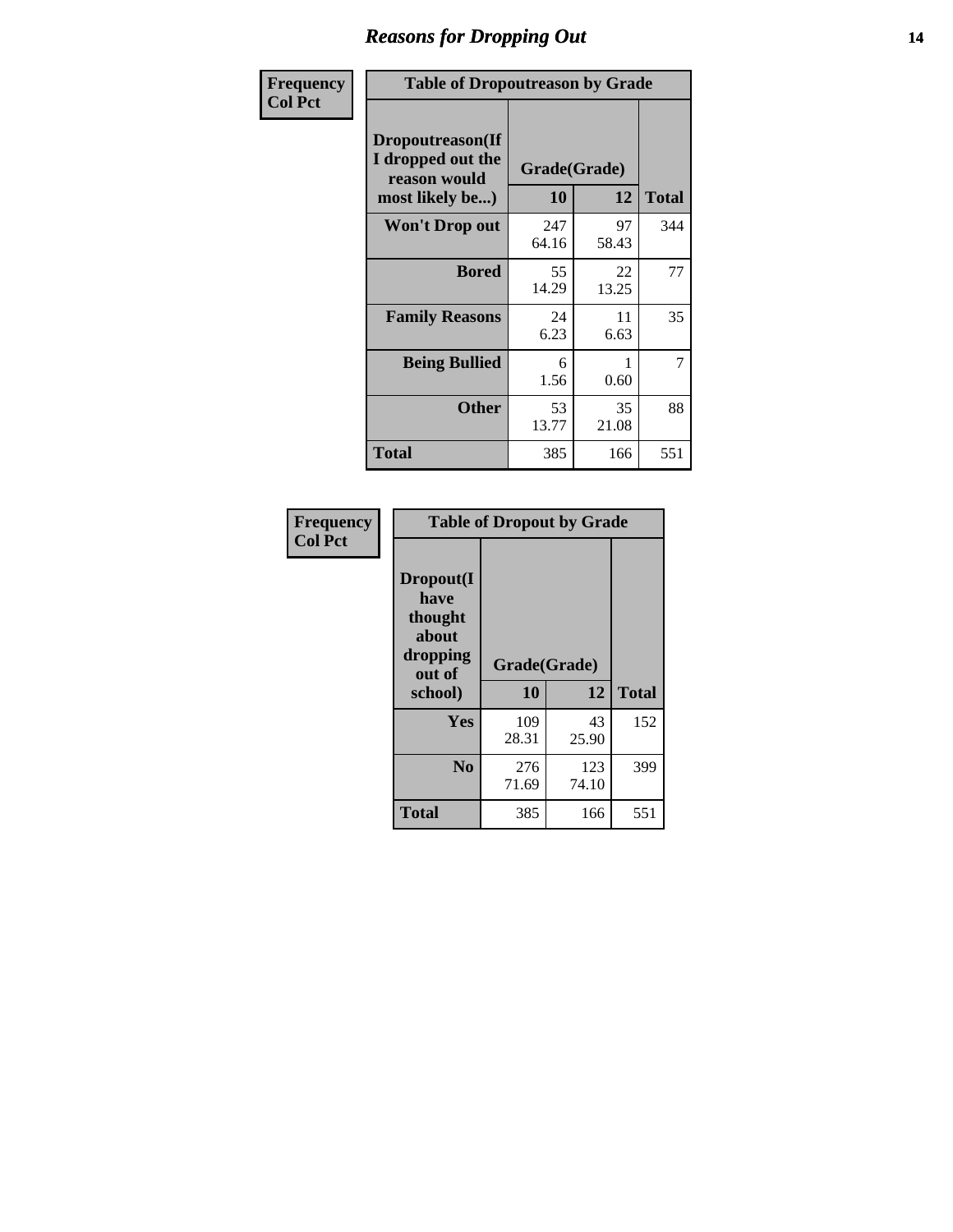*School Safety* **15**

| Frequency      | <b>Table of Gangself by Grade</b>                                                                 |                          |              |              |
|----------------|---------------------------------------------------------------------------------------------------|--------------------------|--------------|--------------|
| <b>Col Pct</b> | Gangself(I<br>have<br>participated<br>in illegal<br>gang<br>activities in<br>the past 30<br>days) | Grade(Grade)<br>10<br>12 |              | <b>Total</b> |
|                | Yes                                                                                               | 23<br>5.97               | 3<br>1.81    | 26           |
|                | N <sub>0</sub>                                                                                    | 362<br>94.03             | 163<br>98.19 | 525          |
|                | Total                                                                                             | 385                      | 166          | 551          |

| Frequency<br><b>Col Pct</b> | <b>Table of Gangpeers by Grade</b>                                                                                     |                    |              |              |  |
|-----------------------------|------------------------------------------------------------------------------------------------------------------------|--------------------|--------------|--------------|--|
|                             | Gangpeers(I<br>have friends<br>who have<br>participated<br>in illegal<br>gang<br>activities in<br>the past 30<br>days) | Grade(Grade)<br>10 | 12           | <b>Total</b> |  |
|                             | <b>Yes</b>                                                                                                             | 123<br>31.95       | 19<br>11.45  | 142          |  |
|                             | N <sub>0</sub>                                                                                                         | 262<br>68.05       | 147<br>88.55 | 409          |  |
|                             | Total                                                                                                                  | 385                | 166          | 551          |  |

| Frequency      | <b>Table of Pickedon by Grade</b>                                  |              |             |              |
|----------------|--------------------------------------------------------------------|--------------|-------------|--------------|
| <b>Col Pct</b> | <b>Pickedon(I have</b><br>been picked on or<br>teased at school in | Grade(Grade) |             |              |
|                | the past 30 days)                                                  | 10           | 12          | <b>Total</b> |
|                | <b>Strongly Agree</b>                                              | 49<br>12.73  | 13<br>7.83  | 62           |
|                | <b>Somewhat Agree</b>                                              | 60<br>15.58  | 18<br>10.84 | 78           |
|                | <b>Somewhat Disagree</b>                                           | 53<br>13.77  | 32<br>19.28 | 85           |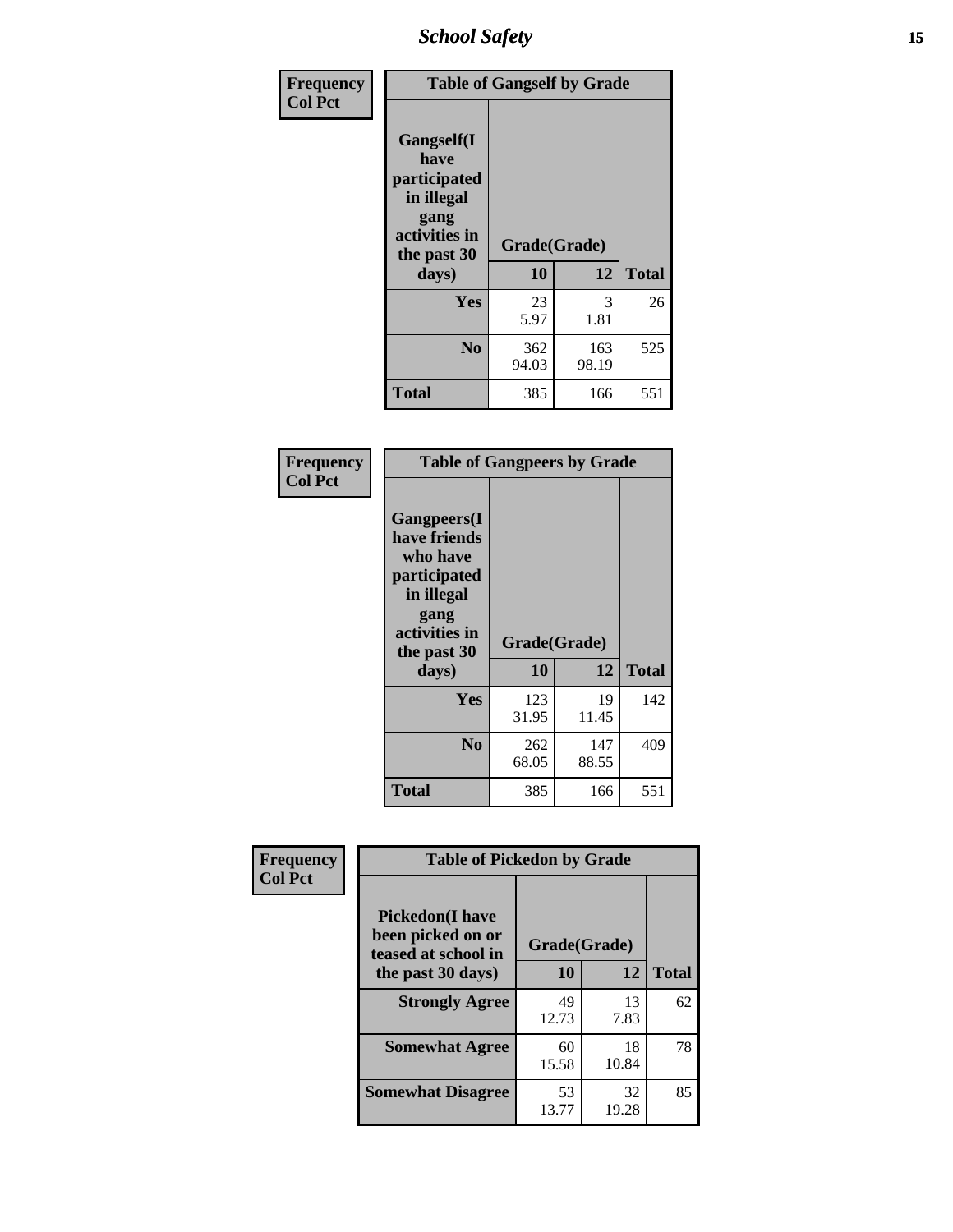# *School Safety* **16**

| <b>Frequency</b> | <b>Table of Pickedon by Grade</b>                                                        |                    |              |              |
|------------------|------------------------------------------------------------------------------------------|--------------------|--------------|--------------|
| <b>Col Pct</b>   | <b>Pickedon</b> (I have<br>been picked on or<br>teased at school in<br>the past 30 days) | Grade(Grade)<br>10 | 12           | <b>Total</b> |
|                  | <b>Strongly Disagree</b>                                                                 | 223<br>57.92       | 103<br>62.05 | 326          |
|                  | <b>Total</b>                                                                             | 385                | 166          | 551          |

| Frequency      | <b>Table of Safeschool by Grade</b>                      |                    |              |              |
|----------------|----------------------------------------------------------|--------------------|--------------|--------------|
| <b>Col Pct</b> | Safeschool(School<br>is a place at which I<br>feel safe) | Grade(Grade)<br>10 | 12           | <b>Total</b> |
|                | <b>Strongly Agree</b>                                    | 63<br>16.36        | 36<br>21.69  | 99           |
|                | <b>Somewhat Agree</b>                                    | 210<br>54.55       | 108<br>65.06 | 318          |
|                | <b>Somewhat Disagree</b>                                 | 60<br>15.58        | 14<br>8.43   | 74           |
|                | <b>Strongly Disagree</b>                                 | 52<br>13.51        | 8<br>4.82    | 60           |
|                | <b>Total</b>                                             | 385                | 166          | 551          |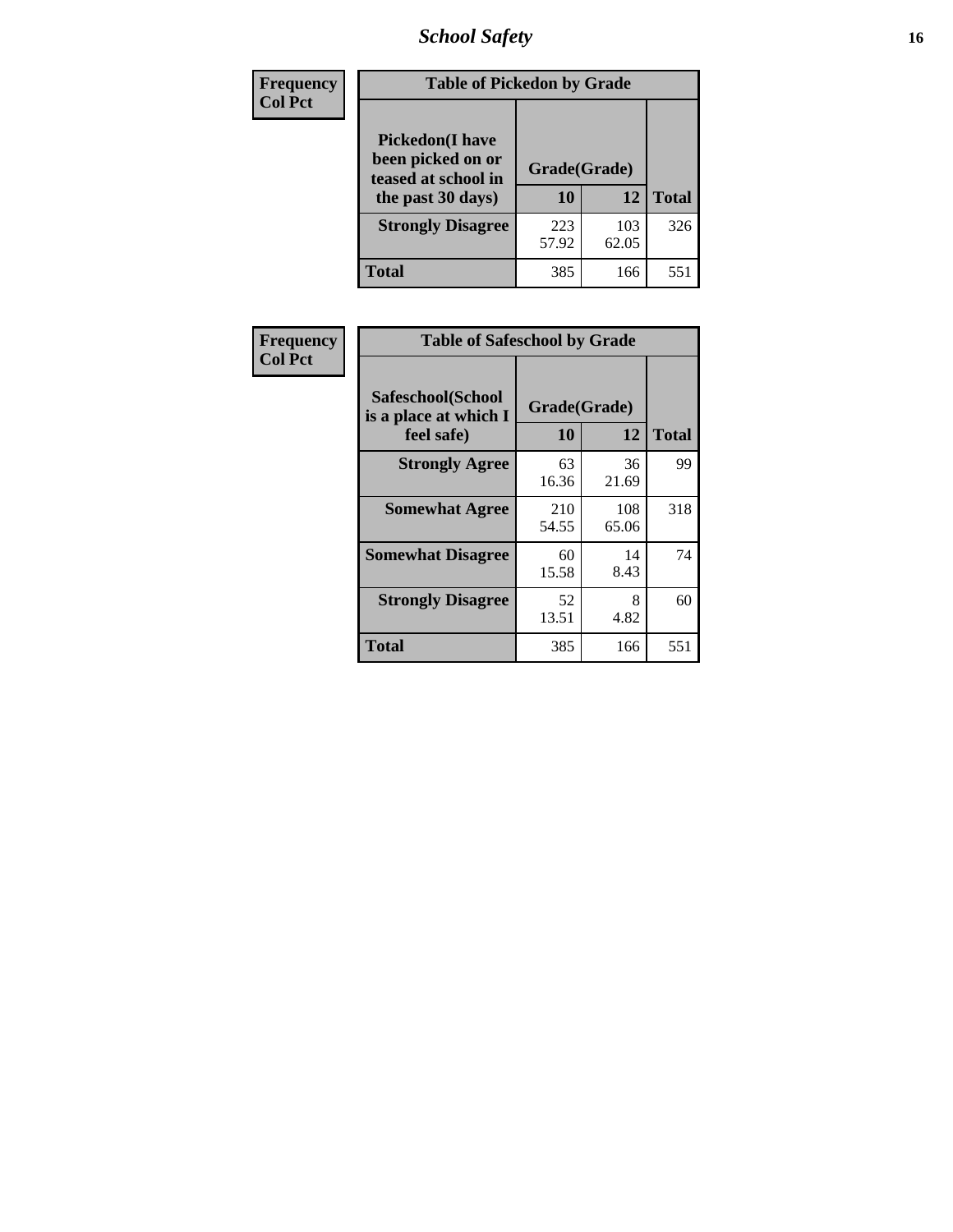*School Safety* **17**

| <b>Frequency</b> |
|------------------|
| Row Pct          |

| <b>Table of Grade by Bullied</b> |              |                                                                               |                      |           |                |                |            |              |  |  |  |  |
|----------------------------------|--------------|-------------------------------------------------------------------------------|----------------------|-----------|----------------|----------------|------------|--------------|--|--|--|--|
|                                  |              | <b>Bullied</b> (I have been bullied by other<br>students in the past 30 days) |                      |           |                |                |            |              |  |  |  |  |
|                                  | $\mathbf 0$  | $1$ or<br>2                                                                   | 3 <sub>to</sub><br>5 | 6 to<br>9 | 10<br>to<br>19 | 20<br>to<br>29 | All<br>30  |              |  |  |  |  |
| <b>Grade</b> (Grade)   Days      |              | days                                                                          | days                 | days      | days           | days           | days       | <b>Total</b> |  |  |  |  |
| 10                               | 333<br>86.49 | 13<br>3.38                                                                    | 6<br>1.56            | 3<br>0.78 | 11<br>2.86     | 9<br>2.34      | 10<br>2.60 | 385          |  |  |  |  |
| 12                               | 155<br>93.37 | 3<br>1.81                                                                     | $\Omega$<br>0.00     | 2<br>1.20 | 0.60           | 2<br>1.20      | 3<br>1.81  | 166          |  |  |  |  |
| <b>Total</b>                     | 488          | 16                                                                            | 6                    | 5         | 12             | 11             | 13         | 551          |  |  |  |  |

| Frequency      | <b>Table of Grade by Bulliedothers</b> |                                                                         |              |                         |                        |                               |                               |                   |              |  |  |  |  |
|----------------|----------------------------------------|-------------------------------------------------------------------------|--------------|-------------------------|------------------------|-------------------------------|-------------------------------|-------------------|--------------|--|--|--|--|
| <b>Row Pct</b> |                                        | <b>Bulliedothers</b> (I bullied others in the past<br>$30 \text{ days}$ |              |                         |                        |                               |                               |                   |              |  |  |  |  |
|                | Grade(Grade)   Days                    | $\mathbf{0}$                                                            | 1 or<br>days | 3 <sub>to</sub><br>days | <b>6 to</b><br>days    | <b>10</b><br>to<br>19<br>days | <b>20</b><br>to<br>29<br>days | All<br>30<br>days | <b>Total</b> |  |  |  |  |
|                | 10                                     | 347<br>90.13                                                            | 10<br>2.60   | 1.82                    | $\mathfrak{D}$<br>0.52 | 5<br>1.30                     | 6<br>1.56                     | 8<br>2.08         | 385          |  |  |  |  |
|                | 12                                     | 159<br>95.78                                                            | 2<br>1.20    | 0.60                    | $\mathfrak{D}$<br>1.20 | $\Omega$<br>0.00              | 0.60                          | 0.60              | 166          |  |  |  |  |
|                | <b>Total</b>                           | 506                                                                     | 12           | 8                       | $\overline{4}$         | 5                             | ┑                             | 9                 | 551          |  |  |  |  |

| <b>Frequency</b> |              | <b>Table of Grade by Weaponschool</b> |                                                                           |                                     |                                     |                                           |                   |              |  |  |  |  |
|------------------|--------------|---------------------------------------|---------------------------------------------------------------------------|-------------------------------------|-------------------------------------|-------------------------------------------|-------------------|--------------|--|--|--|--|
| <b>Row Pct</b>   |              |                                       | <b>Weaponschool</b> (I brought a weapon<br>to school in the past 30 days) |                                     |                                     |                                           |                   |              |  |  |  |  |
|                  | Grade(Grade) | $\bf{0}$<br><b>Days</b>               | 1 or<br>days                                                              | 6 to<br>9<br>days                   | <b>10</b><br>to<br>19<br>days       | <b>20</b><br>t <sub>0</sub><br>29<br>days | All<br>30<br>days | <b>Total</b> |  |  |  |  |
|                  | 10           | 375<br>97.40                          | 3<br>0.78                                                                 | 0.26                                | $\mathcal{D}_{\mathcal{L}}$<br>0.52 | 0<br>0.00                                 | 4<br>1.04         | 385          |  |  |  |  |
|                  | 12           | 159<br>95.78                          | $\mathfrak{D}$<br>1.20                                                    | $\mathcal{D}_{\mathcal{A}}$<br>1.20 | 0.60                                | 0.60                                      | 0.60              | 166          |  |  |  |  |
|                  | <b>Total</b> | 534                                   | 5                                                                         | 3                                   | 3                                   |                                           | 5                 | 551          |  |  |  |  |

ï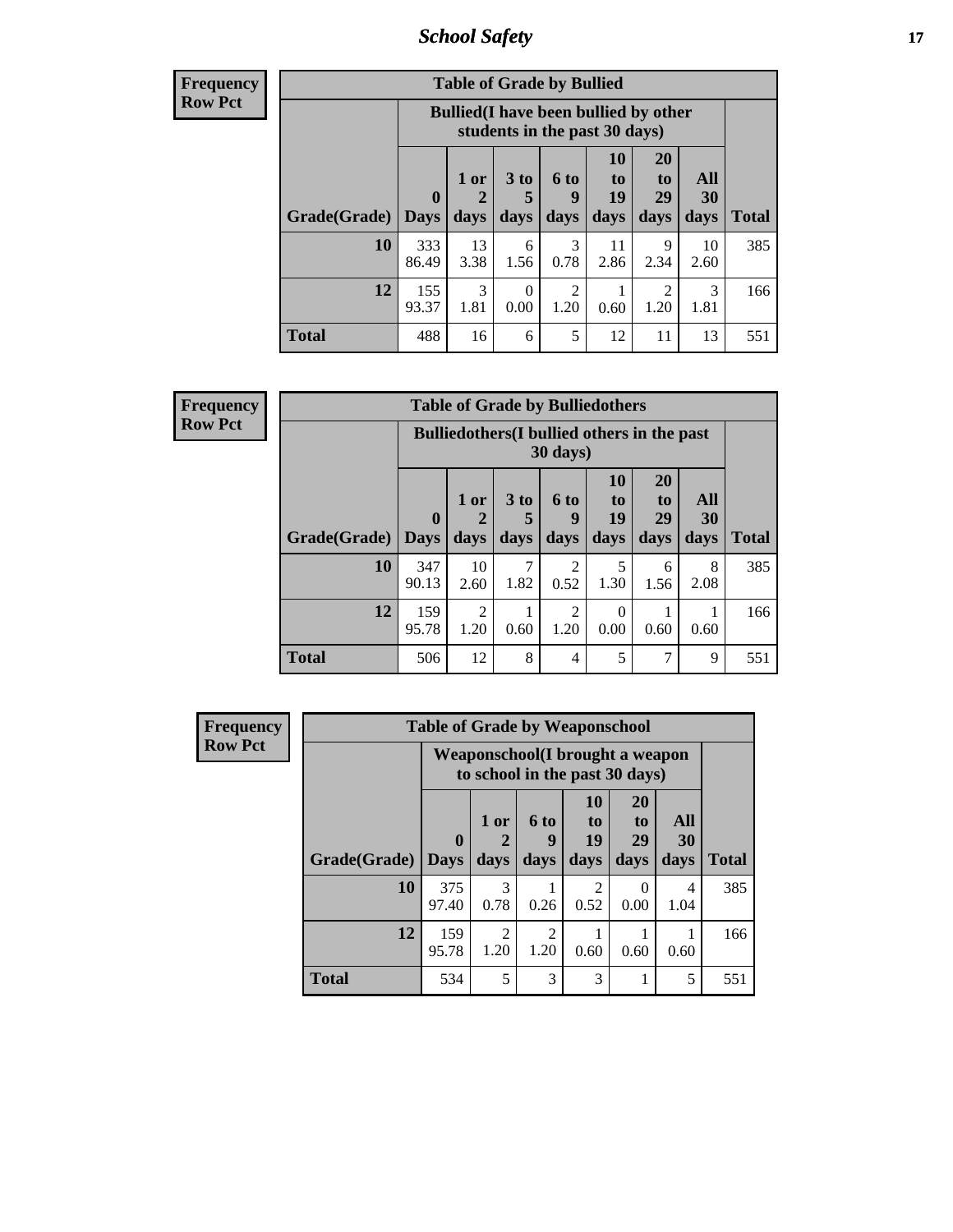*School Safety* **18**

| <b>Frequency</b> | <b>Table of Grade by Absentunsafe</b> |                            |                                                                           |                              |                               |                                           |                   |              |  |  |
|------------------|---------------------------------------|----------------------------|---------------------------------------------------------------------------|------------------------------|-------------------------------|-------------------------------------------|-------------------|--------------|--|--|
| <b>Row Pct</b>   |                                       |                            | Absentunsafe(I have missed school<br>because I felt unsafe in the past 30 | days)                        |                               |                                           |                   |              |  |  |
|                  | Grade(Grade)                          | $\mathbf 0$<br><b>Days</b> | 1 or<br>$\mathbf 2$<br>days                                               | 3 <sub>to</sub><br>5<br>days | <b>10</b><br>to<br>19<br>days | <b>20</b><br>t <sub>0</sub><br>29<br>days | All<br>30<br>days | <b>Total</b> |  |  |
|                  | 10                                    | 373<br>96.88               | 0.26                                                                      | 0.26                         | 0.26                          | 0.78                                      | 6<br>1.56         | 385          |  |  |
|                  | 12                                    | 164<br>98.80               | 0.60                                                                      | 0<br>0.00                    | 0<br>0.00                     | 0.60                                      | $\Omega$<br>0.00  | 166          |  |  |
|                  | <b>Total</b>                          | 537                        | $\overline{c}$                                                            |                              |                               | 4                                         | 6                 | 551          |  |  |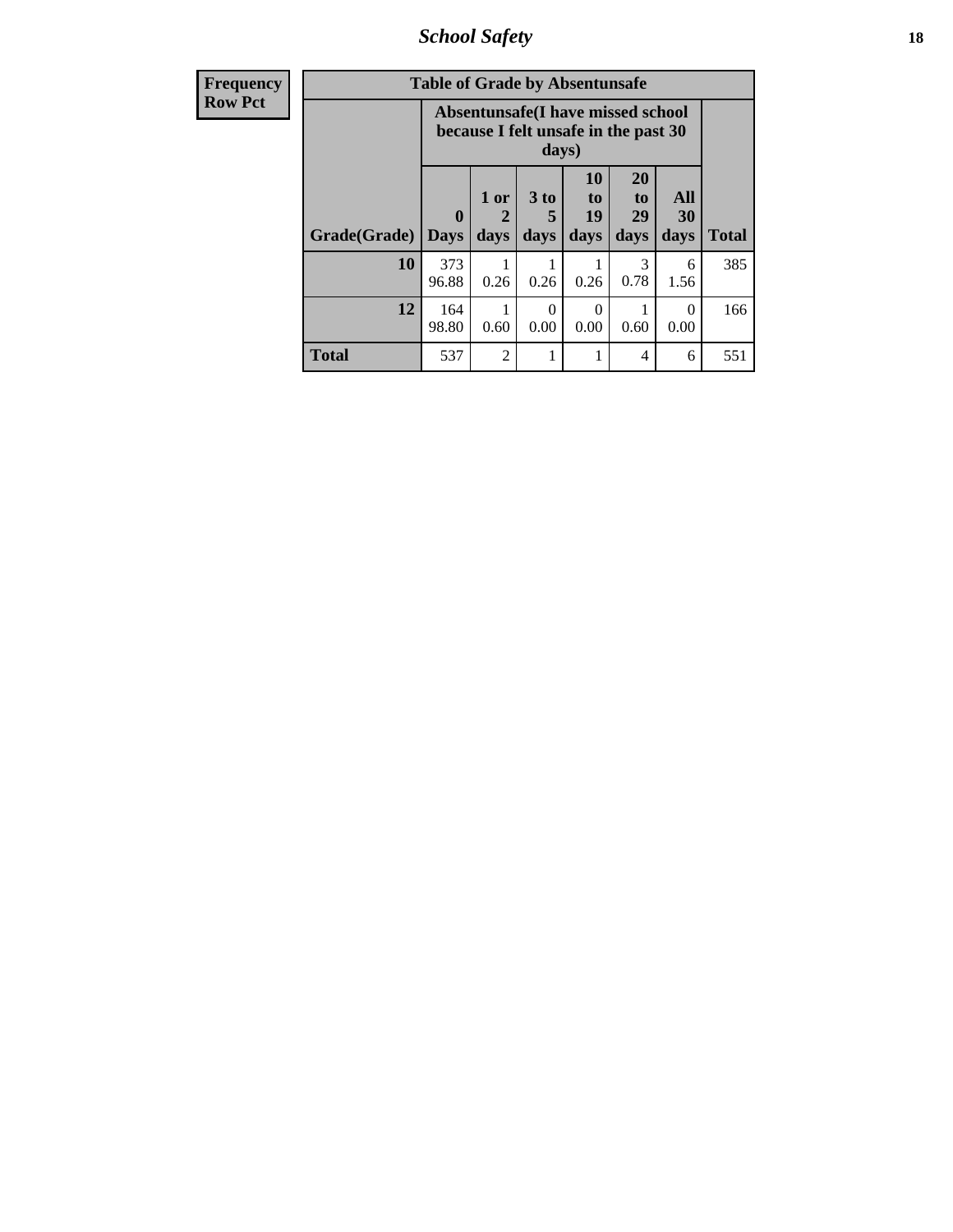# *Drug Use During Last 30 Days* **19**

#### **Frequency Row Pct**

| <b>Table of Grade by Alcohol</b> |                          |                                     |                 |               |               |               |                     |       |  |  |  |  |
|----------------------------------|--------------------------|-------------------------------------|-----------------|---------------|---------------|---------------|---------------------|-------|--|--|--|--|
|                                  |                          | Alcohol (Alcohol use, past 30 days) |                 |               |               |               |                     |       |  |  |  |  |
| Grade(Grade)                     | <b>Did</b><br>not<br>use | $1 - 2$<br>days                     | $3 - 5$<br>days | $6-9$<br>days | 10-19<br>days | 20-29<br>days | <b>Every</b><br>day | Total |  |  |  |  |
| 10                               | 286<br>74.29             | 31<br>8.05                          | 24<br>6.23      | 13<br>3.38    | 14<br>3.64    | 8<br>2.08     | 9<br>2.34           | 385   |  |  |  |  |
| 12                               | 103<br>62.05             | 13<br>7.83                          | 19<br>11.45     | 9<br>5.42     | 10<br>6.02    | 9<br>5.42     | 3<br>1.81           | 166   |  |  |  |  |
| <b>Total</b>                     | 389                      | 44                                  | 43              | 22            | 24            | 17            | 12                  | 551   |  |  |  |  |

#### **Frequency Row Pct**

| <b>Table of Grade by Cigarettes</b> |                                 |                                                   |                 |                        |                 |                   |                     |              |  |  |  |
|-------------------------------------|---------------------------------|---------------------------------------------------|-----------------|------------------------|-----------------|-------------------|---------------------|--------------|--|--|--|
|                                     |                                 | Cigarettes (Smoking tobacco use,<br>past 30 days) |                 |                        |                 |                   |                     |              |  |  |  |
| Grade(Grade)                        | <b>Did</b><br>not<br><b>use</b> | $1 - 2$<br>days                                   | $3 - 5$<br>days | $6-9$<br>days          | $10-19$<br>days | $20 - 29$<br>days | <b>Every</b><br>day | <b>Total</b> |  |  |  |
| 10                                  | 298<br>77.40                    | 38<br>9.87                                        | 8<br>2.08       | $\overline{4}$<br>1.04 | 11<br>2.86      | 11<br>2.86        | 15<br>3.90          | 385          |  |  |  |
| 12                                  | 128<br>77.11                    | 14<br>8.43                                        | 7<br>4.22       | $\overline{2}$<br>1.20 | 3<br>1.81       | 4<br>2.41         | 8<br>4.82           | 166          |  |  |  |
| <b>Total</b>                        | 426                             | 52                                                | 15              | 6                      | 14              | 15                | 23                  | 551          |  |  |  |

| <b>Table of Grade by Smokeless</b> |                                 |                                                         |                 |                       |                 |                   |              |              |  |  |  |  |
|------------------------------------|---------------------------------|---------------------------------------------------------|-----------------|-----------------------|-----------------|-------------------|--------------|--------------|--|--|--|--|
|                                    |                                 | <b>Smokeless</b> (Chewing tobacco use,<br>past 30 days) |                 |                       |                 |                   |              |              |  |  |  |  |
| Grade(Grade)                       | <b>Did</b><br>not<br><b>use</b> | $1 - 2$<br>days                                         | $3 - 5$<br>days | $6-9$<br>days         | $10-19$<br>days | $20 - 29$<br>days | Every<br>day | <b>Total</b> |  |  |  |  |
| 10                                 | 348<br>90.39                    | 12<br>3.12                                              | 3<br>0.78       | $\mathcal{D}$<br>0.52 | 6<br>1.56       | 8<br>2.08         | 6<br>1.56    | 385          |  |  |  |  |
| 12                                 | 153<br>92.17                    | 5<br>3.01                                               | 0<br>0.00       | $\Omega$<br>0.00      | 0<br>0.00       | 3<br>1.81         | 5<br>3.01    | 166          |  |  |  |  |
| <b>Total</b>                       | 501                             | 17                                                      | 3               | $\overline{2}$        | 6               | 11                | 11           | 551          |  |  |  |  |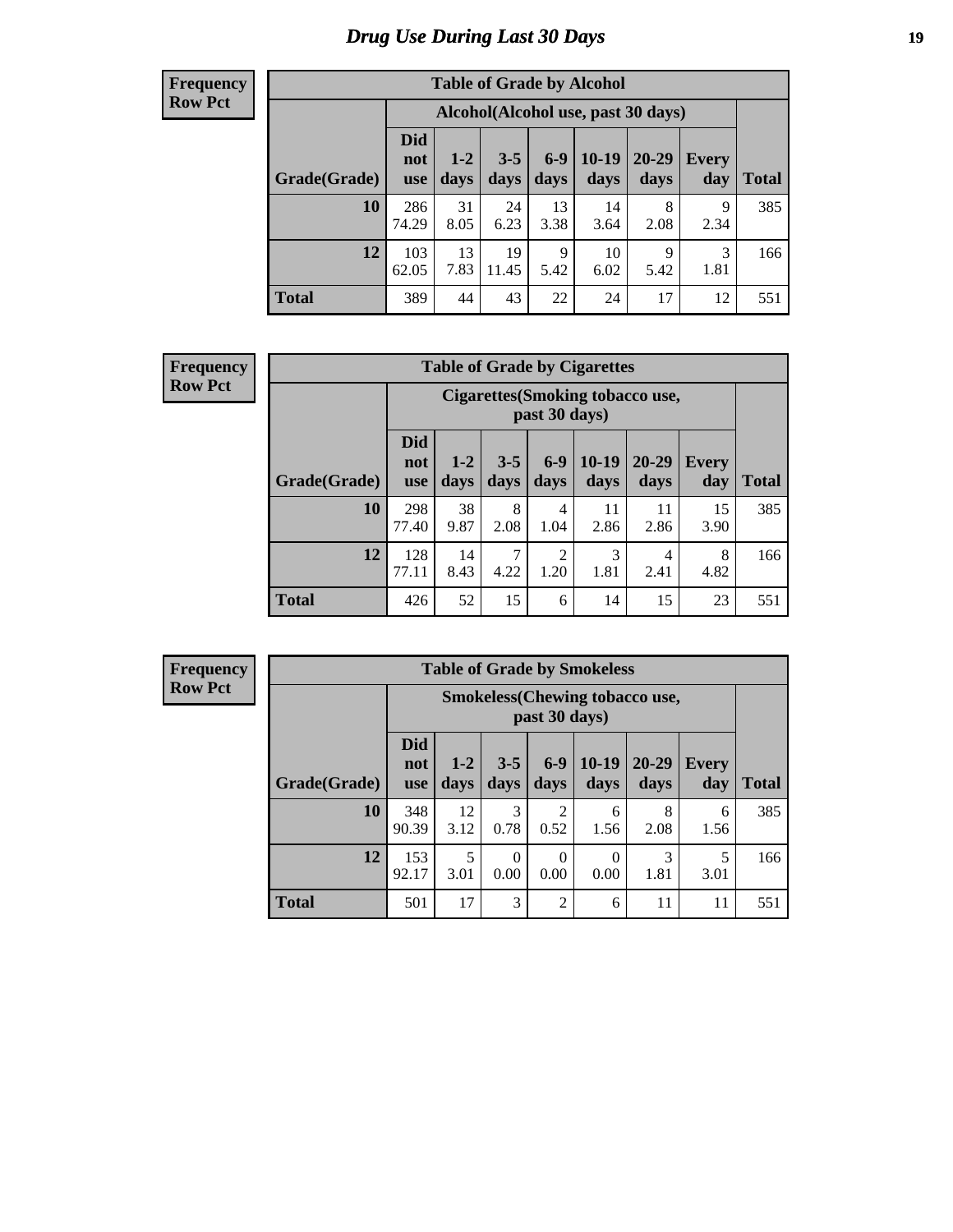#### **Frequency Row Pct**

| <b>Table of Grade by Marijuana</b> |                                 |                                         |                 |                        |                 |               |                        |       |  |  |  |  |
|------------------------------------|---------------------------------|-----------------------------------------|-----------------|------------------------|-----------------|---------------|------------------------|-------|--|--|--|--|
|                                    |                                 | Marijuana (Marijuana use, past 30 days) |                 |                        |                 |               |                        |       |  |  |  |  |
| Grade(Grade)                       | <b>Did</b><br>not<br><b>use</b> | $1 - 2$<br>days                         | $3 - 5$<br>days | $6-9$<br>days          | $10-19$<br>days | 20-29<br>days | Every<br>day           | Total |  |  |  |  |
| 10                                 | 340<br>88.31                    | 17<br>4.42                              | 1.82            | 6<br>1.56              | 5<br>1.30       | 4<br>1.04     | 6<br>1.56              | 385   |  |  |  |  |
| 12                                 | 148<br>89.16                    | 5<br>3.01                               | 4<br>2.41       | $\overline{2}$<br>1.20 | 0.60            | 4<br>2.41     | $\overline{2}$<br>1.20 | 166   |  |  |  |  |
| <b>Total</b>                       | 488                             | 22                                      | 11              | 8                      | 6               | 8             | 8                      | 551   |  |  |  |  |

| <b>Table of Grade by Cocaine</b> |                          |                                     |                 |                  |                 |                   |                     |       |  |  |
|----------------------------------|--------------------------|-------------------------------------|-----------------|------------------|-----------------|-------------------|---------------------|-------|--|--|
|                                  |                          | Cocaine (Cocaine use, past 30 days) |                 |                  |                 |                   |                     |       |  |  |
| Grade(Grade)                     | Did<br>not<br><b>use</b> | $1 - 2$<br>days                     | $3 - 5$<br>days | $6 - 9$<br>days  | $10-19$<br>days | $20 - 29$<br>days | <b>Every</b><br>day | Total |  |  |
| 10                               | 378<br>98.18             | $\overline{2}$<br>0.52              | 0<br>0.00       | 0.26             | 0.26            | 0.00              | 0.78                | 385   |  |  |
| 12                               | 163<br>98.19             | 0.60                                | 0.60            | $\Omega$<br>0.00 | 0<br>0.00       | 0.60              | $\theta$<br>0.00    | 166   |  |  |
| <b>Total</b>                     | 541                      | 3                                   |                 |                  |                 |                   | 3                   | 551   |  |  |

| Frequency      | <b>Table of Grade by Inhalants</b> |                                 |                 |                 |               |                                        |                     |              |  |  |
|----------------|------------------------------------|---------------------------------|-----------------|-----------------|---------------|----------------------------------------|---------------------|--------------|--|--|
| <b>Row Pct</b> |                                    |                                 |                 |                 |               | Inhalants (Inhalant use, past 30 days) |                     |              |  |  |
|                | Grade(Grade)                       | <b>Did</b><br>not<br><b>use</b> | $1 - 2$<br>days | $3 - 5$<br>days | $6-9$<br>days | $20 - 29$<br>days                      | <b>Every</b><br>day | <b>Total</b> |  |  |
|                | 10                                 | 374<br>97.14                    | 5<br>1.30       | C<br>0.52       | 0.26          | 0.26                                   | 2<br>0.52           | 385          |  |  |
|                | 12                                 | 162<br>97.59                    | 0.60            | 0.60            | 0.60          | 0.60                                   | $\Omega$<br>0.00    | 166          |  |  |
|                | <b>Total</b>                       | 536                             | 6               | 3               | 2             | $\overline{2}$                         | 2                   | 551          |  |  |

| Frequency      | <b>Table of Grade by Steroids</b> |                                 |                                         |                   |                     |              |  |  |  |  |
|----------------|-----------------------------------|---------------------------------|-----------------------------------------|-------------------|---------------------|--------------|--|--|--|--|
| <b>Row Pct</b> |                                   |                                 | Steroids (Steroid use,<br>past 30 days) |                   |                     |              |  |  |  |  |
|                | Grade(Grade)                      | <b>Did</b><br>not<br><b>use</b> | $1 - 2$<br>days                         | $20 - 29$<br>days | <b>Every</b><br>day | <b>Total</b> |  |  |  |  |
|                | 10                                | 378<br>98.18                    | 4<br>1.04                               | 0.26              | 2<br>0.52           | 385          |  |  |  |  |
|                | 12                                | 164<br>98.80                    | 0.60                                    | 0.60              | $\theta$<br>0.00    | 166          |  |  |  |  |
|                | <b>Total</b>                      | 542                             | 5                                       | 2                 | $\overline{2}$      | 551          |  |  |  |  |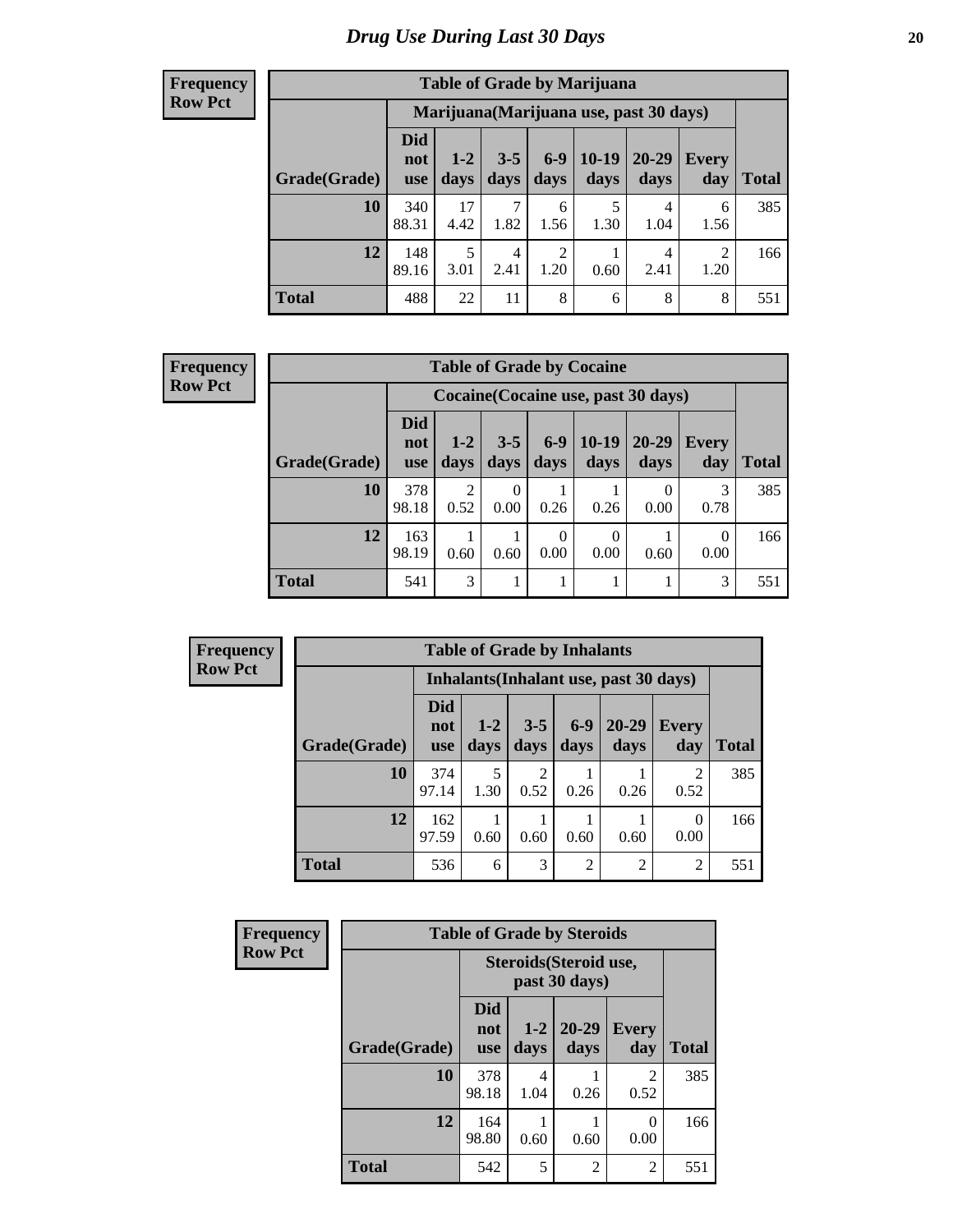#### **Frequency Row Pct**

| <b>Table of Grade by Ecstasy</b> |                          |                                     |                 |                        |                  |               |                        |       |  |
|----------------------------------|--------------------------|-------------------------------------|-----------------|------------------------|------------------|---------------|------------------------|-------|--|
|                                  |                          | Ecstasy (Ecstasy use, past 30 days) |                 |                        |                  |               |                        |       |  |
| Grade(Grade)                     | Did<br>not<br><b>use</b> | $1 - 2$<br>days                     | $3 - 5$<br>days | $6 - 9$<br>days        | $10-19$<br>days  | 20-29<br>days | Every<br>day           | Total |  |
| 10                               | 377<br>97.92             | 2<br>0.52                           | 0.26            | 0.26                   | 0.26             | 0.26          | $\overline{2}$<br>0.52 | 385   |  |
| 12                               | 161<br>96.99             | 0.60                                | 0<br>0.00       | $\overline{0}$<br>0.00 | $\theta$<br>0.00 | 3<br>1.81     | 0.60                   | 166   |  |
| <b>Total</b>                     | 538                      | 3                                   |                 | 1                      |                  | 4             | 3                      | 551   |  |

| <b>Frequency</b> |              | <b>Table of Grade by Meth</b> |                 |               |                  |                   |                     |              |  |  |
|------------------|--------------|-------------------------------|-----------------|---------------|------------------|-------------------|---------------------|--------------|--|--|
| <b>Row Pct</b>   |              | Meth (Methamphetamine use,    |                 |               |                  |                   |                     |              |  |  |
|                  | Grade(Grade) | <b>Did</b><br>not<br>use      | $1 - 2$<br>days | $6-9$<br>days | $10-19$<br>days  | $20 - 29$<br>days | <b>Every</b><br>day | <b>Total</b> |  |  |
|                  | 10           | 378<br>98.18                  | 2<br>0.52       | 0.26          | 0.26             | 0.26              | 2<br>0.52           | 385          |  |  |
|                  | 12           | 164<br>98.80                  | 0.60            | 0<br>0.00     | $\Omega$<br>0.00 | 0.60              | $\theta$<br>0.00    | 166          |  |  |
|                  | <b>Total</b> | 542                           | 3               |               |                  | $\mathfrak{D}$    | $\overline{c}$      | 551          |  |  |

| <b>Table of Grade by Hallucinogens</b> |                                 |                                                   |                 |                        |                 |                   |                     |              |  |
|----------------------------------------|---------------------------------|---------------------------------------------------|-----------------|------------------------|-----------------|-------------------|---------------------|--------------|--|
|                                        |                                 | Hallucinogens (Hallucinogen use,<br>past 30 days) |                 |                        |                 |                   |                     |              |  |
| Grade(Grade)                           | <b>Did</b><br>not<br><b>use</b> | $1-2$<br>days                                     | $3 - 5$<br>days | $6-9$<br>days          | $10-19$<br>days | $20 - 29$<br>days | <b>Every</b><br>day | <b>Total</b> |  |
| 10                                     | 376<br>97.66                    | $\mathfrak{D}$<br>0.52                            | 0.26            | $\mathfrak{D}$<br>0.52 | 0.26            | $\Omega$<br>0.00  | 3<br>0.78           | 385          |  |
| 12                                     | 161<br>96.99                    | 3<br>1.81                                         | 0.60            | $\Omega$<br>0.00       | 0<br>0.00       | 0.60              | 0<br>0.00           | 166          |  |
| <b>Total</b>                           | 537                             | 5                                                 | $\overline{2}$  | $\overline{2}$         |                 |                   | 3                   | 551          |  |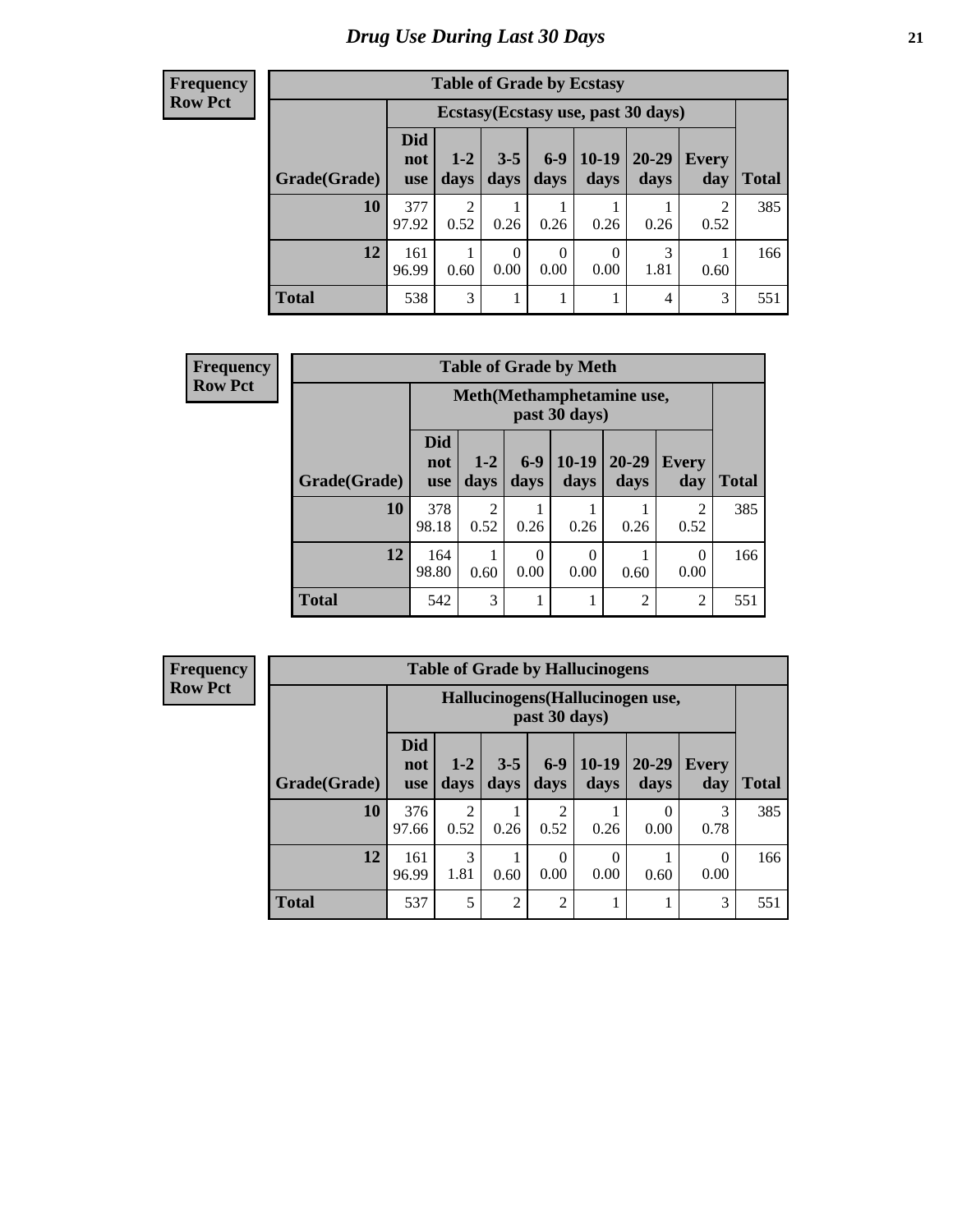| <b>Table of Grade by Prescription</b> |                                 |                                                                                |                 |                        |                 |                   |              |       |  |
|---------------------------------------|---------------------------------|--------------------------------------------------------------------------------|-----------------|------------------------|-----------------|-------------------|--------------|-------|--|
|                                       |                                 | <b>Prescription</b> (Prescription drugs not<br>prescribed to me, past 30 days) |                 |                        |                 |                   |              |       |  |
| Grade(Grade)                          | <b>Did</b><br>not<br><b>use</b> | $1 - 2$<br>days                                                                | $3 - 5$<br>days | $6-9$<br>days          | $10-19$<br>days | $20 - 29$<br>days | Every<br>day | Total |  |
| 10                                    | 356<br>92.47                    | 5<br>1.30                                                                      | 11<br>2.86      | $\overline{2}$<br>0.52 | 2<br>0.52       | 4<br>1.04         | 5<br>1.30    | 385   |  |
| 12                                    | 155<br>93.37                    | 3<br>1.81                                                                      | 3<br>1.81       | 3<br>1.81              | 0<br>0.00       | 0.60              | 0.60         | 166   |  |
| <b>Total</b>                          | 511                             | 8                                                                              | 14              | 5                      | $\overline{2}$  | 5                 | 6            | 551   |  |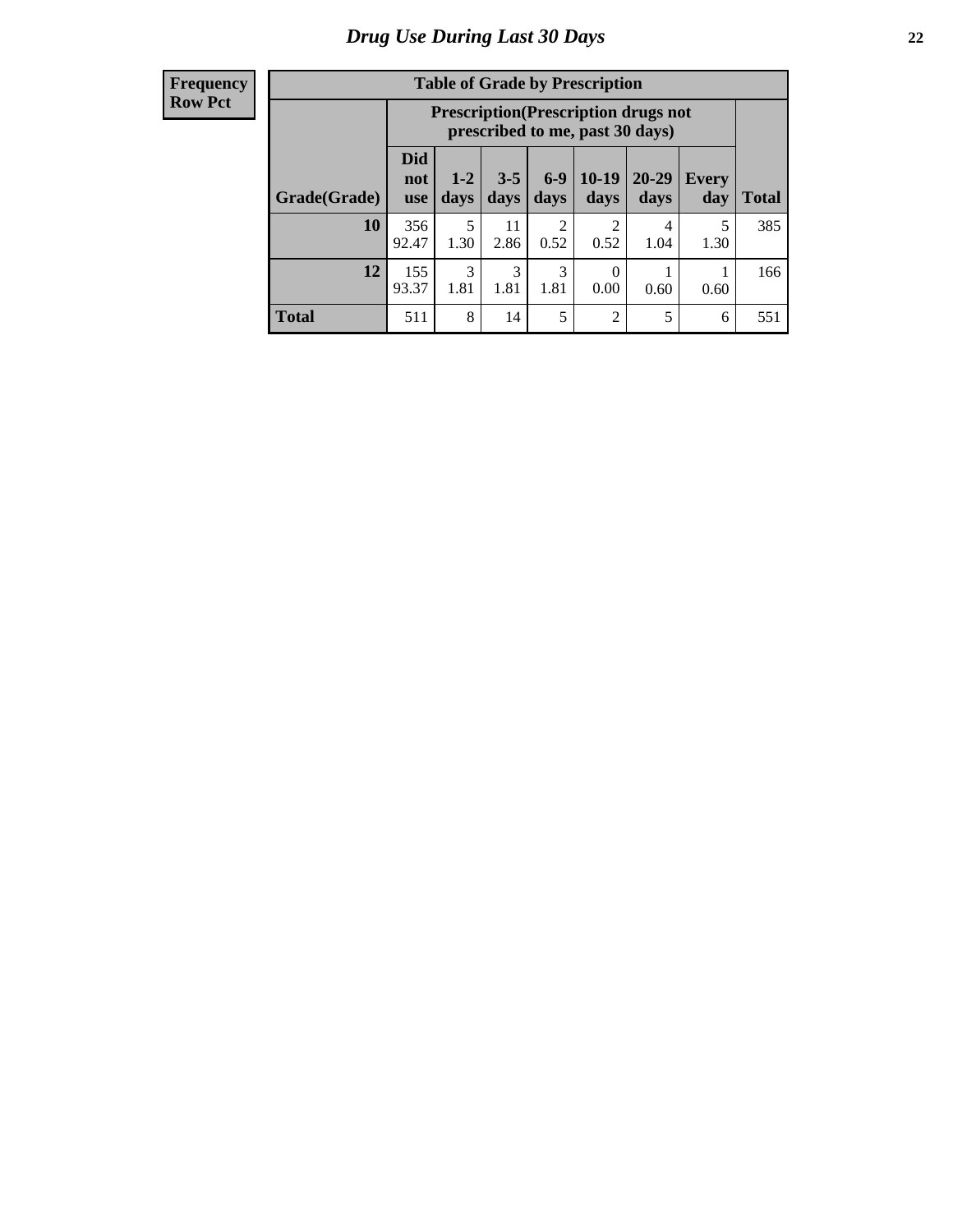| Frequency      | <b>Table of Alcoholease by Grade</b>              |                    |             |              |  |  |  |  |  |
|----------------|---------------------------------------------------|--------------------|-------------|--------------|--|--|--|--|--|
| <b>Col Pct</b> | <b>Alcoholease</b> (It is<br>easy to get alcohol) | Grade(Grade)<br>10 | 12          | <b>Total</b> |  |  |  |  |  |
|                | <b>Strongly Agree</b>                             | 133<br>34.55       | 68<br>40.96 | 201          |  |  |  |  |  |
|                | <b>Somewhat Agree</b>                             | 118<br>30.65       | 61<br>36.75 | 179          |  |  |  |  |  |
|                | <b>Somewhat Disagree</b>                          | 48<br>12.47        | 12<br>7.23  | 60           |  |  |  |  |  |
|                | <b>Strongly Disagree</b>                          | 86<br>22.34        | 25<br>15.06 | 111          |  |  |  |  |  |
|                | <b>Total</b>                                      | 385                | 166         | 551          |  |  |  |  |  |

| Frequency      | <b>Table of Cigarettesease by Grade</b>                 |                    |             |              |  |  |  |
|----------------|---------------------------------------------------------|--------------------|-------------|--------------|--|--|--|
| <b>Col Pct</b> | Cigarettesease(It is<br>easy to get smoking<br>tobacco) | Grade(Grade)<br>10 | 12          | <b>Total</b> |  |  |  |
|                | <b>Strongly Agree</b>                                   | 165<br>42.86       | 92<br>55.42 | 257          |  |  |  |
|                | <b>Somewhat Agree</b>                                   | 88<br>22.86        | 35<br>21.08 | 123          |  |  |  |
|                | <b>Somewhat Disagree</b>                                | 41<br>10.65        | 9<br>5.42   | 50           |  |  |  |
|                | <b>Strongly Disagree</b>                                | 91<br>23.64        | 30<br>18.07 | 121          |  |  |  |
|                | <b>Total</b>                                            | 385                | 166         | 551          |  |  |  |

| Frequency      | <b>Table of Smokelessease by Grade</b>                         |                    |              |     |  |  |  |  |  |
|----------------|----------------------------------------------------------------|--------------------|--------------|-----|--|--|--|--|--|
| <b>Col Pct</b> | <b>Smokelessease</b> (It is<br>easy to get chewing<br>tobacco) | Grade(Grade)<br>10 | <b>Total</b> |     |  |  |  |  |  |
|                | <b>Strongly Agree</b>                                          | 160<br>41.56       | 84<br>50.60  | 244 |  |  |  |  |  |
|                | <b>Somewhat Agree</b>                                          | 70<br>18.18        | 38<br>22.89  | 108 |  |  |  |  |  |
|                | <b>Somewhat Disagree</b>                                       | 42<br>10.91        | 12<br>7.23   | 54  |  |  |  |  |  |
|                | <b>Strongly Disagree</b>                                       | 113<br>29.35       | 32<br>19.28  | 145 |  |  |  |  |  |
|                | <b>Total</b>                                                   | 385                | 166          | 551 |  |  |  |  |  |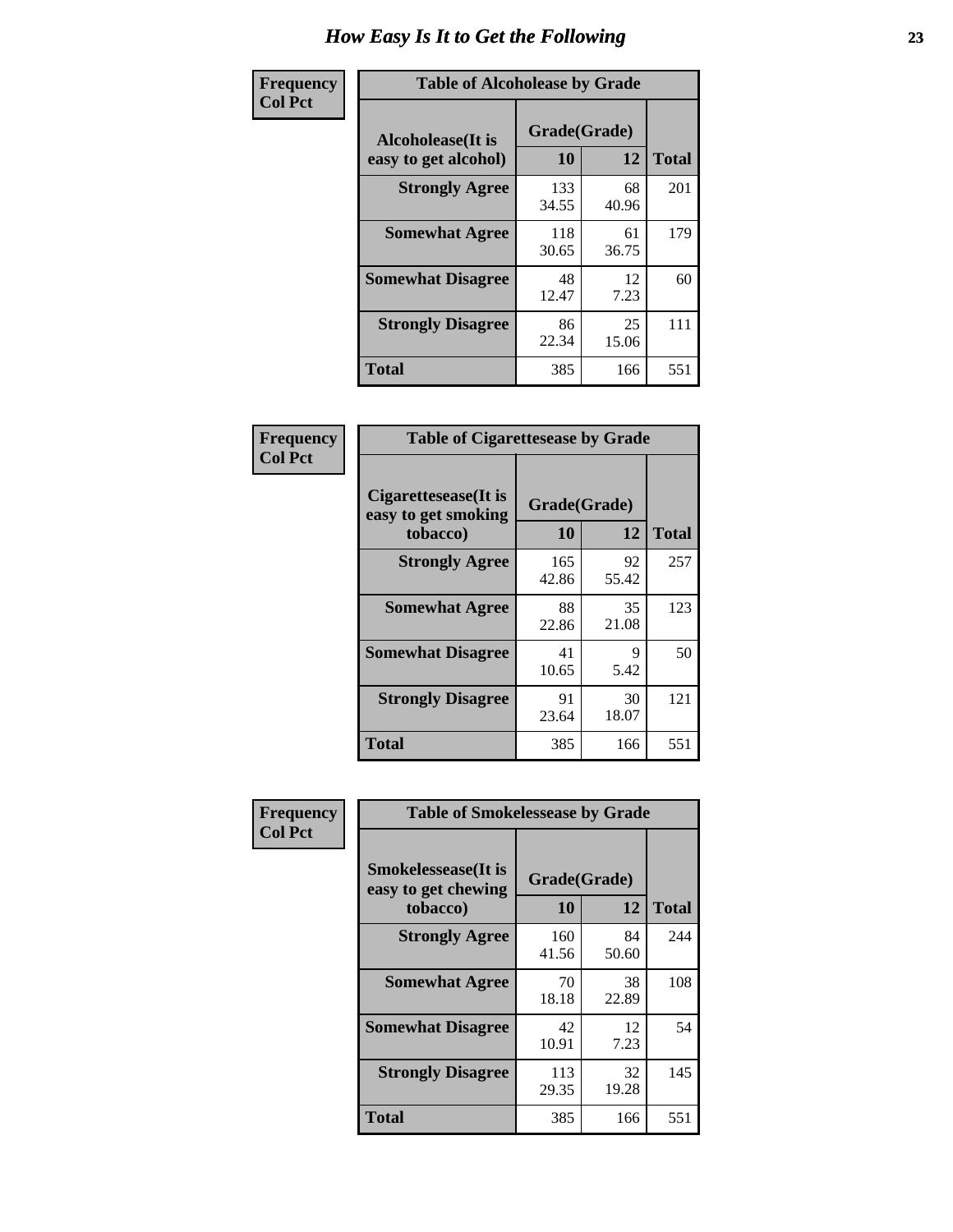| Frequency      | <b>Table of Marijuanaease by Grade</b>           |                    |             |              |  |  |  |  |
|----------------|--------------------------------------------------|--------------------|-------------|--------------|--|--|--|--|
| <b>Col Pct</b> | Marijuanaease(It is<br>easy to get<br>marijuana) | Grade(Grade)<br>10 | 12          | <b>Total</b> |  |  |  |  |
|                | <b>Strongly Agree</b>                            | 119<br>30.91       | 55<br>33.13 | 174          |  |  |  |  |
|                | <b>Somewhat Agree</b>                            | 93<br>24.16        | 51<br>30.72 | 144          |  |  |  |  |
|                | <b>Somewhat Disagree</b>                         | 52<br>13.51        | 16<br>9.64  | 68           |  |  |  |  |
|                | <b>Strongly Disagree</b>                         | 121<br>31.43       | 44<br>26.51 | 165          |  |  |  |  |
|                | <b>Total</b>                                     | 385                | 166         | 551          |  |  |  |  |

| <b>Table of Cocaineease by Grade</b>      |              |                    |     |  |  |  |  |  |
|-------------------------------------------|--------------|--------------------|-----|--|--|--|--|--|
| Cocaineease(It is<br>easy to get cocaine) | 10           | Grade(Grade)<br>12 |     |  |  |  |  |  |
| <b>Strongly Agree</b>                     | 66<br>17.14  | 22<br>13.25        | 88  |  |  |  |  |  |
| <b>Somewhat Agree</b>                     | 65<br>16.88  | 47<br>28.31        | 112 |  |  |  |  |  |
| <b>Somewhat Disagree</b>                  | 66<br>17.14  | 29<br>17.47        | 95  |  |  |  |  |  |
| <b>Strongly Disagree</b>                  | 188<br>48.83 | 68<br>40.96        | 256 |  |  |  |  |  |
| <b>Total</b>                              | 385          | 166                | 551 |  |  |  |  |  |

| Frequency      | <b>Table of Inhalantsease by Grade</b>                   |                           |             |              |
|----------------|----------------------------------------------------------|---------------------------|-------------|--------------|
| <b>Col Pct</b> | <b>Inhalantsease</b> (It is<br>easy to get<br>inhalants) | Grade(Grade)<br><b>10</b> | 12          | <b>Total</b> |
|                | <b>Strongly Agree</b>                                    | 135<br>35.06              | 44<br>26.51 | 179          |
|                | <b>Somewhat Agree</b>                                    | 65<br>16.88               | 41<br>24.70 | 106          |
|                | <b>Somewhat Disagree</b>                                 | 40<br>10.39               | 22<br>13.25 | 62           |
|                | <b>Strongly Disagree</b>                                 | 145<br>37.66              | 59<br>35.54 | 204          |
|                | <b>Total</b>                                             | 385                       | 166         | 551          |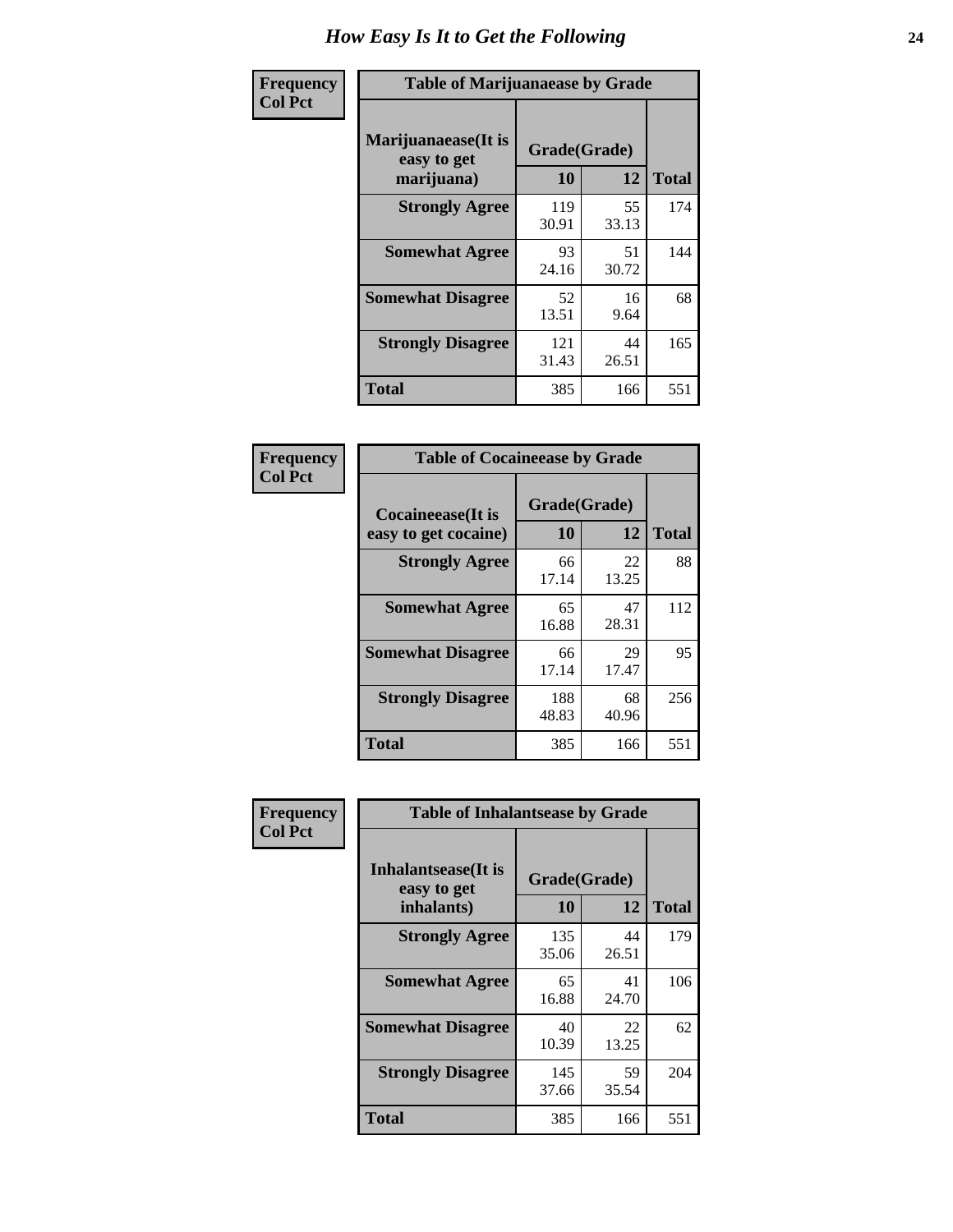| Frequency      | <b>Table of Steroidsease by Grade</b>               |                    |             |              |
|----------------|-----------------------------------------------------|--------------------|-------------|--------------|
| <b>Col Pct</b> | <b>Steroidsease</b> (It is<br>easy to get steroids) | Grade(Grade)<br>10 | 12          | <b>Total</b> |
|                | <b>Strongly Agree</b>                               | 57<br>14.81        | 21<br>12.65 | 78           |
|                | <b>Somewhat Agree</b>                               | 69<br>17.92        | 49<br>29.52 | 118          |
|                | <b>Somewhat Disagree</b>                            | 63<br>16.36        | 33<br>19.88 | 96           |
|                | <b>Strongly Disagree</b>                            | 196<br>50.91       | 63<br>37.95 | 259          |
|                | <b>Total</b>                                        | 385                | 166         | 551          |

| Frequency      | <b>Table of Ecstasyease by Grade</b>              |                    |             |              |
|----------------|---------------------------------------------------|--------------------|-------------|--------------|
| <b>Col Pct</b> | <b>Ecstasyease</b> (It is<br>easy to get ecstasy) | Grade(Grade)<br>10 | 12          | <b>Total</b> |
|                | <b>Strongly Agree</b>                             | 69<br>17.92        | 27<br>16.27 | 96           |
|                | <b>Somewhat Agree</b>                             | 65<br>16.88        | 48<br>28.92 | 113          |
|                | <b>Somewhat Disagree</b>                          | 57<br>14.81        | 23<br>13.86 | 80           |
|                | <b>Strongly Disagree</b>                          | 194<br>50.39       | 68<br>40.96 | 262          |
|                | <b>Total</b>                                      | 385                | 166         | 551          |

| Frequency      | <b>Table of Methease by Grade</b>                          |                    |             |              |
|----------------|------------------------------------------------------------|--------------------|-------------|--------------|
| <b>Col Pct</b> | <b>Methease</b> (It is easy<br>to get<br>methamphetamines) | Grade(Grade)<br>10 | 12          | <b>Total</b> |
|                | <b>Strongly Agree</b>                                      | 57<br>14.81        | 17<br>10.24 | 74           |
|                | <b>Somewhat Agree</b>                                      | 46<br>11.95        | 36<br>21.69 | 82           |
|                | <b>Somewhat Disagree</b>                                   | 67<br>17.40        | 34<br>20.48 | 101          |
|                | <b>Strongly Disagree</b>                                   | 215<br>55.84       | 79<br>47.59 | 294          |
|                | <b>Total</b>                                               | 385                | 166         | 551          |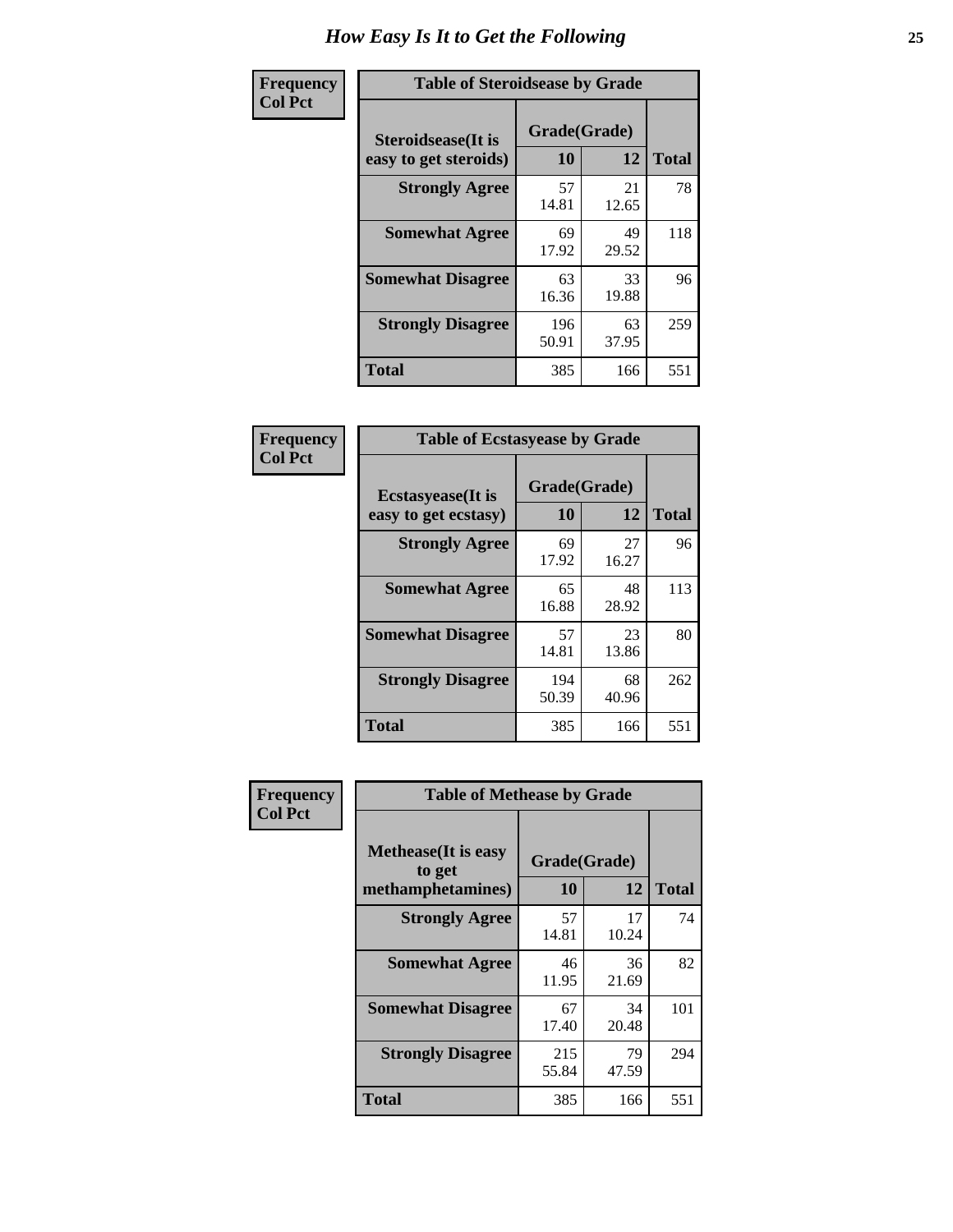| <b>Frequency</b> | <b>Table of Hallucinogensease by Grade</b>                |                    |             |              |
|------------------|-----------------------------------------------------------|--------------------|-------------|--------------|
| <b>Col Pct</b>   | Hallucinogensease(It)<br>is easy to get<br>hallucinogens) | Grade(Grade)<br>10 | 12          | <b>Total</b> |
|                  | <b>Strongly Agree</b>                                     | 54<br>14.03        | 16<br>9.64  | 70           |
|                  | <b>Somewhat Agree</b>                                     | 57<br>14.81        | 35<br>21.08 | 92           |
|                  | <b>Somewhat Disagree</b>                                  | 60<br>15.58        | 37<br>22.29 | 97           |
|                  | <b>Strongly Disagree</b>                                  | 214<br>55.58       | 78<br>46.99 | 292          |
|                  | <b>Total</b>                                              | 385                | 166         | 551          |

| Frequency<br>Col Pct |
|----------------------|
|                      |

г

| <b>Table of Prescriptionease by Grade</b>                                                |              |             |              |
|------------------------------------------------------------------------------------------|--------------|-------------|--------------|
| <b>Prescriptionease</b> (It<br>is easy to get<br>prescription drugs<br>not prescribed to | Grade(Grade) |             |              |
| me)                                                                                      | 10           | 12          | <b>Total</b> |
| <b>Strongly Agree</b>                                                                    | 126<br>32.73 | 55<br>33.13 | 181          |
| <b>Somewhat Agree</b>                                                                    | 82<br>21.30  | 32<br>19.28 | 114          |
| <b>Somewhat Disagree</b>                                                                 | 36<br>9.35   | 27<br>16.27 | 63           |
| <b>Strongly Disagree</b>                                                                 | 141<br>36.62 | 52<br>31.33 | 193          |
| <b>Total</b>                                                                             | 385          | 166         | 551          |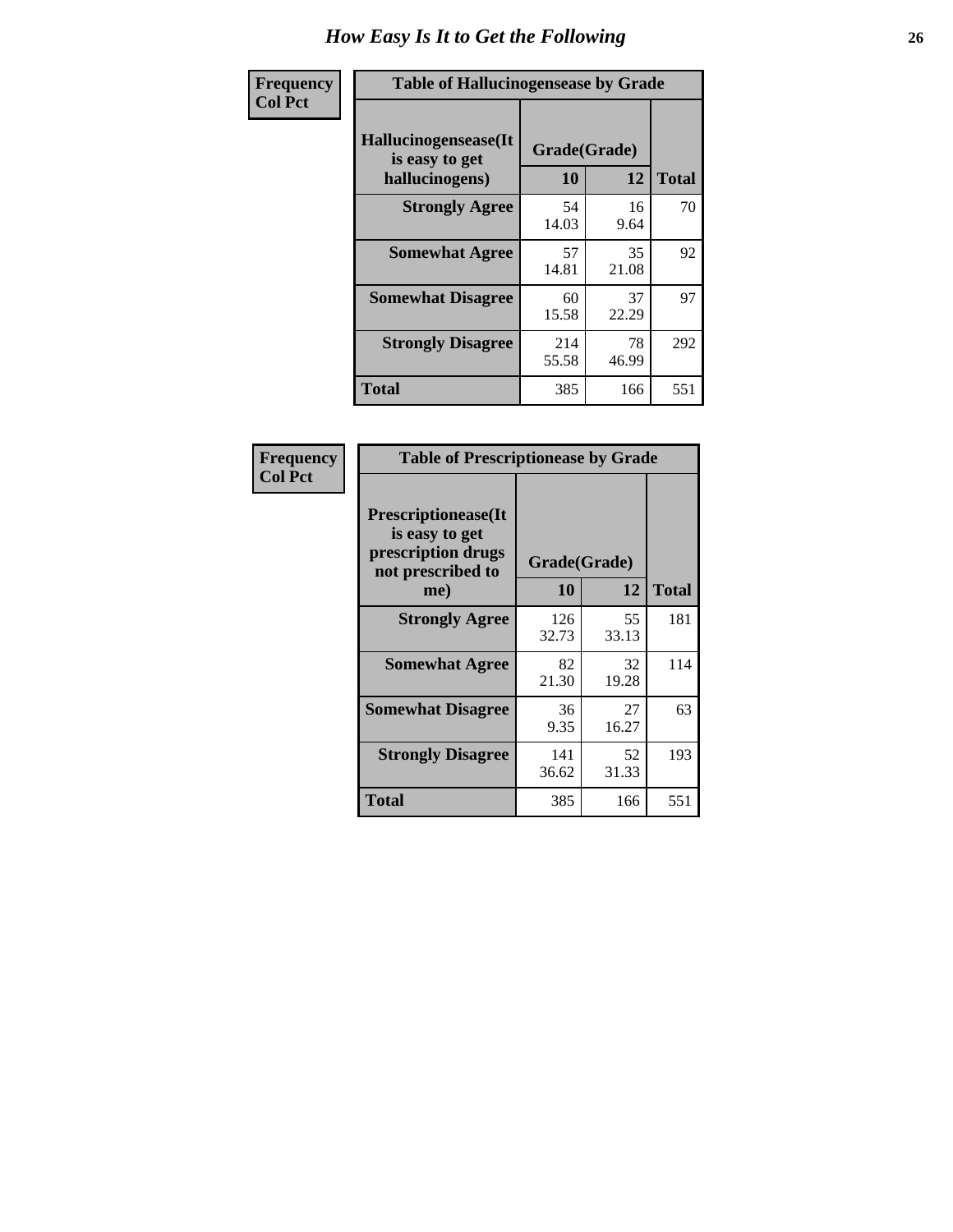### *Age at Onset of Use* **27** *Results for "Age at Onset of Use" questions exclude students who said they did not use that substance*

| Frequency      |              |                        |                                                  |                  |           |            | <b>Table of Grade by Alcoholinit</b> |             |             |             |                        |              |
|----------------|--------------|------------------------|--------------------------------------------------|------------------|-----------|------------|--------------------------------------|-------------|-------------|-------------|------------------------|--------------|
| <b>Row Pct</b> |              |                        | Alcoholinit (I started using alcohol when I was) |                  |           |            |                                      |             |             |             |                        |              |
|                | Grade(Grade) | <b>8 or</b><br>younger | 9                                                | 10 <sup>1</sup>  | 11        | 12         | 13                                   | 14          | 15          | 16          | 17                     | <b>Total</b> |
|                | 10           | 14<br>8.64             | 2<br>1.23                                        | 3<br>1.85        | 5<br>3.09 | 16<br>9.88 | 36<br>22.22                          | 40<br>24.69 | 36<br>22.22 | 10<br>6.17  | $\overline{0}$<br>0.00 | 162          |
|                | 12           | 5<br>5.56              | $\Omega$<br>0.00                                 | $\Omega$<br>0.00 | 1.11      | 7<br>7.78  | 6<br>6.67                            | 14<br>15.56 | 21<br>23.33 | 26<br>28.89 | 10<br>11.11            | 90           |
|                | <b>Total</b> | 19                     | 2                                                | 3                | 6         | 23         | 42                                   | 54          | 57          | 36          | 10                     | 252          |
|                |              |                        |                                                  |                  |           |            | Frequency Missing $= 299$            |             |             |             |                        |              |

#### **Frequency Row Pct**

| <b>Table of Grade by Cigarettesinit</b> |                 |                                                      |           |           |                           |                        |             |             |             |                          |                       |              |  |
|-----------------------------------------|-----------------|------------------------------------------------------|-----------|-----------|---------------------------|------------------------|-------------|-------------|-------------|--------------------------|-----------------------|--------------|--|
|                                         |                 | Cigarettesinit(I started smoking tobacco when I was) |           |           |                           |                        |             |             |             |                          |                       |              |  |
| Grade(Grade)                            | 8 or<br>younger | 9                                                    | 10        | 11        | 12                        | 13                     | 14          | 15          | 16          | 17                       | <b>18 or</b><br>older | <b>Total</b> |  |
| 10                                      | 6<br>5.50       | 4.59                                                 | 3<br>2.75 | 3<br>2.75 | 16<br>14.68               | 27<br>24.77            | 23<br>21.10 | 17<br>15.60 | 6.42        | $\boldsymbol{0}$<br>0.00 | 2<br>1.83             | 109          |  |
| 12                                      | 1.92            | .92                                                  | 3.85      | 1.92      | $\overline{2}$<br>3.85    | $\overline{2}$<br>3.85 | 9.62        | 14<br>26.92 | 14<br>26.92 | 9<br>17.31               | 1.92                  | 52           |  |
| <b>Total</b>                            | $\mathcal{L}$   | 6                                                    | 5         | 4         | 18                        | 29                     | 28          | 31          | 21          | 9                        | 3                     | 161          |  |
|                                         |                 |                                                      |           |           | Frequency Missing $=$ 390 |                        |             |             |             |                          |                       |              |  |

|              | <b>Table of Grade by Smokelessinit</b>              |                        |                |            |                           |            |            |                        |            |              |  |  |  |  |
|--------------|-----------------------------------------------------|------------------------|----------------|------------|---------------------------|------------|------------|------------------------|------------|--------------|--|--|--|--|
|              | Smokelessinit(I started chewing tobacco when I was) |                        |                |            |                           |            |            |                        |            |              |  |  |  |  |
| Grade(Grade) | 8 or<br>younger                                     | 9                      | 10             | 12         | 13                        | 14         | 15         | <b>16</b>              | 17         | <b>Total</b> |  |  |  |  |
| 10           | 11.11                                               | $\mathfrak{D}$<br>4.44 | 2.22           | 9<br>20.00 | 13<br>28.89               | 6<br>13.33 | 5<br>11.11 | $\overline{4}$<br>8.89 | 0.00       | 45           |  |  |  |  |
| 12           | 0<br>0.00                                           | $\Omega$<br>0.00       | 5.26           | 5<br>26.32 | 5<br>26.32                | 5.26       | 4<br>21.05 | $\Omega$<br>0.00       | 3<br>15.79 | 19           |  |  |  |  |
| <b>Total</b> | 5                                                   | $\mathfrak{D}$         | $\overline{2}$ | 14         | 18                        | 7          | 9          | 4                      | 3          | 64           |  |  |  |  |
|              |                                                     |                        |                |            | Frequency Missing $= 487$ |            |            |                        |            |              |  |  |  |  |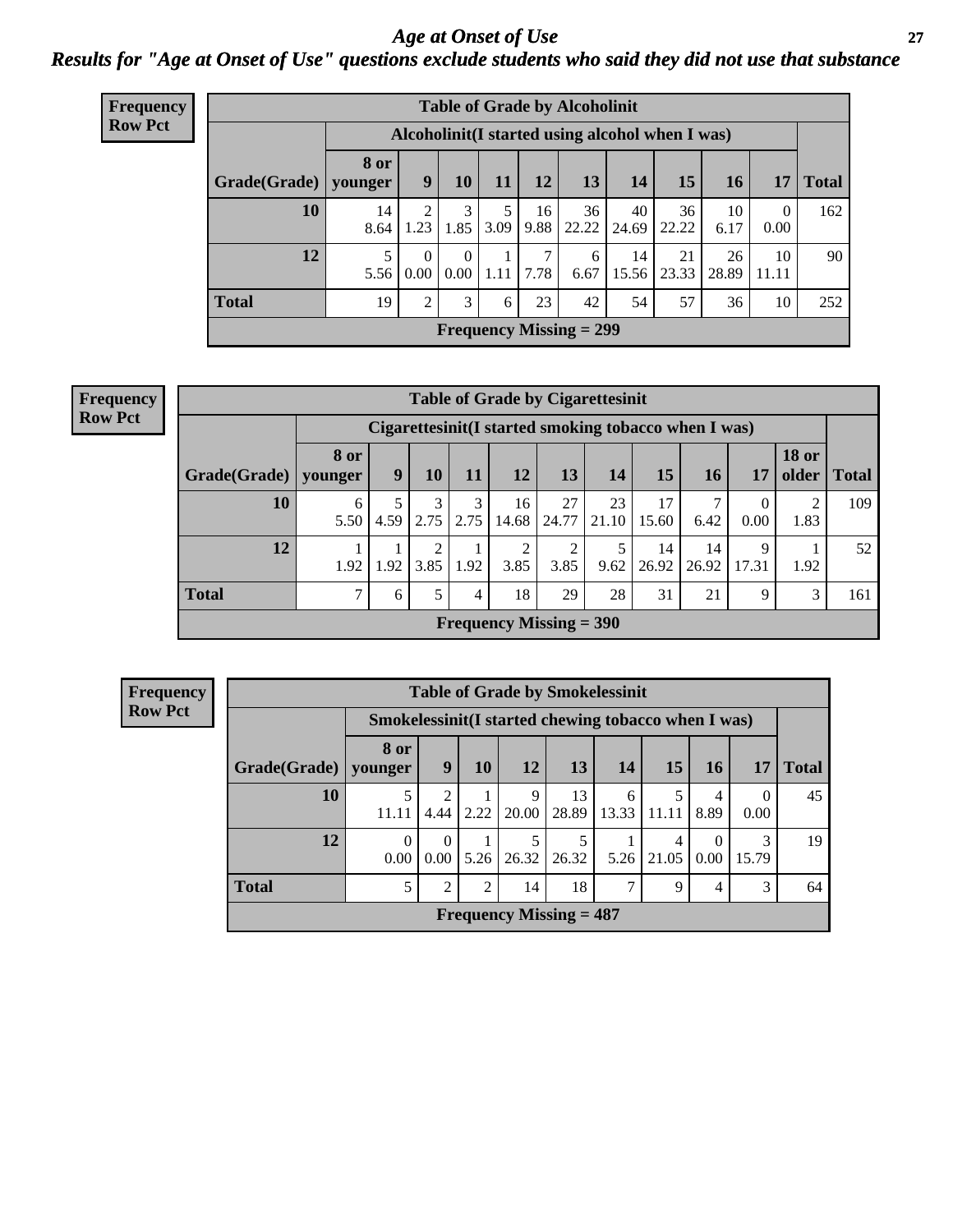#### *Age at Onset of Use* **28**

*Results for "Age at Onset of Use" questions exclude students who said they did not use that substance*

| <b>Frequency</b> |              |                                                     |                  |          |      |               |                                | <b>Table of Grade by Marijuanainit</b> |             |             |            |                                |              |
|------------------|--------------|-----------------------------------------------------|------------------|----------|------|---------------|--------------------------------|----------------------------------------|-------------|-------------|------------|--------------------------------|--------------|
| <b>Row Pct</b>   |              | Marijuanainit(I started using marijuana when I was) |                  |          |      |               |                                |                                        |             |             |            |                                |              |
|                  | Grade(Grade) | <b>8 or</b><br>younger                              | 9                | 10       | 11   | 12            | 13                             | 14                                     | 15          | 16          | 17         | <b>18 or</b><br>$\Omega$ older | <b>Total</b> |
|                  | 10           | 1.47                                                | 1.47             | 1.47     | 2.94 | 6<br>8.82     | 13<br>19.12                    | 20<br>29.41                            | 17<br>25.00 | 6<br>8.82   | 0<br>0.00  | 1.47                           | 68           |
|                  | 12           | 2.63                                                | $\Omega$<br>0.00 | $0.00\,$ | 0.00 | 2.63          | 3<br>7.89                      | 3<br>7.89                              | 14<br>36.84 | 11<br>28.95 | 5<br>13.16 | $\Omega$<br>0.00               | 38           |
|                  | <b>Total</b> | 2                                                   |                  |          | 2    | $\mathcal{I}$ | 16                             | 23                                     | 31          | 17          | 5          |                                | 106          |
|                  |              |                                                     |                  |          |      |               | <b>Frequency Missing = 445</b> |                                        |             |             |            |                                |              |

| Frequency      |                        | <b>Table of Grade by Cocaineinit</b>       |      |                |                           |                  |                          |              |
|----------------|------------------------|--------------------------------------------|------|----------------|---------------------------|------------------|--------------------------|--------------|
| <b>Row Pct</b> |                        | <b>Cocaineinit(I started using cocaine</b> |      | when I was)    |                           |                  |                          |              |
|                | Grade(Grade)   younger | 8 or                                       | 13   | <b>14</b>      | 15                        | <b>16</b>        | <b>18 or</b><br>older    | <b>Total</b> |
|                | 10                     | 2<br>18.18                                 | 9.09 | 3<br>27.27     | 45.45                     | $\theta$<br>0.00 | $\left( \right)$<br>0.00 | 11           |
|                | 12                     | 14.29                                      | 0.00 | 14.29          | 14.29                     | 3<br>42.86       | 14.29                    | 7            |
|                | <b>Total</b>           | 3                                          |      | $\overline{4}$ | 6                         | 3                |                          | 18           |
|                |                        |                                            |      |                | Frequency Missing $= 533$ |                  |                          |              |

| Frequency      |              | <b>Table of Grade by Inhalantsinit</b> |                                                         |                  |           |                  |                         |              |  |  |
|----------------|--------------|----------------------------------------|---------------------------------------------------------|------------------|-----------|------------------|-------------------------|--------------|--|--|
| <b>Row Pct</b> |              |                                        | Inhalantsinit (I started using inhalants<br>when I was) |                  |           |                  |                         |              |  |  |
|                | Grade(Grade) | 8 or<br>younger                        | <b>10</b>                                               | 12               | <b>13</b> | 14               | <b>15</b>               | <b>Total</b> |  |  |
|                | 10           | 5<br>33.33                             | 6.67                                                    | 6.67             | 33.33     | 6.67             | $\overline{2}$<br>13.33 | 15           |  |  |
|                | 12           | $\theta$<br>0.00                       | 0.00                                                    | $\theta$<br>0.00 | 0<br>0.00 | $\theta$<br>0.00 | 100.00                  |              |  |  |
|                | <b>Total</b> | 5                                      |                                                         |                  | 5         |                  | 3                       | 16           |  |  |
|                |              | Frequency Missing $= 535$              |                                                         |                  |           |                  |                         |              |  |  |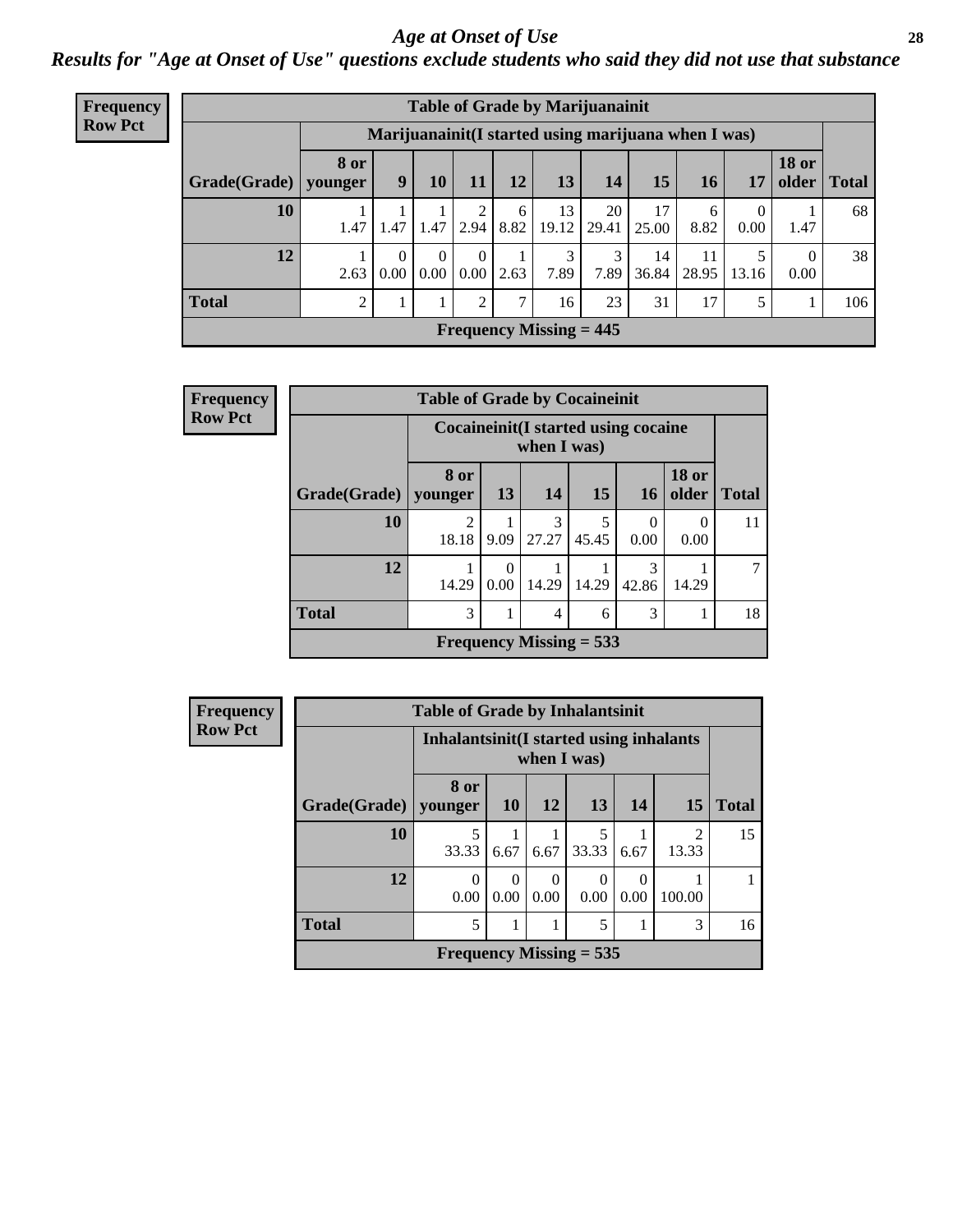#### *Age at Onset of Use* **29**

### *Results for "Age at Onset of Use" questions exclude students who said they did not use that substance*

| <b>Frequency</b> |              | <b>Table of Grade by Steroidsinit</b> |                                                      |                           |                  |                  |                       |              |  |  |
|------------------|--------------|---------------------------------------|------------------------------------------------------|---------------------------|------------------|------------------|-----------------------|--------------|--|--|
| <b>Row Pct</b>   |              |                                       | Steroidsinit(I started using steroids when<br>I was) |                           |                  |                  |                       |              |  |  |
|                  | Grade(Grade) | 8 or<br>younger                       | 11                                                   | 14                        | 15               | <b>16</b>        | <b>18 or</b><br>older | <b>Total</b> |  |  |
|                  | 10           | $\mathfrak{D}$<br>40.00               | $\Omega$<br>0.00                                     | 20.00                     | 20.00            | $\Omega$<br>0.00 | 20.00                 | 5            |  |  |
|                  | 12           | $\Omega$<br>0.00                      | 33.33                                                | 0<br>0.00                 | $\theta$<br>0.00 | 2<br>66.67       | $\Omega$<br>0.00      | 3            |  |  |
|                  | <b>Total</b> | $\overline{2}$                        |                                                      | 1                         | 1                | $\overline{c}$   |                       | 8            |  |  |
|                  |              |                                       |                                                      | Frequency Missing $= 543$ |                  |                  |                       |              |  |  |

| Frequency      | <b>Table of Grade by Ecstasyinit</b> |                                                  |                  |                           |            |       |       |                       |              |  |
|----------------|--------------------------------------|--------------------------------------------------|------------------|---------------------------|------------|-------|-------|-----------------------|--------------|--|
| <b>Row Pct</b> |                                      | Ecstasyinit (I started using ecstasy when I was) |                  |                           |            |       |       |                       |              |  |
|                | Grade(Grade)   younger               | 8 or                                             | 9                | <b>10</b>                 | 14         | 16    | 17    | <b>18 or</b><br>older | <b>Total</b> |  |
|                | 10                                   | 14.29                                            | 14.29            | 14.29                     | 3<br>42.86 | 14.29 | 0.00  | 0.00                  |              |  |
|                | 12                                   | 20.00                                            | $\Omega$<br>0.00 | $\theta$<br>0.00          | 0.00       | 40.00 | 20.00 | 20.00                 |              |  |
|                | <b>Total</b>                         | $\overline{2}$                                   |                  |                           | 3          | 3     |       |                       | 12           |  |
|                |                                      |                                                  |                  | Frequency Missing $=$ 539 |            |       |       |                       |              |  |

| <b>Frequency</b> | <b>Table of Grade by Methinit</b> |                              |                                 |                  |       |           |              |  |  |
|------------------|-----------------------------------|------------------------------|---------------------------------|------------------|-------|-----------|--------------|--|--|
| <b>Row Pct</b>   |                                   | methamphetamines when I was) | <b>Methinit(I started using</b> |                  |       |           |              |  |  |
|                  | Grade(Grade)                      | 8 or<br>vounger              | 9                               | 12               | 15    | <b>16</b> | <b>Total</b> |  |  |
|                  | 10                                | $\mathfrak{D}$<br>40.00      | $\Omega$<br>0.00                | 20.00            | 20.00 | 20.00     | 5            |  |  |
|                  | 12                                | $\theta$<br>0.00             | 100.00                          | $\Omega$<br>0.00 | 0.00  | 0<br>0.00 |              |  |  |
|                  | <b>Total</b>                      | $\overline{2}$               | 1                               |                  |       |           | 6            |  |  |
|                  |                                   | Frequency Missing $= 545$    |                                 |                  |       |           |              |  |  |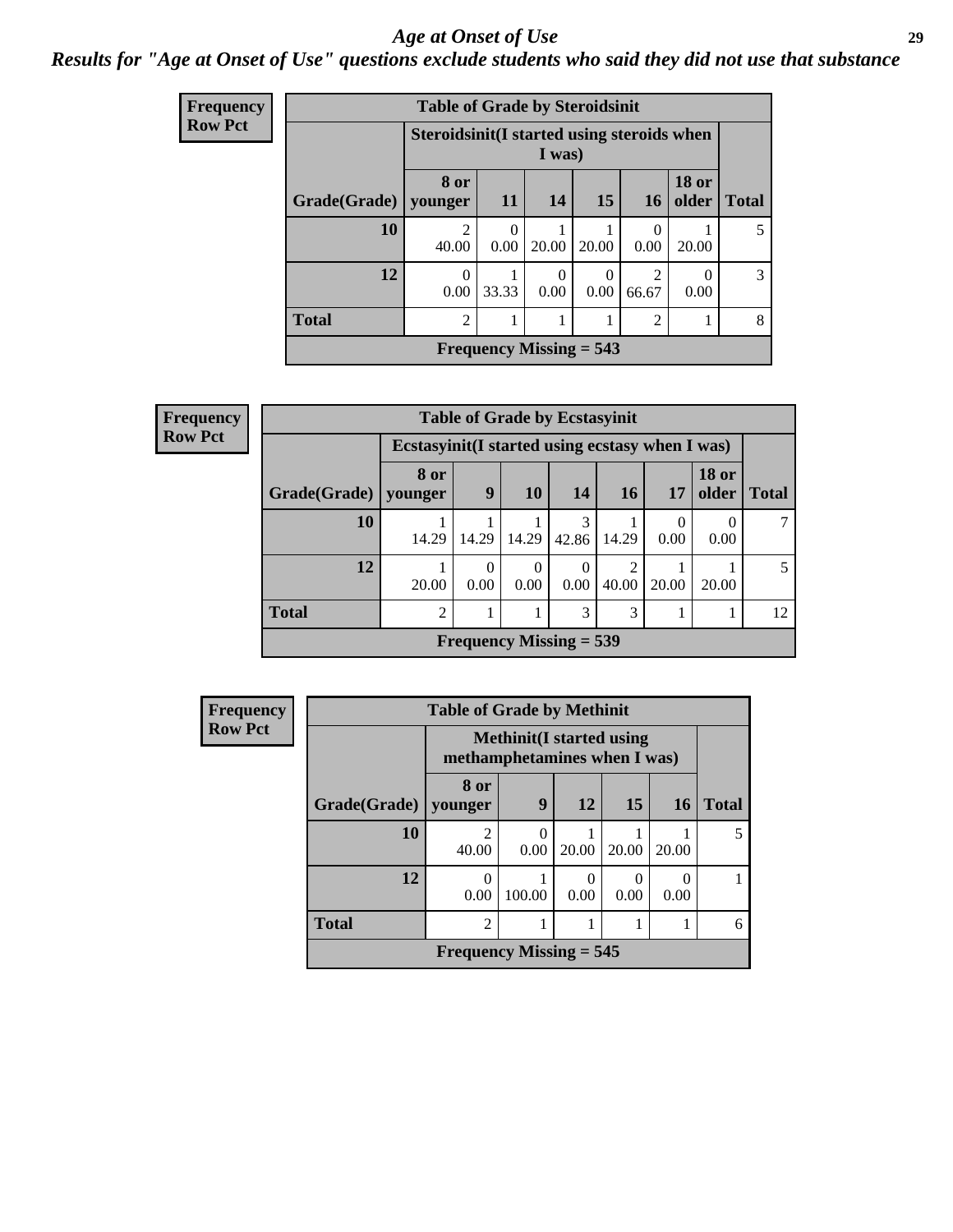#### Age at Onset of Use **30**

### *Results for "Age at Onset of Use" questions exclude students who said they did not use that substance*

| Frequency      |              | <b>Table of Grade by Hallucinogensinit</b>                      |                                      |                         |       |                  |              |  |  |
|----------------|--------------|-----------------------------------------------------------------|--------------------------------------|-------------------------|-------|------------------|--------------|--|--|
| <b>Row Pct</b> |              | Hallucinogensinit (I started using<br>hallucinogens when I was) |                                      |                         |       |                  |              |  |  |
|                | Grade(Grade) | 8 or<br>vounger                                                 | 13                                   | 15                      | 16    | 17               | <b>Total</b> |  |  |
|                | 10           | $\mathfrak{D}$<br>33.33                                         | $\mathcal{D}_{\mathcal{L}}$<br>33.33 | $\overline{2}$<br>33.33 | 0.00  | $\Omega$<br>0.00 | 6            |  |  |
|                | 12           | $\Omega$<br>0.00                                                | $\Omega$<br>0.00                     | 33.33                   | 33.33 | 33.33            | 3            |  |  |
|                | <b>Total</b> | $\mathcal{D}_{\mathcal{A}}$                                     | $\overline{2}$                       | 3                       |       |                  | 9            |  |  |
|                |              | Frequency Missing $= 542$                                       |                                      |                         |       |                  |              |  |  |

| <b>Frequency</b> |
|------------------|
| <b>Row Pct</b>   |

| <b>Table of Grade by Prescriptioninit</b> |                                                                                            |                  |                |                |                        |                  |                  |             |            |            |              |
|-------------------------------------------|--------------------------------------------------------------------------------------------|------------------|----------------|----------------|------------------------|------------------|------------------|-------------|------------|------------|--------------|
|                                           | Prescription in it (I started using prescription drugs not<br>prescribed to me when I was) |                  |                |                |                        |                  |                  |             |            |            |              |
| Grade(Grade)   younger                    | 8 or                                                                                       | 9                | 10             | 11             | <b>12</b>              | 13               | 14               | 15          | 16         | 17         | <b>Total</b> |
| 10                                        | $\overline{2}$<br>5.56                                                                     |                  | $2.78$   2.78  | 2.78           | $\mathfrak{D}$<br>5.56 | 13.89            | 10<br>27.78      | 11<br>30.56 | 5.56       | 2.78       | 36           |
| 12                                        | $\Omega$<br>0.00                                                                           | $\theta$<br>0.00 | 1<br>7.69      | 7.69           | 7.69                   | $\Omega$<br>0.00 | $\theta$<br>0.00 | 2<br>15.38  | 4<br>30.77 | 4<br>30.77 | 13           |
| <b>Total</b>                              | $\overline{2}$                                                                             |                  | $\overline{2}$ | $\overline{2}$ | 3                      | 5                | 10               | 13          | 6          | 5          | 49           |
| Frequency Missing $= 502$                 |                                                                                            |                  |                |                |                        |                  |                  |             |            |            |              |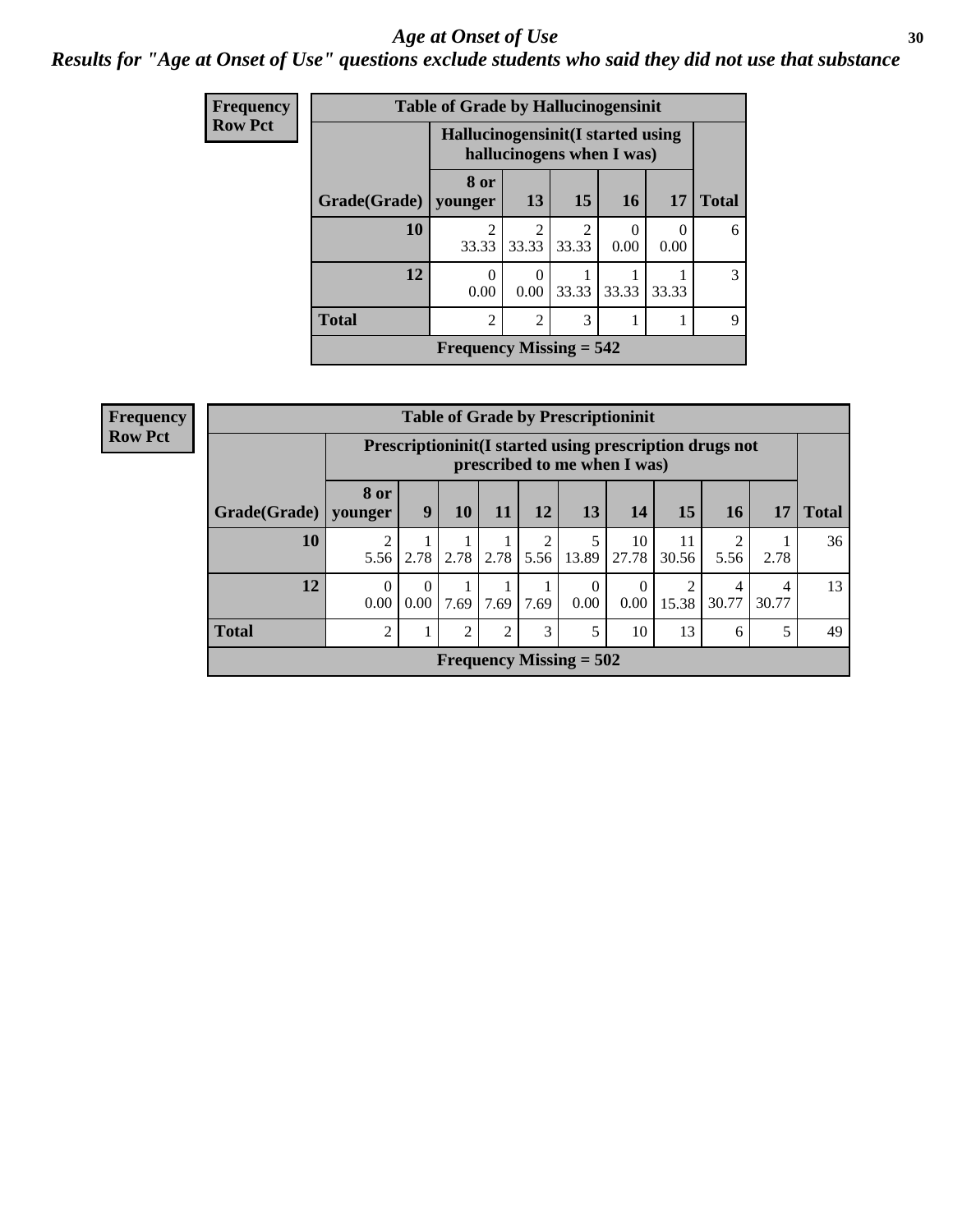| Frequency      | <b>Table of Alcoholharm by Grade</b>          |                    |             |              |  |  |  |
|----------------|-----------------------------------------------|--------------------|-------------|--------------|--|--|--|
| <b>Col Pct</b> | Alcoholharm(I<br>think alcohol is<br>harmful) | Grade(Grade)<br>10 | 12          | <b>Total</b> |  |  |  |
|                | <b>Strongly Agree</b>                         | 195<br>50.65       | 71<br>42.77 | 266          |  |  |  |
|                | <b>Somewhat Agree</b>                         | 106<br>27.53       | 49<br>29.52 | 155          |  |  |  |
|                | <b>Somewhat Disagree</b>                      | 54<br>14.03        | 32<br>19.28 | 86           |  |  |  |
|                | <b>Strongly Disagree</b>                      | 30<br>7.79         | 14<br>8.43  | 44           |  |  |  |
|                | <b>Total</b>                                  | 385                | 166         | 551          |  |  |  |

| <b>Table of Cigarettesharm by Grade</b>                  |                    |              |              |  |  |  |
|----------------------------------------------------------|--------------------|--------------|--------------|--|--|--|
| Cigarettesharm(I<br>think smoking<br>tobacco is harmful) | Grade(Grade)<br>10 | 12           | <b>Total</b> |  |  |  |
| <b>Strongly Agree</b>                                    | 282<br>73.25       | 124<br>74.70 | 406          |  |  |  |
| <b>Somewhat Agree</b>                                    | 69<br>17.92        | 24<br>14.46  | 93           |  |  |  |
| <b>Somewhat Disagree</b>                                 | 16<br>4.16         | 6<br>3.61    | 22           |  |  |  |
| <b>Strongly Disagree</b>                                 | 18<br>4.68         | 12<br>7.23   | 30           |  |  |  |
| <b>Total</b>                                             | 385                | 166          | 551          |  |  |  |

| Frequency      | <b>Table of Smokelessharm by Grade</b>                  |                           |              |              |  |  |  |  |  |
|----------------|---------------------------------------------------------|---------------------------|--------------|--------------|--|--|--|--|--|
| <b>Col Pct</b> | Smokelessharm(I<br>think chewing<br>tobacco is harmful) | Grade(Grade)<br><b>10</b> | 12           | <b>Total</b> |  |  |  |  |  |
|                | <b>Strongly Agree</b>                                   | 283<br>73.51              | 117<br>70.48 | 400          |  |  |  |  |  |
|                | <b>Somewhat Agree</b>                                   | 56<br>14.55               | 30<br>18.07  | 86           |  |  |  |  |  |
|                | <b>Somewhat Disagree</b>                                | 28<br>7.27                | 6<br>3.61    | 34           |  |  |  |  |  |
|                | <b>Strongly Disagree</b>                                | 18<br>4.68                | 13<br>7.83   | 31           |  |  |  |  |  |
|                | Total                                                   | 385                       | 166          | 551          |  |  |  |  |  |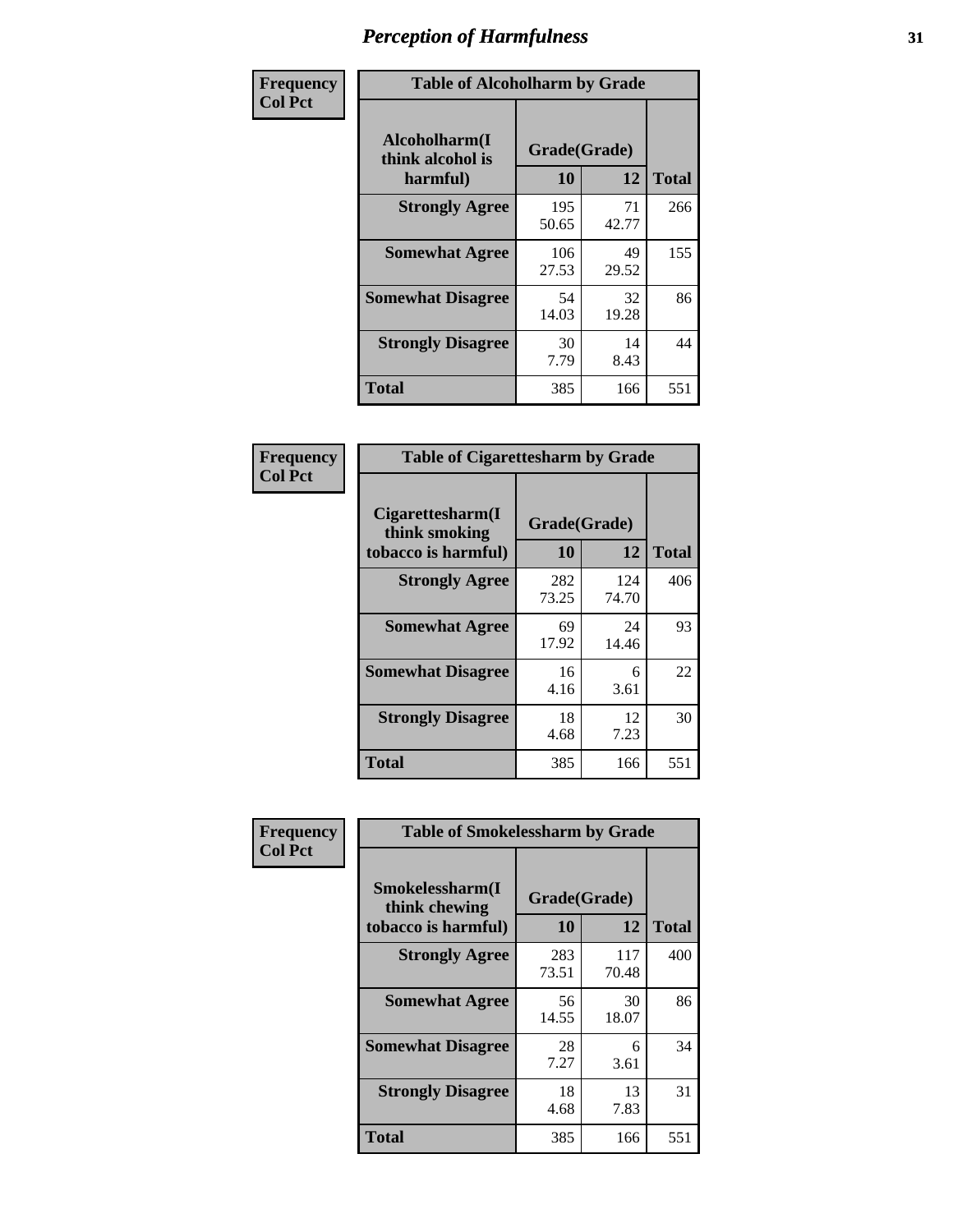| Frequency      | <b>Table of Marijuanaharm by Grade</b>            |                    |              |              |  |  |  |
|----------------|---------------------------------------------------|--------------------|--------------|--------------|--|--|--|
| <b>Col Pct</b> | Marijuanaharm(I<br>think marijuana is<br>harmful) | Grade(Grade)<br>10 | 12           | <b>Total</b> |  |  |  |
|                | <b>Strongly Agree</b>                             | 276<br>71.69       | 108<br>65.06 | 384          |  |  |  |
|                | <b>Somewhat Agree</b>                             | 25<br>6.49         | 19<br>11.45  | 44           |  |  |  |
|                | <b>Somewhat Disagree</b>                          | 30<br>7.79         | 17<br>10.24  | 47           |  |  |  |
|                | <b>Strongly Disagree</b>                          | 54<br>14.03        | 22<br>13.25  | 76           |  |  |  |
|                | <b>Total</b>                                      | 385                | 166          | 551          |  |  |  |

| <b>Table of Cocaineharm by Grade</b>          |                    |              |              |  |  |  |  |
|-----------------------------------------------|--------------------|--------------|--------------|--|--|--|--|
| Cocaineharm(I<br>think cocaine is<br>harmful) | Grade(Grade)<br>10 | 12           | <b>Total</b> |  |  |  |  |
| <b>Strongly Agree</b>                         | 338<br>87.79       | 150<br>90.36 | 488          |  |  |  |  |
| <b>Somewhat Agree</b>                         | 22<br>5.71         | 4<br>2.41    | 26           |  |  |  |  |
| <b>Somewhat Disagree</b>                      | 3<br>0.78          | 1<br>0.60    | 4            |  |  |  |  |
| <b>Strongly Disagree</b>                      | 22<br>5.71         | 11<br>6.63   | 33           |  |  |  |  |
| Total                                         | 385                | 166          | 551          |  |  |  |  |

| Frequency      | <b>Table of Inhalantsharm by Grade</b>             |                           |              |              |
|----------------|----------------------------------------------------|---------------------------|--------------|--------------|
| <b>Col Pct</b> | Inhalantsharm(I<br>think inhalants are<br>harmful) | Grade(Grade)<br><b>10</b> | 12           | <b>Total</b> |
|                | <b>Strongly Agree</b>                              | 324<br>84.16              | 146<br>87.95 | 470          |
|                | <b>Somewhat Agree</b>                              | 34<br>8.83                | 6<br>3.61    | 40           |
|                | <b>Somewhat Disagree</b>                           | 6<br>1.56                 | 3<br>1.81    | 9            |
|                | <b>Strongly Disagree</b>                           | 21<br>5.45                | 11<br>6.63   | 32           |
|                | Total                                              | 385                       | 166          | 551          |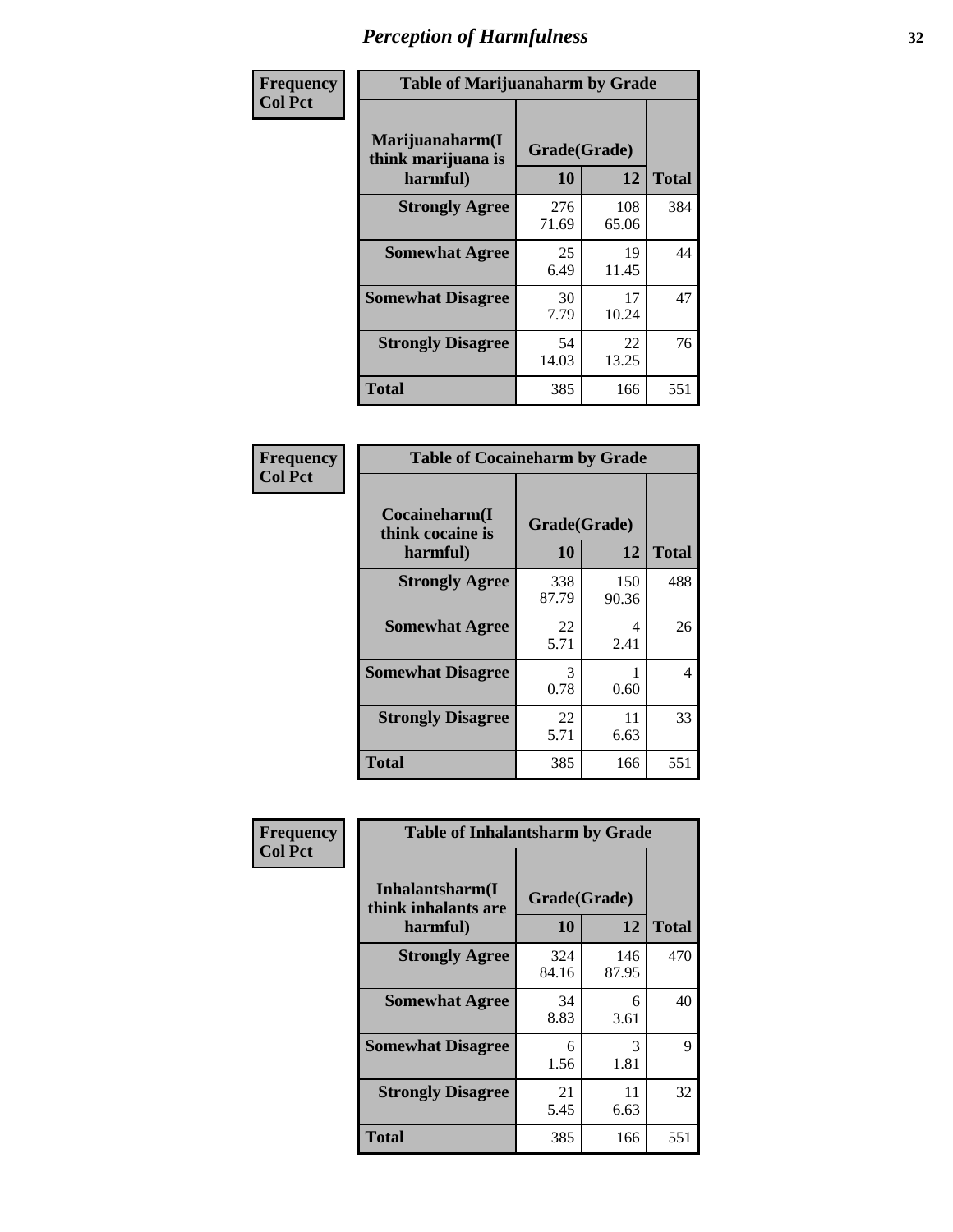| Frequency      | <b>Table of Steroidsharm by Grade</b>            |                    |                        |              |
|----------------|--------------------------------------------------|--------------------|------------------------|--------------|
| <b>Col Pct</b> | Steroidsharm(I<br>think steroids are<br>harmful) | Grade(Grade)<br>10 | 12                     | <b>Total</b> |
|                | <b>Strongly Agree</b>                            | 310<br>80.52       | 141<br>84.94           | 451          |
|                | <b>Somewhat Agree</b>                            | 43<br>11.17        | 11<br>6.63             | 54           |
|                | <b>Somewhat Disagree</b>                         | 11<br>2.86         | $\mathfrak{D}$<br>1.20 | 13           |
|                | <b>Strongly Disagree</b>                         | 21<br>5.45         | 12<br>7.23             | 33           |
|                | <b>Total</b>                                     | 385                | 166                    | 551          |

| <b>Table of Ecstasyharm by Grade</b>          |              |                        |     |  |  |
|-----------------------------------------------|--------------|------------------------|-----|--|--|
| Ecstasyharm(I<br>think ecstasy is<br>harmful) | <b>Total</b> |                        |     |  |  |
| <b>Strongly Agree</b>                         | 329<br>85.45 | 143<br>86.14           | 472 |  |  |
| <b>Somewhat Agree</b>                         | 30<br>7.79   | 8<br>4.82              | 38  |  |  |
| <b>Somewhat Disagree</b>                      | 5<br>1.30    | $\mathfrak{D}$<br>1.20 | 7   |  |  |
| <b>Strongly Disagree</b>                      | 21<br>5.45   | 13<br>7.83             | 34  |  |  |
| <b>Total</b>                                  | 385          | 166                    | 551 |  |  |

| Frequency      | <b>Table of Methharm by Grade</b>                            |              |                           |              |
|----------------|--------------------------------------------------------------|--------------|---------------------------|--------------|
| <b>Col Pct</b> | <b>Methharm</b> (I think<br>methamphetamines<br>are harmful) | <b>10</b>    | Grade(Grade)<br>12        | <b>Total</b> |
|                | <b>Strongly Agree</b>                                        | 344<br>89.35 | 152<br>91.57              | 496          |
|                | <b>Somewhat Agree</b>                                        | 15<br>3.90   | $\mathfrak{D}$<br>1.20    | 17           |
|                | <b>Somewhat Disagree</b>                                     | 5<br>1.30    | $\mathbf{\Omega}$<br>0.00 | 5            |
|                | <b>Strongly Disagree</b>                                     | 21<br>5.45   | 12<br>7.23                | 33           |
|                | <b>Total</b>                                                 | 385          | 166                       | 551          |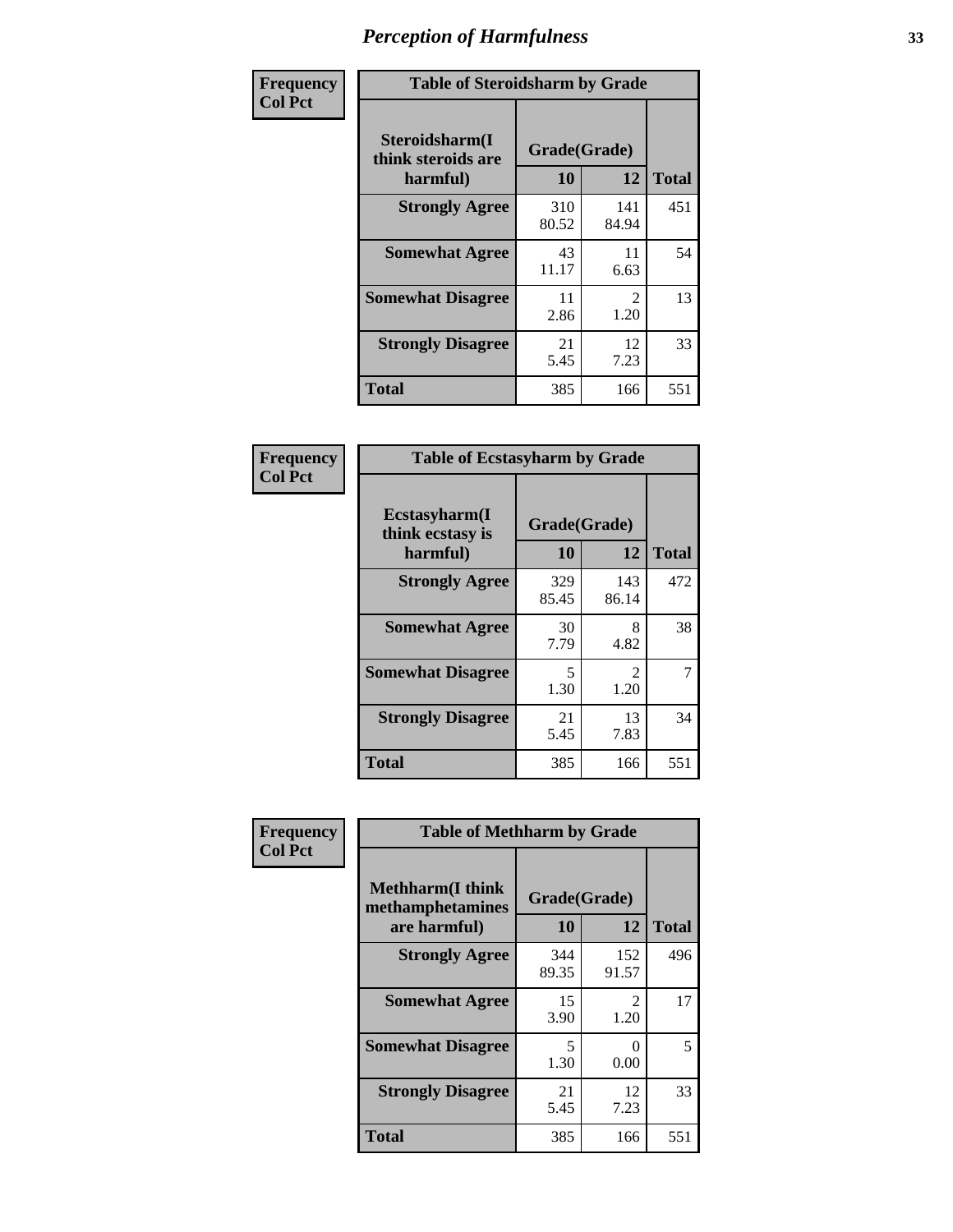| Frequency      | <b>Table of Hallucinogensharm by Grade</b>                 |                    |                       |              |
|----------------|------------------------------------------------------------|--------------------|-----------------------|--------------|
| <b>Col Pct</b> | Hallucinogensharm(I<br>think hallucinogens<br>are harmful) | Grade(Grade)<br>10 | 12                    | <b>Total</b> |
|                | <b>Strongly Agree</b>                                      | 334<br>86.75       | 146<br>87.95          | 480          |
|                | <b>Somewhat Agree</b>                                      | 18<br>4.68         | 6<br>3.61             | 24           |
|                | <b>Somewhat Disagree</b>                                   | 12<br>3.12         | $\mathcal{L}$<br>1.20 | 14           |
|                | <b>Strongly Disagree</b>                                   | 21<br>5.45         | 12<br>7.23            | 33           |
|                | <b>Total</b>                                               | 385                | 166                   | 551          |

| <b>Table of Prescriptionharm by Grade</b>                                 |              |              |              |  |  |
|---------------------------------------------------------------------------|--------------|--------------|--------------|--|--|
| Prescriptionharm(I<br>think prescription<br>drugs not<br>prescribed to me | Grade(Grade) |              |              |  |  |
| are harmful)                                                              | 10           | 12           | <b>Total</b> |  |  |
| <b>Strongly Agree</b>                                                     | 285<br>74.03 | 127<br>76.51 | 412          |  |  |
| <b>Somewhat Agree</b>                                                     | 46<br>11.95  | 18<br>10.84  | 64           |  |  |
| <b>Somewhat Disagree</b>                                                  | 27<br>7.01   | 6<br>3.61    | 33           |  |  |
| <b>Strongly Disagree</b>                                                  | 27<br>7.01   | 15<br>9.04   | 42           |  |  |
| <b>Total</b>                                                              | 385          | 166          | 551          |  |  |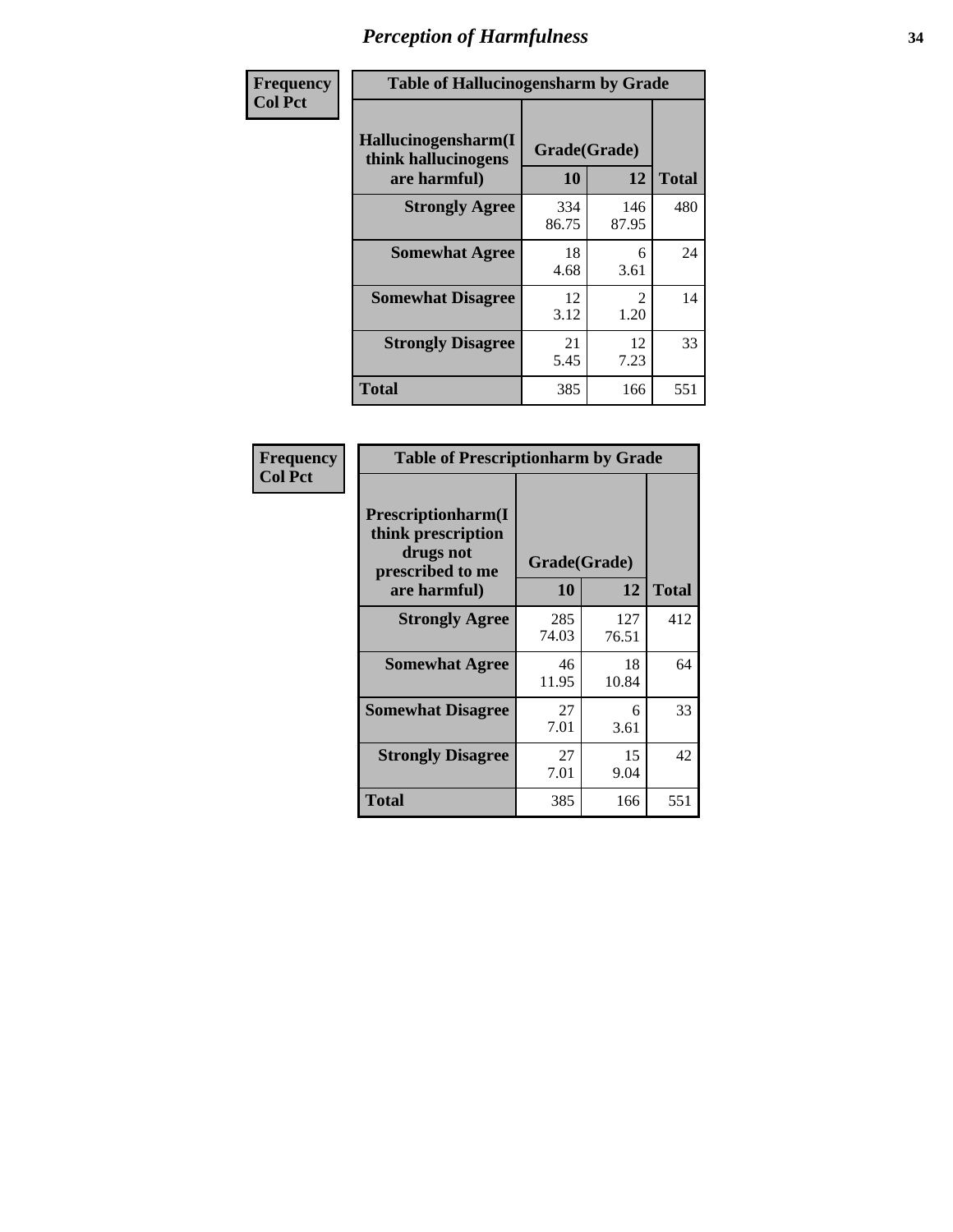# *Disapproval by Adults* **35**

| Frequency      | <b>Table of Alcoholadult by Grade</b>                                 |                    |             |              |
|----------------|-----------------------------------------------------------------------|--------------------|-------------|--------------|
| <b>Col Pct</b> | <b>Alcoholadult</b> (Adults<br>would disapprove if<br>I used alcohol) | Grade(Grade)<br>10 | 12          | <b>Total</b> |
|                | <b>Strongly Agree</b>                                                 | 220<br>57.14       | 82<br>49.40 | 302          |
|                | <b>Somewhat Agree</b>                                                 | 88<br>22.86        | 48<br>28.92 | 136          |
|                | <b>Somewhat Disagree</b>                                              | 48<br>12.47        | 22<br>13.25 | 70           |
|                | <b>Strongly Disagree</b>                                              | 29<br>7.53         | 14<br>8.43  | 43           |
|                | <b>Total</b>                                                          | 385                | 166         | 551          |

| <b>Table of Tobaccoadult by Grade</b>                                 |                    |             |              |  |
|-----------------------------------------------------------------------|--------------------|-------------|--------------|--|
| <b>Tobaccoadult</b> (Adults<br>would disapprove if<br>I used tobacco) | Grade(Grade)<br>10 | 12          | <b>Total</b> |  |
| <b>Strongly Agree</b>                                                 | 259<br>67.27       | 99<br>59.64 | 358          |  |
| <b>Somewhat Agree</b>                                                 | 62<br>16.10        | 35<br>21.08 | 97           |  |
| <b>Somewhat Disagree</b>                                              | 24<br>6.23         | 17<br>10.24 | 41           |  |
| <b>Strongly Disagree</b>                                              | 40<br>10.39        | 15<br>9.04  | 55           |  |
| Total                                                                 | 385                | 166         | 551          |  |

| Frequency      | <b>Table of Marijuanaadult by Grade</b>                           |                    |              |              |
|----------------|-------------------------------------------------------------------|--------------------|--------------|--------------|
| <b>Col Pct</b> | Marijuanaadult(Adults<br>would disapprove if I<br>used marijuana) | Grade(Grade)<br>10 | 12           | <b>Total</b> |
|                | <b>Strongly Agree</b>                                             | 314<br>81.56       | 133<br>80.12 | 447          |
|                | <b>Somewhat Agree</b>                                             | 25<br>6.49         | 11<br>6.63   | 36           |
|                | <b>Somewhat Disagree</b>                                          | 15<br>3.90         | 6<br>3.61    | 21           |
|                | <b>Strongly Disagree</b>                                          | 31<br>8.05         | 16<br>9.64   | 47           |
|                | <b>Total</b>                                                      | 385                | 166          | 551          |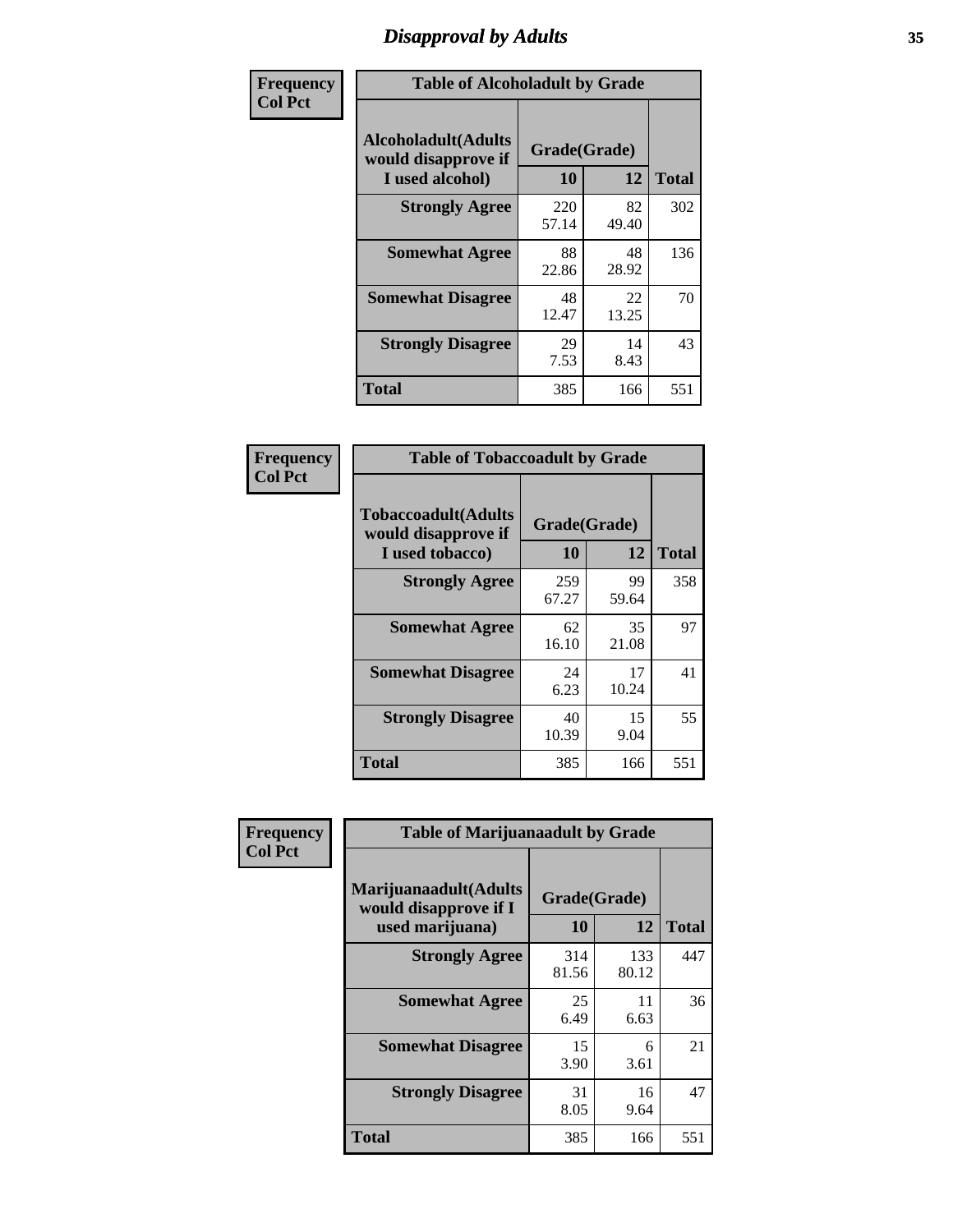# *Disapproval by Adults* **36**

| Frequency      | <b>Table of Otherdrugadult by Grade</b>                                     |                    |                       |              |
|----------------|-----------------------------------------------------------------------------|--------------------|-----------------------|--------------|
| <b>Col Pct</b> | <b>Otherdrugadult</b> (Adults<br>would disapprove if I<br>used other drugs) | Grade(Grade)<br>10 | 12                    | <b>Total</b> |
|                | <b>Strongly Agree</b>                                                       | 339<br>88.05       | 146<br>87.95          | 485          |
|                | <b>Somewhat Agree</b>                                                       | 11<br>2.86         | $\mathcal{L}$<br>1.20 | 13           |
|                | <b>Somewhat Disagree</b>                                                    | 4<br>1.04          | 0.60                  | 5            |
|                | <b>Strongly Disagree</b>                                                    | 31<br>8.05         | 17<br>10.24           | 48           |
|                | <b>Total</b>                                                                | 385                | 166                   | 551          |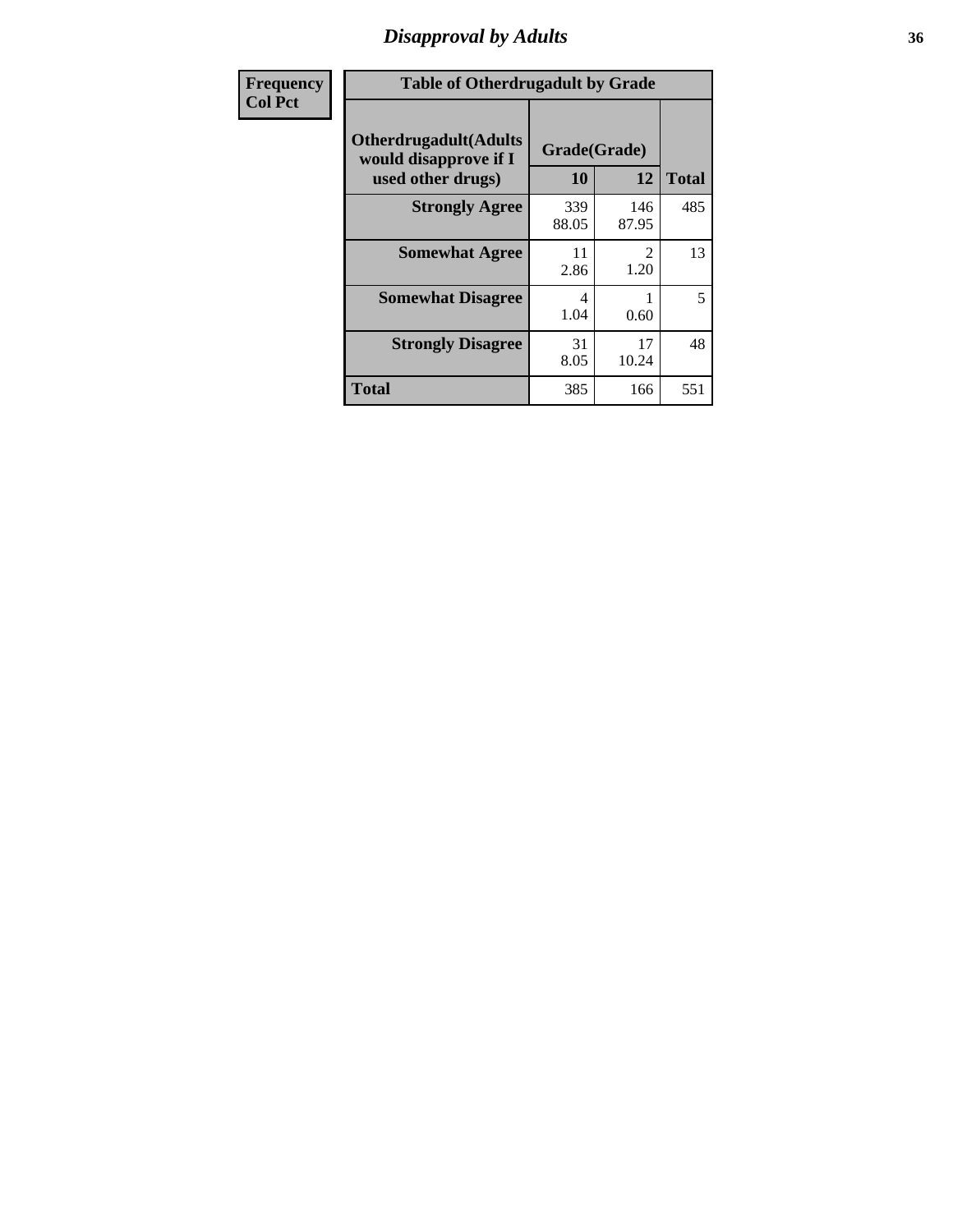# *Disapproval by Peers* **37**

| Frequency      | <b>Table of Alcoholpeer by Grade</b>                    |              |             |              |  |
|----------------|---------------------------------------------------------|--------------|-------------|--------------|--|
| <b>Col Pct</b> | Alcoholpeer(My<br>friends would<br>disapprove if I used | Grade(Grade) |             |              |  |
|                | alcohol)                                                | 10           | 12          | <b>Total</b> |  |
|                | <b>Strongly Agree</b>                                   | 93<br>24.16  | 31<br>18.67 | 124          |  |
|                | <b>Somewhat Agree</b>                                   | 91<br>23.64  | 27<br>16.27 | 118          |  |
|                | <b>Somewhat Disagree</b>                                | 94<br>24.42  | 49<br>29.52 | 143          |  |
|                | <b>Strongly Disagree</b>                                | 107<br>27.79 | 59<br>35.54 | 166          |  |
|                | Total                                                   | 385          | 166         | 551          |  |

| Frequency      | <b>Table of Tobaccopeer by Grade</b>                                |                    |             |              |  |
|----------------|---------------------------------------------------------------------|--------------------|-------------|--------------|--|
| <b>Col Pct</b> | Tobaccopeer(My<br>friends would<br>disapprove if I used<br>tobacco) | Grade(Grade)<br>10 | 12          | <b>Total</b> |  |
|                | <b>Strongly Agree</b>                                               | 139<br>36.10       | 51<br>30.72 | 190          |  |
|                | <b>Somewhat Agree</b>                                               | 76<br>19.74        | 26<br>15.66 | 102          |  |
|                | <b>Somewhat Disagree</b>                                            | 68<br>17.66        | 35<br>21.08 | 103          |  |
|                | <b>Strongly Disagree</b>                                            | 102<br>26.49       | 54<br>32.53 | 156          |  |
|                | Total                                                               | 385                | 166         | 551          |  |

| Frequency      | <b>Table of Marijuanapeer by Grade</b>                    |              |             |              |
|----------------|-----------------------------------------------------------|--------------|-------------|--------------|
| <b>Col Pct</b> | Marijuanapeer(My<br>friends would<br>disapprove if I used | Grade(Grade) |             |              |
|                | marijuana)                                                | <b>10</b>    | 12          | <b>Total</b> |
|                | <b>Strongly Agree</b>                                     | 177<br>45.97 | 75<br>45.18 | 252          |
|                | <b>Somewhat Agree</b>                                     | 70<br>18.18  | 27<br>16.27 | 97           |
|                | <b>Somewhat Disagree</b>                                  | 58<br>15.06  | 31<br>18.67 | 89           |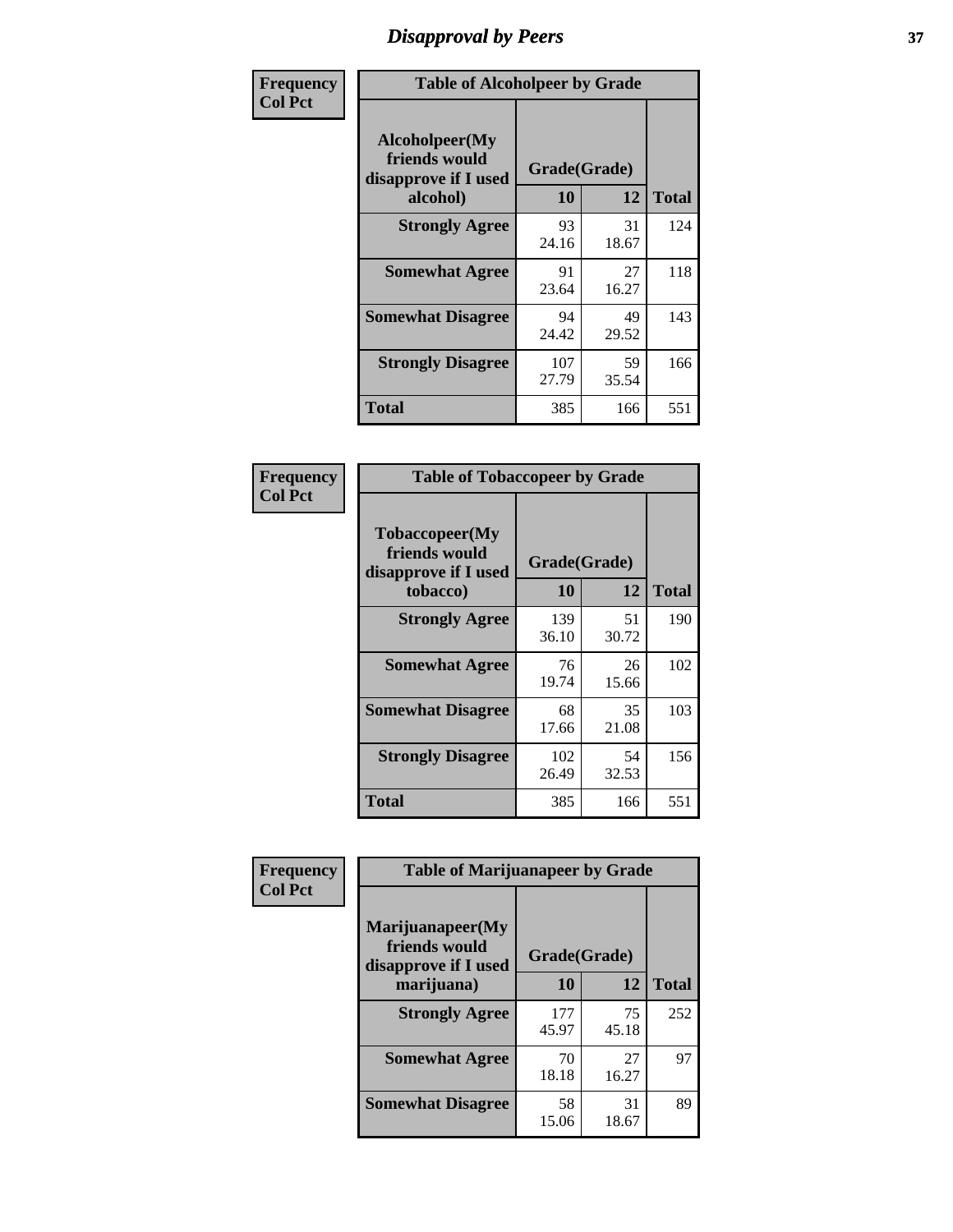# *Disapproval by Peers* **38**

| Frequency<br><b>Col Pct</b> | <b>Table of Marijuanapeer by Grade</b>                                  |                    |             |              |
|-----------------------------|-------------------------------------------------------------------------|--------------------|-------------|--------------|
|                             | Marijuanapeer(My<br>friends would<br>disapprove if I used<br>marijuana) | Grade(Grade)<br>10 | 12          | <b>Total</b> |
|                             | <b>Strongly Disagree</b>                                                | 80<br>20.78        | 33<br>19.88 | 113          |
|                             | Total                                                                   | 385                | 166         | 551          |

| Frequency      | <b>Table of Otherdrugpeer by Grade</b>                                    |                           |              |              |  |
|----------------|---------------------------------------------------------------------------|---------------------------|--------------|--------------|--|
| <b>Col Pct</b> | Otherdrugpeer(My<br>friends would<br>disapprove if I used<br>other drugs) | Grade(Grade)<br><b>10</b> | 12           | <b>Total</b> |  |
|                | <b>Strongly Agree</b>                                                     | 221<br>57.40              | 105<br>63.25 | 326          |  |
|                | <b>Somewhat Agree</b>                                                     | 60<br>15.58               | 21<br>12.65  | 81           |  |
|                | <b>Somewhat Disagree</b>                                                  | 48<br>12.47               | 17<br>10.24  | 65           |  |
|                | <b>Strongly Disagree</b>                                                  | 56<br>14.55               | 23<br>13.86  | 79           |  |
|                | Total                                                                     | 385                       | 166          | 551          |  |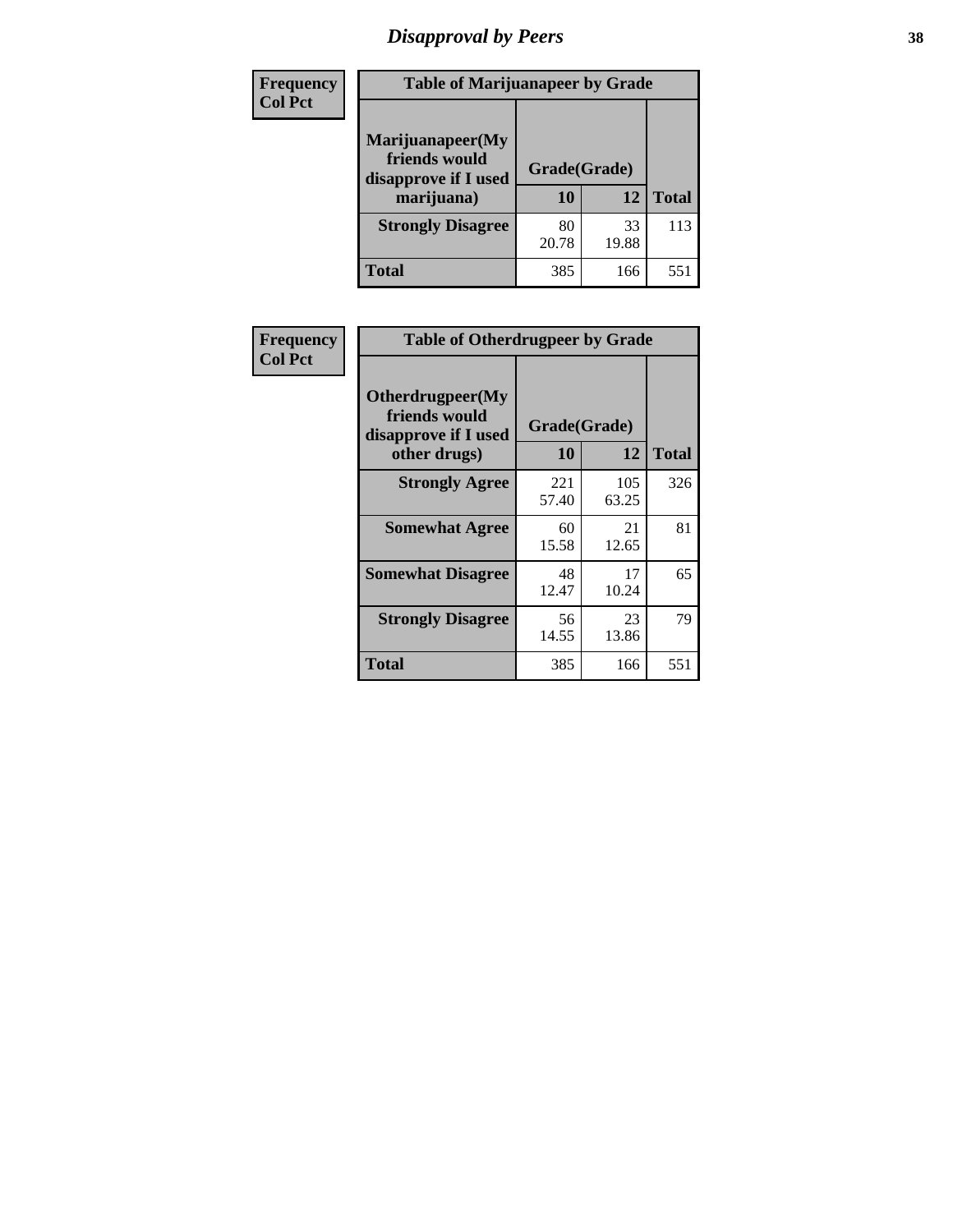| Frequency      | <b>Table of Alcohollocation1 by Grade</b> |              |              |              |  |
|----------------|-------------------------------------------|--------------|--------------|--------------|--|
| <b>Col Pct</b> | <b>Alcohollocation1(Places</b>            | Grade(Grade) |              |              |  |
|                | <b>Friends Use Alcohol)</b>               | 10           | 12           | <b>Total</b> |  |
|                |                                           | 235<br>61.04 | 123<br>74.10 | 358          |  |
|                | Do Not Use                                | 150<br>38.96 | 43<br>25.90  | 193          |  |
|                | <b>Total</b>                              | 385          | 166          | 551          |  |

| <b>Frequency</b> | <b>Table of Alcohollocation2 by Grade</b>                     |                    |             |              |
|------------------|---------------------------------------------------------------|--------------------|-------------|--------------|
| <b>Col Pct</b>   | <b>Alcohollocation2(Places</b><br><b>Friends Use Alcohol)</b> | Grade(Grade)<br>10 | 12          | <b>Total</b> |
|                  |                                                               | 236<br>61.30       | 91<br>54.82 | 327          |
|                  | Home                                                          | 149<br>38.70       | 75<br>45.18 | 224          |
|                  | <b>Total</b>                                                  | 385                | 166         | 551          |

| Frequency<br><b>Col Pct</b> | <b>Table of Alcohollocation 3 by Grade</b>                    |                    |              |              |  |
|-----------------------------|---------------------------------------------------------------|--------------------|--------------|--------------|--|
|                             | <b>Alcohollocation3(Places</b><br><b>Friends Use Alcohol)</b> | Grade(Grade)<br>10 | 12           | <b>Total</b> |  |
|                             |                                                               | 363<br>94.29       | 151<br>90.96 | 514          |  |
|                             | <b>School</b>                                                 | 22<br>5.71         | 15<br>9.04   | 37           |  |
|                             | Total                                                         | 385                | 166          | 551          |  |

| <b>Frequency</b> | <b>Table of Alcohollocation4 by Grade</b> |              |              |              |  |
|------------------|-------------------------------------------|--------------|--------------|--------------|--|
| <b>Col Pct</b>   | <b>Alcohollocation4(Places</b>            | Grade(Grade) |              |              |  |
|                  | <b>Friends Use Alcohol)</b>               | 10           | 12           | <b>Total</b> |  |
|                  |                                           | 327<br>84.94 | 129<br>77.71 | 456          |  |
|                  | Car                                       | 58<br>15.06  | 37<br>22.29  | 95           |  |
|                  | <b>Total</b>                              | 385          | 166          | 551          |  |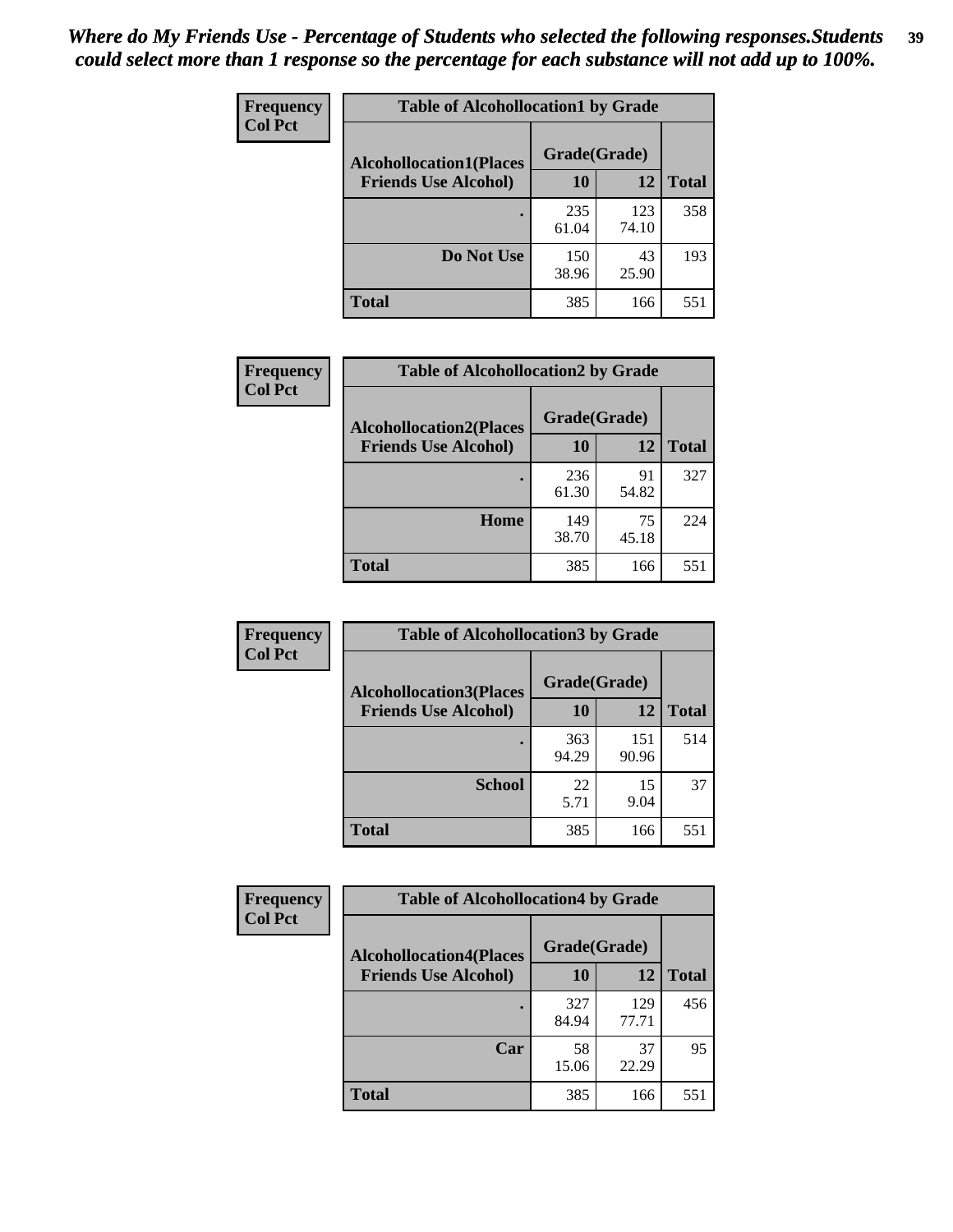| <b>Frequency</b><br><b>Col Pct</b> | <b>Table of Alcohollocation5 by Grade</b> |              |              |              |  |
|------------------------------------|-------------------------------------------|--------------|--------------|--------------|--|
|                                    | <b>Alcohollocation5(Places</b>            | Grade(Grade) |              |              |  |
|                                    | <b>Friends Use Alcohol)</b>               | 10           | 12           | <b>Total</b> |  |
|                                    |                                           | 210<br>54.55 | 66<br>39.76  | 276          |  |
|                                    | <b>Friend's House</b>                     | 175<br>45.45 | 100<br>60.24 | 275          |  |
|                                    | Total                                     | 385          | 166          | 551          |  |

| <b>Frequency</b> | <b>Table of Alcohollocation6 by Grade</b> |              |             |              |
|------------------|-------------------------------------------|--------------|-------------|--------------|
| <b>Col Pct</b>   | <b>Alcohollocation6(Places</b>            | Grade(Grade) |             |              |
|                  | <b>Friends Use Alcohol)</b>               | 10           | 12          | <b>Total</b> |
|                  |                                           | 271<br>70.39 | 96<br>57.83 | 367          |
|                  | <b>Other</b>                              | 114<br>29.61 | 70<br>42.17 | 184          |
|                  | <b>Total</b>                              | 385          | 166         | 551          |

| <b>Frequency</b> | <b>Table of Tobaccolocation1 by Grade</b> |              |             |              |
|------------------|-------------------------------------------|--------------|-------------|--------------|
| <b>Col Pct</b>   | <b>Tobaccolocation1(Places</b>            | Grade(Grade) |             |              |
|                  | <b>Friends Use Tobacco)</b>               | 10           | 12          | <b>Total</b> |
|                  |                                           | 199<br>51.69 | 98<br>59.04 | 297          |
|                  | Do Not Use                                | 186<br>48.31 | 68<br>40.96 | 254          |
|                  | <b>Total</b>                              | 385          | 166         | 551          |

| Frequency      | <b>Table of Tobaccolocation2 by Grade</b> |              |             |              |  |
|----------------|-------------------------------------------|--------------|-------------|--------------|--|
| <b>Col Pct</b> | <b>Tobaccolocation2(Places</b>            | Grade(Grade) |             |              |  |
|                | <b>Friends Use Tobacco)</b>               | 10           | 12          | <b>Total</b> |  |
|                |                                           | 244<br>63.38 | 95<br>57.23 | 339          |  |
|                | Home                                      | 141<br>36.62 | 71<br>42.77 | 212          |  |
|                | <b>Total</b>                              | 385          | 166         | 551          |  |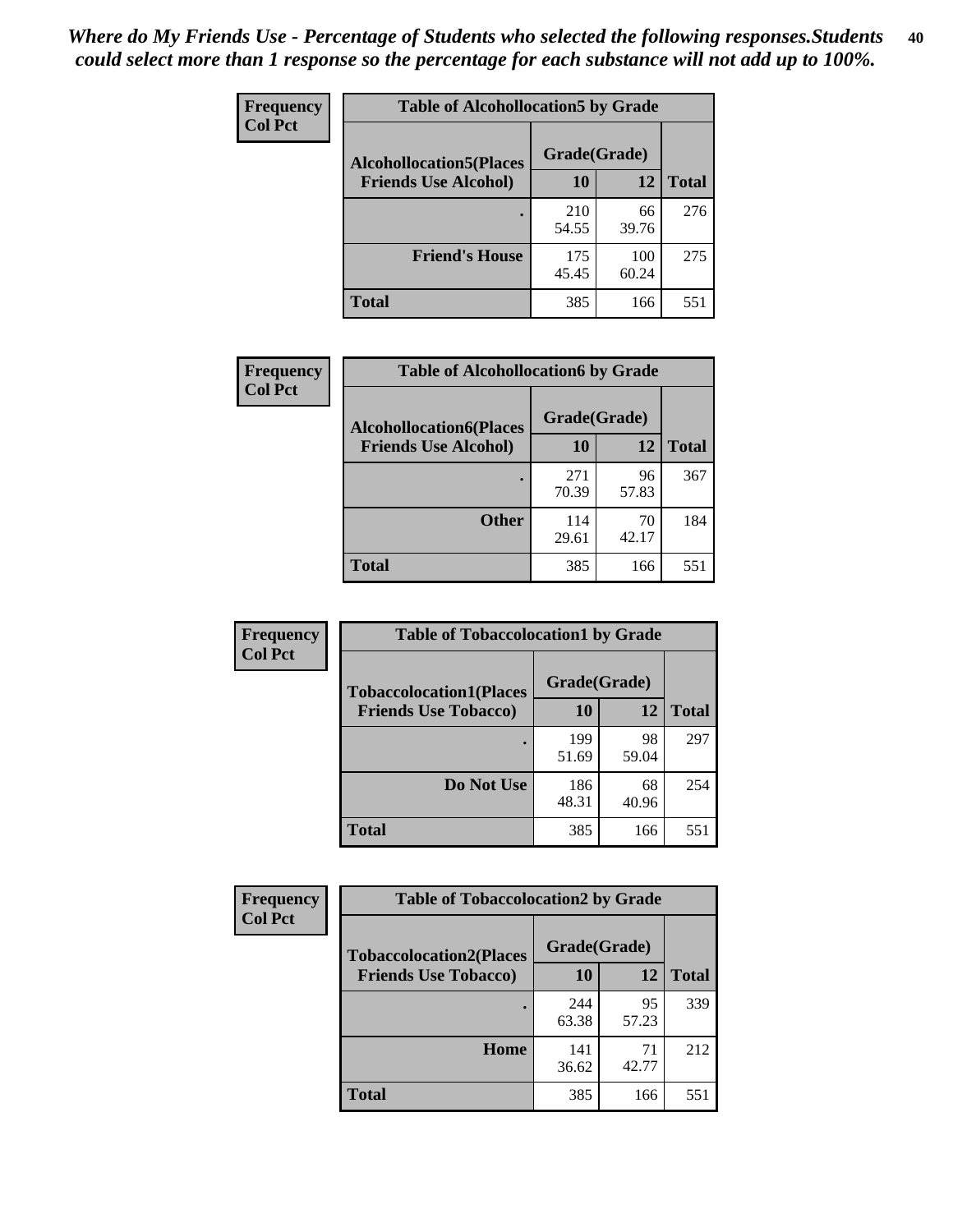| Frequency      | <b>Table of Tobaccolocation3 by Grade</b> |              |              |              |  |
|----------------|-------------------------------------------|--------------|--------------|--------------|--|
| <b>Col Pct</b> | <b>Tobaccolocation3(Places</b>            | Grade(Grade) |              |              |  |
|                | <b>Friends Use Tobacco)</b>               | 10           | 12           | <b>Total</b> |  |
|                |                                           | 303<br>78.70 | 118<br>71.08 | 421          |  |
|                | <b>School</b>                             | 82<br>21.30  | 48<br>28.92  | 130          |  |
|                | <b>Total</b>                              | 385          | 166          | 551          |  |

| Frequency      | <b>Table of Tobaccolocation4 by Grade</b> |              |             |              |
|----------------|-------------------------------------------|--------------|-------------|--------------|
| <b>Col Pct</b> | <b>Tobaccolocation4(Places</b>            | Grade(Grade) |             |              |
|                | <b>Friends Use Tobacco)</b>               | 10           | 12          | <b>Total</b> |
|                |                                           | 270<br>70.13 | 95<br>57.23 | 365          |
|                | Car                                       | 115<br>29.87 | 71<br>42.77 | 186          |
|                | <b>Total</b>                              | 385          | 166         | 551          |

| Frequency<br><b>Col Pct</b>                                   | <b>Table of Tobaccolocation5 by Grade</b> |              |             |              |
|---------------------------------------------------------------|-------------------------------------------|--------------|-------------|--------------|
| <b>Tobaccolocation5(Places</b><br><b>Friends Use Tobacco)</b> | Grade(Grade)                              |              |             |              |
|                                                               |                                           | 10           | <b>12</b>   | <b>Total</b> |
|                                                               |                                           | 235<br>61.04 | 91<br>54.82 | 326          |
|                                                               | <b>Friend's House</b>                     | 150<br>38.96 | 75<br>45.18 | 225          |
|                                                               | <b>Total</b>                              | 385          | 166         | 551          |

| <b>Frequency</b> | <b>Table of Tobaccolocation6 by Grade</b> |              |              |              |
|------------------|-------------------------------------------|--------------|--------------|--------------|
| <b>Col Pct</b>   | <b>Tobaccolocation6(Places</b>            | Grade(Grade) |              |              |
|                  | <b>Friends Use Tobacco)</b>               | 10           | 12           | <b>Total</b> |
|                  |                                           | 270<br>70.13 | 101<br>60.84 | 371          |
|                  | <b>Other</b>                              | 115<br>29.87 | 65<br>39.16  | 180          |
|                  | <b>Total</b>                              | 385          | 166          | 551          |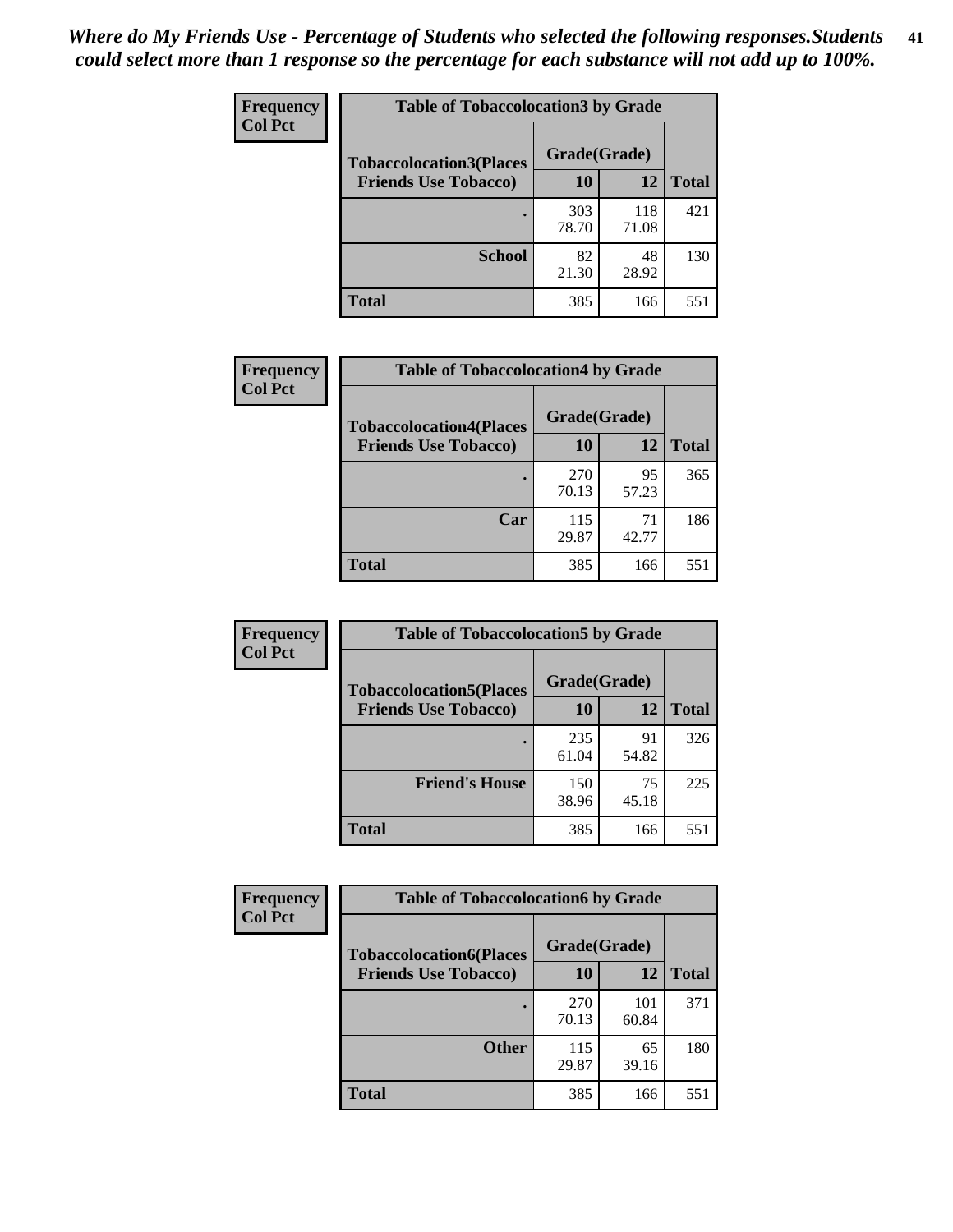| <b>Frequency</b> | <b>Table of Marijuanalocation1 by Grade</b> |              |             |              |
|------------------|---------------------------------------------|--------------|-------------|--------------|
| <b>Col Pct</b>   | <b>Marijuanalocation1(Places</b>            | Grade(Grade) |             |              |
|                  | <b>Friends Use Marijuana</b> )              | 10           | 12          | <b>Total</b> |
|                  |                                             | 147<br>38.18 | 71<br>42.77 | 218          |
|                  | Do Not Use                                  | 238<br>61.82 | 95<br>57.23 | 333          |
|                  | <b>Total</b>                                | 385          | 166         | 551          |

| <b>Frequency</b> | <b>Table of Marijuanalocation2 by Grade</b>                        |                    |              |              |
|------------------|--------------------------------------------------------------------|--------------------|--------------|--------------|
| <b>Col Pct</b>   | <b>Marijuanalocation2(Places</b><br><b>Friends Use Marijuana</b> ) | Grade(Grade)<br>10 | 12           | <b>Total</b> |
|                  |                                                                    |                    |              |              |
|                  |                                                                    | 286<br>74.29       | 125<br>75.30 | 411          |
|                  | Home                                                               | 99<br>25.71        | 41<br>24.70  | 140          |
|                  | <b>Total</b>                                                       | 385                | 166          | 551          |

| Frequency<br><b>Col Pct</b> | <b>Table of Marijuanalocation3 by Grade</b> |              |              |       |
|-----------------------------|---------------------------------------------|--------------|--------------|-------|
|                             | <b>Marijuanalocation3</b> (Places           | Grade(Grade) |              |       |
|                             | <b>Friends Use Marijuana</b> )              | 10           | 12           | Total |
|                             |                                             | 359<br>93.25 | 150<br>90.36 | 509   |
|                             | <b>School</b>                               | 26<br>6.75   | 16<br>9.64   | 42    |
|                             | <b>Total</b>                                | 385          | 166          | 551   |

| Frequency      | <b>Table of Marijuanalocation4 by Grade</b> |              |              |              |
|----------------|---------------------------------------------|--------------|--------------|--------------|
| <b>Col Pct</b> | <b>Marijuanalocation4(Places</b>            | Grade(Grade) |              |              |
|                | <b>Friends Use Marijuana</b> )              | <b>10</b>    | 12           | <b>Total</b> |
|                |                                             | 321<br>83.38 | 125<br>75.30 | 446          |
|                | Car                                         | 64<br>16.62  | 41<br>24.70  | 105          |
|                | <b>Total</b>                                | 385          | 166          | 551          |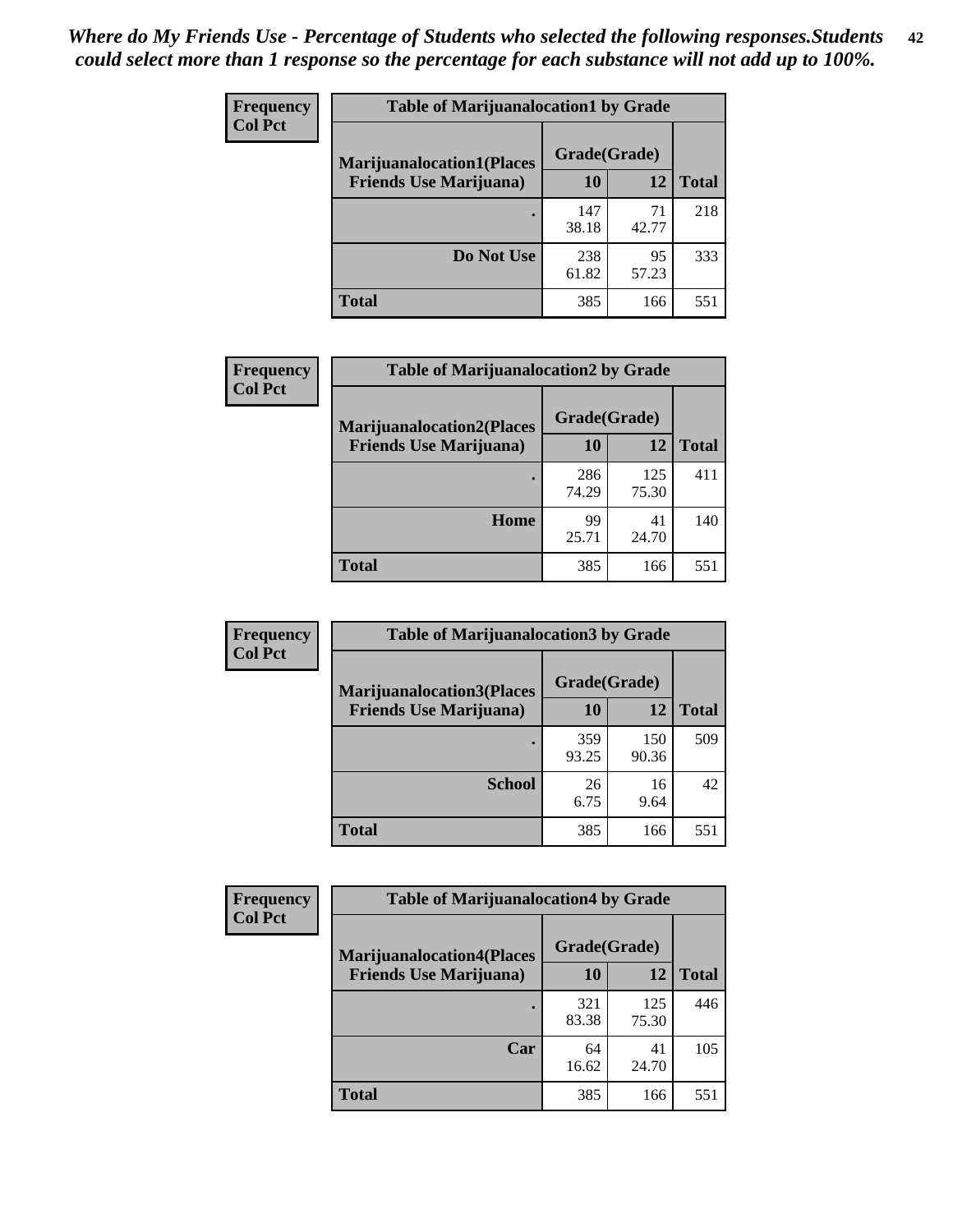| <b>Frequency</b> | <b>Table of Marijuanalocation5 by Grade</b> |              |              |              |
|------------------|---------------------------------------------|--------------|--------------|--------------|
| <b>Col Pct</b>   | <b>Marijuanalocation5</b> (Places           | Grade(Grade) |              |              |
|                  | <b>Friends Use Marijuana</b> )              | 10           | 12           | <b>Total</b> |
|                  |                                             | 279<br>72.47 | 108<br>65.06 | 387          |
|                  | <b>Friend's House</b>                       | 106<br>27.53 | 58<br>34.94  | 164          |
|                  | <b>Total</b>                                | 385          | 166          | 551          |

| <b>Frequency</b> | <b>Table of Marijuanalocation6 by Grade</b>                        |                    |              |              |
|------------------|--------------------------------------------------------------------|--------------------|--------------|--------------|
| <b>Col Pct</b>   | <b>Marijuanalocation6(Places</b><br><b>Friends Use Marijuana</b> ) | Grade(Grade)<br>10 | 12           | <b>Total</b> |
|                  |                                                                    | 296<br>76.88       | 125<br>75.30 | 421          |
|                  | <b>Other</b>                                                       | 89<br>23.12        | 41<br>24.70  | 130          |
|                  | <b>Total</b>                                                       | 385                | 166          | 551          |

| <b>Frequency</b> | <b>Table of Otherdruglocation1 by Grade</b>                          |              |              |              |
|------------------|----------------------------------------------------------------------|--------------|--------------|--------------|
| <b>Col Pct</b>   | <b>Otherdruglocation1(Places</b><br><b>Friends Use Other Illegal</b> | Grade(Grade) |              |              |
|                  | Drugs)                                                               | 10           | 12           | <b>Total</b> |
|                  |                                                                      | 86<br>22.34  | 40<br>24.10  | 126          |
|                  | Do Not Use                                                           | 299<br>77.66 | 126<br>75.90 | 425          |
|                  | <b>Total</b>                                                         | 385          | 166          | 551          |

| Frequency      | <b>Table of Otherdruglocation2 by Grade</b>                          |              |              |              |
|----------------|----------------------------------------------------------------------|--------------|--------------|--------------|
| <b>Col Pct</b> | <b>Otherdruglocation2(Places</b><br><b>Friends Use Other Illegal</b> | Grade(Grade) |              |              |
|                | Drugs)                                                               | 10           | 12           | <b>Total</b> |
|                |                                                                      | 337<br>87.53 | 142<br>85.54 | 479          |
|                | Home                                                                 | 48<br>12.47  | 24<br>14.46  | 72           |
|                | <b>Total</b>                                                         | 385          | 166          | 551          |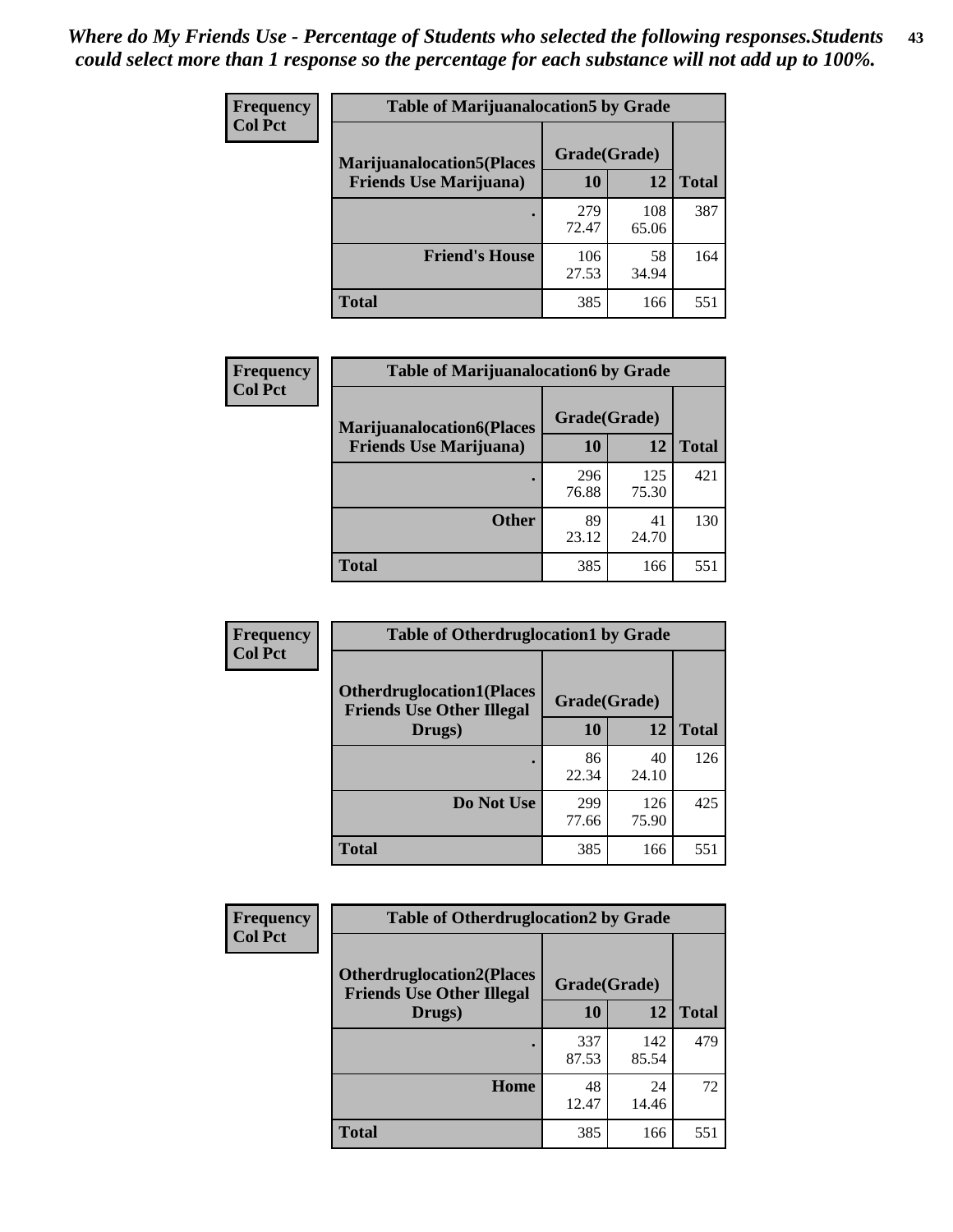| <b>Frequency</b> | <b>Table of Otherdruglocation 3 by Grade</b>                         |              |              |              |
|------------------|----------------------------------------------------------------------|--------------|--------------|--------------|
| <b>Col Pct</b>   | <b>Otherdruglocation3(Places</b><br><b>Friends Use Other Illegal</b> | Grade(Grade) |              |              |
|                  | Drugs)                                                               | 10           | 12           | <b>Total</b> |
|                  |                                                                      | 368<br>95.58 | 154<br>92.77 | 522          |
|                  | <b>School</b>                                                        | 17<br>4.42   | 12<br>7.23   | 29           |
|                  | <b>Total</b>                                                         | 385          | 166          | 551          |

| <b>Frequency</b> | <b>Table of Otherdruglocation4 by Grade</b>                          |              |              |              |
|------------------|----------------------------------------------------------------------|--------------|--------------|--------------|
| <b>Col Pct</b>   | <b>Otherdruglocation4(Places</b><br><b>Friends Use Other Illegal</b> | Grade(Grade) |              |              |
|                  | Drugs)                                                               | 10           | 12           | <b>Total</b> |
|                  |                                                                      | 358<br>92.99 | 142<br>85.54 | 500          |
|                  | Car                                                                  | 27<br>7.01   | 24<br>14.46  | 51           |
|                  | <b>Total</b>                                                         | 385          | 166          | 551          |

| Frequency      | <b>Table of Otherdruglocation5 by Grade</b>                          |              |              |              |
|----------------|----------------------------------------------------------------------|--------------|--------------|--------------|
| <b>Col Pct</b> | <b>Otherdruglocation5(Places</b><br><b>Friends Use Other Illegal</b> | Grade(Grade) |              |              |
|                | Drugs)                                                               | 10           | 12           | <b>Total</b> |
|                |                                                                      | 330<br>85.71 | 137<br>82.53 | 467          |
|                | <b>Friend's House</b>                                                | 55<br>14.29  | 29<br>17.47  | 84           |
|                | <b>Total</b>                                                         | 385          | 166          | 551          |

| <b>Frequency</b> | <b>Table of Otherdruglocation6 by Grade</b>                          |              |              |              |
|------------------|----------------------------------------------------------------------|--------------|--------------|--------------|
| <b>Col Pct</b>   | <b>Otherdruglocation6(Places</b><br><b>Friends Use Other Illegal</b> | Grade(Grade) |              |              |
|                  | Drugs)                                                               | 10           | 12           | <b>Total</b> |
|                  |                                                                      | 328<br>85.19 | 140<br>84.34 | 468          |
|                  | <b>Other</b>                                                         | 57<br>14.81  | 26<br>15.66  | 83           |
|                  | <b>Total</b>                                                         | 385          | 166          | 551          |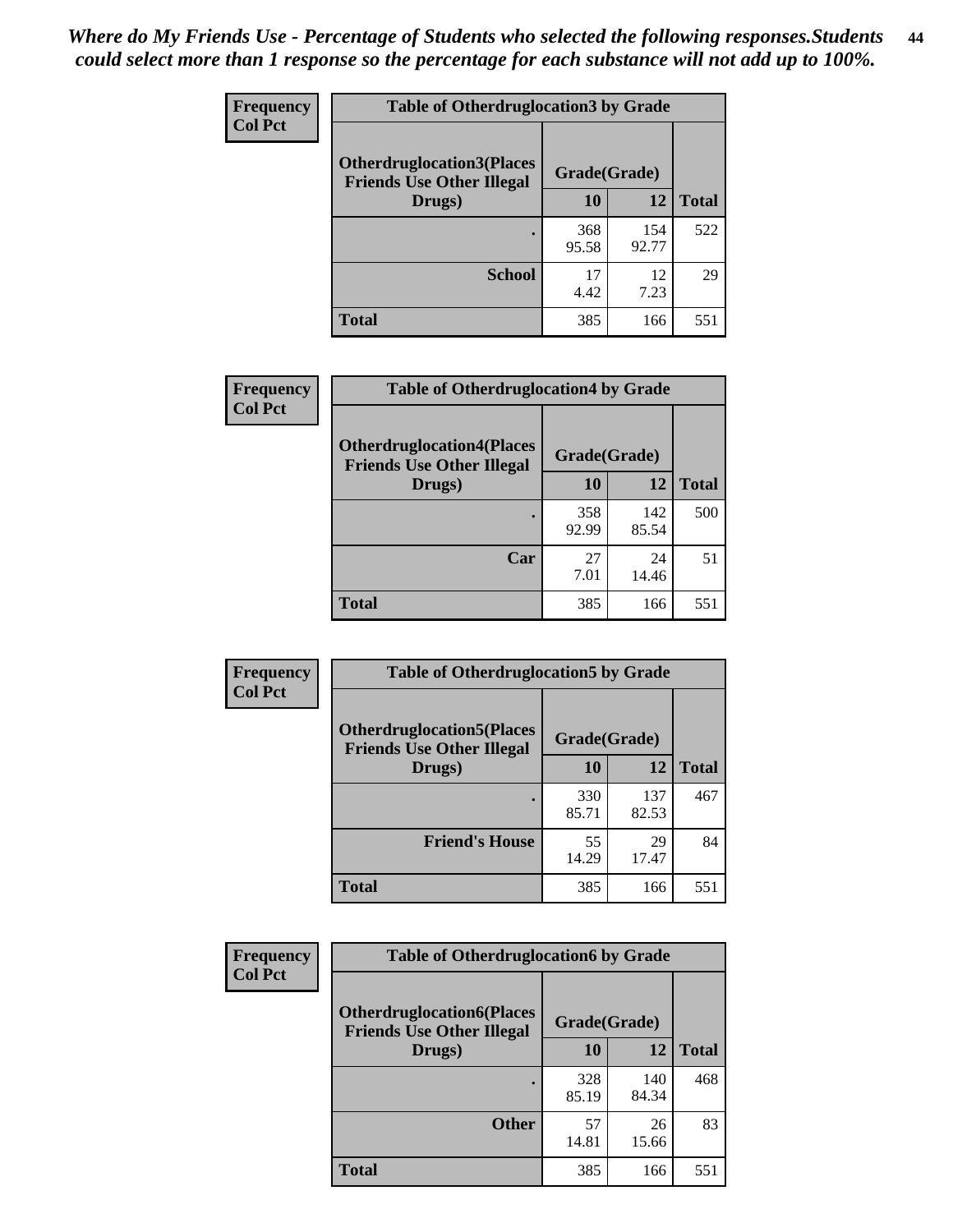| Frequency      | <b>Table of Alcoholtime1 by Grade</b>           |              |              |              |
|----------------|-------------------------------------------------|--------------|--------------|--------------|
| <b>Col Pct</b> | <b>Alcoholtime1(Times</b><br><b>Friends Use</b> | Grade(Grade) |              |              |
|                | Alcohol)                                        | 10           | 12           | <b>Total</b> |
|                |                                                 | 244<br>63.38 | 123<br>74.10 | 367          |
|                | Do Not Use                                      | 141<br>36.62 | 43<br>25.90  | 184          |
|                | <b>Total</b>                                    | 385          | 166          | 551          |

| Frequency      | <b>Table of Alcoholtime2 by Grade</b>           |              |              |              |
|----------------|-------------------------------------------------|--------------|--------------|--------------|
| <b>Col Pct</b> | <b>Alcoholtime2(Times</b><br><b>Friends Use</b> | Grade(Grade) |              |              |
|                | Alcohol)                                        | 10           | 12           | <b>Total</b> |
|                |                                                 | 362<br>94.03 | 156<br>93.98 | 518          |
|                | <b>On Way to School</b>                         | 23<br>5.97   | 10<br>6.02   | 33           |
|                | <b>Total</b>                                    | 385          | 166          | 551          |

| Frequency<br><b>Col Pct</b> | <b>Table of Alcoholtime3 by Grade</b>           |              |              |              |
|-----------------------------|-------------------------------------------------|--------------|--------------|--------------|
|                             | <b>Alcoholtime3(Times</b><br><b>Friends Use</b> | Grade(Grade) |              |              |
|                             | Alcohol)                                        | 10           | 12           | <b>Total</b> |
|                             |                                                 | 376<br>97.66 | 160<br>96.39 | 536          |
|                             | <b>During School</b>                            | 9<br>2.34    | 6<br>3.61    | 15           |
|                             | <b>Total</b>                                    | 385          | 166          | 551          |

| <b>Frequency</b> | <b>Table of Alcoholtime4 by Grade</b> |              |              |              |  |
|------------------|---------------------------------------|--------------|--------------|--------------|--|
| <b>Col Pct</b>   | <b>Alcoholtime4(Times</b>             | Grade(Grade) |              |              |  |
|                  | <b>Friends Use Alcohol)</b>           | 10           | 12           | <b>Total</b> |  |
|                  |                                       | 360<br>93.51 | 153<br>92.17 | 513          |  |
|                  | <b>On Way Home From School</b>        | 25<br>6.49   | 13<br>7.83   | 38           |  |
|                  | <b>Total</b>                          | 385          | 166          | 551          |  |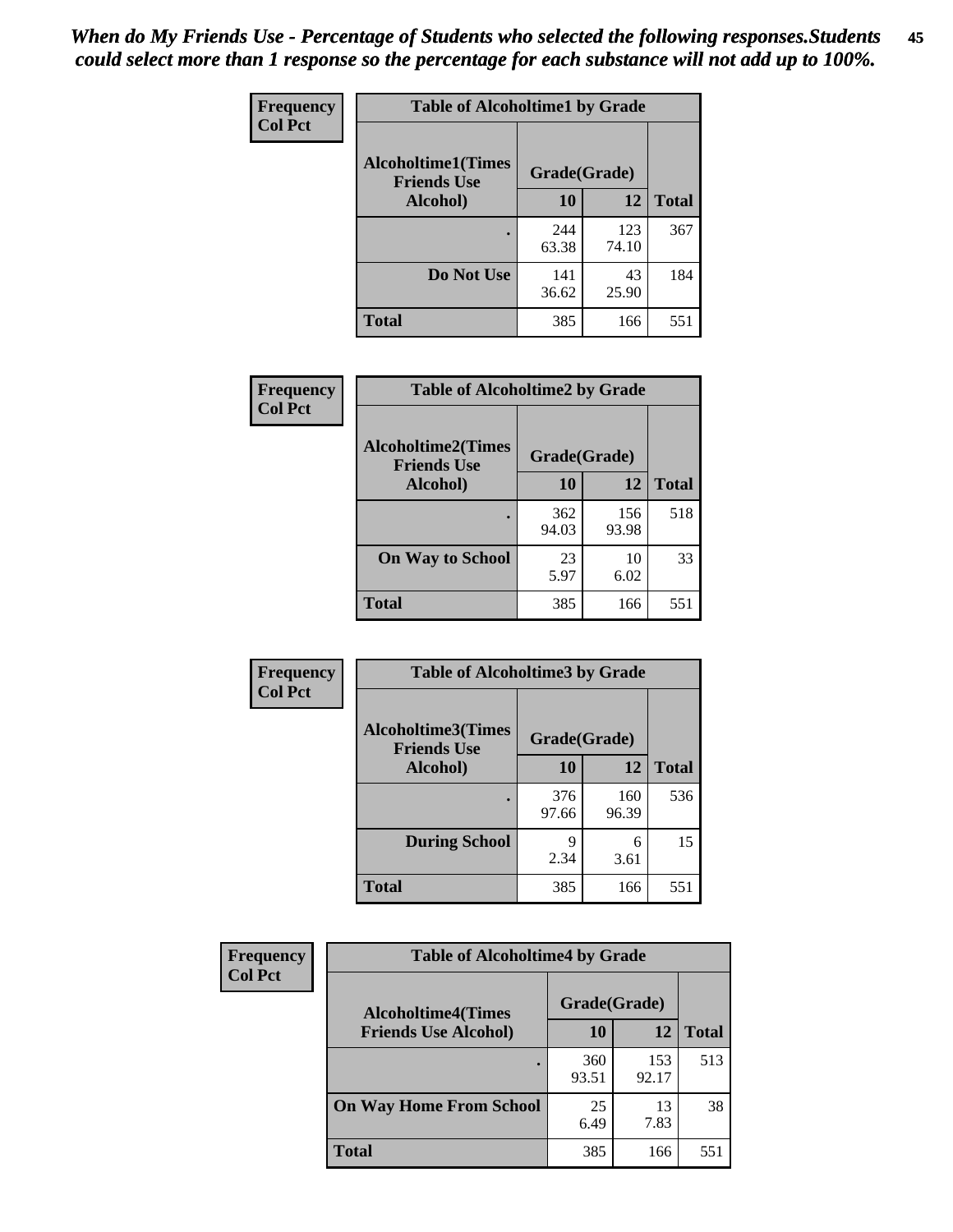*When do My Friends Use - Percentage of Students who selected the following responses.Students could select more than 1 response so the percentage for each substance will not add up to 100%.* **46**

| Frequency      | <b>Table of Alcoholtime5 by Grade</b>            |              |              |              |
|----------------|--------------------------------------------------|--------------|--------------|--------------|
| <b>Col Pct</b> | <b>Alcoholtime5</b> (Times<br><b>Friends Use</b> | Grade(Grade) |              |              |
|                | Alcohol)                                         | 10           | 12           | <b>Total</b> |
|                |                                                  | 313<br>81.30 | 132<br>79.52 | 445          |
|                | Weeknights                                       | 72<br>18.70  | 34<br>20.48  | 106          |
|                | <b>Total</b>                                     | 385          | 166          | 551          |

| Frequency      | <b>Table of Alcoholtime6 by Grade</b>           |              |              |              |
|----------------|-------------------------------------------------|--------------|--------------|--------------|
| <b>Col Pct</b> | <b>Alcoholtime6(Times</b><br><b>Friends Use</b> | Grade(Grade) |              |              |
|                | Alcohol)                                        | 10           | 12           | <b>Total</b> |
|                |                                                 | 135<br>35.06 | 42<br>25.30  | 177          |
|                | Weekends                                        | 250<br>64.94 | 124<br>74.70 | 374          |
|                | <b>Total</b>                                    | 385          | 166          | 551          |

| <b>Frequency</b> | <b>Table of Tobaccotime1 by Grade</b>           |              |              |              |
|------------------|-------------------------------------------------|--------------|--------------|--------------|
| <b>Col Pct</b>   | <b>Tobaccotime1(Times</b><br><b>Friends Use</b> | Grade(Grade) |              |              |
|                  | <b>Tobacco</b> )                                | 10           | 12           | <b>Total</b> |
|                  |                                                 | 203<br>52.73 | 100<br>60.24 | 303          |
|                  | Do Not Use                                      | 182<br>47.27 | 66<br>39.76  | 248          |
|                  | <b>Total</b>                                    | 385          | 166          | 551          |

| <b>Frequency</b> | <b>Table of Tobaccotime2 by Grade</b>           |              |             |              |  |
|------------------|-------------------------------------------------|--------------|-------------|--------------|--|
| <b>Col Pct</b>   | <b>Tobaccotime2(Times</b><br><b>Friends Use</b> | Grade(Grade) |             |              |  |
|                  | <b>Tobacco</b> )                                | 10           | 12          | <b>Total</b> |  |
|                  |                                                 | 273<br>70.91 | 98<br>59.04 | 371          |  |
|                  | <b>On Way to School</b>                         | 112<br>29.09 | 68<br>40.96 | 180          |  |
|                  | <b>Total</b>                                    | 385          | 166         | 551          |  |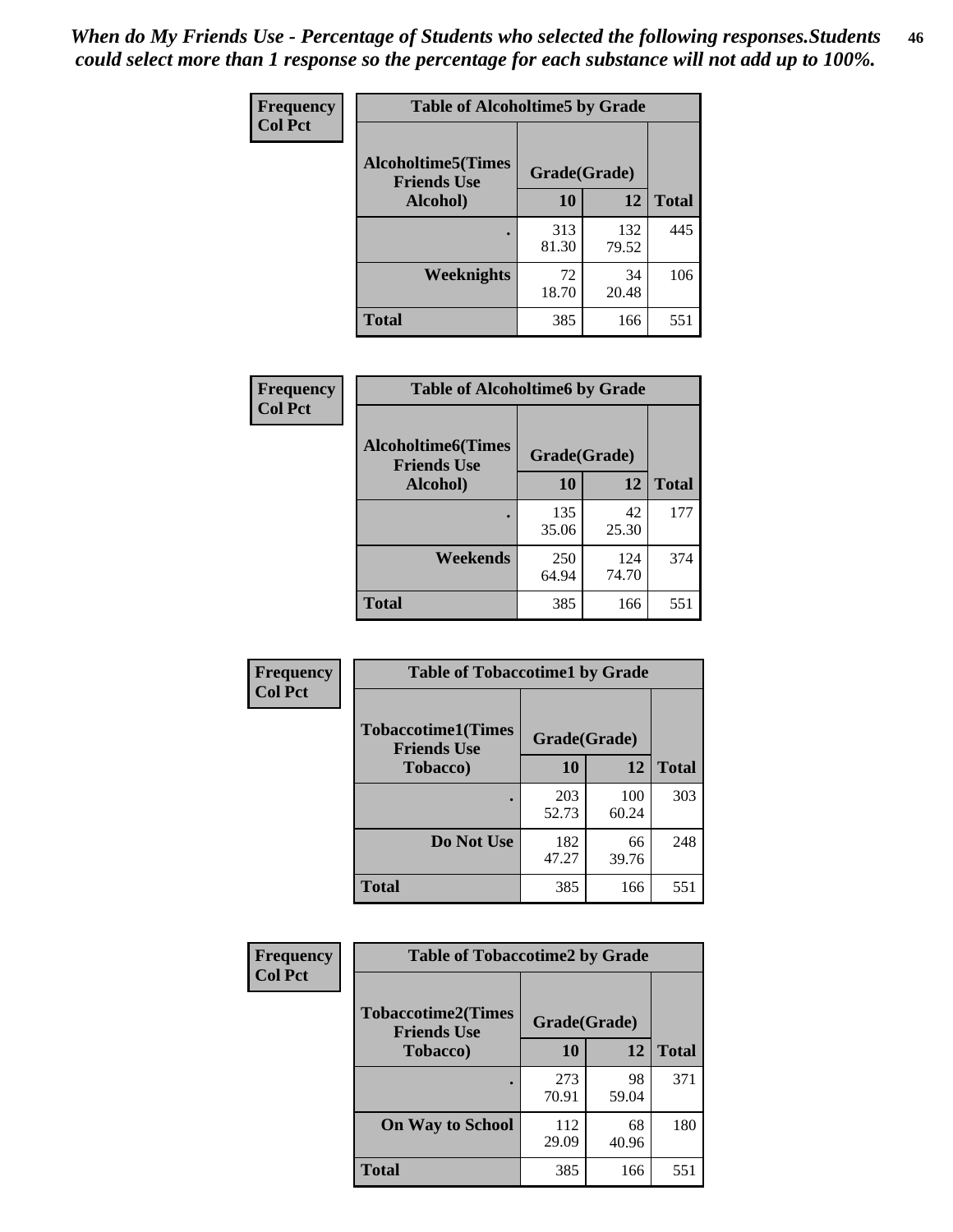*When do My Friends Use - Percentage of Students who selected the following responses.Students could select more than 1 response so the percentage for each substance will not add up to 100%.* **47**

| <b>Frequency</b> | <b>Table of Tobaccotime3 by Grade</b>           |              |              |              |  |
|------------------|-------------------------------------------------|--------------|--------------|--------------|--|
| <b>Col Pct</b>   | <b>Tobaccotime3(Times</b><br><b>Friends Use</b> | Grade(Grade) |              |              |  |
|                  | <b>Tobacco</b> )                                | 10           | 12           | <b>Total</b> |  |
|                  |                                                 | 328<br>85.19 | 126<br>75.90 | 454          |  |
|                  | <b>During School</b>                            | 57<br>14.81  | 40<br>24.10  | 97           |  |
|                  | <b>Total</b>                                    | 385          | 166          | 551          |  |

| Frequency<br><b>Col Pct</b> | <b>Table of Tobaccotime4 by Grade</b> |              |              |              |
|-----------------------------|---------------------------------------|--------------|--------------|--------------|
|                             | <b>Tobaccotime4(Times</b>             | Grade(Grade) |              |              |
|                             | <b>Friends Use Tobacco)</b>           | 10           | 12           | <b>Total</b> |
|                             |                                       | 360<br>93.51 | 153<br>92.17 | 513          |
|                             | <b>On Way Home From School</b>        | 25<br>6.49   | 13<br>7.83   | 38           |
|                             | <b>Total</b>                          | 385          | 166          | 551          |

| Frequency      | <b>Table of Tobaccotime5 by Grade</b>           |              |             |              |
|----------------|-------------------------------------------------|--------------|-------------|--------------|
| <b>Col Pct</b> | <b>Tobaccotime5(Times</b><br><b>Friends Use</b> | Grade(Grade) |             |              |
|                | <b>Tobacco</b> )                                | 10           | 12          | <b>Total</b> |
|                |                                                 | 238<br>61.82 | 90<br>54.22 | 328          |
|                | Weeknights                                      | 147<br>38.18 | 76<br>45.78 | 223          |
|                | <b>Total</b>                                    | 385          | 166         | 551          |

| <b>Frequency</b> | <b>Table of Tobaccotime6 by Grade</b>           |              |             |              |
|------------------|-------------------------------------------------|--------------|-------------|--------------|
| <b>Col Pct</b>   | <b>Tobaccotime6(Times</b><br><b>Friends Use</b> | Grade(Grade) |             |              |
|                  | <b>Tobacco</b> )                                | 10           | 12          | <b>Total</b> |
|                  |                                                 | 198<br>51.43 | 77<br>46.39 | 275          |
|                  | Weekends                                        | 187<br>48.57 | 89<br>53.61 | 276          |
|                  | <b>Total</b>                                    | 385          | 166         | 551          |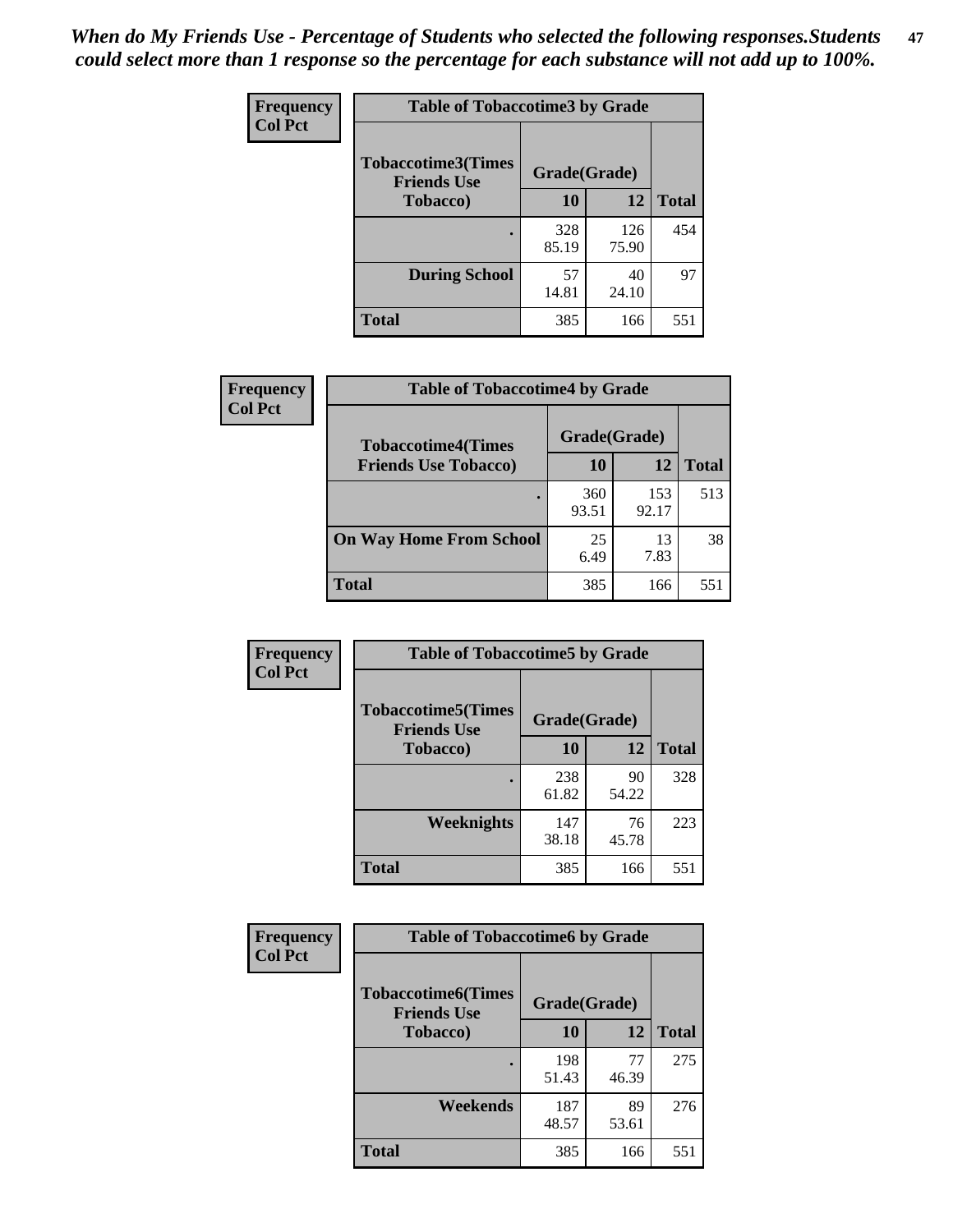| Frequency      | <b>Table of Marijuanatime1 by Grade</b>           |              |             |              |
|----------------|---------------------------------------------------|--------------|-------------|--------------|
| <b>Col Pct</b> | <b>Marijuanatime1(Times</b><br><b>Friends Use</b> | Grade(Grade) |             |              |
|                | Marijuana)                                        | 10           | 12          | <b>Total</b> |
|                |                                                   | 146<br>37.92 | 71<br>42.77 | 217          |
|                | Do Not Use                                        | 239<br>62.08 | 95<br>57.23 | 334          |
|                | <b>Total</b>                                      | 385          | 166         | 551          |

| Frequency      | <b>Table of Marijuanatime2 by Grade</b>           |              |              |              |
|----------------|---------------------------------------------------|--------------|--------------|--------------|
| <b>Col Pct</b> | <b>Marijuanatime2(Times</b><br><b>Friends Use</b> | Grade(Grade) |              |              |
|                | Marijuana)                                        | 10           | 12           | <b>Total</b> |
|                |                                                   | 353<br>91.69 | 141<br>84.94 | 494          |
|                | <b>On Way to School</b>                           | 32<br>8.31   | 25<br>15.06  | 57           |
|                | <b>Total</b>                                      | 385          | 166          | 551          |

| Frequency<br><b>Col Pct</b> | <b>Table of Marijuanatime3 by Grade</b>    |              |              |              |
|-----------------------------|--------------------------------------------|--------------|--------------|--------------|
|                             | Marijuanatime3(Times<br><b>Friends Use</b> | Grade(Grade) |              |              |
|                             | Marijuana)                                 | 10           | 12           | <b>Total</b> |
|                             |                                            | 373<br>96.88 | 159<br>95.78 | 532          |
|                             | <b>During School</b>                       | 12<br>3.12   | 4.22         | 19           |
|                             | <b>Total</b>                               | 385          | 166          | 551          |

| <b>Frequency</b><br><b>Col Pct</b> | <b>Table of Marijuanatime4 by Grade</b> |              |              |       |
|------------------------------------|-----------------------------------------|--------------|--------------|-------|
|                                    | <b>Marijuanatime4</b> (Times            | Grade(Grade) |              |       |
|                                    | <b>Friends Use Marijuana</b> )          | 10           | 12           | Total |
|                                    |                                         | 350<br>90.91 | 144<br>86.75 | 494   |
|                                    | <b>On Way Home From School</b>          | 35<br>9.09   | 22<br>13.25  | 57    |
|                                    | <b>Total</b>                            | 385          | 166          | 551   |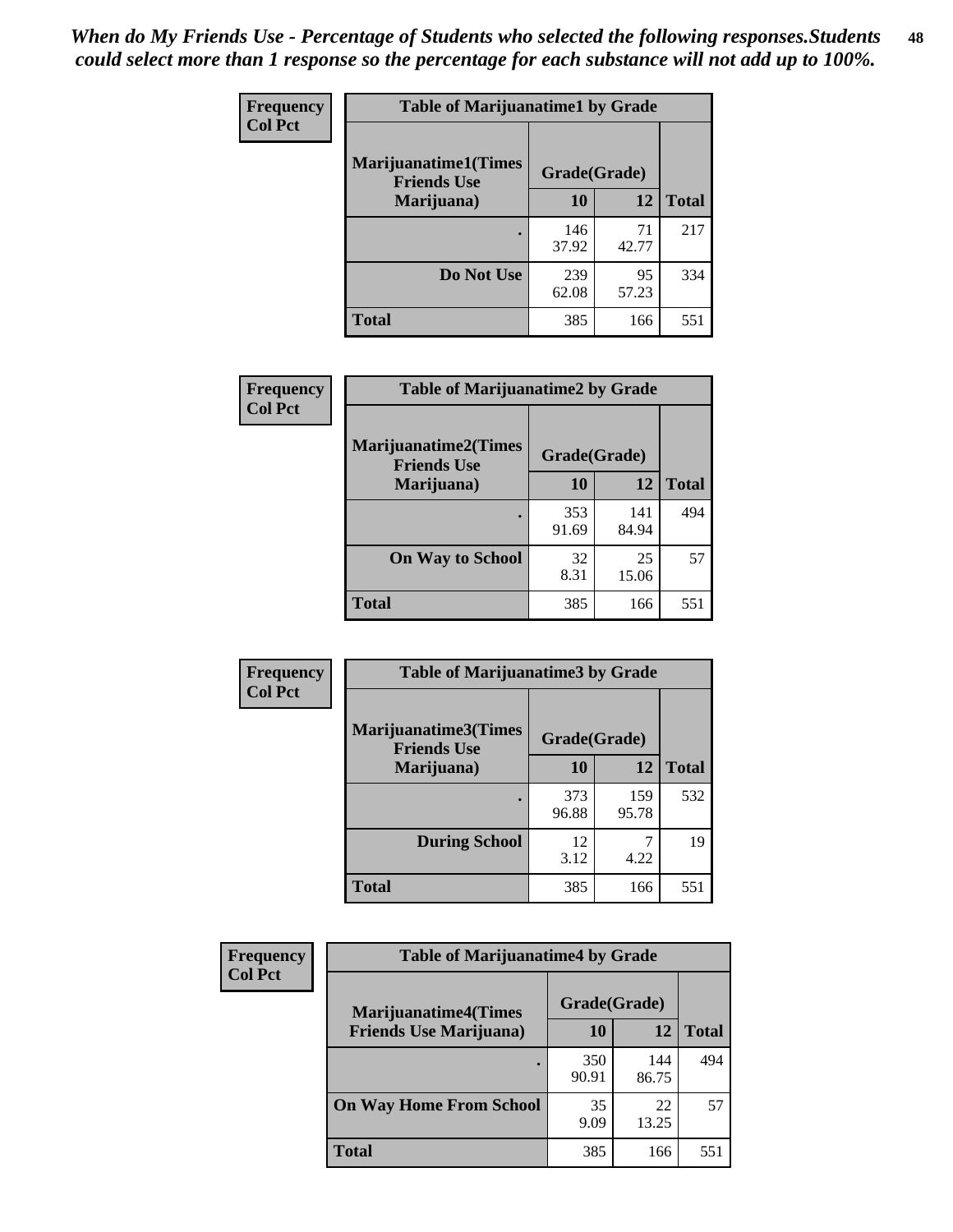| Frequency      | <b>Table of Marijuanatime5 by Grade</b>            |              |              |              |
|----------------|----------------------------------------------------|--------------|--------------|--------------|
| <b>Col Pct</b> | <b>Marijuanatime5</b> (Times<br><b>Friends Use</b> | Grade(Grade) |              |              |
|                | Marijuana)                                         | 10           | 12           | <b>Total</b> |
|                |                                                    | 307<br>79.74 | 126<br>75.90 | 433          |
|                | Weeknights                                         | 78<br>20.26  | 40<br>24.10  | 118          |
|                | <b>Total</b>                                       | 385          | 166          | 551          |

| Frequency      | <b>Table of Marijuanatime6 by Grade</b>            |              |             |              |
|----------------|----------------------------------------------------|--------------|-------------|--------------|
| <b>Col Pct</b> | <b>Marijuanatime6</b> (Times<br><b>Friends Use</b> | Grade(Grade) |             |              |
|                | Marijuana)                                         | 10           | 12          | <b>Total</b> |
|                |                                                    | 239<br>62.08 | 95<br>57.23 | 334          |
|                | Weekends                                           | 146<br>37.92 | 71<br>42.77 | 217          |
|                | <b>Total</b>                                       | 385          | 166         | 551          |

| Frequency      | <b>Table of Otherdrugtime1 by Grade</b>                 |              |              |              |
|----------------|---------------------------------------------------------|--------------|--------------|--------------|
| <b>Col Pct</b> | <b>Otherdrugtime1(Times</b><br><b>Friends Use Other</b> | Grade(Grade) |              |              |
|                | <b>Illegal Drugs</b> )                                  | 10           | 12           | <b>Total</b> |
|                |                                                         | 73<br>18.96  | 37<br>22.29  | 110          |
|                | Do Not Use                                              | 312<br>81.04 | 129<br>77.71 | 441          |
|                | Total                                                   | 385          | 166          | 551          |

| Frequency      | <b>Table of Otherdrugtime2 by Grade</b>                 |              |              |              |  |  |  |
|----------------|---------------------------------------------------------|--------------|--------------|--------------|--|--|--|
| <b>Col Pct</b> | <b>Otherdrugtime2(Times</b><br><b>Friends Use Other</b> | Grade(Grade) |              |              |  |  |  |
|                | <b>Illegal Drugs</b> )                                  | 10           | 12           | <b>Total</b> |  |  |  |
|                |                                                         | 370<br>96.10 | 154<br>92.77 | 524          |  |  |  |
|                | <b>On Way to School</b>                                 | 15<br>3.90   | 12<br>7.23   | 27           |  |  |  |
|                | Total                                                   | 385          | 166          | 551          |  |  |  |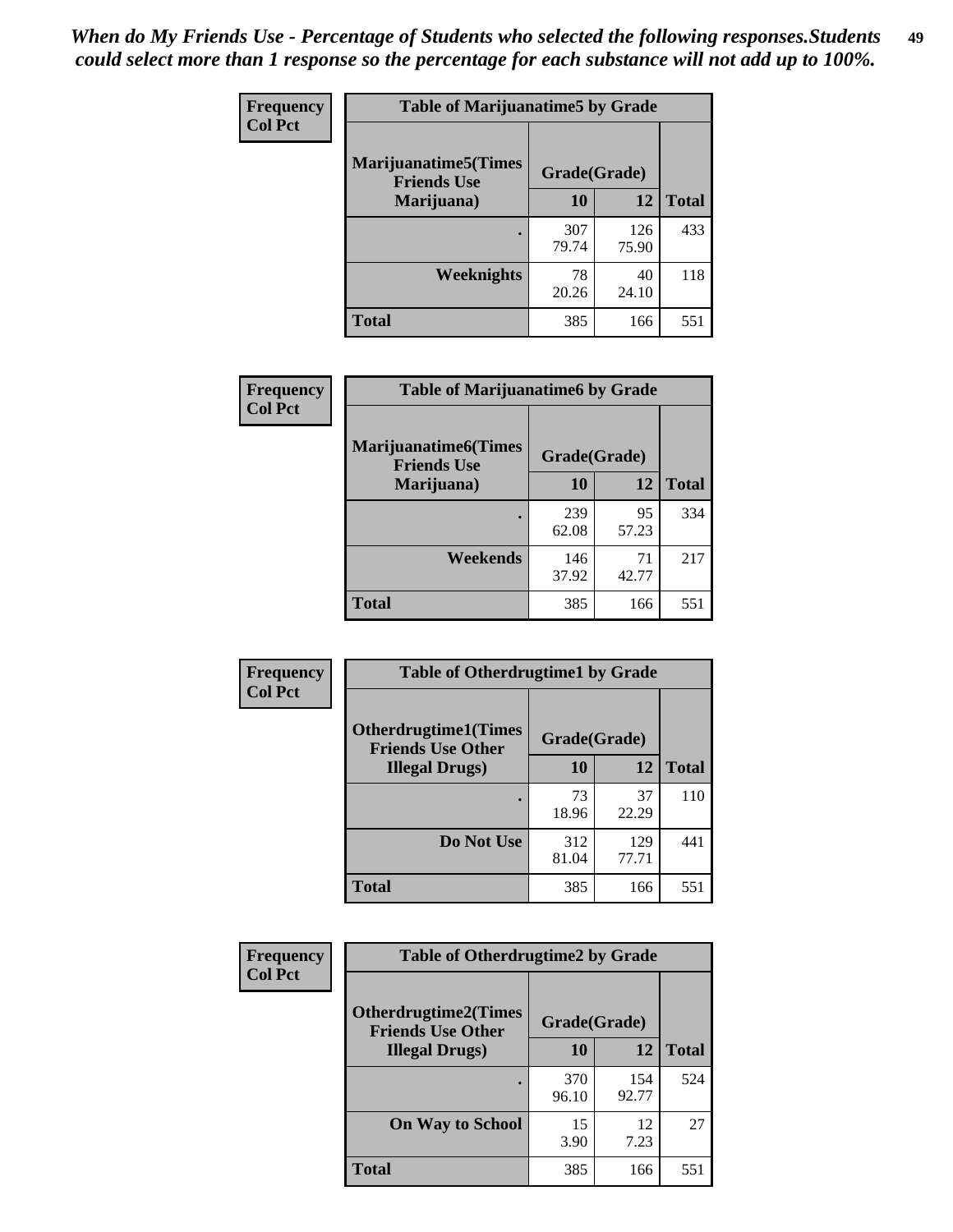| <b>Frequency</b> | <b>Table of Otherdrugtime3 by Grade</b>          |              |              |              |  |  |  |
|------------------|--------------------------------------------------|--------------|--------------|--------------|--|--|--|
| <b>Col Pct</b>   | Otherdrugtime3(Times<br><b>Friends Use Other</b> | Grade(Grade) |              |              |  |  |  |
|                  | <b>Illegal Drugs</b> )                           | 10           | 12           | <b>Total</b> |  |  |  |
|                  |                                                  | 380<br>98.70 | 158<br>95.18 | 538          |  |  |  |
|                  | <b>During School</b>                             | 5<br>1.30    | 8<br>4.82    | 13           |  |  |  |
|                  | Total                                            | 385          | 166          | 551          |  |  |  |

| Frequency      | <b>Table of Otherdrugtime4 by Grade</b>                         |              |              |              |  |  |  |
|----------------|-----------------------------------------------------------------|--------------|--------------|--------------|--|--|--|
| <b>Col Pct</b> | <b>Otherdrugtime4(Times</b><br><b>Friends Use Other Illegal</b> | Grade(Grade) |              |              |  |  |  |
|                | Drugs)                                                          | 10           | 12           | <b>Total</b> |  |  |  |
|                | ٠                                                               | 365<br>94.81 | 151<br>90.96 | 516          |  |  |  |
|                | <b>On Way Home From School</b>                                  | 20<br>5.19   | 15<br>9.04   | 35           |  |  |  |
|                | Total                                                           | 385          | 166          | 551          |  |  |  |

| <b>Frequency</b><br><b>Col Pct</b> | <b>Table of Otherdrugtime5 by Grade</b>                  |              |              |              |  |  |  |
|------------------------------------|----------------------------------------------------------|--------------|--------------|--------------|--|--|--|
|                                    | <b>Otherdrugtime5</b> (Times<br><b>Friends Use Other</b> | Grade(Grade) |              |              |  |  |  |
|                                    | <b>Illegal Drugs</b> )                                   | 10           | 12           | <b>Total</b> |  |  |  |
|                                    |                                                          | 346<br>89.87 | 148<br>89.16 | 494          |  |  |  |
|                                    | <b>Weeknights</b>                                        | 39<br>10.13  | 18<br>10.84  | 57           |  |  |  |
|                                    | Total                                                    | 385          | 166          | 551          |  |  |  |

| <b>Frequency</b> | <b>Table of Otherdrugtime6 by Grade</b>                 |              |              |              |  |  |  |
|------------------|---------------------------------------------------------|--------------|--------------|--------------|--|--|--|
| <b>Col Pct</b>   | <b>Otherdrugtime6(Times</b><br><b>Friends Use Other</b> | Grade(Grade) |              |              |  |  |  |
|                  | <b>Illegal Drugs</b> )                                  | 10           | 12           | <b>Total</b> |  |  |  |
|                  |                                                         | 310<br>80.52 | 129<br>77.71 | 439          |  |  |  |
|                  | Weekends                                                | 75<br>19.48  | 37<br>22.29  | 112          |  |  |  |
|                  | Total                                                   | 385          | 166          | 551          |  |  |  |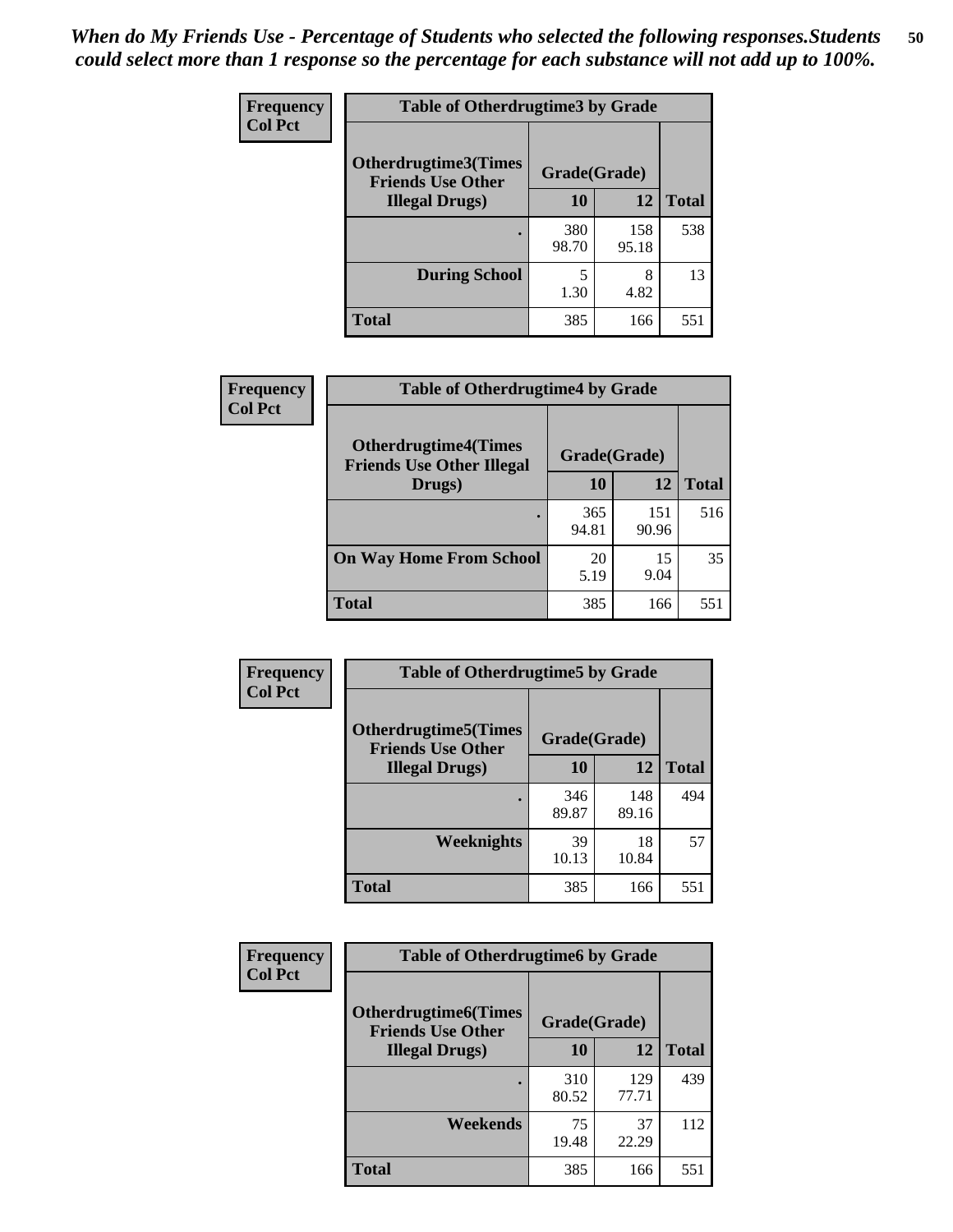| Frequency      | <b>Table of Educationalcohol by Grade</b>                                                                  |              |             |              |  |  |
|----------------|------------------------------------------------------------------------------------------------------------|--------------|-------------|--------------|--|--|
| <b>Col Pct</b> | Educationalcohol(I<br>have been taught<br>about alcohol,<br>tobacco,<br>and other drugs<br>within the last | Grade(Grade) |             |              |  |  |
|                | year at school)                                                                                            | 10           | 12          | <b>Total</b> |  |  |
|                | <b>Yes</b>                                                                                                 | 307<br>79.74 | 85<br>51.20 | 392          |  |  |
|                | N <sub>0</sub>                                                                                             | 78<br>20.26  | 81<br>48.80 | 159          |  |  |
|                | <b>Total</b>                                                                                               | 385          | 166         | 551          |  |  |

| Frequency      | <b>Table of Eversmoked by Grade</b> |              |             |              |  |  |  |
|----------------|-------------------------------------|--------------|-------------|--------------|--|--|--|
| <b>Col Pct</b> | Eversmoked(I<br>have smoked         | Grade(Grade) |             |              |  |  |  |
|                | a cigarette)                        | 10           | 12          | <b>Total</b> |  |  |  |
|                | <b>Yes</b>                          | 154<br>40.00 | 79<br>47.59 | 233          |  |  |  |
|                | N <sub>0</sub>                      | 231<br>60.00 | 87<br>52.41 | 318          |  |  |  |
|                | <b>Total</b>                        | 385          | 166         | 551          |  |  |  |

| Frequency      | <b>Table of Drovedrinking by Grade</b>                                                                              |                    |              |     |  |  |
|----------------|---------------------------------------------------------------------------------------------------------------------|--------------------|--------------|-----|--|--|
| <b>Col Pct</b> | Drovedrinking(In<br>the past 30 days I<br>have driven a car<br>or other vehicle<br>while I was<br>drinking alcohol) | Grade(Grade)<br>10 | <b>Total</b> |     |  |  |
|                |                                                                                                                     |                    | 12           |     |  |  |
|                | <b>Yes</b>                                                                                                          | 24<br>6.23         | 18<br>10.84  | 42  |  |  |
|                | N <sub>0</sub>                                                                                                      | 361<br>93.77       | 148<br>89.16 | 509 |  |  |
|                | <b>Total</b>                                                                                                        | 385                | 166          | 551 |  |  |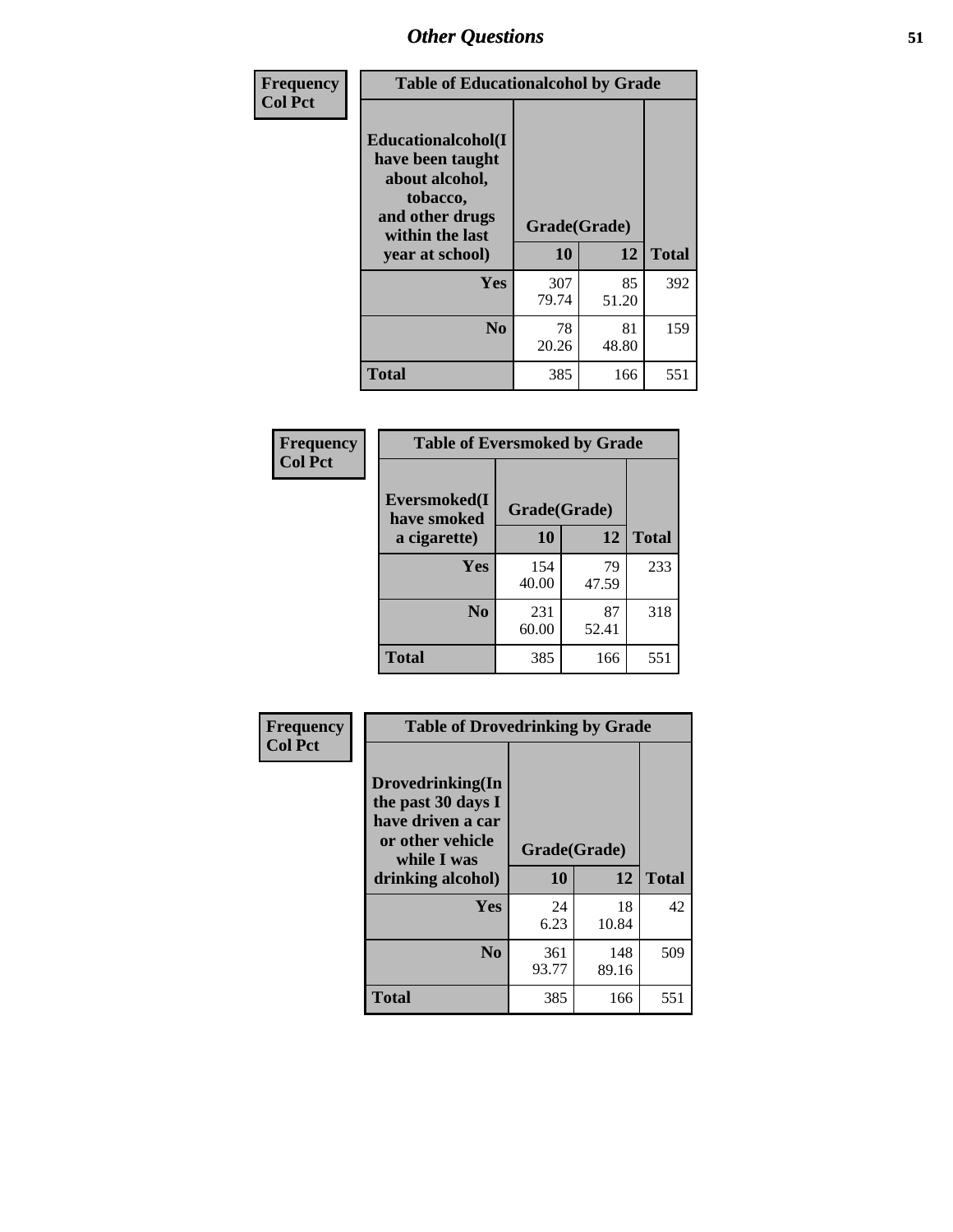| Frequency<br><b>Col Pct</b> | <b>Table of Rodedrinking by Grade</b>                                                                      |              |              |              |  |  |  |
|-----------------------------|------------------------------------------------------------------------------------------------------------|--------------|--------------|--------------|--|--|--|
|                             | Rodedrinking(In<br>the past 30 days<br>I have ridden in<br>a car with a<br>driver who had<br>been drinking | Grade(Grade) |              |              |  |  |  |
|                             | alcohol)                                                                                                   | 10           | 12           | <b>Total</b> |  |  |  |
|                             | <b>Yes</b>                                                                                                 | 69<br>17.92  | 31<br>18.67  | 100          |  |  |  |
|                             | N <sub>0</sub>                                                                                             | 316<br>82.08 | 135<br>81.33 | 451          |  |  |  |
|                             | <b>Total</b>                                                                                               | 385          | 166          | 551          |  |  |  |

#### **Frequency Col Pct**

| <b>Table of Drugsschool by Grade</b>                                                                                      |              |              |              |  |  |  |
|---------------------------------------------------------------------------------------------------------------------------|--------------|--------------|--------------|--|--|--|
| <b>Drugsschool</b> (During<br>the past 12 months,<br>I have been offered,<br>sold,<br>or given illegal<br>drugs on school | Grade(Grade) |              |              |  |  |  |
| property)                                                                                                                 | 10           | 12           | <b>Total</b> |  |  |  |
| Yes                                                                                                                       | 53<br>13.77  | 19<br>11.45  | 72           |  |  |  |
| $\bf No$                                                                                                                  | 332<br>86.23 | 147<br>88.55 | 479          |  |  |  |
| Total                                                                                                                     | 385          | 166          | 551          |  |  |  |

| Frequency      | <b>Table of Helpbullied by Grade</b>            |              |             |              |  |  |  |
|----------------|-------------------------------------------------|--------------|-------------|--------------|--|--|--|
| <b>Col Pct</b> | Helpbullied(I)<br>would help<br>someone who was | Grade(Grade) |             |              |  |  |  |
|                | being bullied)                                  | <b>10</b>    | 12          | <b>Total</b> |  |  |  |
|                | <b>Strongly Agree</b>                           | 166<br>43.12 | 82<br>49.40 | 248          |  |  |  |
|                | <b>Somewhat Agree</b>                           | 157<br>40.78 | 69<br>41.57 | 226          |  |  |  |
|                | <b>Somewhat Disagree</b>                        | 36<br>9.35   | 7<br>4.22   | 43           |  |  |  |
|                | <b>Strongly Disagree</b>                        | 26<br>6.75   | 8<br>4.82   | 34           |  |  |  |
|                | <b>Total</b>                                    | 385          | 166         | 551          |  |  |  |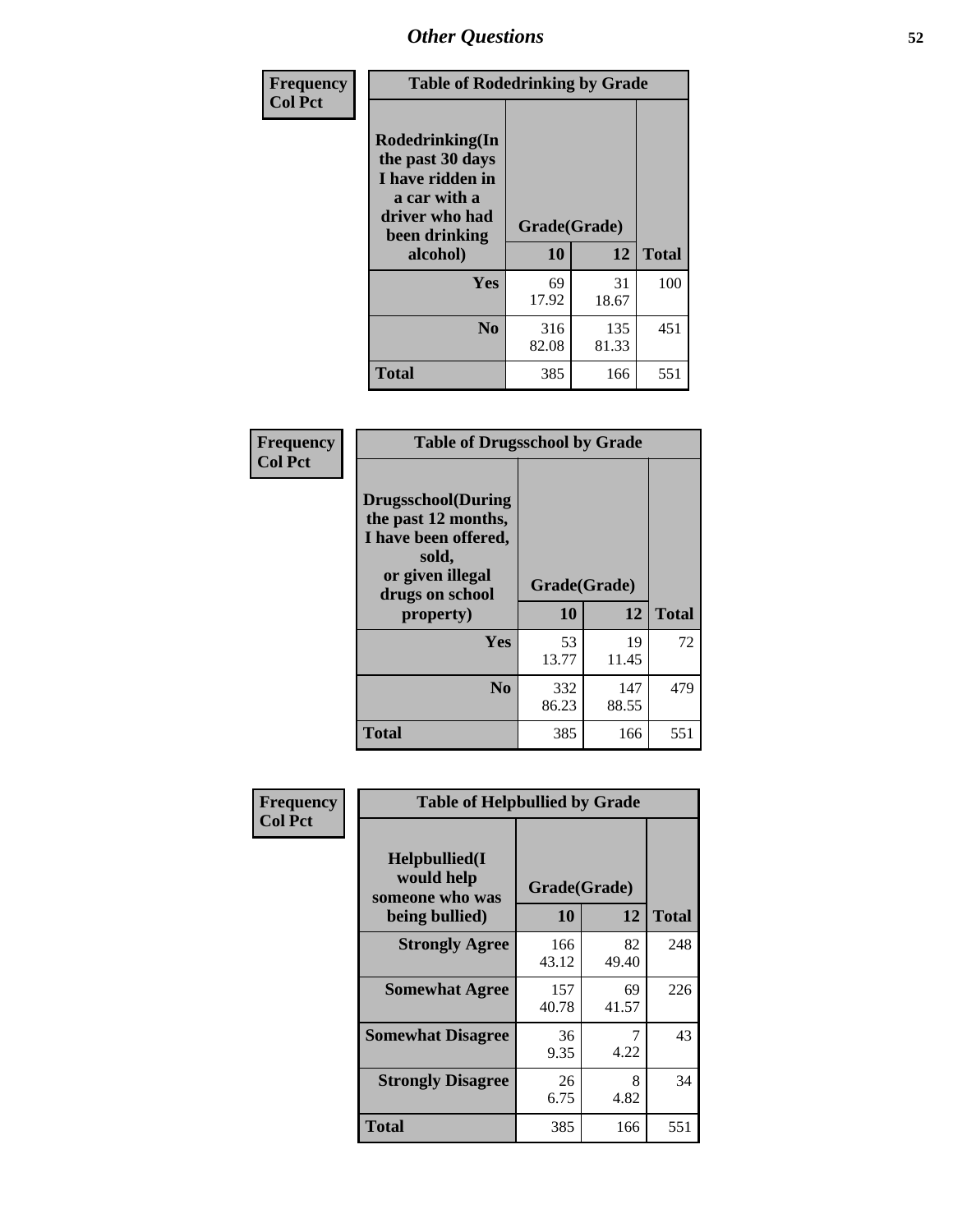| <b>Frequency</b> | <b>Table of Grade by Bingedrinking</b> |                                                                                                         |                                |                              |                          |                        |                               |                   |              |
|------------------|----------------------------------------|---------------------------------------------------------------------------------------------------------|--------------------------------|------------------------------|--------------------------|------------------------|-------------------------------|-------------------|--------------|
| <b>Row Pct</b>   |                                        | Bingedrinking(I have drunk five or more<br>drinks of alcohol at one sitting during the<br>last 30 days) |                                |                              |                          |                        |                               |                   |              |
|                  | Grade(Grade)                           | $\mathbf{0}$<br><b>Days</b>                                                                             | 1 or<br>$\overline{2}$<br>days | 3 <sub>to</sub><br>5<br>days | <b>6 to</b><br>9<br>days | 10<br>to<br>19<br>days | <b>20</b><br>to<br>29<br>days | All<br>30<br>days | <b>Total</b> |
|                  | 10                                     | 324<br>84.16                                                                                            | 17<br>4.42                     | 15<br>3.90                   | 6<br>1.56                | 13<br>3.38             | 3<br>0.78                     | 7<br>1.82         | 385          |
|                  | 12                                     | 128<br>77.11                                                                                            | 7<br>4.22                      | 12<br>7.23                   | 9<br>5.42                | 1.20                   | 3.01                          | 3<br>1.81         | 166          |
|                  | <b>Total</b>                           | 452                                                                                                     | 24                             | 27                           | 15                       | 15                     | 8                             | 10                | 551          |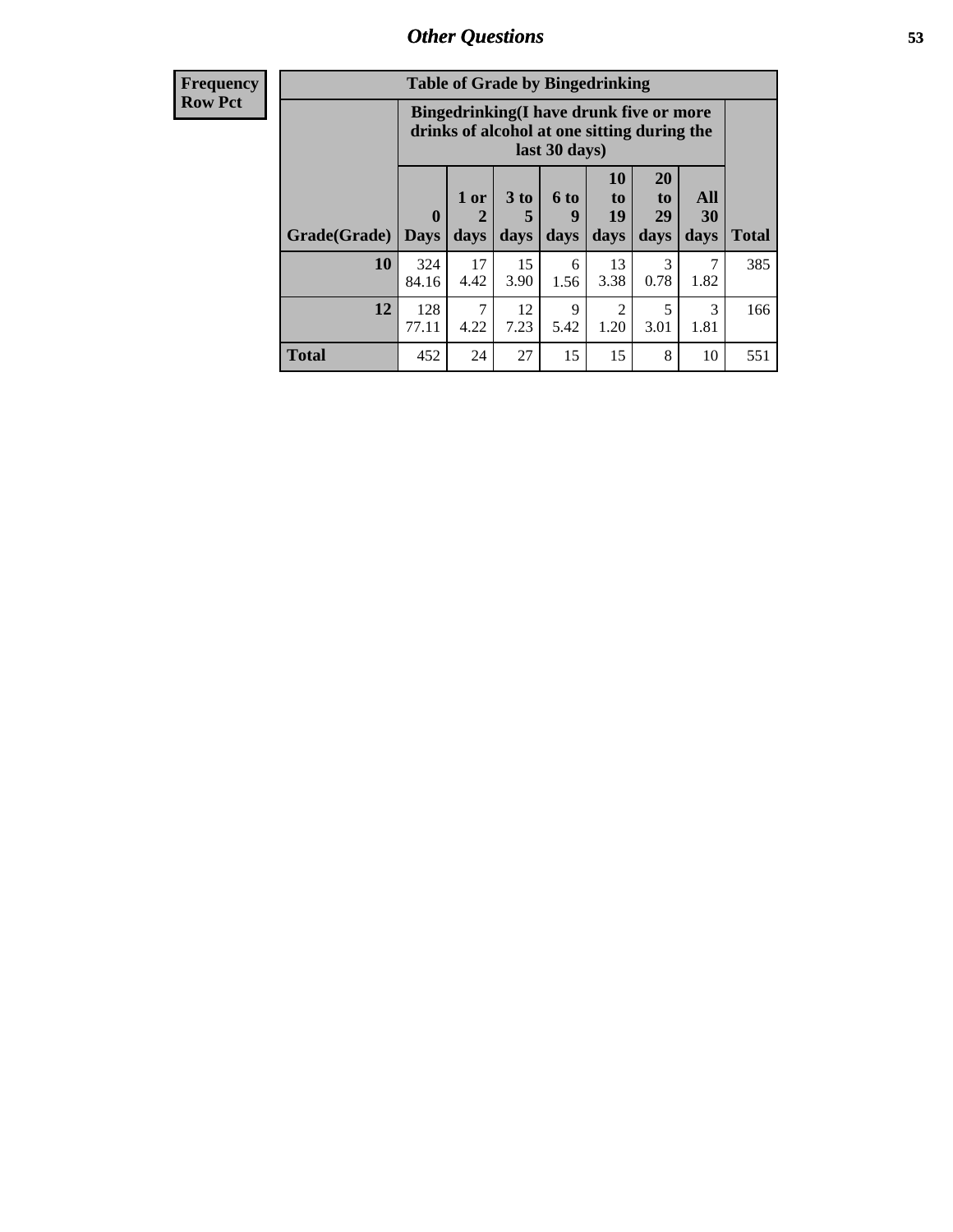#### *Nutrition* **54**

| <b>Frequency</b><br>Row Pct |
|-----------------------------|
|                             |

| <b>Table of Grade by Dairy</b> |                          |                                                                 |                             |                                    |              |  |
|--------------------------------|--------------------------|-----------------------------------------------------------------|-----------------------------|------------------------------------|--------------|--|
|                                |                          | Dairy (I eat at least 3 servings of dairy<br>products each day) |                             |                                    |              |  |
| Grade(Grade)                   | <b>Strongly</b><br>Agree | Somewhat  <br>Agree                                             | <b>Somewhat</b><br>Disagree | <b>Strongly</b><br><b>Disagree</b> | <b>Total</b> |  |
| 10                             | 114<br>29.61             | 145<br>37.66                                                    | 83<br>21.56                 | 43<br>11.17                        | 385          |  |
| 12                             | 37<br>22.29              | 72<br>43.37                                                     | 37<br>22.29                 | 20<br>12.05                        | 166          |  |
| <b>Total</b>                   | 151                      | 217                                                             | 120                         | 63                                 | 551          |  |

| <b>Frequency</b> |  |
|------------------|--|
| <b>Row Pct</b>   |  |

| <b>Table of Grade by Fruitveg</b>                                        |                          |              |                     |                                             |              |  |
|--------------------------------------------------------------------------|--------------------------|--------------|---------------------|---------------------------------------------|--------------|--|
| Fruitveg(I eat at least 5 servings of fruits<br>and vegetables each day) |                          |              |                     |                                             |              |  |
| Grade(Grade)                                                             | <b>Strongly</b><br>Agree | Agree        | Somewhat   Somewhat | <b>Strongly</b><br><b>Disagree</b> Disagree | <b>Total</b> |  |
| 10                                                                       | 59<br>15.32              | 124<br>32.21 | 128<br>33.25        | 74<br>19.22                                 | 385          |  |
| 12                                                                       | 22<br>13.25              | 54<br>32.53  | 55<br>33.13         | 35<br>21.08                                 | 166          |  |
| <b>Total</b>                                                             | 81                       | 178          | 183                 | 109                                         | 551          |  |

| <b>Frequency</b> | <b>Table of Grade by Cafeteriahealthy</b> |                                                                       |       |                                                           |              |  |
|------------------|-------------------------------------------|-----------------------------------------------------------------------|-------|-----------------------------------------------------------|--------------|--|
| <b>Row Pct</b>   |                                           | Cafeteriahealthy (School meals in my<br>school cafeteria are healthy) |       |                                                           |              |  |
|                  | Grade(Grade)                              | Agree                                                                 | Agree | <b>Strongly   Somewhat   Somewhat   Stron</b><br>Disagree | <b>Disag</b> |  |
|                  |                                           |                                                                       | 145   | 89                                                        |              |  |

| Grade(Grade) | Agree       | Agree        |             | Disagree   Disagree | <b>Total</b> |
|--------------|-------------|--------------|-------------|---------------------|--------------|
| 10           | 47<br>12.21 | 145<br>37.66 | 89<br>23.12 | 104<br>27.01        | 385          |
| 12           | 20<br>12.05 | 59<br>35.54  | 36<br>21.69 | 51<br>30.72         | 166          |
| <b>Total</b> | 67          | 204          | 125         | 155                 | 551          |

**Strongly**

| <b>Frequency</b> |
|------------------|
| Row Pct          |

| <b>Table of Grade by Cafeterianutrition</b>                                               |                          |              |                                        |                                    |              |
|-------------------------------------------------------------------------------------------|--------------------------|--------------|----------------------------------------|------------------------------------|--------------|
| <b>Cafeterianutrition</b> (Facts about nutrition<br>are available in my school cafeteria) |                          |              |                                        |                                    |              |
| Grade(Grade)                                                                              | <b>Strongly</b><br>Agree | Agree        | Somewhat   Somewhat<br><b>Disagree</b> | <b>Strongly</b><br><b>Disagree</b> | <b>Total</b> |
| 10                                                                                        | 83<br>21.56              | 141<br>36.62 | 82<br>21.30                            | 79<br>20.52                        | 385          |
| 12                                                                                        | 31<br>18.67              | 56<br>33.73  | 41<br>24.70                            | 38<br>22.89                        | 166          |
| <b>Total</b>                                                                              | 114                      | 197          | 123                                    | 117                                | 551          |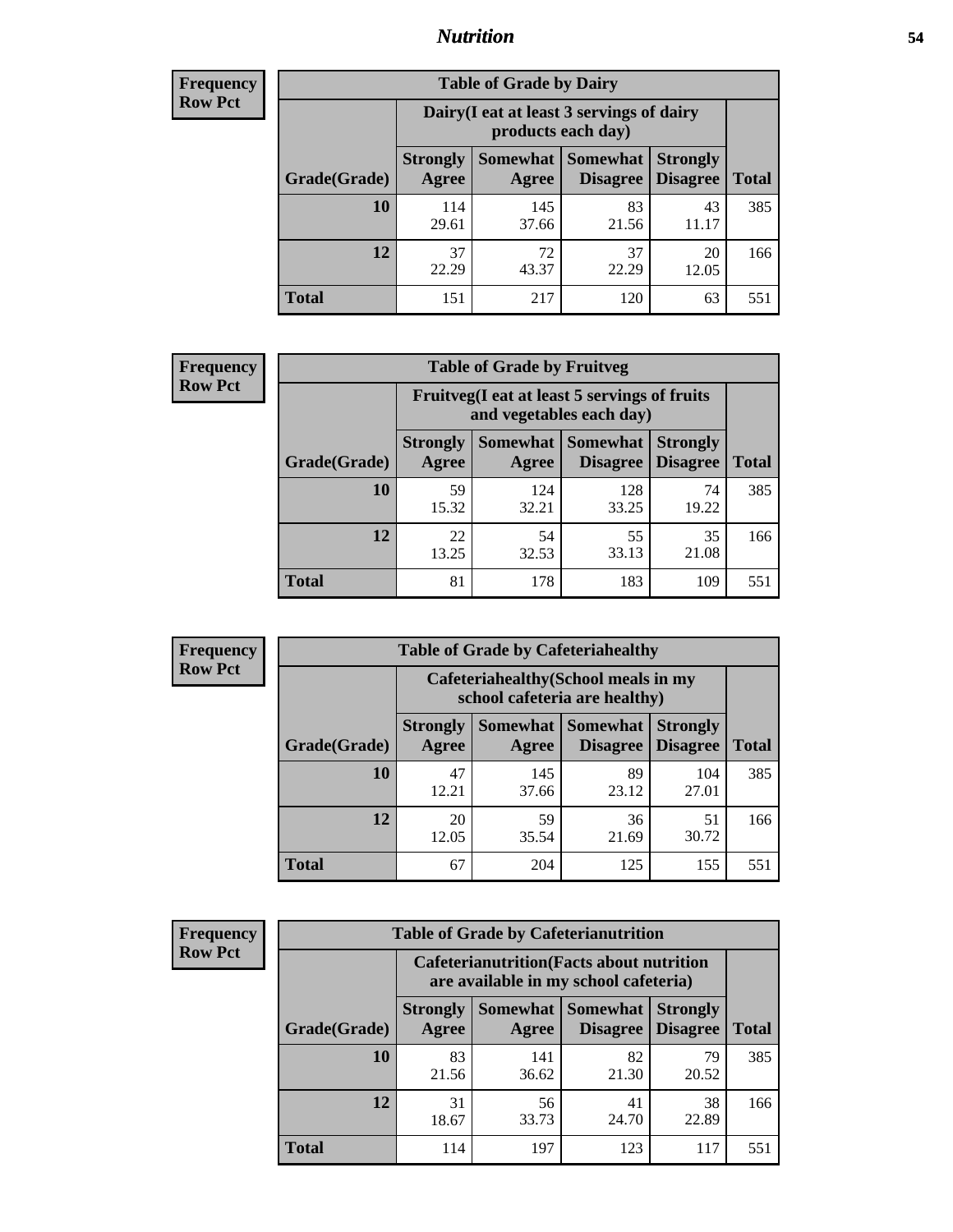### *Nutrition* **55**

| <b>Frequency</b> |
|------------------|
| <b>Row Pct</b>   |

| <b>Table of Grade by Schoollunch</b> |                          |                                                                 |                             |                                    |       |  |  |
|--------------------------------------|--------------------------|-----------------------------------------------------------------|-----------------------------|------------------------------------|-------|--|--|
|                                      |                          | Schoollunch(I eat school lunch three or<br>more times per week) |                             |                                    |       |  |  |
| Grade(Grade)                         | <b>Strongly</b><br>Agree | Somewhat  <br>Agree                                             | <b>Somewhat</b><br>Disagree | <b>Strongly</b><br><b>Disagree</b> | Total |  |  |
| 10                                   | 226<br>58.70             | 76<br>19.74                                                     | 24<br>6.23                  | 59<br>15.32                        | 385   |  |  |
| 12                                   | 73<br>43.98              | 34<br>20.48                                                     | 11<br>6.63                  | 48<br>28.92                        | 166   |  |  |
| <b>Total</b>                         | 299                      | 110                                                             | 35                          | 107                                | 551   |  |  |

| <b>Frequency</b> |  |
|------------------|--|
| <b>Row Pct</b>   |  |

| <b>Table of Grade by Foodchoices</b>                                |                          |              |                                      |                                    |              |  |
|---------------------------------------------------------------------|--------------------------|--------------|--------------------------------------|------------------------------------|--------------|--|
| Foodchoices (I make healthy food choices in<br>my school cafeteria) |                          |              |                                      |                                    |              |  |
| Grade(Grade)                                                        | <b>Strongly</b><br>Agree | Agree        | Somewhat Somewhat<br><b>Disagree</b> | <b>Strongly</b><br><b>Disagree</b> | <b>Total</b> |  |
| 10                                                                  | 68<br>17.66              | 167<br>43.38 | 65<br>16.88                          | 85<br>22.08                        | 385          |  |
| 12                                                                  | 24<br>14.46              | 64<br>38.55  | 43<br>25.90                          | 35<br>21.08                        | 166          |  |
| <b>Total</b>                                                        | 92                       | 231          | 108                                  | 120                                | 551          |  |

| Frequency      | <b>Table of Grade by Wholewheat</b> |                                                                                                             |                   |                             |                                    |              |  |
|----------------|-------------------------------------|-------------------------------------------------------------------------------------------------------------|-------------------|-----------------------------|------------------------------------|--------------|--|
| <b>Row Pct</b> |                                     | Wholewheat (There are whole wheat and<br>multigrain breads and cereals available in<br>my school cafeteria) |                   |                             |                                    |              |  |
|                | Grade(Grade)                        | <b>Strongly</b><br>Agree                                                                                    | Somewhat<br>Agree | Somewhat<br><b>Disagree</b> | <b>Strongly</b><br><b>Disagree</b> | <b>Total</b> |  |
|                | 10                                  | 82<br>21.30                                                                                                 | 147<br>38.18      | 74<br>19.22                 | 82<br>21.30                        | 385          |  |
|                | 12                                  | 32<br>19.28                                                                                                 | 52<br>31.33       | 35<br>21.08                 | 47<br>28.31                        | 166          |  |
|                | <b>Total</b>                        | 114                                                                                                         | 199               | 109                         | 129                                | 551          |  |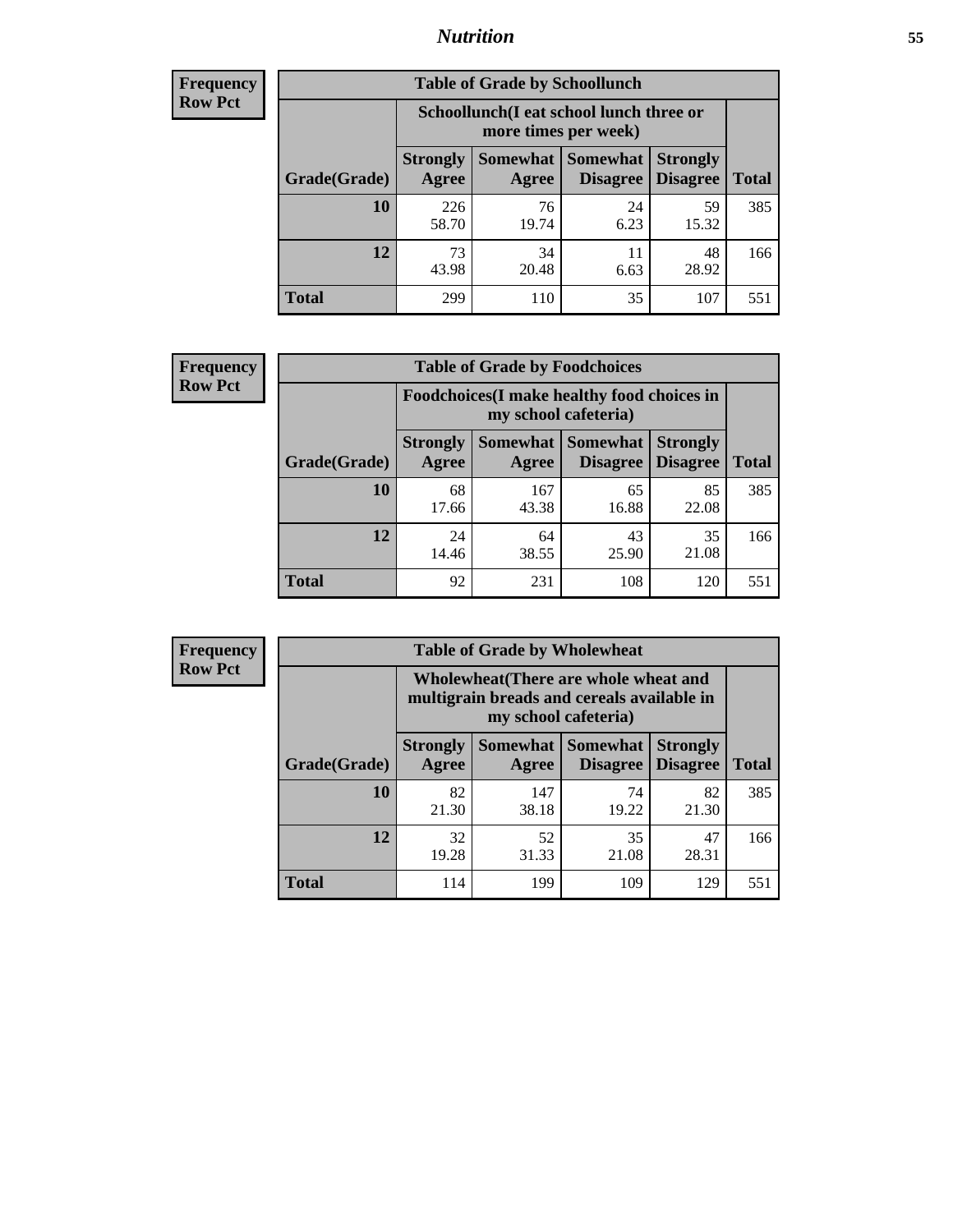### *Nutrition* **56**

**Frequency Row Pct**

| <b>Table of Grade by Healthyvending</b> |                                                                                                                                               |                          |                                    |                                    |              |  |
|-----------------------------------------|-----------------------------------------------------------------------------------------------------------------------------------------------|--------------------------|------------------------------------|------------------------------------|--------------|--|
|                                         | Healthyvending (If only healthy snacks and<br>beverages were available in the vending<br>machines during the school day,<br>I would buy them) |                          |                                    |                                    |              |  |
| Grade(Grade)                            | <b>Strongly</b><br>Agree                                                                                                                      | <b>Somewhat</b><br>Agree | <b>Somewhat</b><br><b>Disagree</b> | <b>Strongly</b><br><b>Disagree</b> | <b>Total</b> |  |
| 10                                      | 102<br>26.49                                                                                                                                  | 116<br>30.13             | 64<br>16.62                        | 103<br>26.75                       | 385          |  |
| 12                                      | 33<br>19.88                                                                                                                                   | 44<br>26.51              | 34<br>20.48                        | 55<br>33.13                        | 166          |  |
| Total                                   | 135                                                                                                                                           | 160                      | 98                                 | 158                                | 551          |  |

**Frequency Row Pct**

| <b>Table of Grade by Schoolbreakfast</b> |                                                                                                                                        |              |                                      |                                    |              |  |
|------------------------------------------|----------------------------------------------------------------------------------------------------------------------------------------|--------------|--------------------------------------|------------------------------------|--------------|--|
|                                          | Schoolbreakfast(If breakfast were<br>available at school,<br>but outside the cafeteria,<br>I would eat breakfast at school more often) |              |                                      |                                    |              |  |
| Grade(Grade)                             | <b>Strongly</b><br><b>Agree</b>                                                                                                        | Agree        | Somewhat Somewhat<br><b>Disagree</b> | <b>Strongly</b><br><b>Disagree</b> | <b>Total</b> |  |
| 10                                       | 143<br>37.14                                                                                                                           | 126<br>32.73 | 51<br>13.25                          | 65<br>16.88                        | 385          |  |
| 12                                       | 59<br>35.54                                                                                                                            | 55<br>33.13  | 25<br>15.06                          | 27<br>16.27                        | 166          |  |
| <b>Total</b>                             | 202                                                                                                                                    | 181          | 76                                   | 92                                 | 551          |  |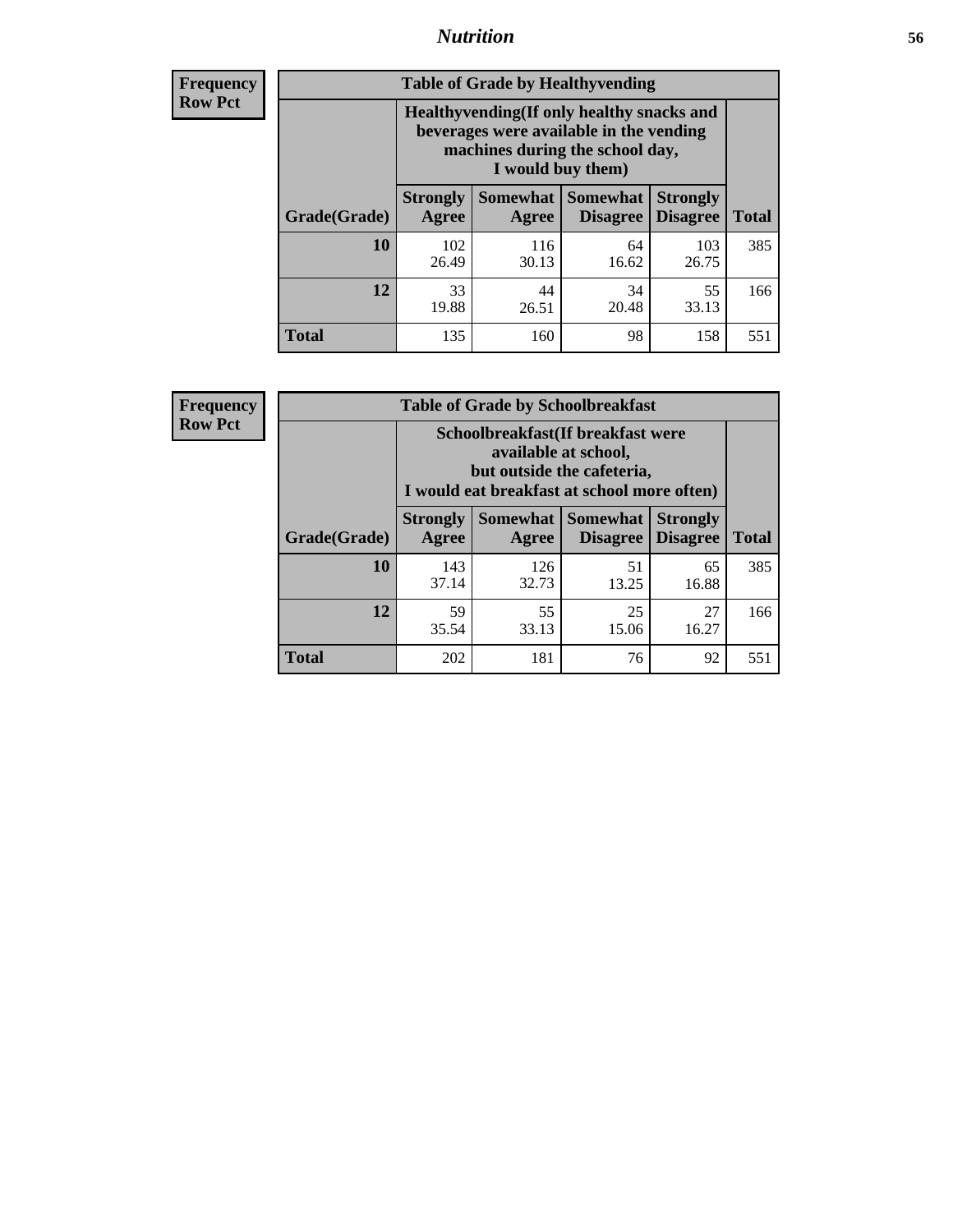| Frequency<br><b>Col Pct</b> | <b>Table of Educationaids by Grade</b>                                                                    |                    |             |              |  |
|-----------------------------|-----------------------------------------------------------------------------------------------------------|--------------------|-------------|--------------|--|
|                             | <b>Educationaids</b> (I<br>have been<br>taught about<br><b>HIV/AIDS</b> at<br>school in the<br>past year) | Grade(Grade)<br>10 | 12          | <b>Total</b> |  |
|                             | Yes                                                                                                       | 306<br>79.48       | 83<br>50.00 | 389          |  |
|                             | N <sub>0</sub>                                                                                            | 79<br>20.52        | 83<br>50.00 | 162          |  |
|                             | <b>Total</b>                                                                                              | 385                | 166         | 551          |  |

| <b>Frequency</b> | <b>Table of Educationcharacter by Grade</b>                                                                    |              |              |              |
|------------------|----------------------------------------------------------------------------------------------------------------|--------------|--------------|--------------|
| <b>Col Pct</b>   | <b>Educationcharacter(I</b><br>have been taught<br>about character<br>education in the past<br>year at school) | Grade(Grade) |              |              |
|                  |                                                                                                                | 10           | 12           | <b>Total</b> |
|                  | <b>Yes</b>                                                                                                     | 298<br>77.40 | 112<br>67.47 | 410          |
|                  | N <sub>0</sub>                                                                                                 | 87<br>22.60  | 54<br>32.53  | 141          |
|                  | <b>Total</b>                                                                                                   | 385          | 166          | 551          |

| Frequency      | <b>Table of Gradcoach1 by Grade</b>              |              |              |              |  |
|----------------|--------------------------------------------------|--------------|--------------|--------------|--|
| <b>Col Pct</b> | Gradcoach1(I<br>know who my<br><b>Graduation</b> | Grade(Grade) |              |              |  |
|                | Coach is)                                        | 10           | 12           | <b>Total</b> |  |
|                | Yes                                              | 59<br>15.32  | 48<br>28.92  | 107          |  |
|                | N <sub>0</sub>                                   | 326<br>84.68 | 118<br>71.08 | 444          |  |
|                | <b>Total</b>                                     | 385          | 166          | 551          |  |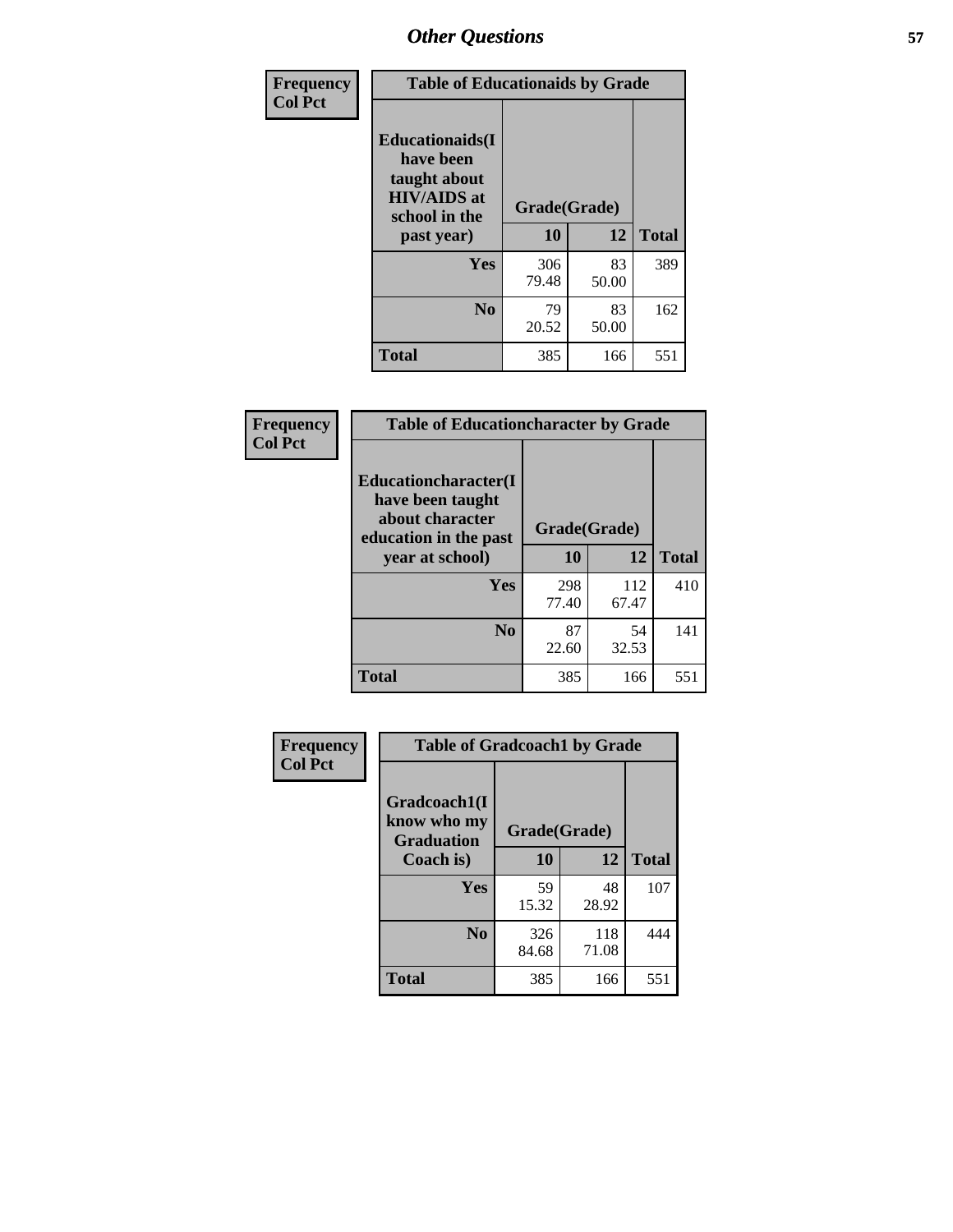| Frequency      | <b>Table of Gradcoach2 by Grade</b> |              |              |              |
|----------------|-------------------------------------|--------------|--------------|--------------|
| <b>Col Pct</b> |                                     |              |              |              |
|                | Gradcoach2(I<br>have                |              |              |              |
|                | contacted my<br><b>Graduation</b>   |              | Grade(Grade) |              |
|                | Coach)                              | 10           | 12           | <b>Total</b> |
|                | <b>Yes</b>                          | 18<br>4.68   | 33<br>19.88  | 51           |
|                | N <sub>0</sub>                      | 367<br>95.32 | 133<br>80.12 | 500          |
|                | <b>Total</b>                        | 385          | 166          | 551          |

| Frequency<br><b>Col Pct</b> | <b>Table of Gradcoach3 by Grade</b>                                         |              |             |              |
|-----------------------------|-----------------------------------------------------------------------------|--------------|-------------|--------------|
|                             | Gradcoach3(I<br>have received<br>assistance<br>from my<br><b>Graduation</b> | Grade(Grade) |             |              |
|                             | Coach)                                                                      | 10           | 12          | <b>Total</b> |
|                             | Yes                                                                         | 17<br>4.42   | 31<br>18.67 | 48           |
|                             | N <sub>0</sub>                                                              | 109<br>28.31 | 43<br>25.90 | 152          |
|                             | Don't know                                                                  | 259<br>67.27 | 92<br>55.42 | 351          |
|                             | <b>Total</b>                                                                | 385          | 166         | 551          |

| Frequency<br><b>Col Pct</b> | <b>Table of Selfharm by Grade</b>                                                                                                                                                      |                    |              |              |
|-----------------------------|----------------------------------------------------------------------------------------------------------------------------------------------------------------------------------------|--------------------|--------------|--------------|
|                             | <b>Selfharm</b> (During<br>the past 12<br>months,<br>I harmed myself<br>on purpose<br><b>Suicideconsider</b><br>During the past<br>12 months,<br>I seriously<br>considered<br>suicide) | Grade(Grade)<br>10 | 12           | <b>Total</b> |
|                             | Yes                                                                                                                                                                                    | 40<br>10.39        | 10<br>6.02   | 50           |
|                             | N <sub>0</sub>                                                                                                                                                                         | 345<br>89.61       | 156<br>93.98 | 501          |
|                             | <b>Total</b>                                                                                                                                                                           | 385                | 166          | 551          |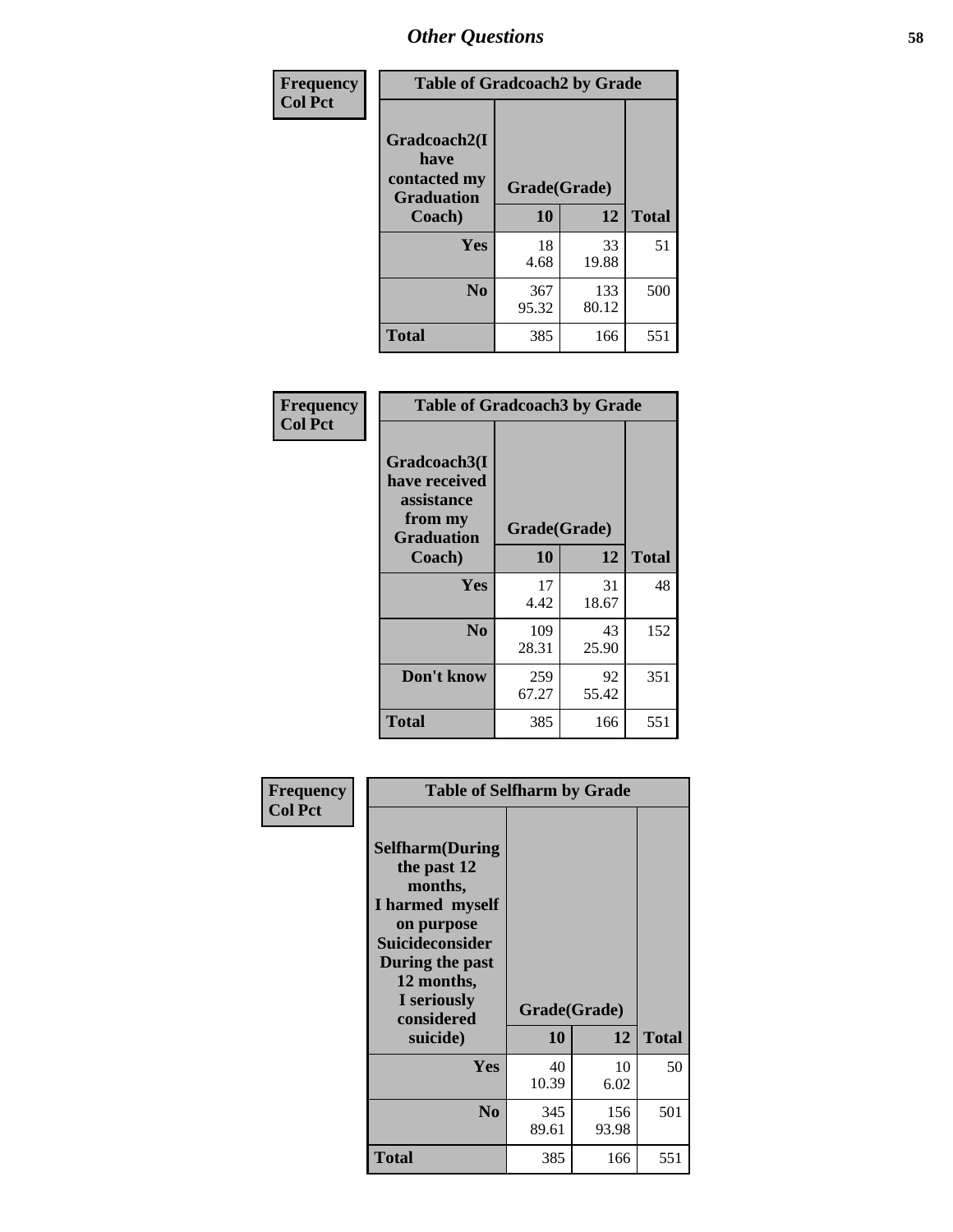| <b>Frequency</b> | <b>Table of Suicideconsider by Grade</b> |              |              |              |  |
|------------------|------------------------------------------|--------------|--------------|--------------|--|
| <b>Col Pct</b>   |                                          | Grade(Grade) |              |              |  |
|                  | Suicideconsider                          | <b>10</b>    | 12           | <b>Total</b> |  |
|                  | Yes                                      | 46<br>11.95  | 4<br>2.41    | 50           |  |
|                  | N <sub>0</sub>                           | 339<br>88.05 | 162<br>97.59 | 501          |  |
|                  | Total                                    | 385          | 166          | 551          |  |

| Frequency      | <b>Table of Suicideattempt by Grade</b>              |              |              |              |
|----------------|------------------------------------------------------|--------------|--------------|--------------|
| <b>Col Pct</b> | Suicideattempt(I<br>have attempted<br>suicide in the | Grade(Grade) |              |              |
|                | last year)                                           | 10           | 12           | <b>Total</b> |
|                | Yes                                                  | 22<br>5.71   | 3<br>1.81    | 25           |
|                | N <sub>0</sub>                                       | 363<br>94.29 | 163<br>98.19 | 526          |
|                | <b>Total</b>                                         | 385          | 166          | 551          |

| Frequency      | <b>Table of Instantmessaged by Grade</b>               |              |              |              |  |
|----------------|--------------------------------------------------------|--------------|--------------|--------------|--|
| <b>Col Pct</b> | Instantmessaged(I<br>have instant<br>messaged people I | Grade(Grade) |              |              |  |
|                | do not even know)                                      | 10           | 12           | <b>Total</b> |  |
|                | Yes                                                    | 152<br>39.48 | 43<br>25.90  | 195          |  |
|                | N <sub>0</sub>                                         | 233<br>60.52 | 123<br>74.10 | 356          |  |
|                | <b>Total</b>                                           | 385          | 166          | 551          |  |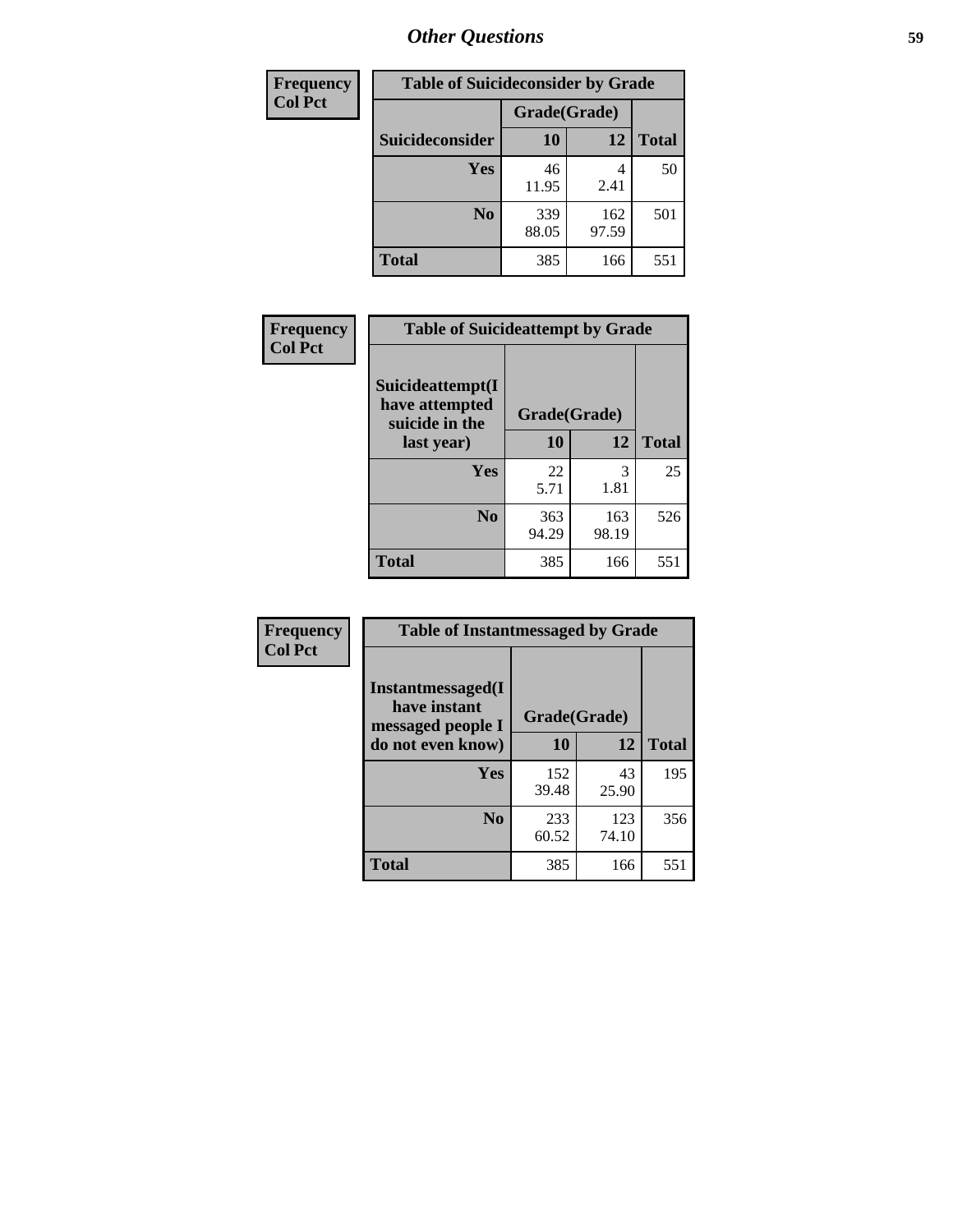| Frequency      | <b>Table of Getsalong by Grade</b>                          |              |              |              |  |  |
|----------------|-------------------------------------------------------------|--------------|--------------|--------------|--|--|
| <b>Col Pct</b> | <b>Getsalong</b> (I get<br>along with other<br>students and |              | Grade(Grade) |              |  |  |
|                | adults)                                                     | 10           | 12           | <b>Total</b> |  |  |
|                | <b>Strongly Agree</b>                                       | 177<br>45.97 | 100<br>60.24 | 277          |  |  |
|                | <b>Somewhat Agree</b>                                       | 180<br>46.75 | 57<br>34.34  | 237          |  |  |
|                | <b>Somewhat Disagree</b>                                    | 20<br>5.19   | 6<br>3.61    | 26           |  |  |
|                | <b>Strongly Disagree</b>                                    | 8<br>2.08    | 3<br>1.81    | 11           |  |  |
|                | <b>Total</b>                                                | 385          | 166          | 551          |  |  |

| Frequency      | <b>Table of Safehome by Grade</b> |                    |              |              |  |  |  |
|----------------|-----------------------------------|--------------------|--------------|--------------|--|--|--|
| <b>Col Pct</b> | Safehome(I feel<br>safe at home)  | Grade(Grade)<br>10 | 12           | <b>Total</b> |  |  |  |
|                | <b>Strongly Agree</b>             | 258<br>67.01       | 120<br>72.29 | 378          |  |  |  |
|                | <b>Somewhat Agree</b>             | 99<br>25.71        | 35<br>21.08  | 134          |  |  |  |
|                | <b>Somewhat Disagree</b>          | 18<br>4.68         | 7<br>4.22    | 25           |  |  |  |
|                | <b>Strongly Disagree</b>          | 10<br>2.60         | 4<br>2.41    | 14           |  |  |  |
|                | <b>Total</b>                      | 385                | 166          | 551          |  |  |  |

| Frequency      | <b>Table of Adulttalk by Grade</b>                                                                 |                    |              |              |  |  |  |  |
|----------------|----------------------------------------------------------------------------------------------------|--------------------|--------------|--------------|--|--|--|--|
| <b>Col Pct</b> | <b>Adulttalk</b> (I<br>know an<br>adult at<br>school that<br>I can talk<br>with if I<br>need help) | Grade(Grade)<br>10 | 12           | <b>Total</b> |  |  |  |  |
|                |                                                                                                    |                    |              |              |  |  |  |  |
|                | <b>Yes</b>                                                                                         | 273<br>70.91       | 136<br>81.93 | 409          |  |  |  |  |
|                | N <sub>0</sub>                                                                                     | 112<br>29.09       | 30<br>18.07  | 142          |  |  |  |  |
|                | <b>Total</b>                                                                                       | 385                | 166          | 551          |  |  |  |  |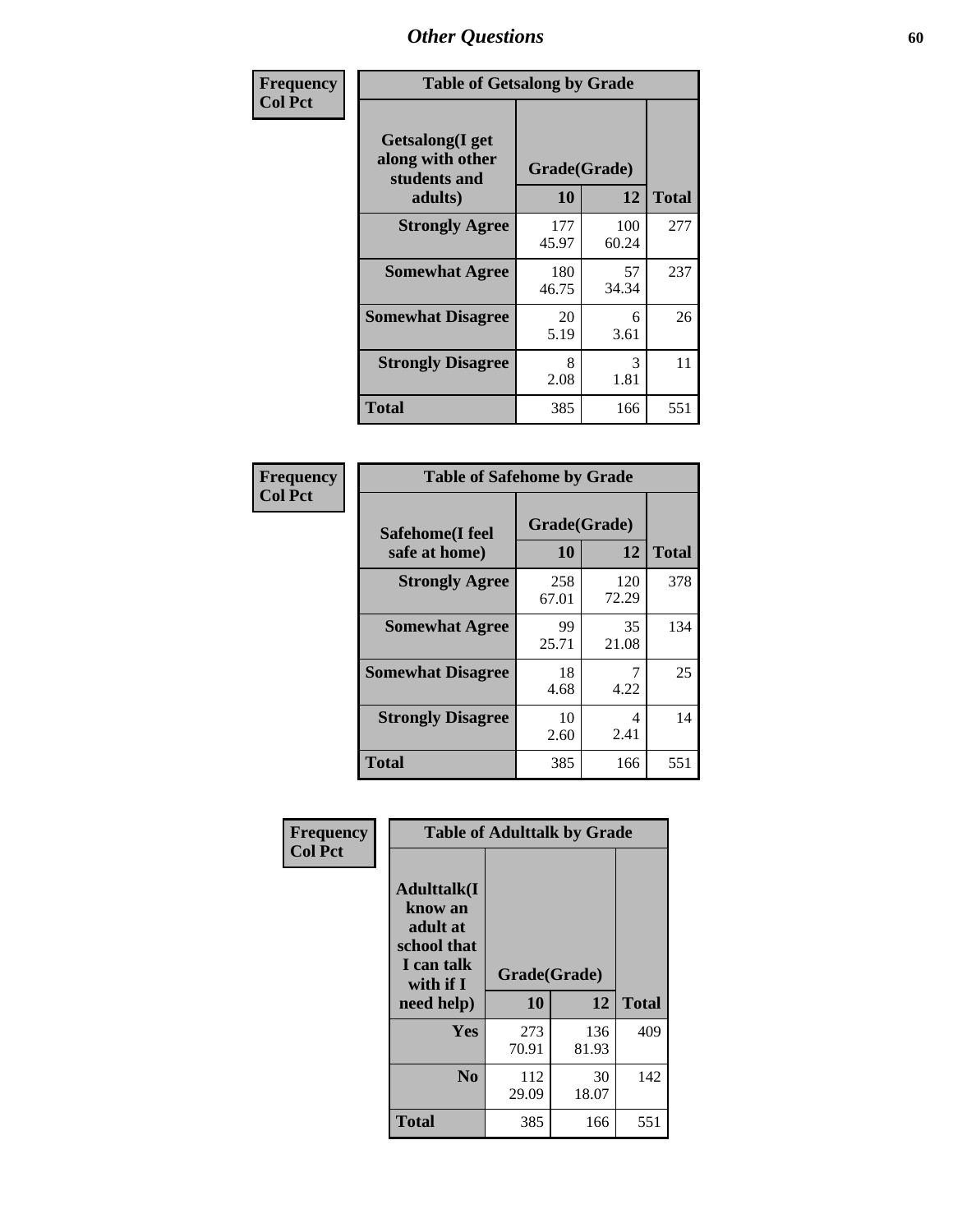**Frequency Row Pct**

| <b>Table of Grade by Tvtime</b> |             |                                                                                         |             |                      |                      |                     |              |  |  |  |
|---------------------------------|-------------|-----------------------------------------------------------------------------------------|-------------|----------------------|----------------------|---------------------|--------------|--|--|--|
|                                 |             | Tytime (On an average school day,<br>how much unsupervised time do I spend watching TV) |             |                      |                      |                     |              |  |  |  |
| $ $ Grade(Grade) $ $            | None        | <b>Less that</b><br>hour/day                                                            | hour/day    | $2 - 3$<br>hours/day | $4 - 5$<br>hours/day | $6+$<br>  hours/day | <b>Total</b> |  |  |  |
|                                 |             |                                                                                         |             |                      |                      |                     |              |  |  |  |
| 10                              | 44<br>11.43 | 65<br>16.88                                                                             | 54<br>14.03 | 106<br>27.53         | 57<br>14.81          | 59<br>15.32         | 385          |  |  |  |
| 12                              | 34<br>20.48 | 35<br>21.08                                                                             | 24<br>14.46 | 45<br>27.11          | 15<br>9.04           | 13<br>7.83          | 166          |  |  |  |
| <b>Total</b>                    | 78          | 100                                                                                     | 78          | 151                  | 72                   | 72                  | 551          |  |  |  |

**Frequency Row Pct**

| <b>Table of Grade by Computertime</b> |             |                                                                                                   |                     |                      |                      |                   |              |  |  |  |  |
|---------------------------------------|-------------|---------------------------------------------------------------------------------------------------|---------------------|----------------------|----------------------|-------------------|--------------|--|--|--|--|
|                                       |             | Computertime (On an average school day,<br>how much unsupervised time do I spend on the computer) |                     |                      |                      |                   |              |  |  |  |  |
| Grade(Grade)                          | None $ $    | <b>Less that</b>                                                                                  | hour/day   hour/day | $2 - 3$<br>hours/day | $4 - 5$<br>hours/day | $6+$<br>hours/day | <b>Total</b> |  |  |  |  |
|                                       |             |                                                                                                   |                     |                      |                      |                   |              |  |  |  |  |
| 10                                    | 69<br>17.92 | 91<br>23.64                                                                                       | 70<br>18.18         | 85<br>22.08          | 28<br>7.27           | 42<br>10.91       | 385          |  |  |  |  |
| 12                                    | 38<br>22.89 | 35<br>43<br>30<br>11<br>9<br>18.07<br>21.08<br>25.90<br>6.63<br>5.42                              |                     |                      |                      |                   |              |  |  |  |  |
| <b>Total</b>                          | 107         | 134                                                                                               | 100                 | 120                  | 39                   | 51                | 551          |  |  |  |  |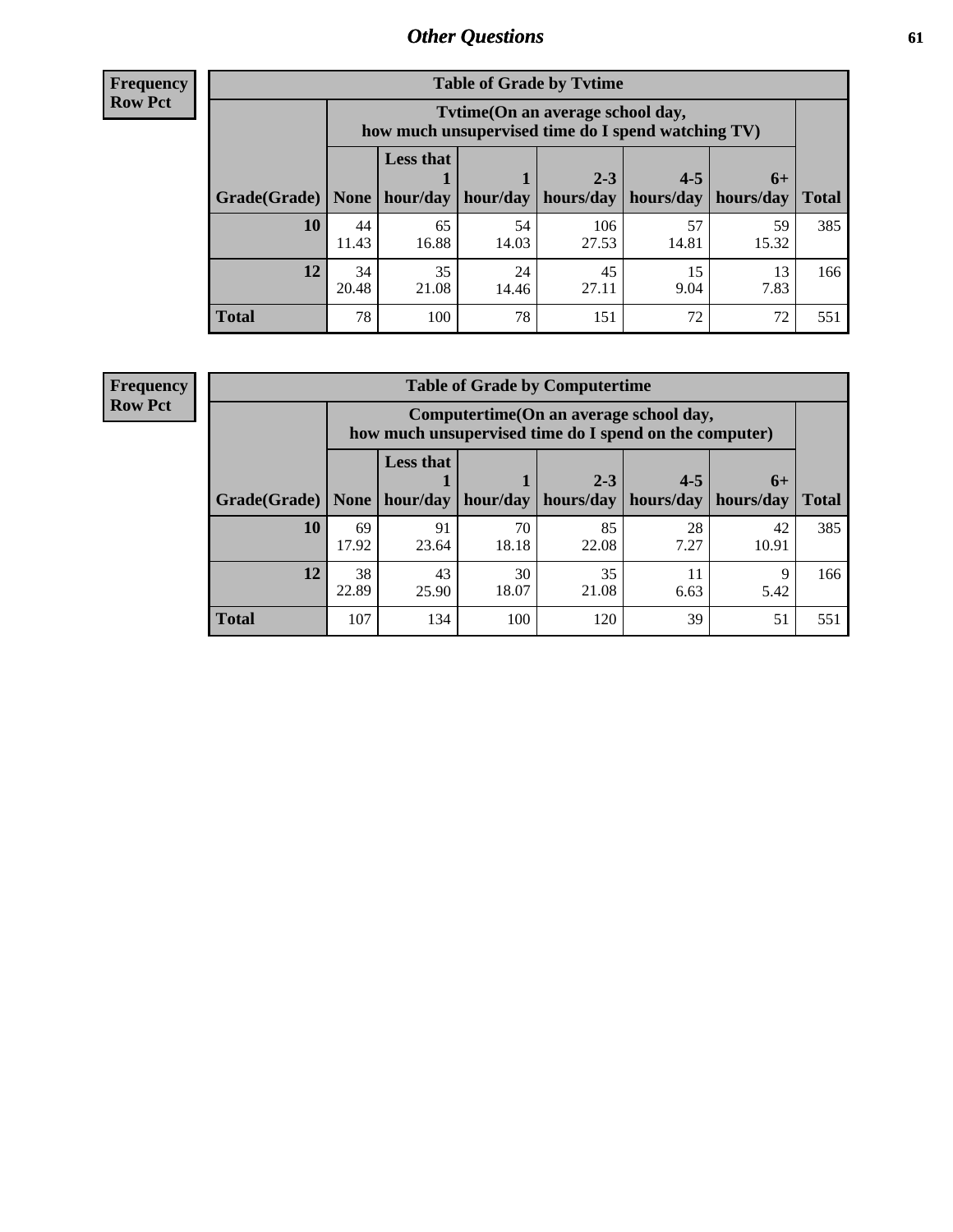#### *Questions about Driving Laws* **62** *Driving Questions were asked only of high school students.*

| <b>Frequency</b> |
|------------------|
| <b>Row Pct</b>   |

| <b>Table of Grade by License1</b> |                                     |                                                                                                                                           |                |            |                      |              |  |  |  |  |
|-----------------------------------|-------------------------------------|-------------------------------------------------------------------------------------------------------------------------------------------|----------------|------------|----------------------|--------------|--|--|--|--|
|                                   |                                     | License1(During the first 6 months of driving<br>with a provisional license,<br>the only passengers who can ride with the<br>driver are:) |                |            |                      |              |  |  |  |  |
| Grade(Grade)                      | <b>Parent or</b><br><b>Guardian</b> | Family<br><b>Members</b>                                                                                                                  | <b>Friends</b> | Anyone     | Don't<br><b>Know</b> | <b>Total</b> |  |  |  |  |
| 10                                | 128<br>33.25                        | 166<br>43.12                                                                                                                              | 7<br>1.82      | 29<br>7.53 | 55<br>14.29          | 385          |  |  |  |  |
| 12                                | 48<br>28.92                         | 7<br>83<br>19<br>9<br>4.22<br>5.42<br>11.45<br>50.00                                                                                      |                |            |                      |              |  |  |  |  |
| <b>Total</b>                      | 176                                 | 249                                                                                                                                       | 14             | 38         | 74                   | 551          |  |  |  |  |

| Frequency      |              | <b>Table of Grade by License2</b>                                                                        |                  |                  |                                                      |               |              |  |
|----------------|--------------|----------------------------------------------------------------------------------------------------------|------------------|------------------|------------------------------------------------------|---------------|--------------|--|
| <b>Row Pct</b> |              | License2(17 yr old drivers with a<br>provisional driver's license cannot<br>drive between the hours of:) |                  |                  |                                                      |               |              |  |
|                | Grade(Grade) | <b>Midnight</b><br>to 6am                                                                                | 1am<br>to<br>5am | 1am<br>to<br>6am | N <sub>0</sub><br>curfew<br>for $17$<br>vear<br>olds | Don't<br>Know | <b>Total</b> |  |
|                | 10           | 190<br>49.35                                                                                             | 29<br>7.53       | 28<br>7.27       | 35<br>9.09                                           | 103<br>26.75  | 385          |  |
|                | 12           | 109<br>65.66                                                                                             | 11<br>6.63       | 18<br>10.84      | 8<br>4.82                                            | 20<br>12.05   | 166          |  |
|                | <b>Total</b> | 299                                                                                                      | 40               | 46               | 43                                                   | 123           | 551          |  |

| Frequency      | <b>Table of Grade by License3</b> |                                                                                                 |              |            |            |            |               |              |  |  |
|----------------|-----------------------------------|-------------------------------------------------------------------------------------------------|--------------|------------|------------|------------|---------------|--------------|--|--|
| <b>Row Pct</b> |                                   | License3(For drivers under the age of<br>21,<br>what level of alcohol is considered<br>$DUI$ ?) |              |            |            |            |               |              |  |  |
|                | Grade(Grade)                      | Any<br><b>Amount</b>                                                                            | 0.02         | 0.04       | 0.06       | 0.08       | Don't<br>know | <b>Total</b> |  |  |
|                | 10                                | 50<br>12.99                                                                                     | 141<br>36.62 | 33<br>8.57 | 23<br>5.97 | 27<br>7.01 | 111<br>28.83  | 385          |  |  |
|                | 12                                | 38<br>22.89                                                                                     | 62<br>37.35  | 12<br>7.23 | 9<br>5.42  | 10<br>6.02 | 35<br>21.08   | 166          |  |  |
|                | <b>Total</b>                      | 88                                                                                              | 203          | 45         | 32         | 37         | 146           | 551          |  |  |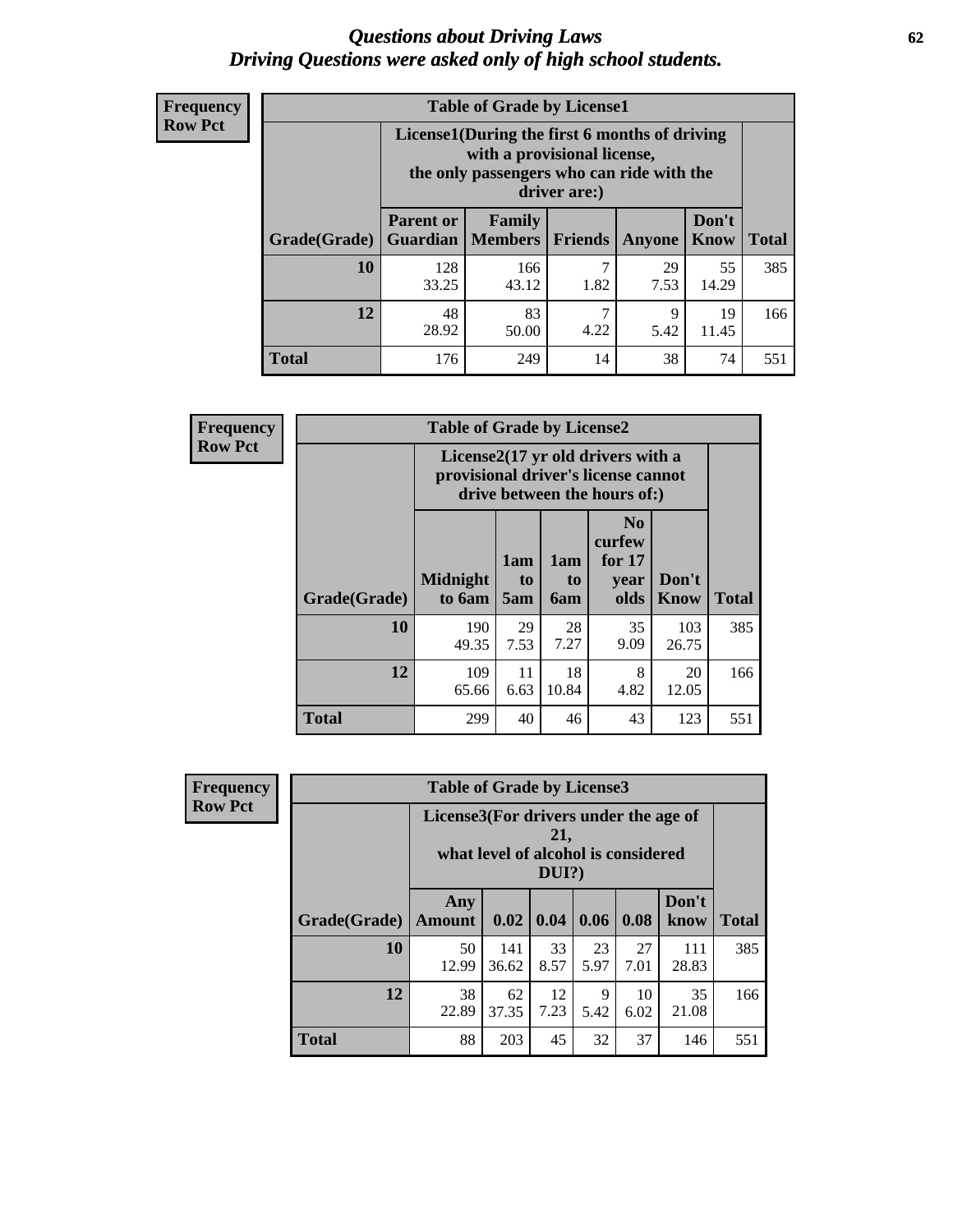#### *Questions about Driving Laws* **63** *Driving Questions were asked only of high school students.*

**Frequency Row Pct**

| <b>Table of Grade by License4</b> |             |                                                                                                                                                                                                                                                                                       |             |            |            |              |     |  |  |  |
|-----------------------------------|-------------|---------------------------------------------------------------------------------------------------------------------------------------------------------------------------------------------------------------------------------------------------------------------------------------|-------------|------------|------------|--------------|-----|--|--|--|
|                                   |             | License4(A driver under 21 automatically<br>loses his/her license if caught exceeding the<br>posted speet limit by:)<br>Can't<br>lose<br>license<br><b>Depends</b><br>$15+$<br>$35+$<br>$25+$<br>Don't<br>for<br><b>on</b><br>mph<br>speeding<br><b>Total</b><br>know<br>mph<br>judge |             |            |            |              |     |  |  |  |
| Grade(Grade)                      | mph         |                                                                                                                                                                                                                                                                                       |             |            |            |              |     |  |  |  |
| 10                                | 59<br>15.32 | 53<br>13.77                                                                                                                                                                                                                                                                           | 56<br>14.55 | 34<br>8.83 | 25<br>6.49 | 158<br>41.04 | 385 |  |  |  |
| 12                                | 28<br>16.87 | 25<br>18<br>41<br>10<br>44<br>24.70<br>15.06<br>6.02<br>26.51<br>10.84                                                                                                                                                                                                                |             |            |            |              |     |  |  |  |
| <b>Total</b>                      | 87          | 94                                                                                                                                                                                                                                                                                    | 81          | 52         | 35         | 202          | 551 |  |  |  |

| Frequency      | <b>Table of Grade by License5</b> |                                                                                                                                                             |                |               |              |  |
|----------------|-----------------------------------|-------------------------------------------------------------------------------------------------------------------------------------------------------------|----------------|---------------|--------------|--|
| <b>Row Pct</b> |                                   | License5(A)<br>Georgia teenager<br>with family<br>connections or a<br>good lawyer can<br>break a teen<br>driving law and<br>keep their driver's<br>license) |                |               |              |  |
|                | Grade(Grade)                      | <b>Yes</b>                                                                                                                                                  | N <sub>0</sub> | Don't<br>know | <b>Total</b> |  |
|                | 10                                | 83<br>21.56                                                                                                                                                 | 156<br>40.52   | 146<br>37.92  | 385          |  |
|                | 12                                | 55<br>33.13                                                                                                                                                 | 64<br>38.55    | 47<br>28.31   | 166          |  |
|                | <b>Total</b>                      | 138                                                                                                                                                         | 220            | 193           | 551          |  |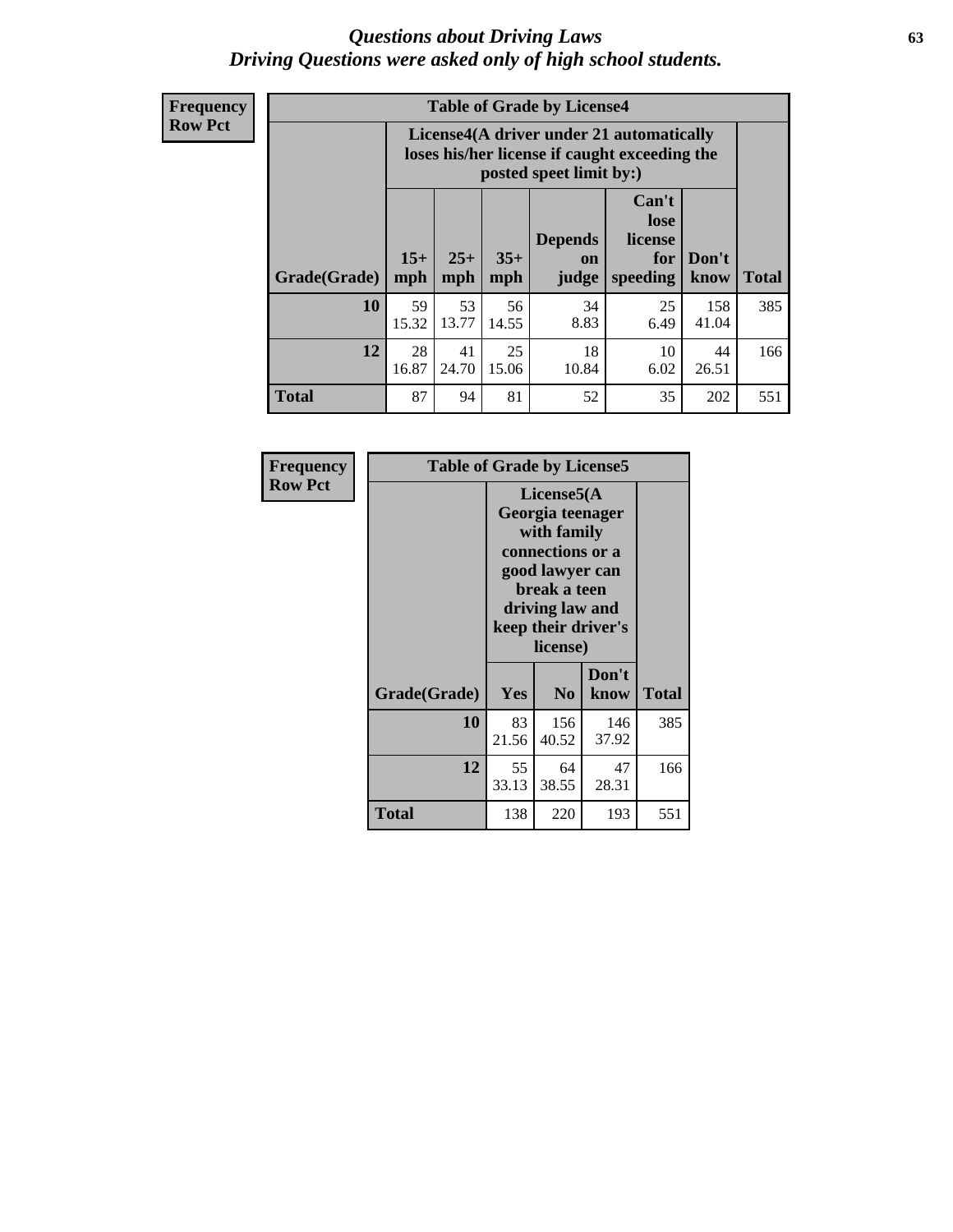#### *Questions about Driving Laws* **64** *Driving Questions were asked only of high school students.*

| <b>Frequency</b> | <b>Table of Grade by License6</b> |                                                                                                                                                 |                |               |              |
|------------------|-----------------------------------|-------------------------------------------------------------------------------------------------------------------------------------------------|----------------|---------------|--------------|
| <b>Row Pct</b>   |                                   | License <sub>6</sub> (I know a<br>friend or<br>classmate that<br>broke a teen<br>driving law,<br>but was allowed to<br>keep his/her<br>license) |                |               |              |
|                  | Grade(Grade)                      | <b>Yes</b>                                                                                                                                      | N <sub>0</sub> | Don't<br>know | <b>Total</b> |
|                  | 10                                | 92<br>23.90                                                                                                                                     | 160<br>41.56   | 133<br>34.55  | 385          |
|                  | 12                                | 69<br>41.57                                                                                                                                     | 166            |               |              |
|                  | Total                             | 161                                                                                                                                             | 212            | 178           | 551          |

| Frequency      |              |                                                                             | <b>Table of Grade by License7</b>                                                             |                                                   |                        |              |  |
|----------------|--------------|-----------------------------------------------------------------------------|-----------------------------------------------------------------------------------------------|---------------------------------------------------|------------------------|--------------|--|
| <b>Row Pct</b> |              |                                                                             | License7(A student under the age of 18 cam loser<br>his/her driving privileges if he or she:) |                                                   |                        |              |  |
|                | Grade(Grade) | <b>Have</b><br>more than<br>10<br>unexcused<br>absences<br>per school<br>yr | Drop out<br>without  <br>graduating                                                           | <b>Bring</b><br>alcohol/drugs/weapon<br>to school | All of<br>the<br>above | <b>Total</b> |  |
|                | 10           | 32<br>8.31                                                                  | 33<br>8.57                                                                                    | 12<br>3.12                                        | 308<br>80.00           | 385          |  |
|                | 12           | 19<br>11.45                                                                 | 30<br>18.07                                                                                   | 9<br>5.42                                         | 108<br>65.06           | 166          |  |
|                | <b>Total</b> | 51                                                                          | 63                                                                                            | 21                                                | 416                    | 551          |  |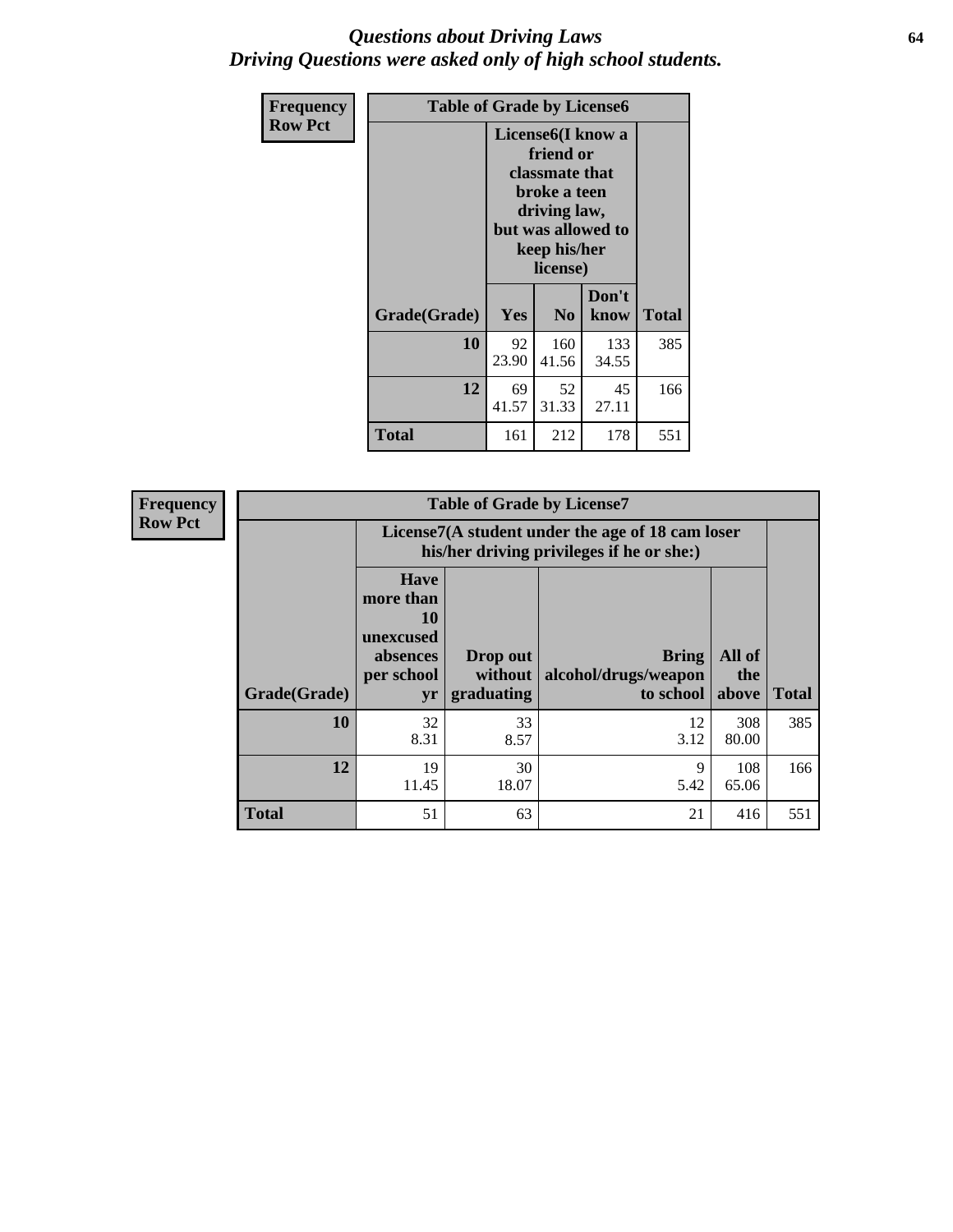# *Select Results by Gender* **65**

| Frequency      | <b>Table of SchoolClimate2 by Gender</b>          |                                 |              |              |
|----------------|---------------------------------------------------|---------------------------------|--------------|--------------|
| <b>Col Pct</b> | SchoolClimate2(I<br>feel successful at<br>school) | Gender(Gender)<br><b>Female</b> | <b>Male</b>  | <b>Total</b> |
|                | <b>Strongly Agree</b>                             | 98<br>34.27                     | 66<br>24.91  | 164          |
|                | <b>Somewhat Agree</b>                             | 170<br>59.44                    | 167<br>63.02 | 337          |
|                | <b>Somewhat Disagree</b>                          | 15<br>5.24                      | 20<br>7.55   | 35           |
|                | <b>Strongly Disagree</b>                          | 3<br>1.05                       | 12<br>4.53   | 15           |
|                | <b>Total</b>                                      | 286                             | 265          | 551          |

| Frequency      | <b>Table of SchoolClimate6 by Gender</b>                 |                                 |              |              |  |
|----------------|----------------------------------------------------------|---------------------------------|--------------|--------------|--|
| <b>Col Pct</b> | <b>SchoolClimate6(Teachers</b><br>treat me with respect) | Gender(Gender)<br><b>Female</b> | <b>Male</b>  | <b>Total</b> |  |
|                | <b>Strongly Agree</b>                                    | 95<br>33.22                     | 84<br>31.70  | 179          |  |
|                | <b>Somewhat Agree</b>                                    | 138<br>48.25                    | 108<br>40.75 | 246          |  |
|                | <b>Somewhat Disagree</b>                                 | 43<br>15.03                     | 41<br>15.47  | 84           |  |
|                | <b>Strongly Disagree</b>                                 | 10<br>3.50                      | 32<br>12.08  | 42           |  |
|                | Total                                                    | 286                             | 265          | 551          |  |

| Frequency      | <b>Table of SchoolClimate8 by Gender</b>                                             |                                 |              |              |
|----------------|--------------------------------------------------------------------------------------|---------------------------------|--------------|--------------|
| <b>Col Pct</b> | <b>SchoolClimate8(Students</b><br>are frequently<br>recognized for good<br>behavior) | Gender(Gender)<br><b>Female</b> | <b>Male</b>  | <b>Total</b> |
|                | <b>Strongly Agree</b>                                                                | 60<br>20.98                     | 32<br>12.08  | 92           |
|                | <b>Somewhat Agree</b>                                                                | 125<br>43.71                    | 127<br>47.92 | 252          |
|                | <b>Somewhat Disagree</b>                                                             | 70<br>24.48                     | 61<br>23.02  | 131          |
|                | <b>Strongly Disagree</b>                                                             | 31<br>10.84                     | 45<br>16.98  | 76           |
|                | Total                                                                                | 286                             | 265          | 551          |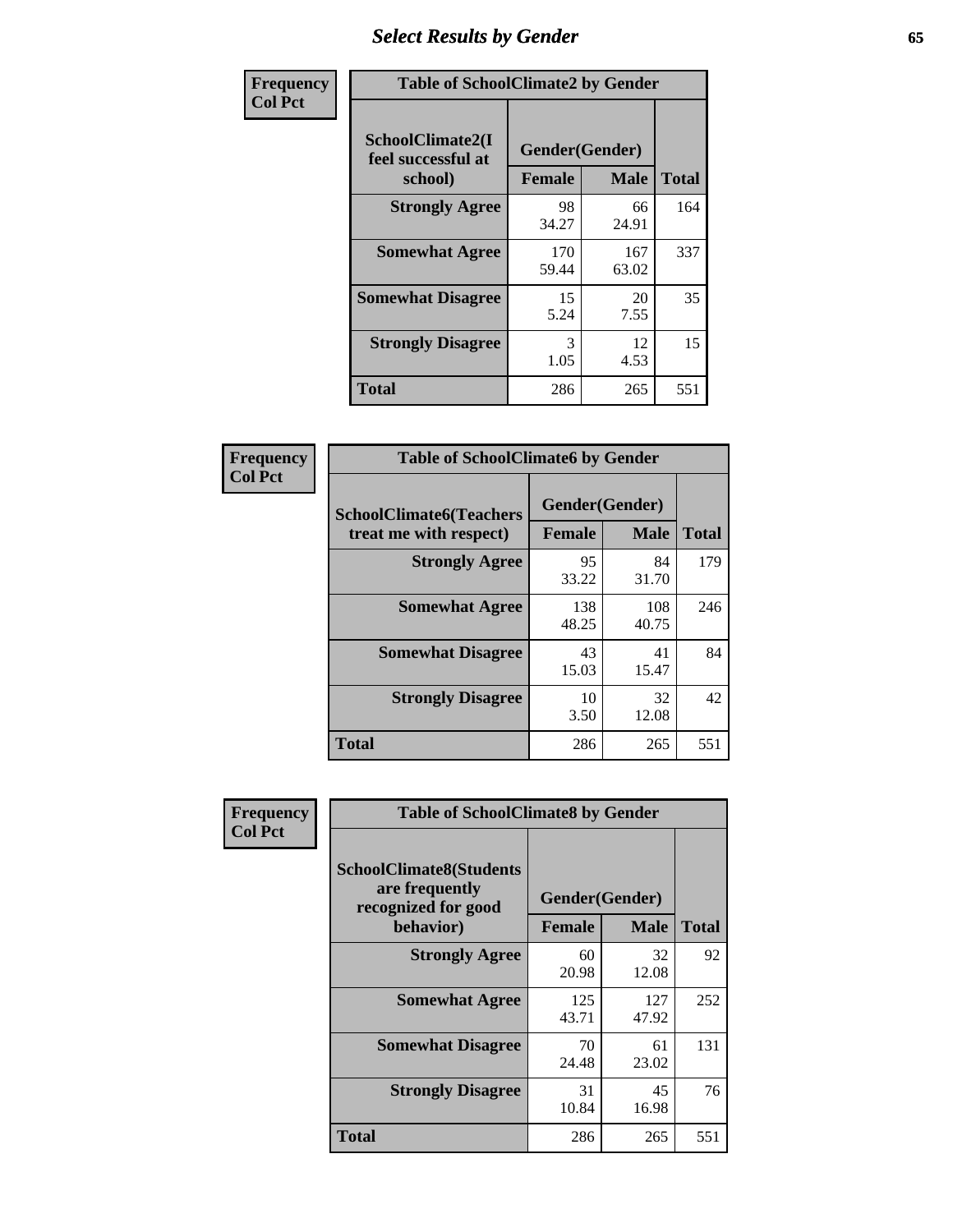# *Select Results by Gender* **66**

| Frequency      | <b>Table of Gender by Dropout</b> |                                                                        |                |              |
|----------------|-----------------------------------|------------------------------------------------------------------------|----------------|--------------|
| <b>Row Pct</b> |                                   | Dropout(I<br>have<br>thought<br>about<br>dropping<br>out of<br>school) |                |              |
|                | Gender(Gender)                    | <b>Yes</b>                                                             | N <sub>0</sub> | <b>Total</b> |
|                | <b>Female</b>                     | 77<br>26.92                                                            | 209<br>73.08   | 286          |
|                | <b>Male</b>                       | 75<br>28.30                                                            | 190<br>71.70   | 265          |
|                | <b>Total</b>                      | 152                                                                    | 399            | 551          |

| <b>Frequency</b> | <b>Table of Gender by Dropoutreason</b> |                                                                     |              |                          |                                |              |              |
|------------------|-----------------------------------------|---------------------------------------------------------------------|--------------|--------------------------|--------------------------------|--------------|--------------|
| <b>Row Pct</b>   |                                         | Dropoutreason (If I dropped out the<br>reason would most likely be) |              |                          |                                |              |              |
|                  | Gender(Gender)                          | Won't<br><b>Drop</b><br>out                                         | <b>Bored</b> | Family<br><b>Reasons</b> | <b>Being</b><br><b>Bullied</b> | <b>Other</b> | <b>Total</b> |
|                  | Female                                  | 190<br>66.43                                                        | 30<br>10.49  | 17<br>5.94               | 1.75                           | 44<br>15.38  | 286          |
|                  | <b>Male</b>                             | 154<br>58.11                                                        | 47<br>17.74  | 18<br>6.79               | 2<br>0.75                      | 44<br>16.60  | 265          |
|                  | <b>Total</b>                            | 344                                                                 | 77           | 35                       | ⇁                              | 88           | 551          |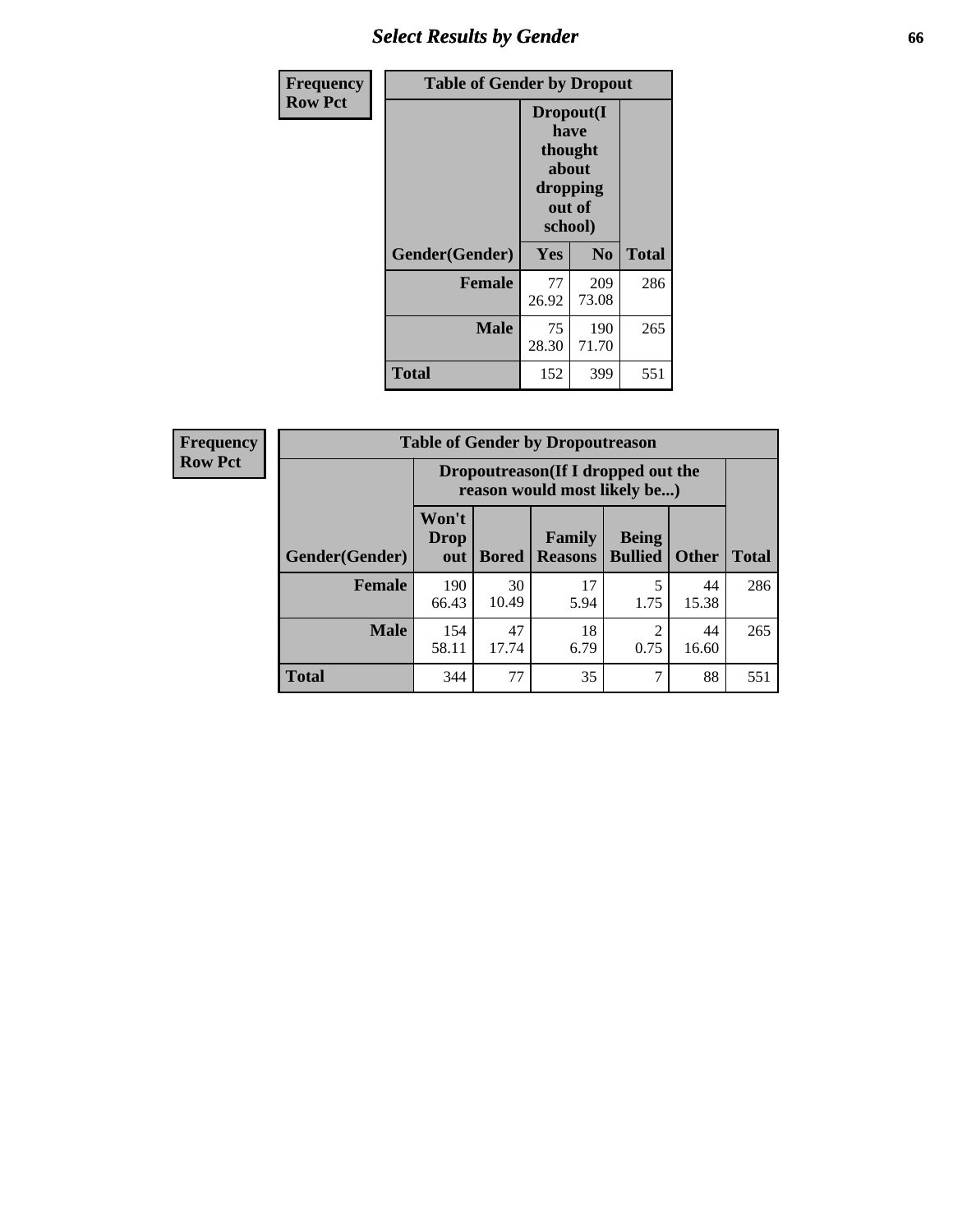*School Safety* **67**

| Frequency      | <b>Table of Gender by Bullied2</b> |                 |                |              |
|----------------|------------------------------------|-----------------|----------------|--------------|
| <b>Row Pct</b> |                                    | <b>Bullied2</b> |                |              |
|                | Gender(Gender)                     | <b>Yes</b>      | N <sub>0</sub> | <b>Total</b> |
|                | <b>Female</b>                      | 32<br>11.19     | 254<br>88.81   | 286          |
|                | <b>Male</b>                        | 31<br>11.70     | 234<br>88.30   | 265          |
|                | <b>Total</b>                       | 63              | 488            | 551          |

| Frequency      | <b>Table of Gender by Bulliedothers2</b> |                       |                |              |
|----------------|------------------------------------------|-----------------------|----------------|--------------|
| <b>Row Pct</b> |                                          | <b>Bulliedothers2</b> |                |              |
|                | Gender(Gender)                           | <b>Yes</b>            | N <sub>0</sub> | <b>Total</b> |
|                | <b>Female</b>                            | 14<br>4.90            | 272<br>95.10   | 286          |
|                | <b>Male</b>                              | 31<br>11.70           | 234<br>88.30   | 265          |
|                | <b>Total</b>                             | 45                    | 506            | 551          |

| Frequency      | <b>Table of Gender by Weaponschool2</b> |                      |                |              |
|----------------|-----------------------------------------|----------------------|----------------|--------------|
| <b>Row Pct</b> |                                         | <b>Weaponschool2</b> |                |              |
|                | Gender(Gender)                          | Yes                  | N <sub>0</sub> | <b>Total</b> |
|                | <b>Female</b>                           | 0.35                 | 285<br>99.65   | 286          |
|                | <b>Male</b>                             | 16<br>6.04           | 249<br>93.96   | 265          |
|                | <b>Total</b>                            | 17                   | 534            | 551          |

| Frequency      | <b>Table of Gender by Absentunsafe2</b> |               |                |              |
|----------------|-----------------------------------------|---------------|----------------|--------------|
| <b>Row Pct</b> |                                         | Absentunsafe2 |                |              |
|                | Gender(Gender)                          | Yes           | N <sub>0</sub> | <b>Total</b> |
|                | <b>Female</b>                           | 4<br>1.40     | 282<br>98.60   | 286          |
|                | <b>Male</b>                             | 10<br>3.77    | 255<br>96.23   | 265          |
|                | <b>Total</b>                            | 14            | 537            | 551          |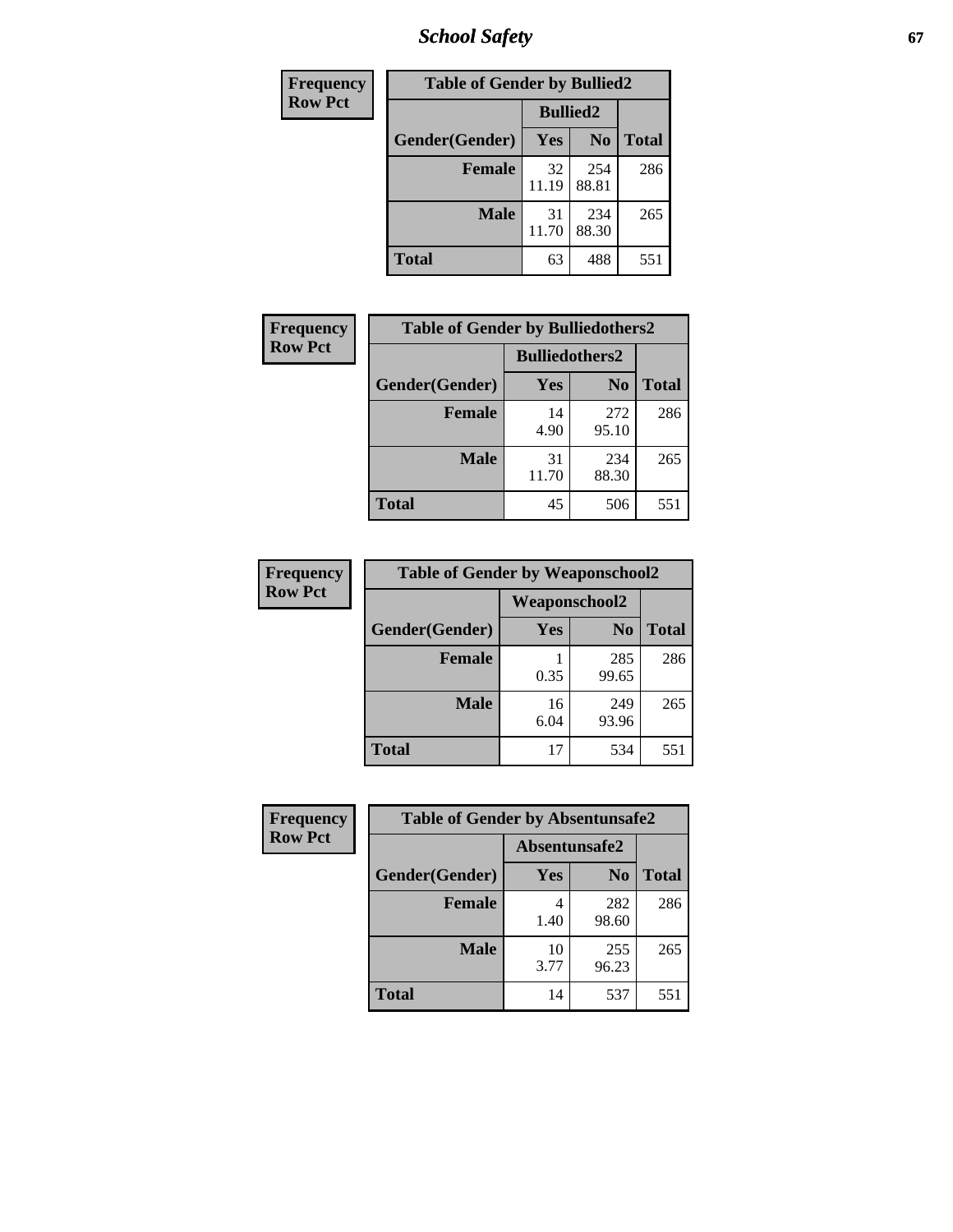*School Safety* **68**

| Frequency      | <b>Table of Gender by Gangself</b> |                                                                                                        |              |              |
|----------------|------------------------------------|--------------------------------------------------------------------------------------------------------|--------------|--------------|
| <b>Row Pct</b> |                                    | <b>Gangself</b> (I<br>have<br>participated<br>in illegal gang<br>activities in<br>the past 30<br>days) |              |              |
|                | Gender(Gender)                     | Yes                                                                                                    | No           | <b>Total</b> |
|                | <b>Female</b>                      | 6<br>2.10                                                                                              | 280<br>97.90 | 286          |
|                | <b>Male</b>                        | 20<br>7.55                                                                                             | 245<br>92.45 | 265          |
|                | <b>Total</b>                       | 26                                                                                                     | 525          | 551          |

| Frequency      | <b>Table of Gender by Gangpeers</b> |                                                                                                                             |                |              |
|----------------|-------------------------------------|-----------------------------------------------------------------------------------------------------------------------------|----------------|--------------|
| <b>Row Pct</b> |                                     | <b>Gangpeers</b> (I<br>have friends<br>who have<br>participated<br>in illegal gang<br>activities in<br>the past 30<br>days) |                |              |
|                | Gender(Gender)                      | <b>Yes</b>                                                                                                                  | N <sub>0</sub> | <b>Total</b> |
|                | <b>Female</b>                       | 62<br>21.68                                                                                                                 | 224<br>78.32   | 286          |
|                | <b>Male</b>                         | 80<br>30.19                                                                                                                 | 185<br>69.81   | 265          |
|                | <b>Total</b>                        | 142                                                                                                                         | 409            | 551          |

| Frequency      | <b>Table of Gender by Pickedon2</b> |             |                |              |
|----------------|-------------------------------------|-------------|----------------|--------------|
| <b>Row Pct</b> |                                     | Pickedon2   |                |              |
|                | Gender(Gender)                      | Yes         | N <sub>0</sub> | <b>Total</b> |
|                | <b>Female</b>                       | 74<br>25.87 | 212<br>74.13   | 286          |
|                | <b>Male</b>                         | 66<br>24.91 | 199<br>75.09   | 265          |
|                | <b>Total</b>                        | 140         | 411            | 551          |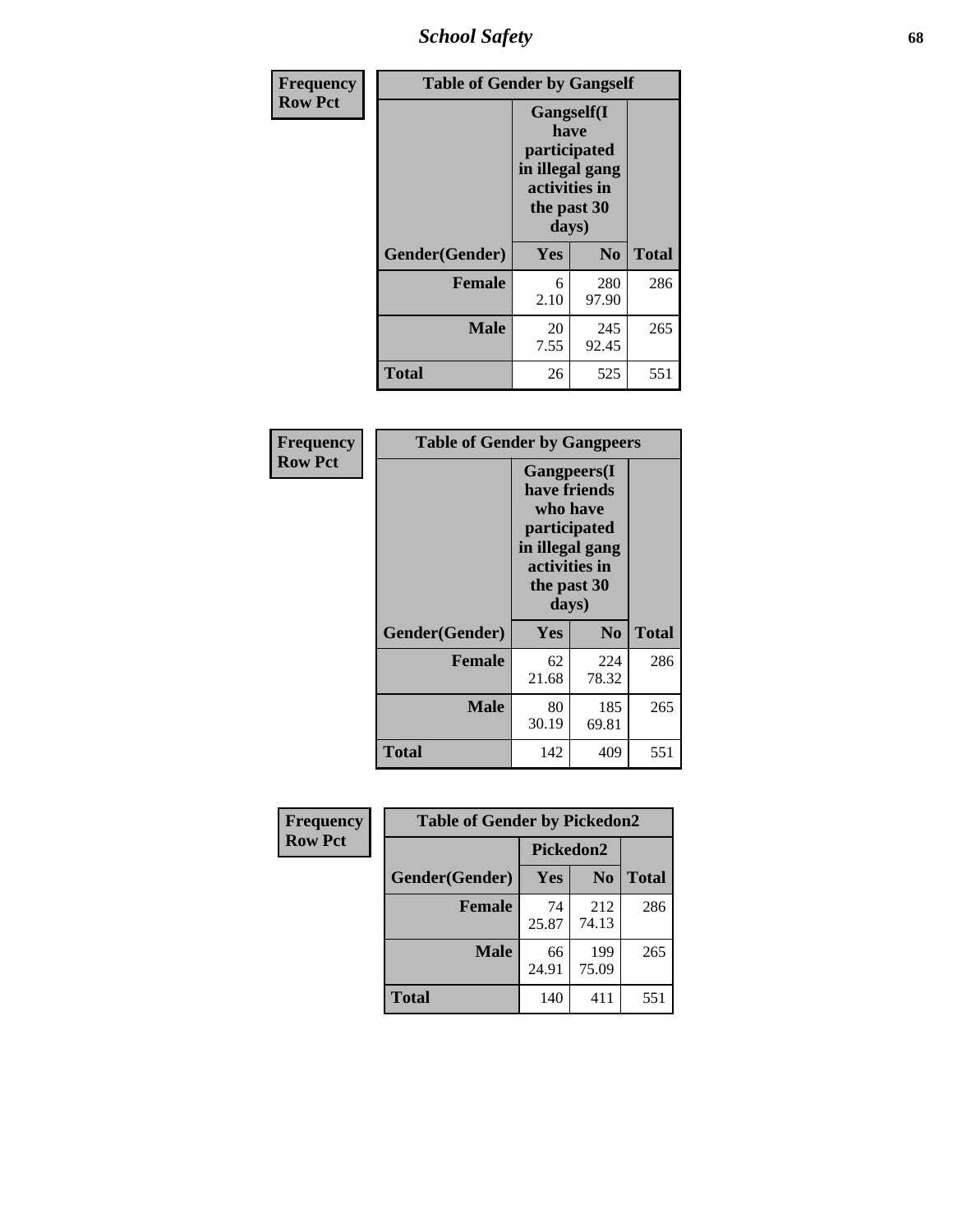*School Safety* **69**

| Frequency      | <b>Table of Gender by Safeschool2</b> |              |                |              |
|----------------|---------------------------------------|--------------|----------------|--------------|
| <b>Row Pct</b> |                                       |              | Safeschool2    |              |
|                | Gender(Gender)                        | Yes          | N <sub>0</sub> | <b>Total</b> |
|                | <b>Female</b>                         | 219<br>76.57 | 67<br>23.43    | 286          |
|                | <b>Male</b>                           | 198<br>74.72 | 67<br>25.28    | 265          |
|                | <b>Total</b>                          | 417          | 134            | 551          |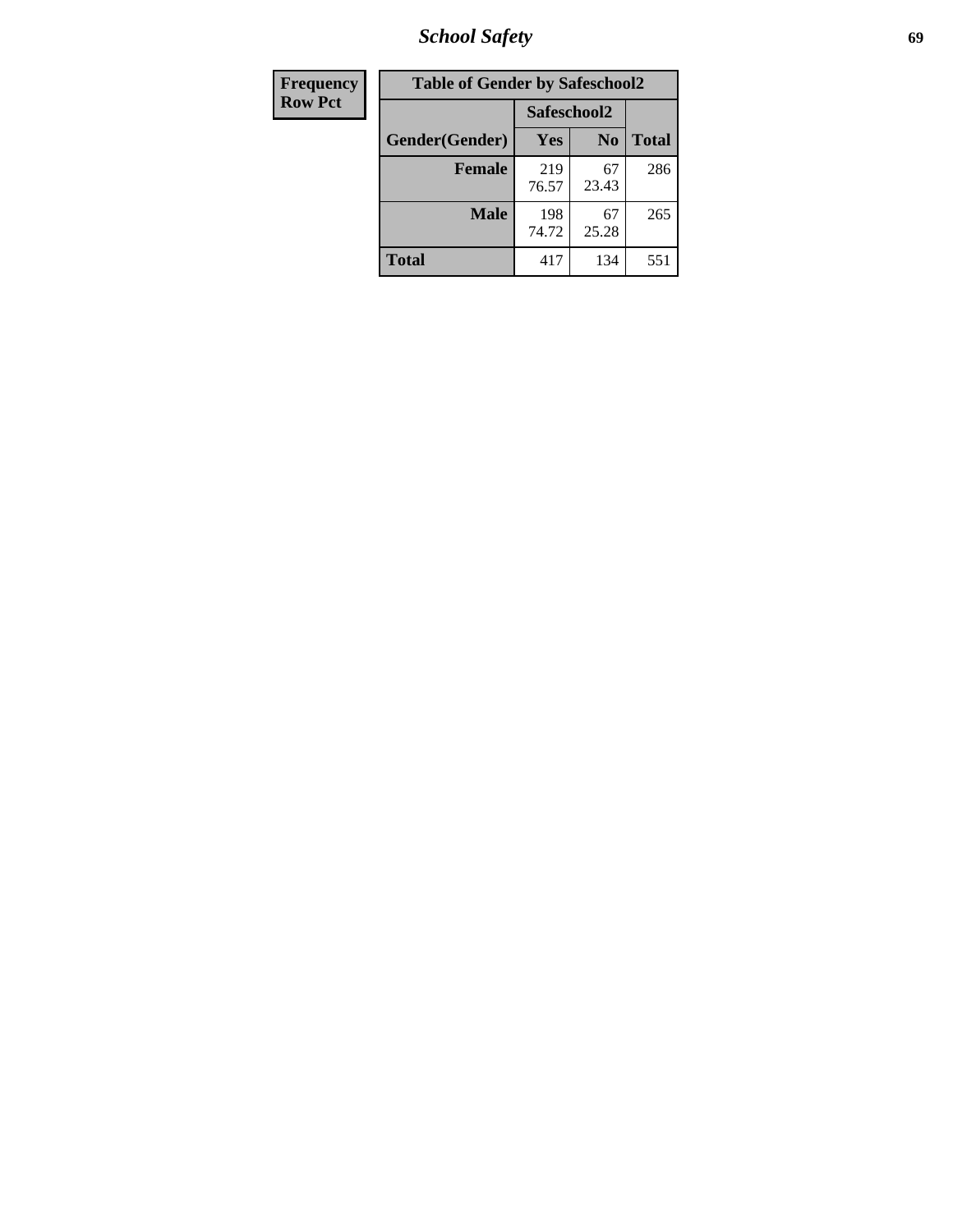# *Incidence of Drug Use* **70**

| <b>Frequency</b> | <b>Table of Gender by AlcoholAlt</b> |             |                                          |              |  |
|------------------|--------------------------------------|-------------|------------------------------------------|--------------|--|
| <b>Row Pct</b>   |                                      |             | AlcoholAlt(Alcohol<br>use, past 30 days) |              |  |
|                  | Gender(Gender)                       | <b>Yes</b>  | N <sub>0</sub>                           | <b>Total</b> |  |
|                  | <b>Female</b>                        | 75<br>26.22 | 211<br>73.78                             | 286          |  |
|                  | <b>Male</b>                          | 87<br>32.83 | 178<br>67.17                             | 265          |  |
|                  | <b>Total</b>                         | 162         | 389                                      | 551          |  |

| Frequency      | <b>Table of Gender by TobaccoAny</b> |                                          |                |              |  |
|----------------|--------------------------------------|------------------------------------------|----------------|--------------|--|
| <b>Row Pct</b> |                                      | TobaccoAny(Tobacco<br>use, past 30 days) |                |              |  |
|                | Gender(Gender)                       | Yes                                      | N <sub>0</sub> | <b>Total</b> |  |
|                | <b>Female</b>                        | 62<br>21.68                              | 224<br>78.32   | 286          |  |
|                | <b>Male</b>                          | 82<br>30.94                              | 183<br>69.06   | 265          |  |
|                | <b>Total</b>                         | 144                                      | 407            | 551          |  |

| <b>Frequency</b> |                | <b>Table of Gender by MarijuanaAlt</b> |                                              |              |
|------------------|----------------|----------------------------------------|----------------------------------------------|--------------|
| <b>Row Pct</b>   |                |                                        | MarijuanaAlt(Marijuana<br>use, past 30 days) |              |
|                  | Gender(Gender) | <b>Yes</b>                             | N <sub>0</sub>                               | <b>Total</b> |
|                  | <b>Female</b>  | 24<br>8.39                             | 262<br>91.61                                 | 286          |
|                  | <b>Male</b>    | 39<br>14.72                            | 226<br>85.28                                 | 265          |
|                  | <b>Total</b>   | 63                                     | 488                                          | 551          |

| <b>Frequency</b> | <b>Table of Gender by OtherDrugAny</b> |                                                       |                |              |
|------------------|----------------------------------------|-------------------------------------------------------|----------------|--------------|
| <b>Row Pct</b>   |                                        | <b>OtherDrugAny</b> (Other<br>drug use, past 30 days) |                |              |
|                  | Gender(Gender)                         | <b>Yes</b>                                            | N <sub>0</sub> | <b>Total</b> |
|                  | <b>Female</b>                          | 20<br>6.99                                            | 266<br>93.01   | 286          |
|                  | <b>Male</b>                            | 31<br>11.70                                           | 234<br>88.30   | 265          |
|                  | <b>Total</b>                           | 51                                                    | 500            | 551          |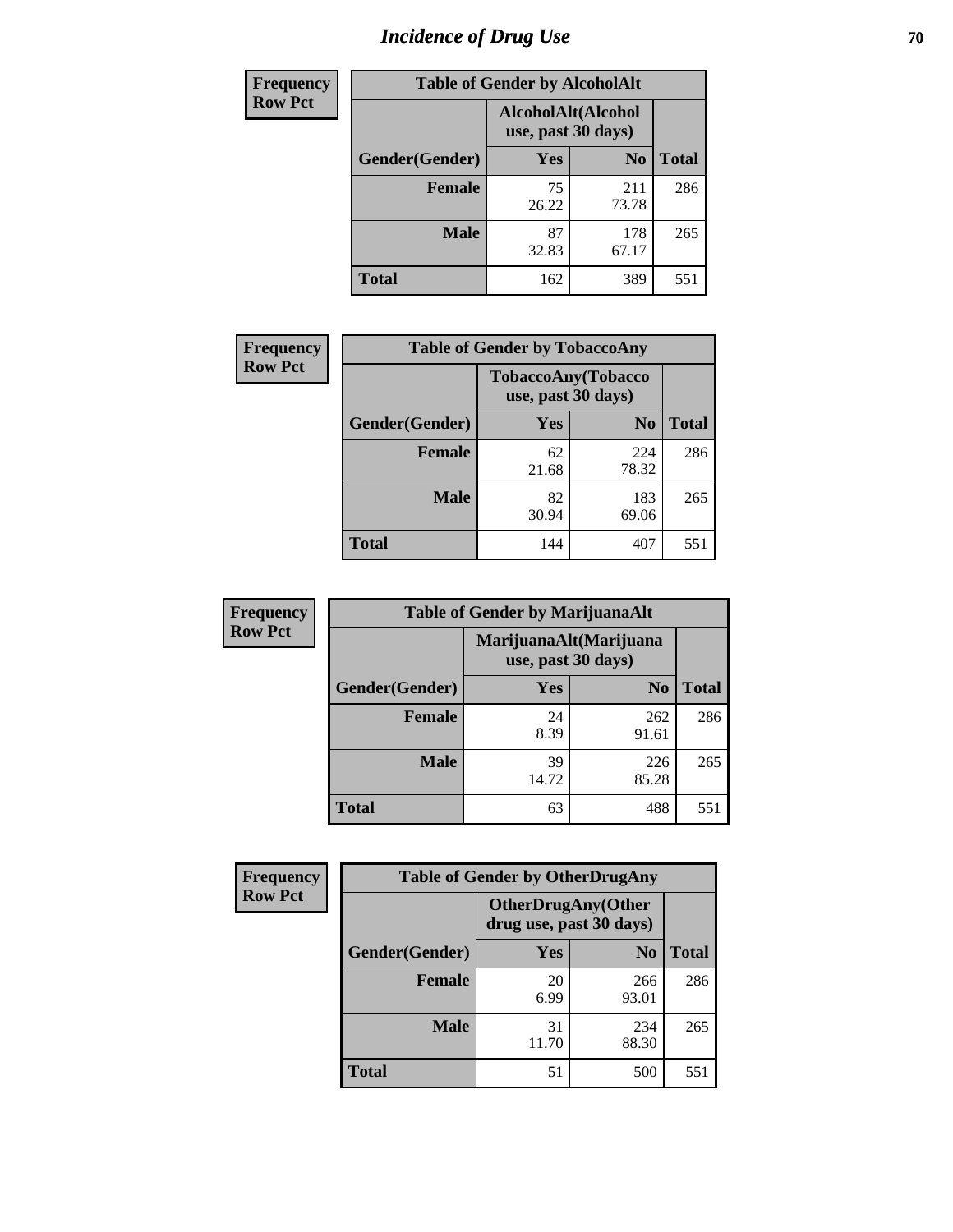#### *Average Age at Onset of Use* **71** *Results for "Average Age at Onset of Use" questions exclude students who said they did not use that substance*

#### **Gender=Female**

| <b>Variable</b>    | <b>Label</b>                                                       | <b>Mean</b> |
|--------------------|--------------------------------------------------------------------|-------------|
| Alcoholinit2       | I started using alcohol when I was                                 | 14.01       |
| Cigarettesinit2    | I started smoking tobacco when I was                               | 13.91       |
| Smokelessinit2     | I started chewing tobacco when I was                               | 11.80       |
| Marijuanainit2     | I started using marijuana when I was                               | 14.27       |
| Cocaineinit2       | I started using cocaine when I was                                 | 14.38       |
| Inhalantsinit2     | I started using inhalants when I was                               | 11.67       |
| Steroidsinit2      | I started using steroids when I was                                | 15.00       |
| Ecstasyinit2       | I started using ecstasy when I was                                 | 15.17       |
| Methinit2          | I started using methamphetamines when I was                        | 16.00       |
| Hallucinogensinit2 | I started using hallucinogens when I was                           | 13.00       |
| Prescription in t2 | I started using prescription drugs not prescribed to me when I was | 14.00       |

#### **Gender=Male**

| <b>Variable</b>                   | Label                                                                        | <b>Mean</b>    |
|-----------------------------------|------------------------------------------------------------------------------|----------------|
| Alcoholinit2                      | I started using alcohol when I was                                           | 13.34          |
| Cigarettesinit2<br>Smokelessinit2 | I started smoking tobacco when I was<br>I started chewing tobacco when I was | 13.39<br>13.03 |
| Marijuanainit2                    | I started using marijuana when I was                                         | 14.24          |
| Cocaineinit2                      | I started using cocaine when I was                                           | 13.40          |
| Inhalantsinit2                    | I started using inhalants when I was                                         | 11.57          |
| Steroidsinit2                     | I started using steroids when I was                                          | 13.00          |
| Ecstasyinit2                      | I started using ecstasy when I was                                           | 11.50          |
| Methinit2                         | I started using methamphetamines when I was                                  | 10.40          |
| Hallucinogensinit2                | I started using hallucinogens when I was                                     | 13.38          |
| Prescription in it <sub>2</sub>   | I started using prescription drugs not prescribed to me when I was           | 13.90          |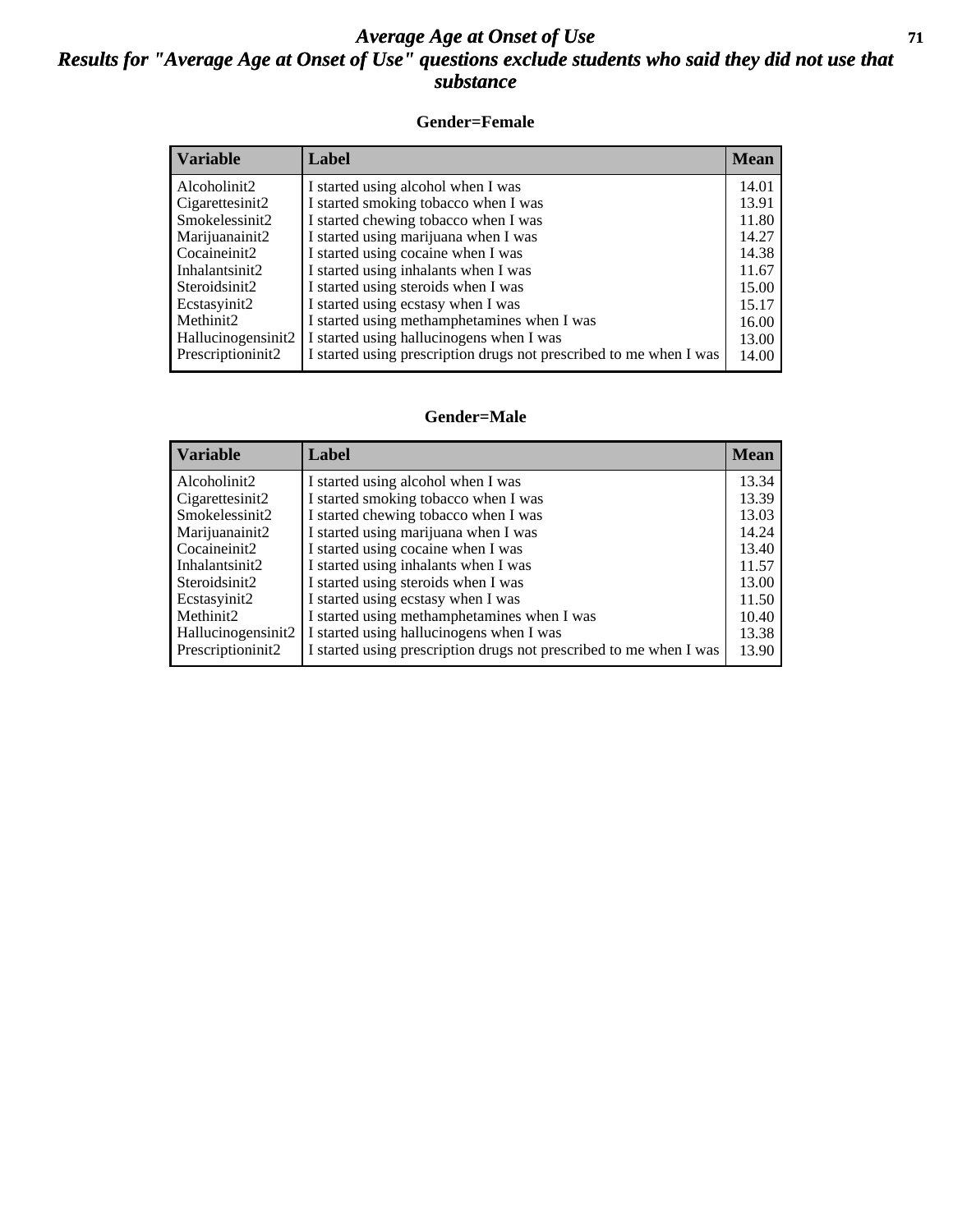# *I Think These Drugs are Harmful* **72**

| <b>Frequency</b> | <b>Table of Gender by Alcoholharmdich</b> |                  |                               |              |
|------------------|-------------------------------------------|------------------|-------------------------------|--------------|
| <b>Row Pct</b>   |                                           | think alcohol is | Alcoholharmdich(I<br>harmful) |              |
|                  | Gender(Gender)                            | Yes              | N <sub>0</sub>                | <b>Total</b> |
|                  | <b>Female</b>                             | 225<br>78.67     | 61<br>21.33                   | 286          |
|                  | <b>Male</b>                               | 196<br>73.96     | 69<br>26.04                   | 265          |
|                  | <b>Total</b>                              | 421              | 130                           | 551          |

| Frequency      | <b>Table of Gender by Tobaccoharmdich</b> |                              |                   |              |
|----------------|-------------------------------------------|------------------------------|-------------------|--------------|
| <b>Row Pct</b> |                                           | think tobacco is<br>harmful) | Tobaccoharmdich(I |              |
|                | Gender(Gender)                            | Yes                          | $\bf N_0$         | <b>Total</b> |
|                | <b>Female</b>                             | 270<br>94.41                 | 16<br>5.59        | 286          |
|                | <b>Male</b>                               | 239<br>90.19                 | 26<br>9.81        | 265          |
|                | <b>Total</b>                              | 509                          | 42                | 551          |

| Frequency      | <b>Table of Gender by Marijuanaharmdich</b> |                                                       |                |              |  |
|----------------|---------------------------------------------|-------------------------------------------------------|----------------|--------------|--|
| <b>Row Pct</b> |                                             | Marijuanaharmdich(I<br>think marijuana is<br>harmful) |                |              |  |
|                | Gender(Gender)                              | <b>Yes</b>                                            | N <sub>0</sub> | <b>Total</b> |  |
|                | <b>Female</b>                               | 228<br>79.72                                          | 58<br>20.28    | 286          |  |
|                | <b>Male</b>                                 | 200<br>75.47                                          | 65<br>24.53    | 265          |  |
|                | <b>Total</b>                                | 428                                                   | 123            | 551          |  |

| Frequency      | <b>Table of Gender by Otherdrugharmdich</b> |                                   |                     |              |  |
|----------------|---------------------------------------------|-----------------------------------|---------------------|--------------|--|
| <b>Row Pct</b> |                                             | think other drugs are<br>harmful) | Otherdrugharmdich(I |              |  |
|                | Gender(Gender)                              | <b>Yes</b>                        | N <sub>0</sub>      | <b>Total</b> |  |
|                | <b>Female</b>                               | 273<br>95.45                      | 13<br>4.55          | 286          |  |
|                | <b>Male</b>                                 | 246<br>92.83                      | 19<br>7.17          | 265          |  |
|                | <b>Total</b>                                | 519                               | 32                  | 551          |  |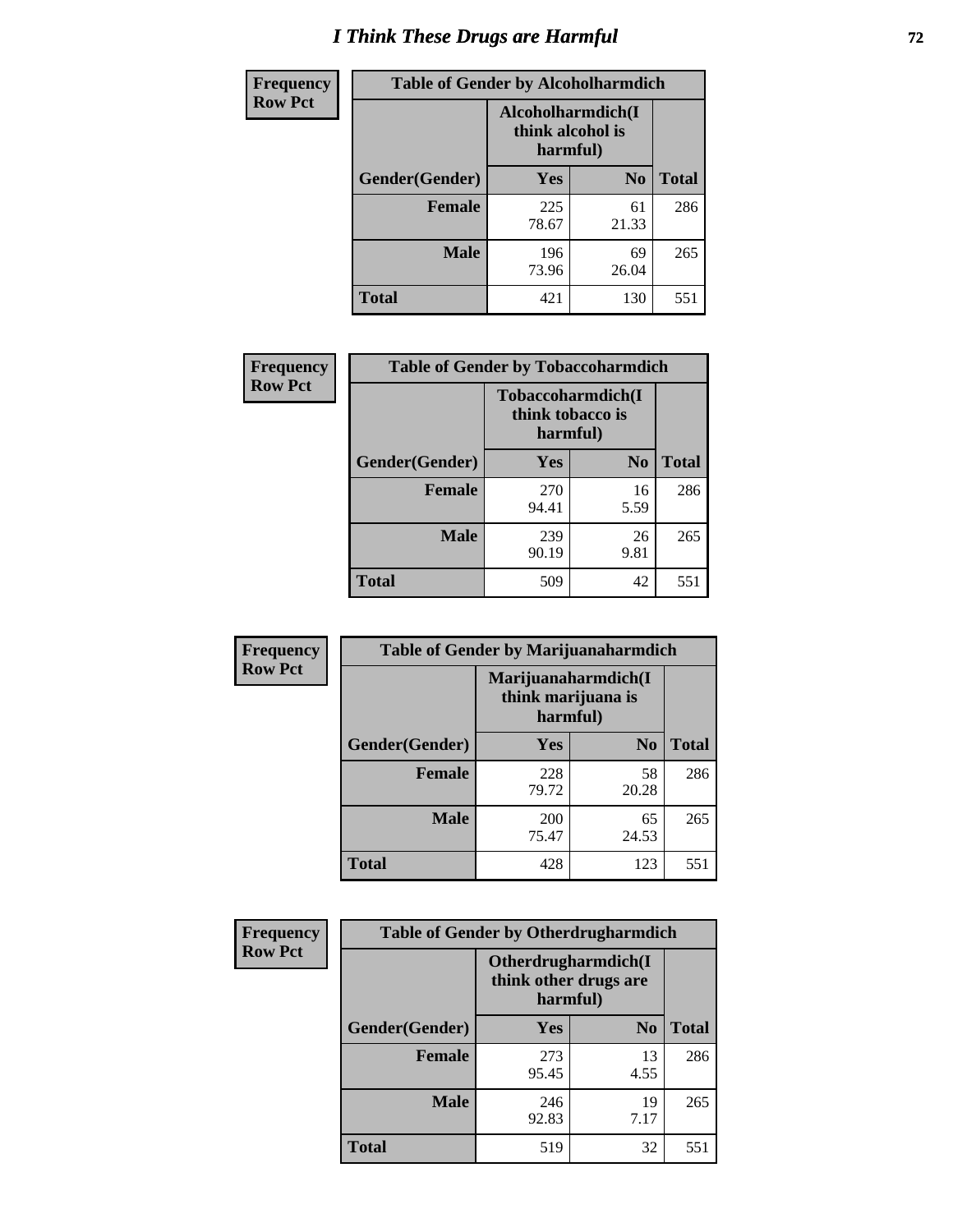| <b>Frequency</b> | <b>Table of Gender by Alcohollocation1</b> |                                                               |              |              |
|------------------|--------------------------------------------|---------------------------------------------------------------|--------------|--------------|
| <b>Row Pct</b>   |                                            | <b>Alcohollocation1(Places</b><br><b>Friends Use Alcohol)</b> |              |              |
|                  | Gender(Gender)                             |                                                               | Do Not Use   | <b>Total</b> |
|                  | <b>Female</b>                              | 186<br>65.03                                                  | 100<br>34.97 | 286          |
|                  | <b>Male</b>                                | 172<br>64.91                                                  | 93<br>35.09  | 265          |
|                  | <b>Total</b>                               | 358                                                           | 193          | 551          |

| <b>Frequency</b> | <b>Table of Gender by Alcohollocation2</b> |              |                                                               |              |
|------------------|--------------------------------------------|--------------|---------------------------------------------------------------|--------------|
| <b>Row Pct</b>   |                                            |              | <b>Alcohollocation2(Places</b><br><b>Friends Use Alcohol)</b> |              |
|                  | Gender(Gender)                             |              | Home                                                          | <b>Total</b> |
|                  | <b>Female</b>                              | 167<br>58.39 | 119<br>41.61                                                  | 286          |
|                  | <b>Male</b>                                | 160<br>60.38 | 105<br>39.62                                                  | 265          |
|                  | <b>Total</b>                               | 327          | 224                                                           | 551          |

| Frequency      | <b>Table of Gender by Alcohollocation3</b> |                                                               |               |              |
|----------------|--------------------------------------------|---------------------------------------------------------------|---------------|--------------|
| <b>Row Pct</b> |                                            | <b>Alcohollocation3(Places</b><br><b>Friends Use Alcohol)</b> |               |              |
|                | Gender(Gender)                             |                                                               | <b>School</b> | <b>Total</b> |
|                | <b>Female</b>                              | 271<br>94.76                                                  | 15<br>5.24    | 286          |
|                | <b>Male</b>                                | 243<br>91.70                                                  | 22<br>8.30    | 265          |
|                | <b>Total</b>                               | 514                                                           | 37            | 551          |

| Frequency      |                | <b>Table of Gender by Alcohollocation4</b>                    |             |              |  |  |
|----------------|----------------|---------------------------------------------------------------|-------------|--------------|--|--|
| <b>Row Pct</b> |                | <b>Alcohollocation4(Places</b><br><b>Friends Use Alcohol)</b> |             |              |  |  |
|                | Gender(Gender) |                                                               | Car         | <b>Total</b> |  |  |
|                | <b>Female</b>  | 235<br>82.17                                                  | 51<br>17.83 | 286          |  |  |
|                | <b>Male</b>    | 221<br>83.40                                                  | 44<br>16.60 | 265          |  |  |
|                | <b>Total</b>   | 456                                                           | 95          | 551          |  |  |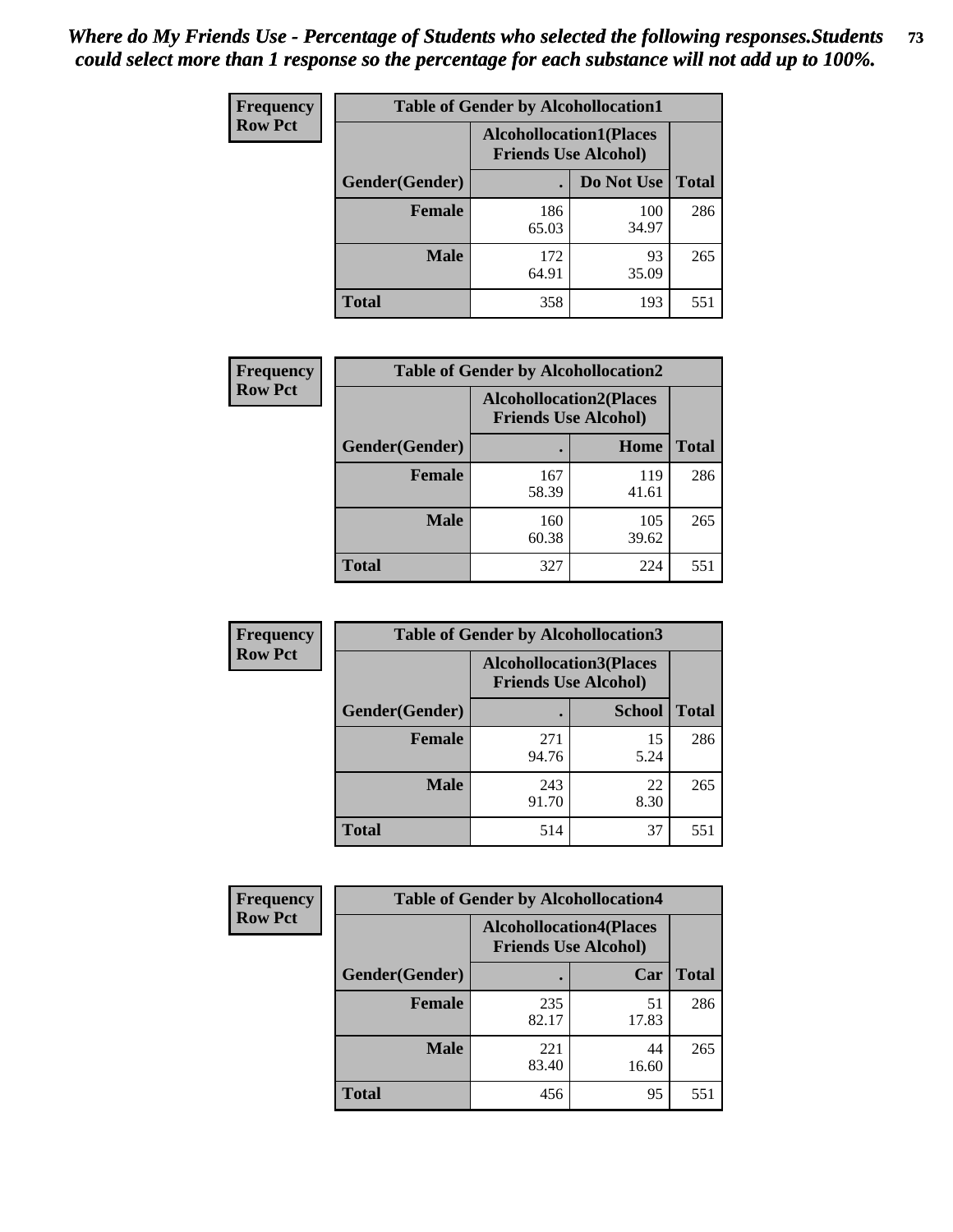| <b>Frequency</b> | <b>Table of Gender by Alcohollocation5</b> |                                                                |                                 |              |
|------------------|--------------------------------------------|----------------------------------------------------------------|---------------------------------|--------------|
| <b>Row Pct</b>   |                                            | <b>Alcohollocation5</b> (Places<br><b>Friends Use Alcohol)</b> |                                 |              |
|                  | Gender(Gender)                             |                                                                | <b>Friend's</b><br><b>House</b> | <b>Total</b> |
|                  | <b>Female</b>                              | 137<br>47.90                                                   | 149<br>52.10                    | 286          |
|                  | <b>Male</b>                                | 139<br>52.45                                                   | 126<br>47.55                    | 265          |
|                  | <b>Total</b>                               | 276                                                            | 275                             | 551          |

| <b>Frequency</b> | <b>Table of Gender by Alcohollocation6</b> |                                                               |              |              |
|------------------|--------------------------------------------|---------------------------------------------------------------|--------------|--------------|
| <b>Row Pct</b>   |                                            | <b>Alcohollocation6(Places</b><br><b>Friends Use Alcohol)</b> |              |              |
|                  | <b>Gender</b> (Gender)                     |                                                               | <b>Other</b> | <b>Total</b> |
|                  | <b>Female</b>                              | 189<br>66.08                                                  | 97<br>33.92  | 286          |
|                  | <b>Male</b>                                | 178<br>67.17                                                  | 87<br>32.83  | 265          |
|                  | <b>Total</b>                               | 367                                                           | 184          | 551          |

| Frequency      | <b>Table of Gender by Tobaccolocation1</b> |                                                               |              |              |  |
|----------------|--------------------------------------------|---------------------------------------------------------------|--------------|--------------|--|
| <b>Row Pct</b> |                                            | <b>Tobaccolocation1(Places</b><br><b>Friends Use Tobacco)</b> |              |              |  |
|                | Gender(Gender)                             |                                                               | Do Not Use   | <b>Total</b> |  |
|                | <b>Female</b>                              | 146<br>51.05                                                  | 140<br>48.95 | 286          |  |
|                | <b>Male</b>                                | 151<br>56.98                                                  | 114<br>43.02 | 265          |  |
|                | <b>Total</b>                               | 297                                                           | 254          | 551          |  |

| <b>Frequency</b> | <b>Table of Gender by Tobaccolocation2</b> |                                                               |              |              |
|------------------|--------------------------------------------|---------------------------------------------------------------|--------------|--------------|
| <b>Row Pct</b>   |                                            | <b>Tobaccolocation2(Places</b><br><b>Friends Use Tobacco)</b> |              |              |
|                  | Gender(Gender)                             |                                                               | Home         | <b>Total</b> |
|                  | <b>Female</b>                              | 176<br>61.54                                                  | 110<br>38.46 | 286          |
|                  | <b>Male</b>                                | 163<br>61.51                                                  | 102<br>38.49 | 265          |
|                  | <b>Total</b>                               | 339                                                           | 212          | 551          |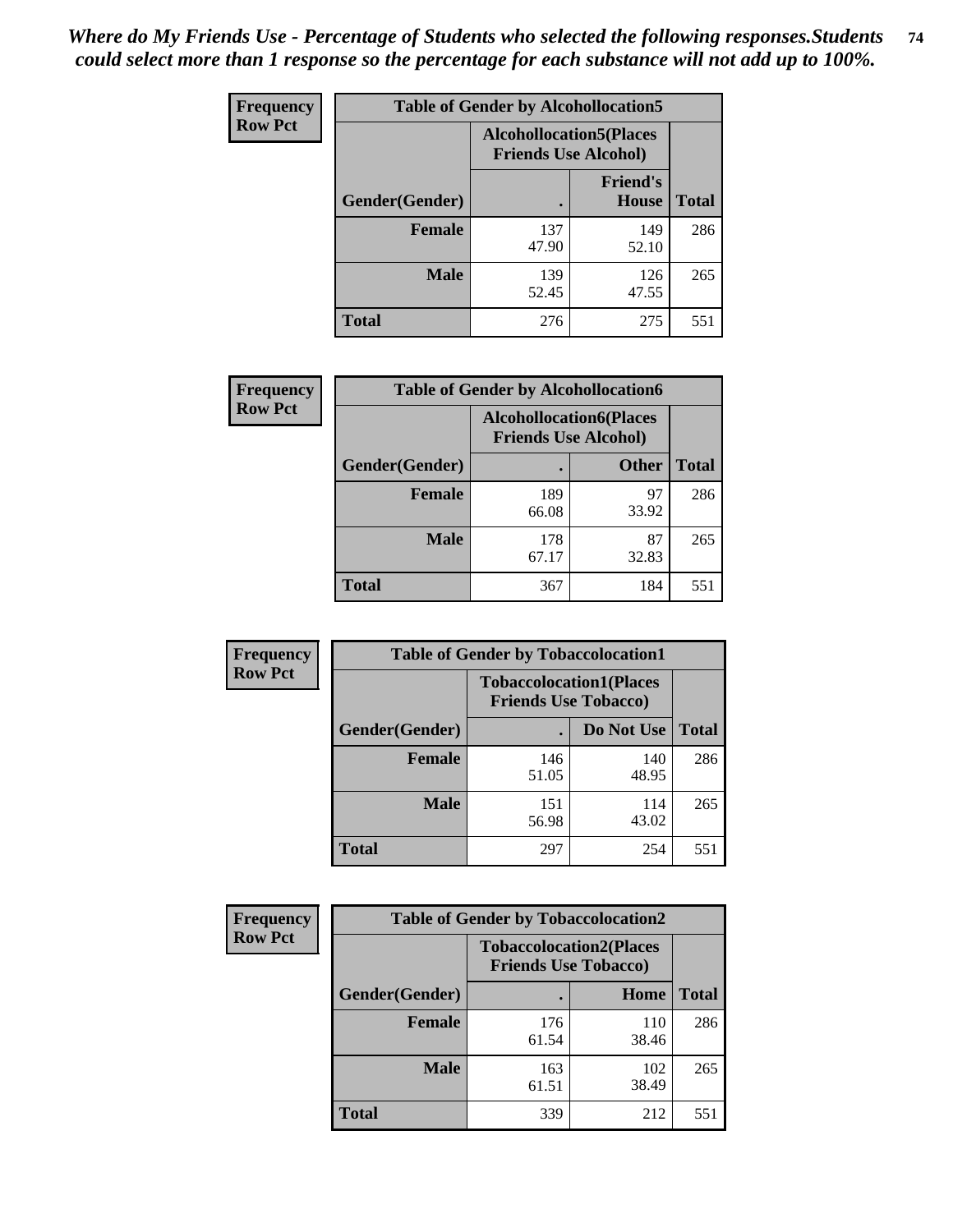| <b>Frequency</b> | <b>Table of Gender by Tobaccolocation3</b> |                                                               |               |              |
|------------------|--------------------------------------------|---------------------------------------------------------------|---------------|--------------|
| <b>Row Pct</b>   |                                            | <b>Tobaccolocation3(Places</b><br><b>Friends Use Tobacco)</b> |               |              |
|                  | Gender(Gender)                             |                                                               | <b>School</b> | <b>Total</b> |
|                  | Female                                     | 228<br>79.72                                                  | 58<br>20.28   | 286          |
|                  | <b>Male</b>                                | 193<br>72.83                                                  | 72<br>27.17   | 265          |
|                  | <b>Total</b>                               | 421                                                           | 130           | 551          |

| <b>Frequency</b> | <b>Table of Gender by Tobaccolocation4</b> |                                                               |             |              |
|------------------|--------------------------------------------|---------------------------------------------------------------|-------------|--------------|
| <b>Row Pct</b>   |                                            | <b>Tobaccolocation4(Places</b><br><b>Friends Use Tobacco)</b> |             |              |
|                  | Gender(Gender)                             |                                                               | Car         | <b>Total</b> |
|                  | <b>Female</b>                              | 189<br>66.08                                                  | 97<br>33.92 | 286          |
|                  | <b>Male</b>                                | 176<br>66.42                                                  | 89<br>33.58 | 265          |
|                  | <b>Total</b>                               | 365                                                           | 186         | 551          |

| Frequency      | <b>Table of Gender by Tobaccolocation5</b> |                                                               |                                 |              |  |
|----------------|--------------------------------------------|---------------------------------------------------------------|---------------------------------|--------------|--|
| <b>Row Pct</b> |                                            | <b>Tobaccolocation5(Places</b><br><b>Friends Use Tobacco)</b> |                                 |              |  |
|                | Gender(Gender)                             |                                                               | <b>Friend's</b><br><b>House</b> | <b>Total</b> |  |
|                | <b>Female</b>                              | 168<br>58.74                                                  | 118<br>41.26                    | 286          |  |
|                | <b>Male</b>                                | 158<br>59.62                                                  | 107<br>40.38                    | 265          |  |
|                | <b>Total</b>                               | 326                                                           | 225                             | 551          |  |

| <b>Frequency</b> | <b>Table of Gender by Tobaccolocation6</b> |                                                               |              |              |
|------------------|--------------------------------------------|---------------------------------------------------------------|--------------|--------------|
| <b>Row Pct</b>   |                                            | <b>Tobaccolocation6(Places</b><br><b>Friends Use Tobacco)</b> |              |              |
|                  | Gender(Gender)                             |                                                               | <b>Other</b> | <b>Total</b> |
|                  | Female                                     | 201<br>70.28                                                  | 85<br>29.72  | 286          |
|                  | <b>Male</b>                                | 170<br>64.15                                                  | 95<br>35.85  | 265          |
|                  | <b>Total</b>                               | 371                                                           | 180          | 551          |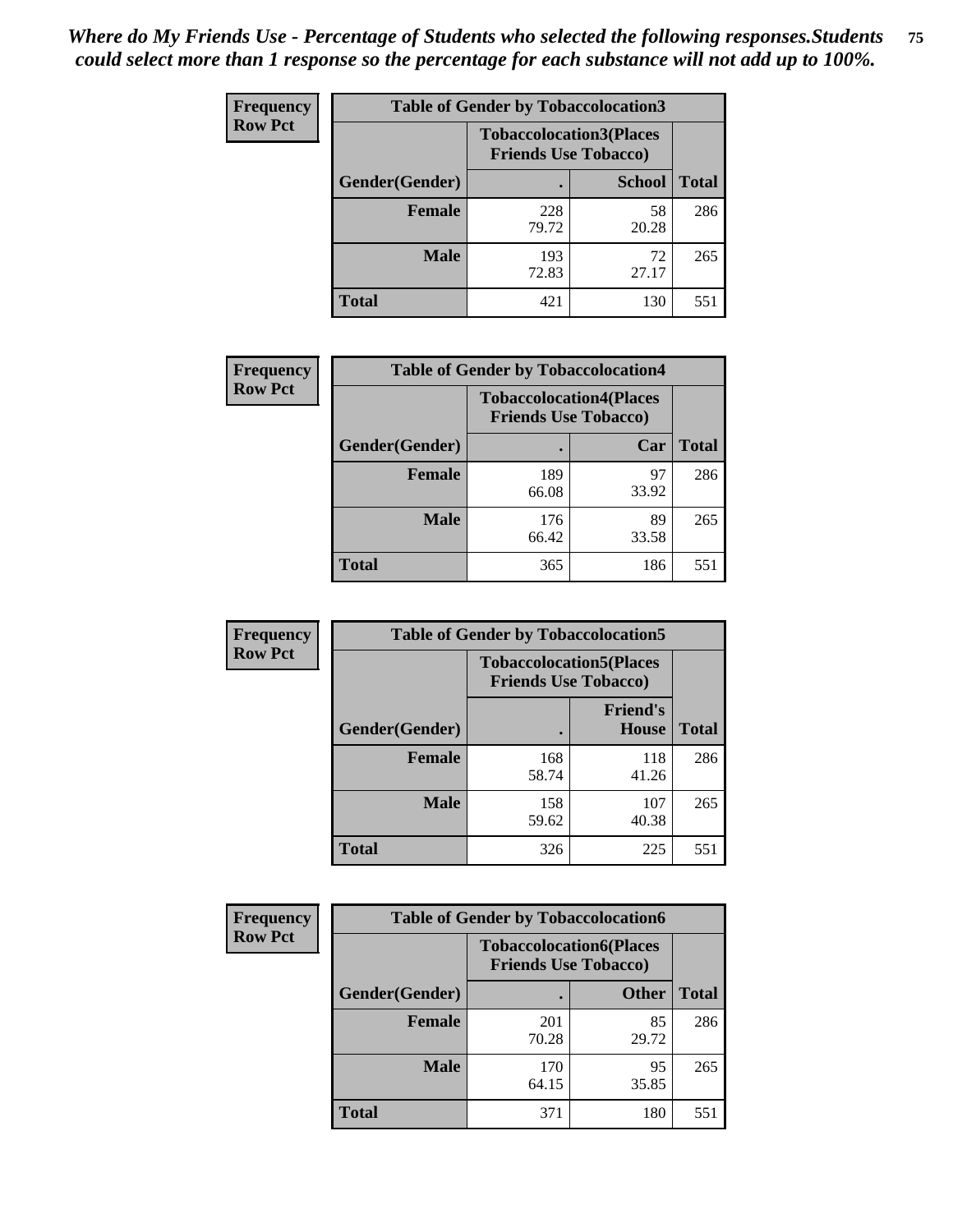| <b>Frequency</b> | <b>Table of Gender by Marijuanalocation1</b> |                                                                    |              |              |
|------------------|----------------------------------------------|--------------------------------------------------------------------|--------------|--------------|
| <b>Row Pct</b>   |                                              | <b>Marijuanalocation1(Places</b><br><b>Friends Use Marijuana</b> ) |              |              |
|                  | Gender(Gender)                               |                                                                    | Do Not Use   | <b>Total</b> |
|                  | <b>Female</b>                                | 111<br>38.81                                                       | 175<br>61.19 | 286          |
|                  | <b>Male</b>                                  | 107<br>40.38                                                       | 158<br>59.62 | 265          |
|                  | <b>Total</b>                                 | 218                                                                | 333          | 551          |

| <b>Frequency</b> | <b>Table of Gender by Marijuanalocation2</b> |                                                                    |             |              |  |
|------------------|----------------------------------------------|--------------------------------------------------------------------|-------------|--------------|--|
| <b>Row Pct</b>   |                                              | <b>Marijuanalocation2(Places</b><br><b>Friends Use Marijuana</b> ) |             |              |  |
|                  | Gender(Gender)                               |                                                                    | Home        | <b>Total</b> |  |
|                  | <b>Female</b>                                | 214<br>74.83                                                       | 72<br>25.17 | 286          |  |
|                  | <b>Male</b>                                  | 197<br>74.34                                                       | 68<br>25.66 | 265          |  |
|                  | Total                                        | 411                                                                | 140         | 551          |  |

| Frequency      | <b>Table of Gender by Marijuanalocation3</b> |                                                                    |               |              |  |
|----------------|----------------------------------------------|--------------------------------------------------------------------|---------------|--------------|--|
| <b>Row Pct</b> |                                              | <b>Marijuanalocation3(Places</b><br><b>Friends Use Marijuana</b> ) |               |              |  |
|                | Gender(Gender)                               |                                                                    | <b>School</b> | <b>Total</b> |  |
|                | <b>Female</b>                                | 264<br>92.31                                                       | 22<br>7.69    | 286          |  |
|                | <b>Male</b>                                  | 245<br>92.45                                                       | 20<br>7.55    | 265          |  |
|                | <b>Total</b>                                 | 509                                                                | 42            | 551          |  |

| <b>Frequency</b> | <b>Table of Gender by Marijuanalocation4</b> |                                |                                  |              |  |
|------------------|----------------------------------------------|--------------------------------|----------------------------------|--------------|--|
| <b>Row Pct</b>   |                                              | <b>Friends Use Marijuana</b> ) | <b>Marijuanalocation4(Places</b> |              |  |
|                  | Gender(Gender)                               |                                | Car                              | <b>Total</b> |  |
|                  | Female                                       | 228<br>79.72                   | 58<br>20.28                      | 286          |  |
|                  | <b>Male</b>                                  | 218<br>82.26                   | 47<br>17.74                      | 265          |  |
|                  | <b>Total</b>                                 | 446                            | 105                              | 551          |  |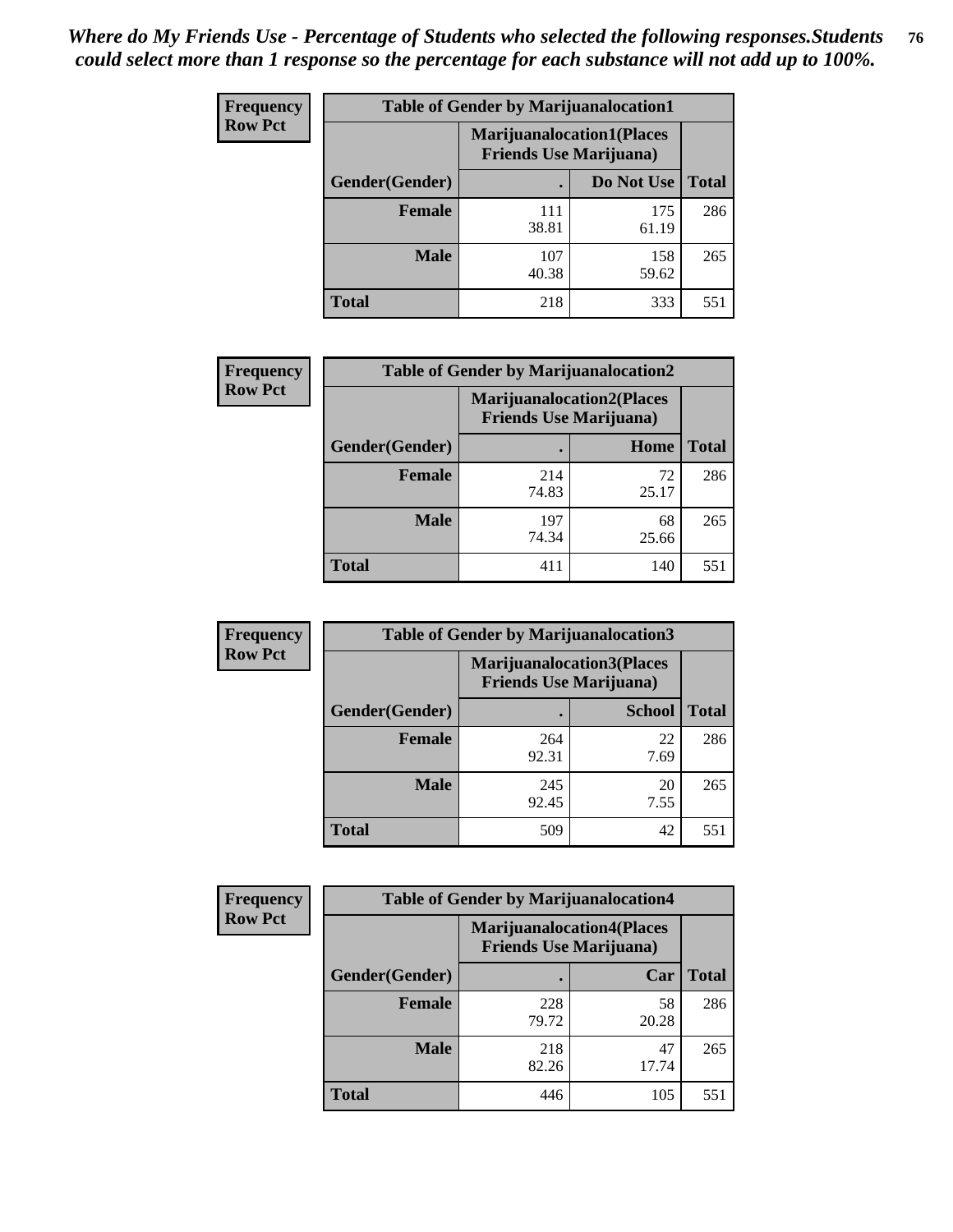| <b>Frequency</b> | <b>Table of Gender by Marijuanalocation5</b> |                                                                    |                                 |              |
|------------------|----------------------------------------------|--------------------------------------------------------------------|---------------------------------|--------------|
| <b>Row Pct</b>   |                                              | <b>Marijuanalocation5(Places</b><br><b>Friends Use Marijuana</b> ) |                                 |              |
|                  | Gender(Gender)                               |                                                                    | <b>Friend's</b><br><b>House</b> | <b>Total</b> |
|                  | <b>Female</b>                                | 192<br>67.13                                                       | 94<br>32.87                     | 286          |
|                  | <b>Male</b>                                  | 195<br>73.58                                                       | 70<br>26.42                     | 265          |
|                  | <b>Total</b>                                 | 387                                                                | 164                             | 551          |

| <b>Frequency</b> | <b>Table of Gender by Marijuanalocation6</b> |                                |                                   |              |
|------------------|----------------------------------------------|--------------------------------|-----------------------------------|--------------|
| <b>Row Pct</b>   |                                              | <b>Friends Use Marijuana</b> ) | <b>Marijuanalocation6(Places)</b> |              |
|                  | <b>Gender</b> (Gender)                       |                                | <b>Other</b>                      | <b>Total</b> |
|                  | <b>Female</b>                                | 216<br>75.52                   | 70<br>24.48                       | 286          |
|                  | <b>Male</b>                                  | 205<br>77.36                   | 60<br>22.64                       | 265          |
|                  | <b>Total</b>                                 | 421                            | 130                               | 551          |

| <b>Frequency</b> | <b>Table of Gender by Otherdruglocation1</b> |                                                                                |              |              |
|------------------|----------------------------------------------|--------------------------------------------------------------------------------|--------------|--------------|
| <b>Row Pct</b>   |                                              | <b>Otherdruglocation1(Places</b><br><b>Friends Use Other Illegal</b><br>Drugs) |              |              |
|                  | Gender(Gender)                               |                                                                                | Do Not Use   | <b>Total</b> |
|                  | Female                                       | 70<br>24.48                                                                    | 216<br>75.52 | 286          |
|                  | <b>Male</b>                                  | 56<br>21.13                                                                    | 209<br>78.87 | 265          |
|                  | <b>Total</b>                                 | 126                                                                            | 425          | 551          |

| <b>Frequency</b> | <b>Table of Gender by Otherdruglocation2</b> |                                            |                                  |              |
|------------------|----------------------------------------------|--------------------------------------------|----------------------------------|--------------|
| <b>Row Pct</b>   |                                              | <b>Friends Use Other Illegal</b><br>Drugs) | <b>Otherdruglocation2(Places</b> |              |
|                  | Gender(Gender)                               |                                            | Home                             | <b>Total</b> |
|                  | Female                                       | 243<br>84.97                               | 43<br>15.03                      | 286          |
|                  | <b>Male</b>                                  | 236<br>89.06                               | 29<br>10.94                      | 265          |
|                  | <b>Total</b>                                 | 479                                        | 72                               | 551          |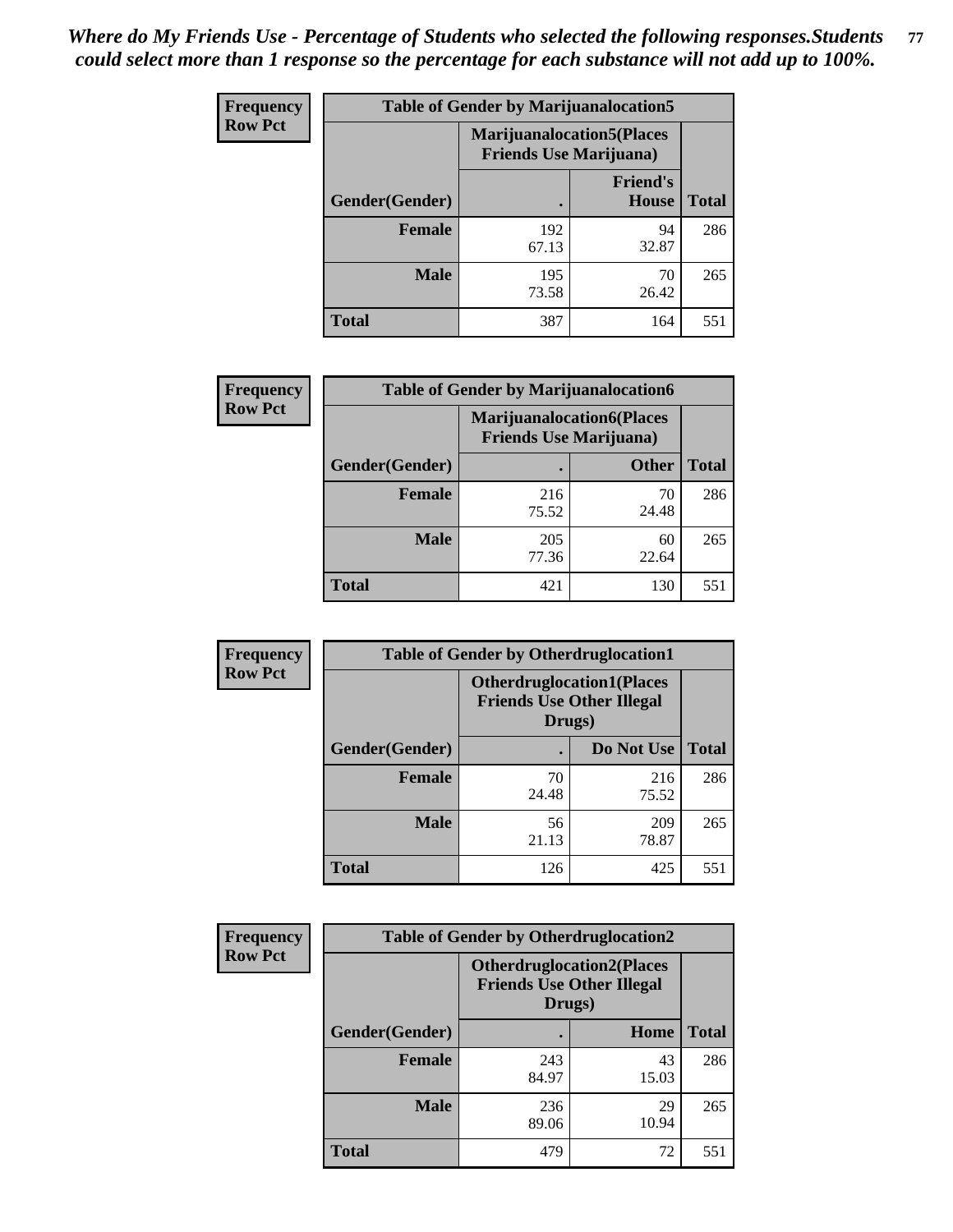| <b>Frequency</b> | <b>Table of Gender by Otherdruglocation3</b> |                                                                                |               |              |
|------------------|----------------------------------------------|--------------------------------------------------------------------------------|---------------|--------------|
| <b>Row Pct</b>   |                                              | <b>Otherdruglocation3(Places</b><br><b>Friends Use Other Illegal</b><br>Drugs) |               |              |
|                  | Gender(Gender)                               |                                                                                | <b>School</b> | <b>Total</b> |
|                  | <b>Female</b>                                | 273<br>95.45                                                                   | 13<br>4.55    | 286          |
|                  | <b>Male</b>                                  | 249<br>93.96                                                                   | 16<br>6.04    | 265          |
|                  | <b>Total</b>                                 | 522                                                                            | 29            | 551          |

| Frequency      | <b>Table of Gender by Otherdruglocation4</b> |                                                                                |             |              |
|----------------|----------------------------------------------|--------------------------------------------------------------------------------|-------------|--------------|
| <b>Row Pct</b> |                                              | <b>Otherdruglocation4(Places</b><br><b>Friends Use Other Illegal</b><br>Drugs) |             |              |
|                | Gender(Gender)                               |                                                                                | Car         | <b>Total</b> |
|                | <b>Female</b>                                | 256<br>89.51                                                                   | 30<br>10.49 | 286          |
|                | <b>Male</b>                                  | 244<br>92.08                                                                   | 21<br>7.92  | 265          |
|                | <b>Total</b>                                 | 500                                                                            | 51          | 551          |

| Frequency      | <b>Table of Gender by Otherdruglocation5</b> |                                            |                                  |              |
|----------------|----------------------------------------------|--------------------------------------------|----------------------------------|--------------|
| <b>Row Pct</b> |                                              | <b>Friends Use Other Illegal</b><br>Drugs) | <b>Otherdruglocation5(Places</b> |              |
|                | Gender(Gender)                               |                                            | <b>Friend's</b><br><b>House</b>  | <b>Total</b> |
|                | <b>Female</b>                                | 235<br>82.17                               | 51<br>17.83                      | 286          |
|                | <b>Male</b>                                  | 232<br>87.55                               | 33<br>12.45                      | 265          |
|                | <b>Total</b>                                 | 467                                        | 84                               | 551          |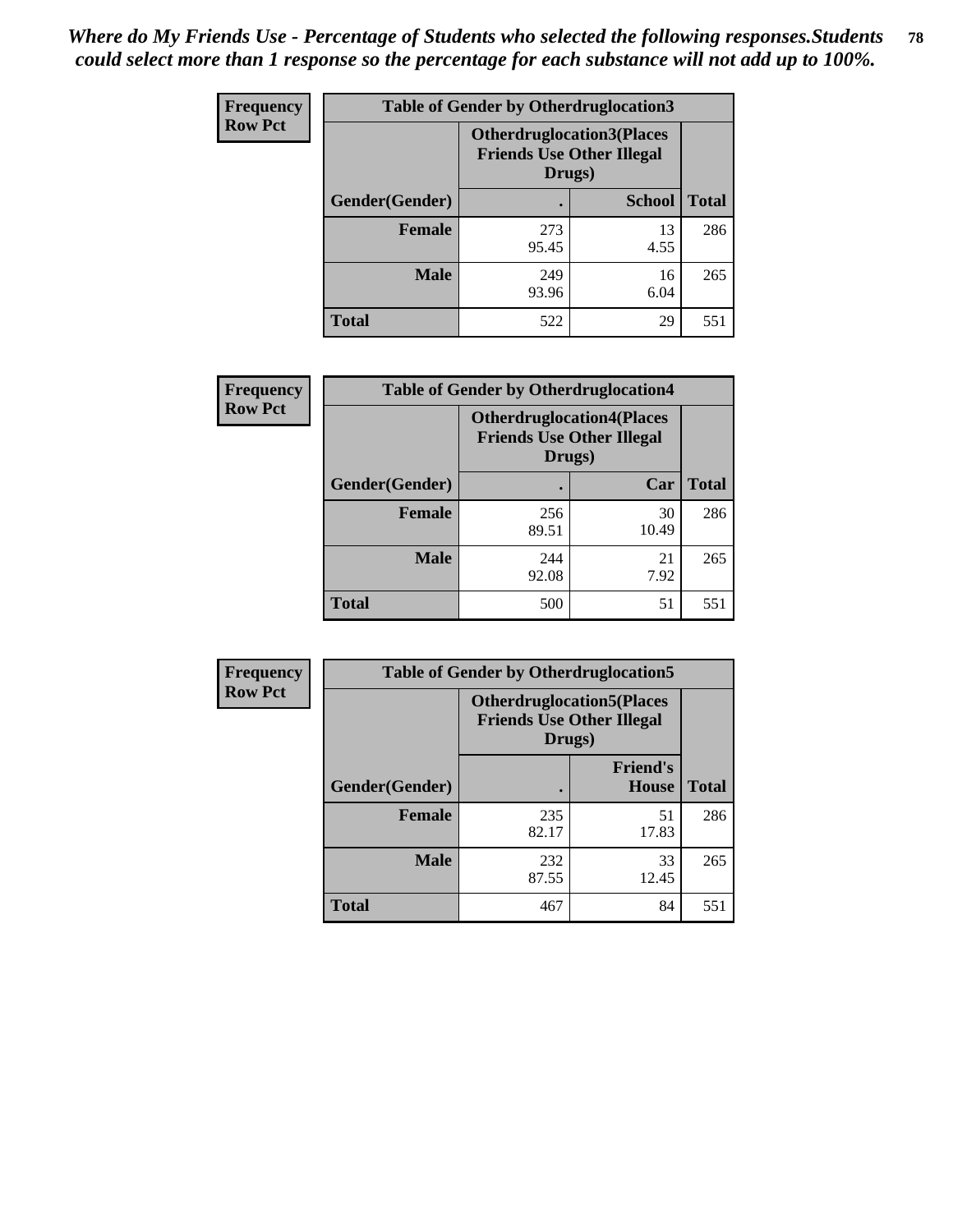| <b>Frequency</b> | <b>Table of Gender by Otherdruglocation6</b> |                                                                                |              |              |
|------------------|----------------------------------------------|--------------------------------------------------------------------------------|--------------|--------------|
| <b>Row Pct</b>   |                                              | <b>Otherdruglocation6(Places</b><br><b>Friends Use Other Illegal</b><br>Drugs) |              |              |
|                  | Gender(Gender)                               |                                                                                | <b>Other</b> | <b>Total</b> |
|                  | <b>Female</b>                                | 238<br>83.22                                                                   | 48<br>16.78  | 286          |
|                  | <b>Male</b>                                  | 230<br>86.79                                                                   | 35<br>13.21  | 265          |
|                  | <b>Total</b>                                 | 468                                                                            | 83           | 551          |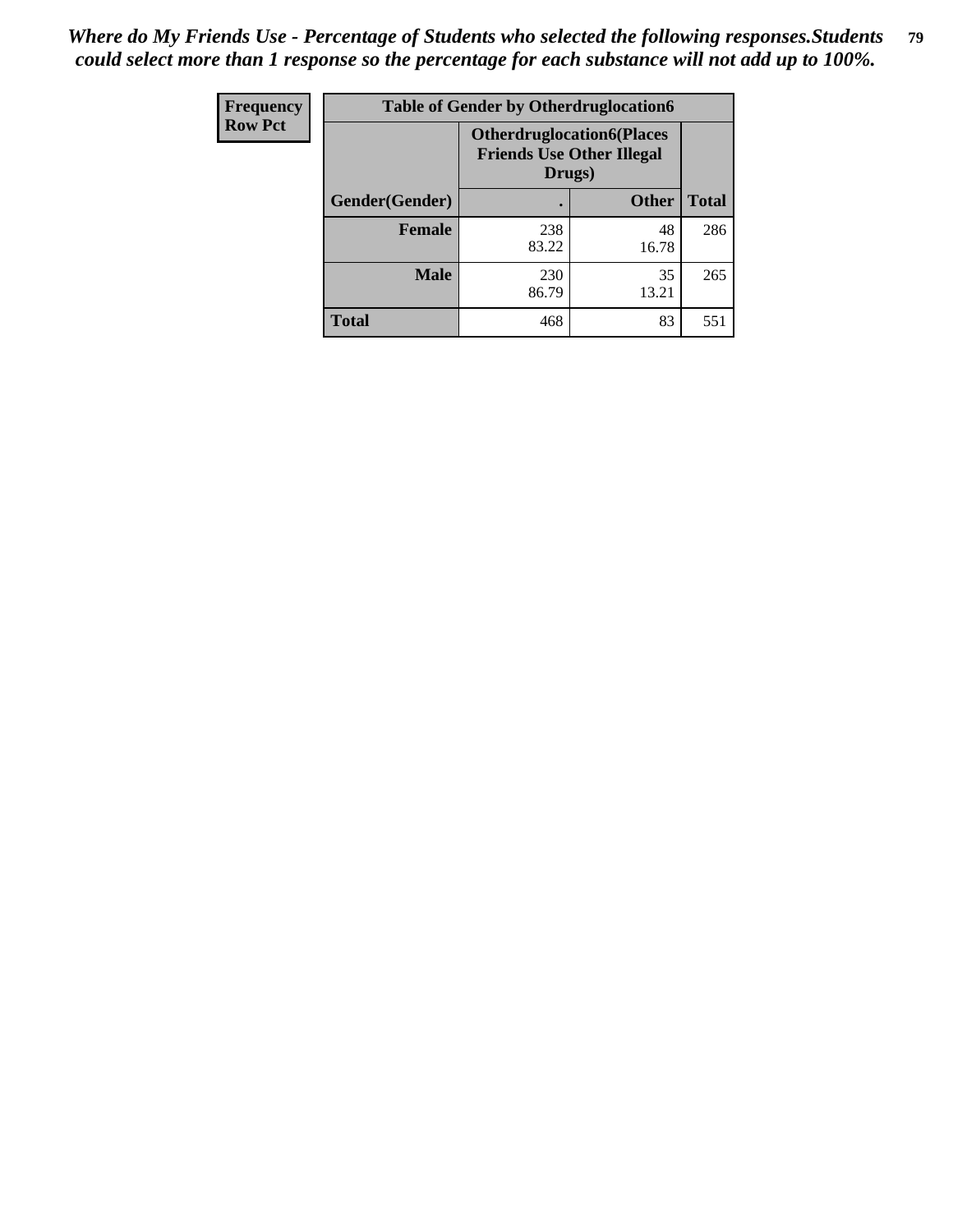| <b>Frequency</b> | <b>Table of Gender by Alcoholtime1</b> |                                                          |                      |              |
|------------------|----------------------------------------|----------------------------------------------------------|----------------------|--------------|
| <b>Row Pct</b>   |                                        | <b>Alcoholtime1(Times</b><br><b>Friends Use Alcohol)</b> |                      |              |
|                  | Gender(Gender)                         | $\bullet$                                                | Do Not<br><b>Use</b> | <b>Total</b> |
|                  | <b>Female</b>                          | 196<br>68.53                                             | 90<br>31.47          | 286          |
|                  | <b>Male</b>                            | 171<br>64.53                                             | 94<br>35.47          | 265          |
|                  | <b>Total</b>                           | 367                                                      | 184                  | 551          |

| Frequency      | <b>Table of Gender by Alcoholtime2</b> |                                                          |                            |              |
|----------------|----------------------------------------|----------------------------------------------------------|----------------------------|--------------|
| <b>Row Pct</b> |                                        | <b>Alcoholtime2(Times</b><br><b>Friends Use Alcohol)</b> |                            |              |
|                | Gender(Gender)                         |                                                          | <b>On Way</b><br>to School | <b>Total</b> |
|                | <b>Female</b>                          | 269<br>94.06                                             | 17<br>5.94                 | 286          |
|                | <b>Male</b>                            | 249<br>93.96                                             | 16<br>6.04                 | 265          |
|                | Total                                  | 518                                                      | 33                         | 551          |

| <b>Frequency</b> | <b>Table of Gender by Alcoholtime3</b> |                                                          |                                |              |
|------------------|----------------------------------------|----------------------------------------------------------|--------------------------------|--------------|
| <b>Row Pct</b>   |                                        | <b>Alcoholtime3(Times</b><br><b>Friends Use Alcohol)</b> |                                |              |
|                  | Gender(Gender)                         |                                                          | <b>During</b><br><b>School</b> | <b>Total</b> |
|                  | <b>Female</b>                          | 281<br>98.25                                             | 5<br>1.75                      | 286          |
|                  | <b>Male</b>                            | 255<br>96.23                                             | 10<br>3.77                     | 265          |
|                  | <b>Total</b>                           | 536                                                      | 15                             | 551          |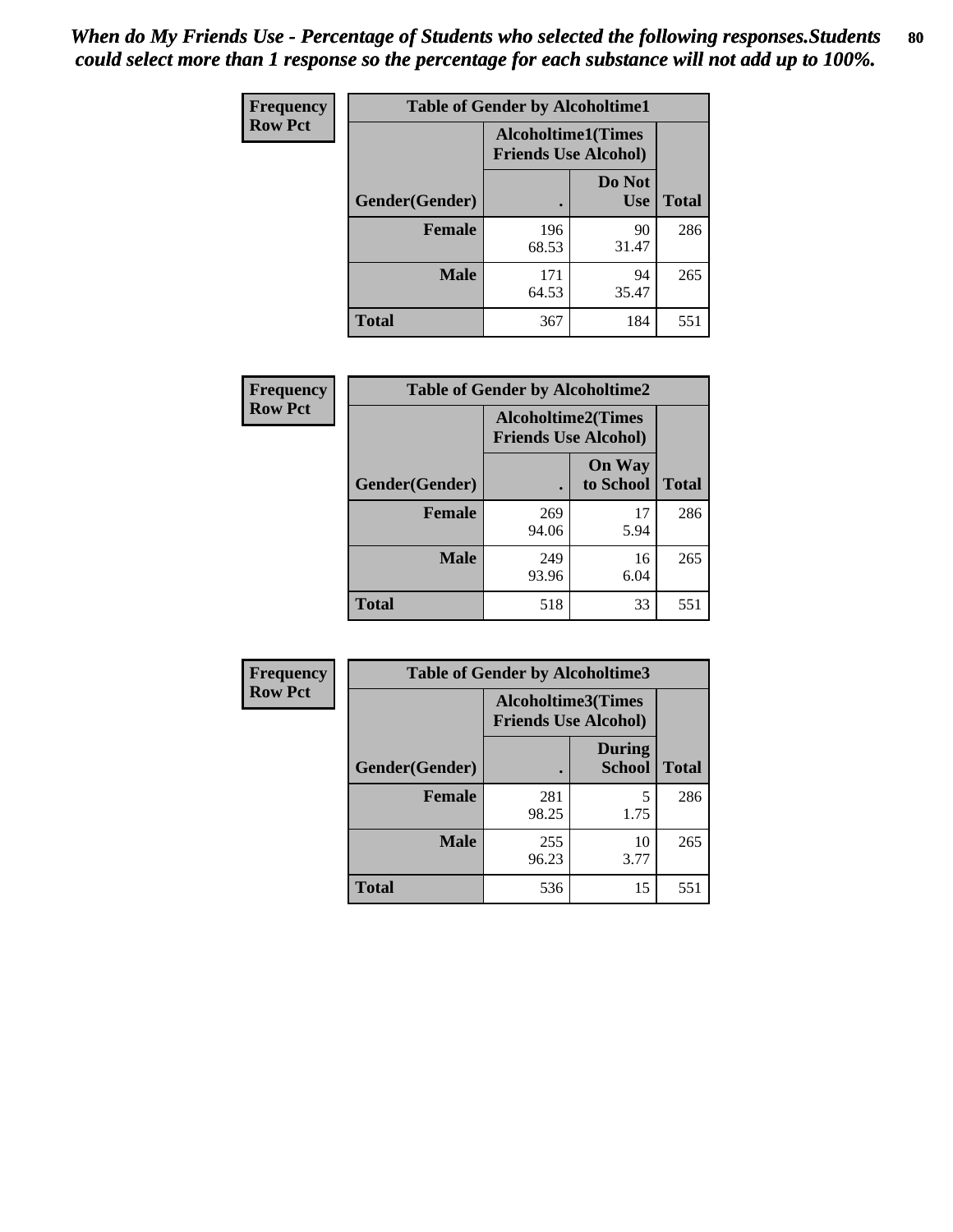*When do My Friends Use - Percentage of Students who selected the following responses.Students could select more than 1 response so the percentage for each substance will not add up to 100%.* **81**

| <b>Frequency</b> | <b>Table of Gender by Alcoholtime4</b> |                                                          |                                                |              |
|------------------|----------------------------------------|----------------------------------------------------------|------------------------------------------------|--------------|
| <b>Row Pct</b>   |                                        | <b>Alcoholtime4(Times</b><br><b>Friends Use Alcohol)</b> |                                                |              |
|                  | Gender(Gender)                         |                                                          | <b>On Way</b><br>Home<br>From<br><b>School</b> | <b>Total</b> |
|                  | <b>Female</b>                          | 268<br>93.71                                             | 18<br>6.29                                     | 286          |
|                  | <b>Male</b>                            | 245<br>92.45                                             | 20<br>7.55                                     | 265          |
|                  | <b>Total</b>                           | 513                                                      | 38                                             | 551          |

| <b>Frequency</b> | <b>Table of Gender by Alcoholtime5</b> |              |                                                           |              |
|------------------|----------------------------------------|--------------|-----------------------------------------------------------|--------------|
| <b>Row Pct</b>   |                                        |              | <b>Alcoholtime5</b> (Times<br><b>Friends Use Alcohol)</b> |              |
|                  | Gender(Gender)                         |              | Weeknights                                                | <b>Total</b> |
|                  | <b>Female</b>                          | 238<br>83.22 | 48<br>16.78                                               | 286          |
|                  | <b>Male</b>                            | 207<br>78.11 | 58<br>21.89                                               | 265          |
|                  | <b>Total</b>                           | 445          | 106                                                       | 551          |

| <b>Frequency</b> | <b>Table of Gender by Alcoholtime6</b> |                                                           |              |              |
|------------------|----------------------------------------|-----------------------------------------------------------|--------------|--------------|
| <b>Row Pct</b>   |                                        | <b>Alcoholtime6</b> (Times<br><b>Friends Use Alcohol)</b> |              |              |
|                  | Gender(Gender)                         |                                                           | Weekends     | <b>Total</b> |
|                  | <b>Female</b>                          | 87<br>30.42                                               | 199<br>69.58 | 286          |
|                  | <b>Male</b>                            | 90<br>33.96                                               | 175<br>66.04 | 265          |
|                  | <b>Total</b>                           | 177                                                       | 374          | 551          |

| Frequency      | <b>Table of Gender by Tobaccotime1</b> |                                                          |                      |              |
|----------------|----------------------------------------|----------------------------------------------------------|----------------------|--------------|
| <b>Row Pct</b> |                                        | <b>Tobaccotime1(Times</b><br><b>Friends Use Tobacco)</b> |                      |              |
|                | Gender(Gender)                         |                                                          | Do Not<br><b>Use</b> | <b>Total</b> |
|                | Female                                 | 151<br>52.80                                             | 135<br>47.20         | 286          |
|                | <b>Male</b>                            | 152<br>57.36                                             | 113<br>42.64         | 265          |
|                | <b>Total</b>                           | 303                                                      | 248                  | 551          |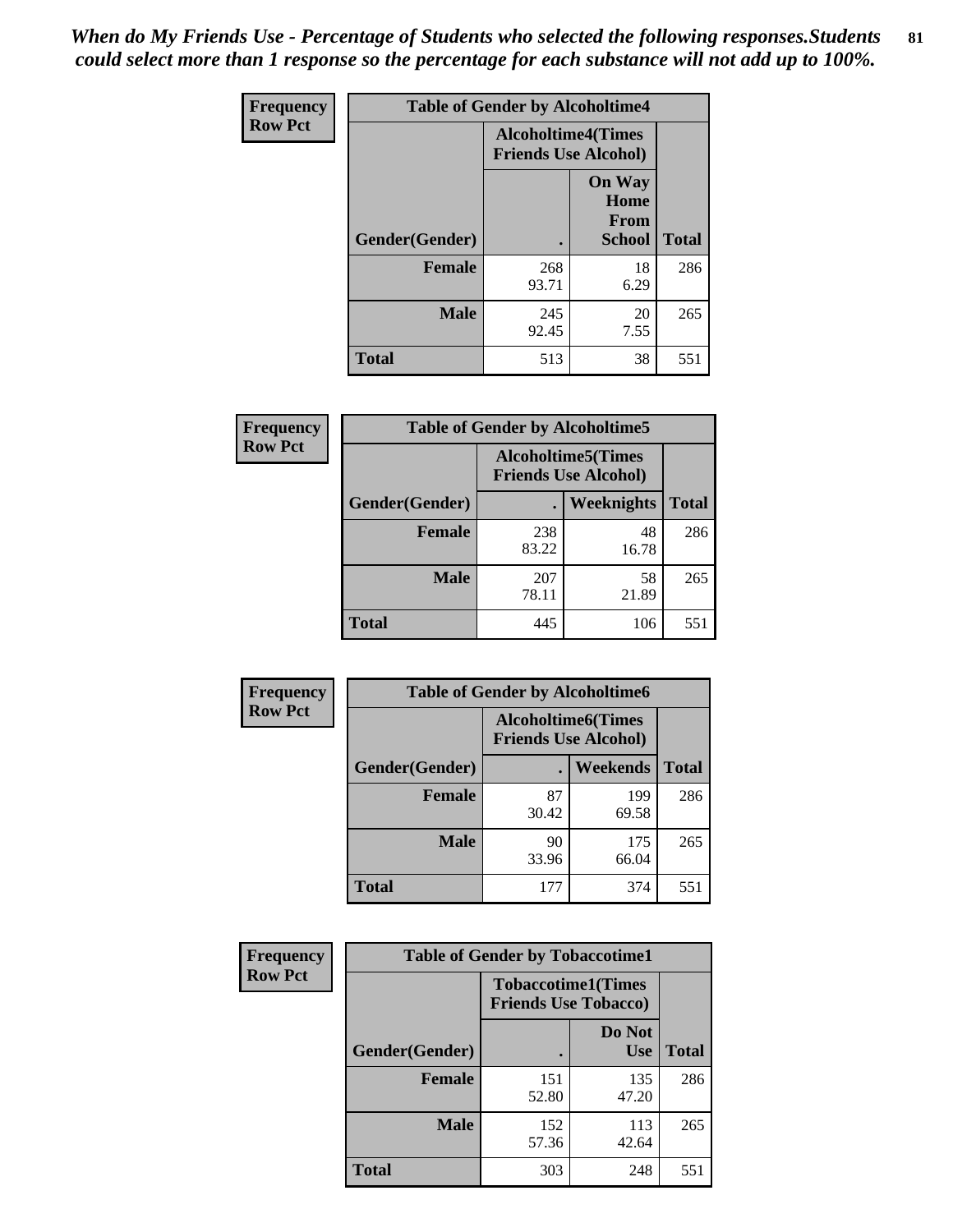*When do My Friends Use - Percentage of Students who selected the following responses.Students could select more than 1 response so the percentage for each substance will not add up to 100%.* **82**

| Frequency      | <b>Table of Gender by Tobaccotime2</b> |                                                          |                            |              |
|----------------|----------------------------------------|----------------------------------------------------------|----------------------------|--------------|
| <b>Row Pct</b> |                                        | <b>Tobaccotime2(Times</b><br><b>Friends Use Tobacco)</b> |                            |              |
|                | Gender(Gender)                         | $\bullet$                                                | <b>On Way</b><br>to School | <b>Total</b> |
|                | Female                                 | 201<br>70.28                                             | 85<br>29.72                | 286          |
|                | <b>Male</b>                            | 170<br>64.15                                             | 95<br>35.85                | 265          |
|                | <b>Total</b>                           | 371                                                      | 180                        | 551          |

| <b>Frequency</b> | <b>Table of Gender by Tobaccotime3</b> |                             |                                |              |
|------------------|----------------------------------------|-----------------------------|--------------------------------|--------------|
| <b>Row Pct</b>   |                                        | <b>Friends Use Tobacco)</b> | <b>Tobaccotime3(Times</b>      |              |
|                  | Gender(Gender)                         |                             | <b>During</b><br><b>School</b> | <b>Total</b> |
|                  | <b>Female</b>                          | 249<br>87.06                | 37<br>12.94                    | 286          |
|                  | <b>Male</b>                            | 205<br>77.36                | 60<br>22.64                    | 265          |
|                  | <b>Total</b>                           | 454                         | 97                             | 551          |

| <b>Frequency</b> | <b>Table of Gender by Tobaccotime4</b> |                                                          |                                                |              |
|------------------|----------------------------------------|----------------------------------------------------------|------------------------------------------------|--------------|
| <b>Row Pct</b>   |                                        | <b>Tobaccotime4(Times</b><br><b>Friends Use Tobacco)</b> |                                                |              |
|                  | Gender(Gender)                         |                                                          | <b>On Way</b><br>Home<br><b>From</b><br>School | <b>Total</b> |
|                  | <b>Female</b>                          | 268<br>93.71                                             | 18<br>6.29                                     | 286          |
|                  | <b>Male</b>                            | 245<br>92.45                                             | 20<br>7.55                                     | 265          |
|                  | <b>Total</b>                           | 513                                                      | 38                                             | 551          |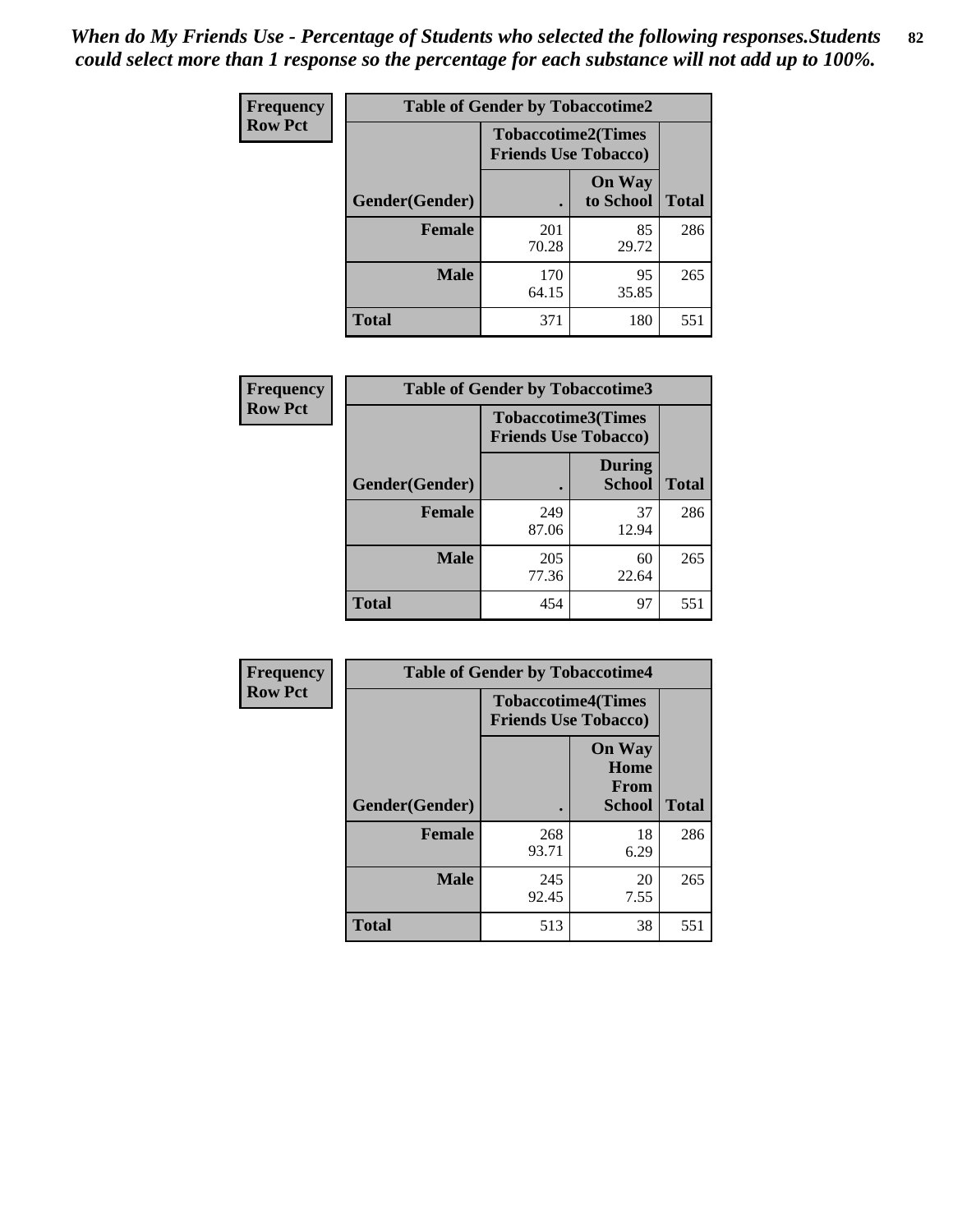| <b>Frequency</b> | <b>Table of Gender by Tobaccotime5</b> |              |                                                          |              |  |
|------------------|----------------------------------------|--------------|----------------------------------------------------------|--------------|--|
| <b>Row Pct</b>   |                                        |              | <b>Tobaccotime5(Times</b><br><b>Friends Use Tobacco)</b> |              |  |
|                  | Gender(Gender)                         |              | Weeknights                                               | <b>Total</b> |  |
|                  | <b>Female</b>                          | 184<br>64.34 | 102<br>35.66                                             | 286          |  |
|                  | <b>Male</b>                            | 144<br>54.34 | 121<br>45.66                                             | 265          |  |
|                  | <b>Total</b>                           | 328          | 223                                                      | 551          |  |

| Frequency      | <b>Table of Gender by Tobaccotime6</b> |                                                          |                 |              |
|----------------|----------------------------------------|----------------------------------------------------------|-----------------|--------------|
| <b>Row Pct</b> |                                        | <b>Tobaccotime6(Times</b><br><b>Friends Use Tobacco)</b> |                 |              |
|                | Gender(Gender)                         |                                                          | <b>Weekends</b> | <b>Total</b> |
|                | Female                                 | 145<br>50.70                                             | 141<br>49.30    | 286          |
|                | <b>Male</b>                            | 130<br>49.06                                             | 135<br>50.94    | 265          |
|                | <b>Total</b>                           | 275                                                      | 276             | 551          |

| Frequency      | <b>Table of Gender by Marijuanatime1</b> |                                                        |              |              |
|----------------|------------------------------------------|--------------------------------------------------------|--------------|--------------|
| <b>Row Pct</b> |                                          | Marijuanatime1(Times<br><b>Friends Use Marijuana</b> ) |              |              |
|                | Gender(Gender)                           |                                                        | Do Not Use   | <b>Total</b> |
|                | <b>Female</b>                            | 114<br>39.86                                           | 172<br>60.14 | 286          |
|                | <b>Male</b>                              | 103<br>38.87                                           | 162<br>61.13 | 265          |
|                | <b>Total</b>                             | 217                                                    | 334          | 551          |

| <b>Frequency</b> | <b>Table of Gender by Marijuanatime2</b> |                                                               |                            |              |
|------------------|------------------------------------------|---------------------------------------------------------------|----------------------------|--------------|
| <b>Row Pct</b>   |                                          | <b>Marijuanatime2(Times</b><br><b>Friends Use Marijuana</b> ) |                            |              |
|                  | Gender(Gender)                           |                                                               | On Way to<br><b>School</b> | <b>Total</b> |
|                  | Female                                   | 255<br>89.16                                                  | 31<br>10.84                | 286          |
|                  | <b>Male</b>                              | 239<br>90.19                                                  | 26<br>9.81                 | 265          |
|                  | <b>Total</b>                             | 494                                                           | 57                         | 551          |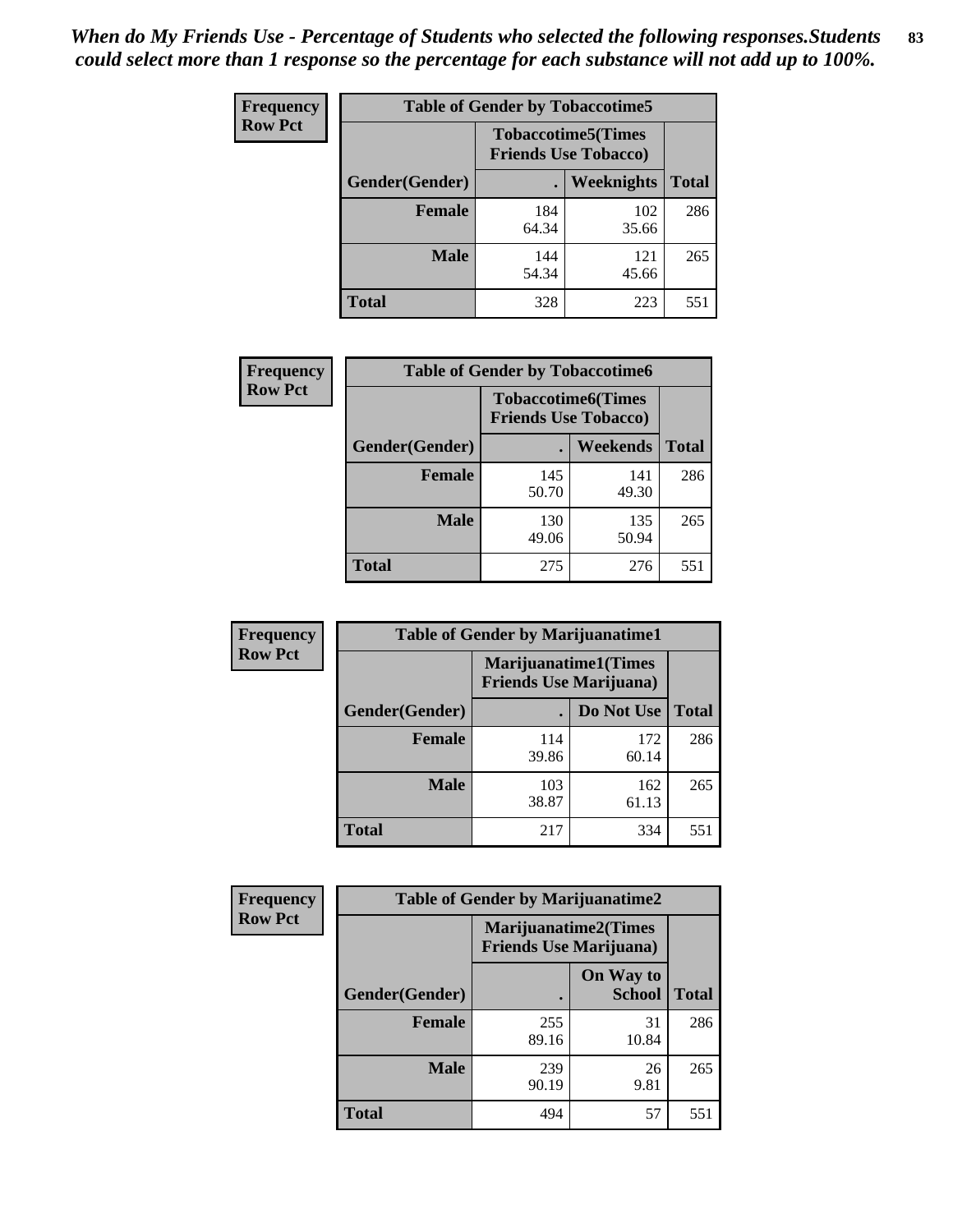| Frequency      | Table of Gender by Marijuanatime3 |                                                        |                                |              |
|----------------|-----------------------------------|--------------------------------------------------------|--------------------------------|--------------|
| <b>Row Pct</b> |                                   | Marijuanatime3(Times<br><b>Friends Use Marijuana</b> ) |                                |              |
|                | Gender(Gender)                    |                                                        | <b>During</b><br><b>School</b> | <b>Total</b> |
|                | <b>Female</b>                     | 276<br>96.50                                           | 10<br>3.50                     | 286          |
|                | <b>Male</b>                       | 256<br>96.60                                           | Q<br>3.40                      | 265          |
|                | <b>Total</b>                      | 532                                                    | 19                             | 551          |

| Frequency      | <b>Table of Gender by Marijuanatime4</b> |                                |                                                       |              |
|----------------|------------------------------------------|--------------------------------|-------------------------------------------------------|--------------|
| <b>Row Pct</b> |                                          | <b>Friends Use Marijuana</b> ) | <b>Marijuanatime4</b> (Times                          |              |
|                | Gender(Gender)                           |                                | <b>On Way</b><br>Home<br><b>From</b><br><b>School</b> | <b>Total</b> |
|                | <b>Female</b>                            | 255<br>89.16                   | 31<br>10.84                                           | 286          |
|                | <b>Male</b>                              | 239<br>90.19                   | 26<br>9.81                                            | 265          |
|                | <b>Total</b>                             | 494                            | 57                                                    | 551          |

| Frequency      | <b>Table of Gender by Marijuanatime5</b> |                                                                |             |              |  |
|----------------|------------------------------------------|----------------------------------------------------------------|-------------|--------------|--|
| <b>Row Pct</b> |                                          | <b>Marijuanatime5</b> (Times<br><b>Friends Use Marijuana</b> ) |             |              |  |
|                | Gender(Gender)                           | ٠                                                              | Weeknights  | <b>Total</b> |  |
|                | <b>Female</b>                            | 226<br>79.02                                                   | 60<br>20.98 | 286          |  |
|                | <b>Male</b>                              | 207<br>78.11                                                   | 58<br>21.89 | 265          |  |
|                | <b>Total</b>                             | 433                                                            | 118         | 551          |  |

| <b>Frequency</b> | <b>Table of Gender by Marijuanatime6</b> |                                                                |                 |              |
|------------------|------------------------------------------|----------------------------------------------------------------|-----------------|--------------|
| <b>Row Pct</b>   |                                          | <b>Marijuanatime6</b> (Times<br><b>Friends Use Marijuana</b> ) |                 |              |
|                  | Gender(Gender)                           |                                                                | <b>Weekends</b> | <b>Total</b> |
|                  | <b>Female</b>                            | 167<br>58.39                                                   | 119<br>41.61    | 286          |
|                  | <b>Male</b>                              | 167<br>63.02                                                   | 98<br>36.98     | 265          |
|                  | <b>Total</b>                             | 334                                                            | 217             | 551          |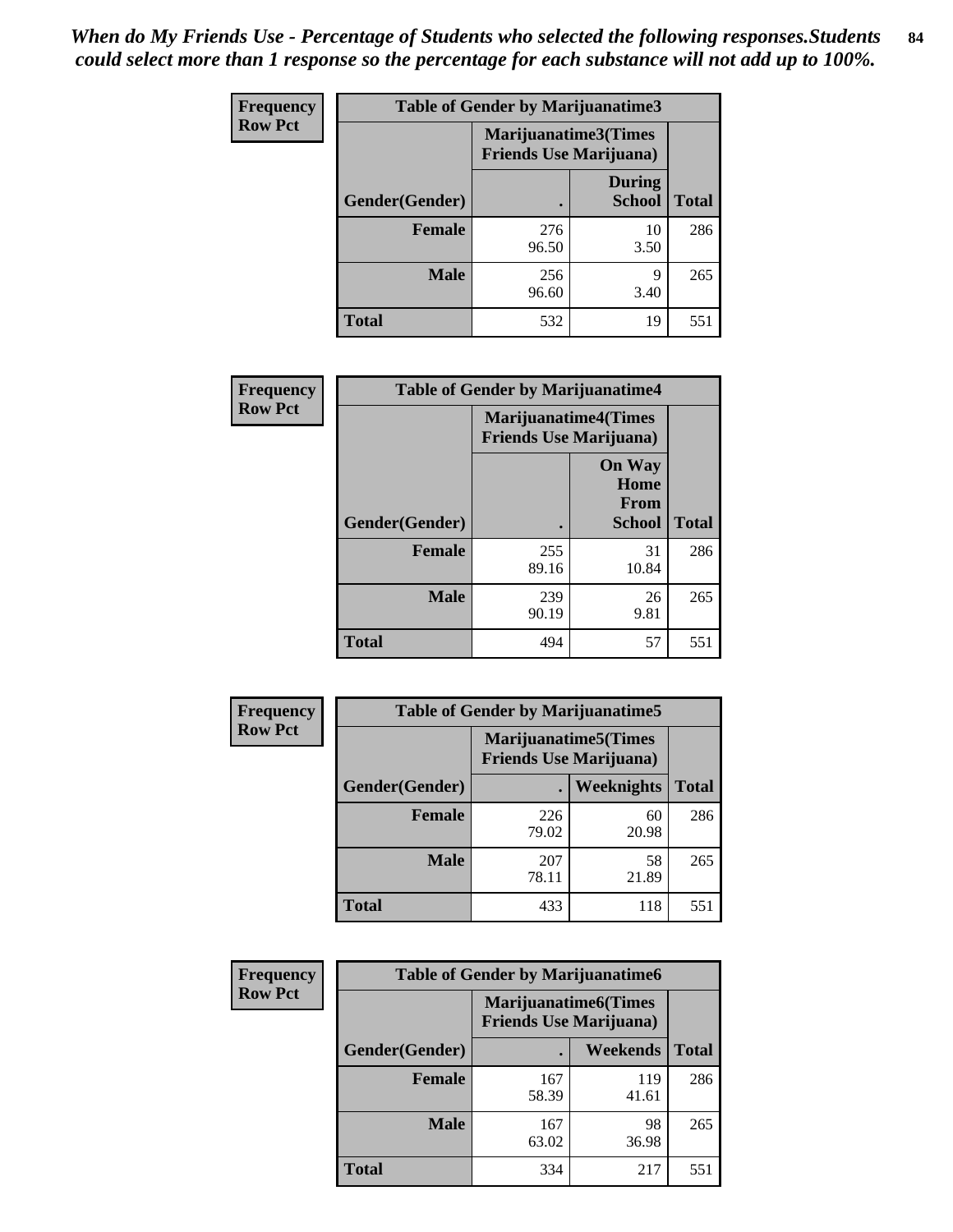*When do My Friends Use - Percentage of Students who selected the following responses.Students could select more than 1 response so the percentage for each substance will not add up to 100%.* **85**

| <b>Frequency</b> | <b>Table of Gender by Otherdrugtime1</b> |                                                    |                              |              |  |
|------------------|------------------------------------------|----------------------------------------------------|------------------------------|--------------|--|
| <b>Row Pct</b>   |                                          | <b>Friends Use Other</b><br><b>Illegal Drugs</b> ) | <b>Otherdrugtime1</b> (Times |              |  |
|                  | Gender(Gender)                           |                                                    | Do Not Use                   | <b>Total</b> |  |
|                  | <b>Female</b>                            | 62<br>21.68                                        | 224<br>78.32                 | 286          |  |
|                  | <b>Male</b>                              | 48<br>18.11                                        | 217<br>81.89                 | 265          |  |
|                  | <b>Total</b>                             | 110                                                | 441                          | 551          |  |

| Frequency      | <b>Table of Gender by Otherdrugtime2</b> |                                                                                   |                            |              |
|----------------|------------------------------------------|-----------------------------------------------------------------------------------|----------------------------|--------------|
| <b>Row Pct</b> |                                          | <b>Otherdrugtime2(Times</b><br><b>Friends Use Other</b><br><b>Illegal Drugs</b> ) |                            |              |
|                | Gender(Gender)                           |                                                                                   | On Way to<br><b>School</b> | <b>Total</b> |
|                | <b>Female</b>                            | 269<br>94.06                                                                      | 17<br>5.94                 | 286          |
|                | <b>Male</b>                              | 255<br>96.23                                                                      | 10<br>3.77                 | 265          |
|                | <b>Total</b>                             | 524                                                                               | 27                         | 551          |

| <b>Frequency</b> | <b>Table of Gender by Otherdrugtime3</b> |                        |                                                  |              |
|------------------|------------------------------------------|------------------------|--------------------------------------------------|--------------|
| <b>Row Pct</b>   |                                          | <b>Illegal Drugs</b> ) | Otherdrugtime3(Times<br><b>Friends Use Other</b> |              |
|                  | Gender(Gender)                           |                        | <b>During</b><br><b>School</b>                   | <b>Total</b> |
|                  | <b>Female</b>                            | 279<br>97.55           | 2.45                                             | 286          |
|                  | <b>Male</b>                              | 259<br>97.74           | 6<br>2.26                                        | 265          |
|                  | <b>Total</b>                             | 538                    | 13                                               | 551          |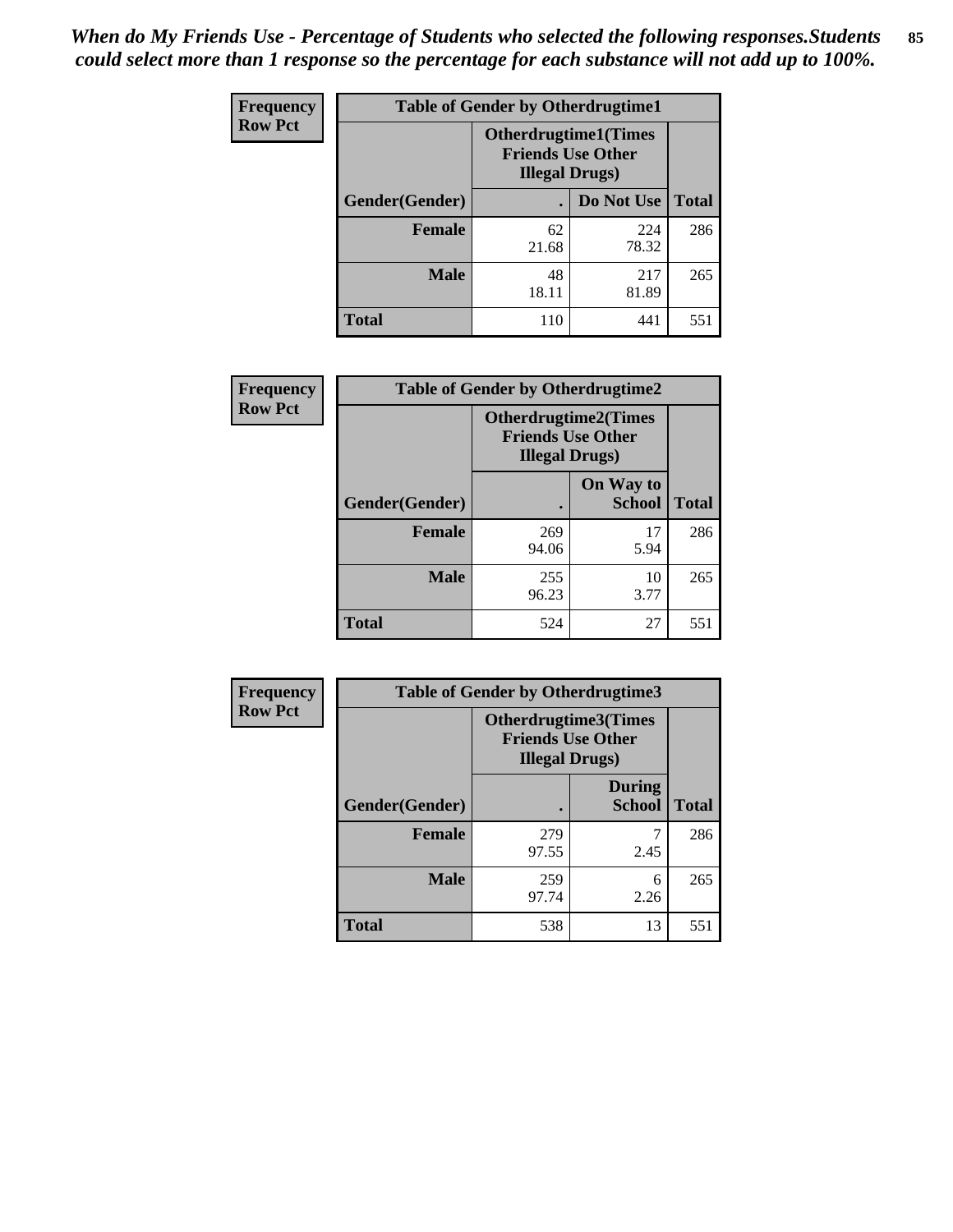*When do My Friends Use - Percentage of Students who selected the following responses.Students could select more than 1 response so the percentage for each substance will not add up to 100%.* **86**

| <b>Frequency</b> | <b>Table of Gender by Otherdrugtime4</b> |                                                    |                                         |              |
|------------------|------------------------------------------|----------------------------------------------------|-----------------------------------------|--------------|
| <b>Row Pct</b>   |                                          | <b>Friends Use Other</b><br><b>Illegal Drugs</b> ) | <b>Otherdrugtime4(Times</b>             |              |
|                  | Gender(Gender)                           |                                                    | <b>On Way</b><br>Home<br>From<br>School | <b>Total</b> |
|                  | <b>Female</b>                            | 267<br>93.36                                       | 19<br>6.64                              | 286          |
|                  | <b>Male</b>                              | 249<br>93.96                                       | 16<br>6.04                              | 265          |
|                  | <b>Total</b>                             | 516                                                | 35                                      | 551          |

| Frequency      | <b>Table of Gender by Otherdrugtime5</b> |                                                                                    |             |              |
|----------------|------------------------------------------|------------------------------------------------------------------------------------|-------------|--------------|
| <b>Row Pct</b> |                                          | <b>Otherdrugtime5</b> (Times<br><b>Friends Use Other</b><br><b>Illegal Drugs</b> ) |             |              |
|                | Gender(Gender)                           |                                                                                    | Weeknights  | <b>Total</b> |
|                | <b>Female</b>                            | 252<br>88.11                                                                       | 34<br>11.89 | 286          |
|                | <b>Male</b>                              | 242<br>91.32                                                                       | 23<br>8.68  | 265          |
|                | <b>Total</b>                             | 494                                                                                | 57          | 551          |

| <b>Frequency</b> | <b>Table of Gender by Otherdrugtime6</b> |                                                                                   |             |              |
|------------------|------------------------------------------|-----------------------------------------------------------------------------------|-------------|--------------|
| <b>Row Pct</b>   |                                          | <b>Otherdrugtime6(Times</b><br><b>Friends Use Other</b><br><b>Illegal Drugs</b> ) |             |              |
|                  | Gender(Gender)                           |                                                                                   | Weekends    | <b>Total</b> |
|                  | <b>Female</b>                            | 222<br>77.62                                                                      | 64<br>22.38 | 286          |
|                  | <b>Male</b>                              | 217<br>81.89                                                                      | 48<br>18.11 | 265          |
|                  | <b>Total</b>                             | 439                                                                               | 112         | 551          |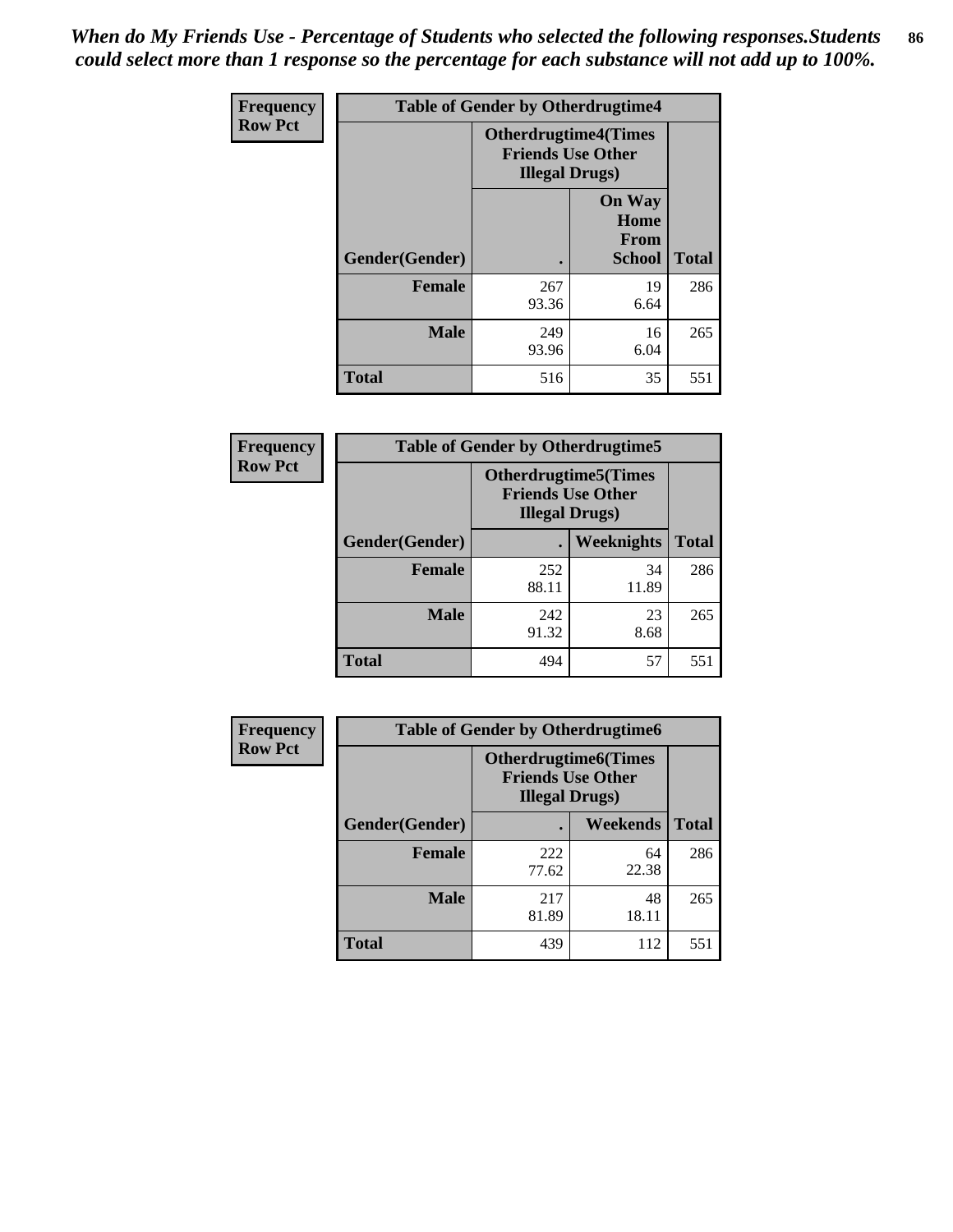# *Other Questions* **87**

| <b>Frequency</b> | <b>Table of Gender by Educationalcohol</b> |                                                                                                                               |                |              |  |
|------------------|--------------------------------------------|-------------------------------------------------------------------------------------------------------------------------------|----------------|--------------|--|
| <b>Row Pct</b>   |                                            | Educationalcohol(I<br>have been taught<br>about alcohol,<br>tobacco,<br>and other drugs<br>within the last year<br>at school) |                |              |  |
|                  | Gender(Gender)                             | <b>Yes</b>                                                                                                                    | N <sub>0</sub> | <b>Total</b> |  |
|                  | <b>Female</b>                              | <b>200</b><br>69.93                                                                                                           | 86<br>30.07    | 286          |  |
|                  | <b>Male</b>                                | 192<br>72.45                                                                                                                  | 73<br>27.55    | 265          |  |
|                  | <b>Total</b>                               | 392                                                                                                                           | 159            | 551          |  |

| Frequency      | <b>Table of Gender by Rodedrinking</b>                                                                              |             |                |              |  |
|----------------|---------------------------------------------------------------------------------------------------------------------|-------------|----------------|--------------|--|
| <b>Row Pct</b> | Rodedrinking(In<br>the past 30 days I<br>have ridden in a<br>car with a driver<br>who had been<br>drinking alcohol) |             |                |              |  |
|                | Gender(Gender)                                                                                                      | Yes         | N <sub>0</sub> | <b>Total</b> |  |
|                | <b>Female</b>                                                                                                       | 47<br>16.43 | 239<br>83.57   | 286          |  |
|                | <b>Male</b>                                                                                                         | 53<br>20.00 | 212<br>80.00   | 265          |  |
|                | <b>Total</b>                                                                                                        | 100         | 451            | 551          |  |

| Frequency      | <b>Table of Gender by Drugsschool</b> |                                                                                                                                     |                |              |  |
|----------------|---------------------------------------|-------------------------------------------------------------------------------------------------------------------------------------|----------------|--------------|--|
| <b>Row Pct</b> |                                       | <b>Drugsschool</b> (During<br>the past 12 months,<br>I have been offered,<br>sold,<br>or given illegal drugs<br>on school property) |                |              |  |
|                | Gender(Gender)                        | <b>Yes</b>                                                                                                                          | N <sub>0</sub> | <b>Total</b> |  |
|                | <b>Female</b>                         | 31<br>10.84                                                                                                                         | 255<br>89.16   | 286          |  |
|                | <b>Male</b>                           | 41<br>15.47                                                                                                                         | 224<br>84.53   | 265          |  |
|                | <b>Total</b>                          | 72                                                                                                                                  | 479            | 551          |  |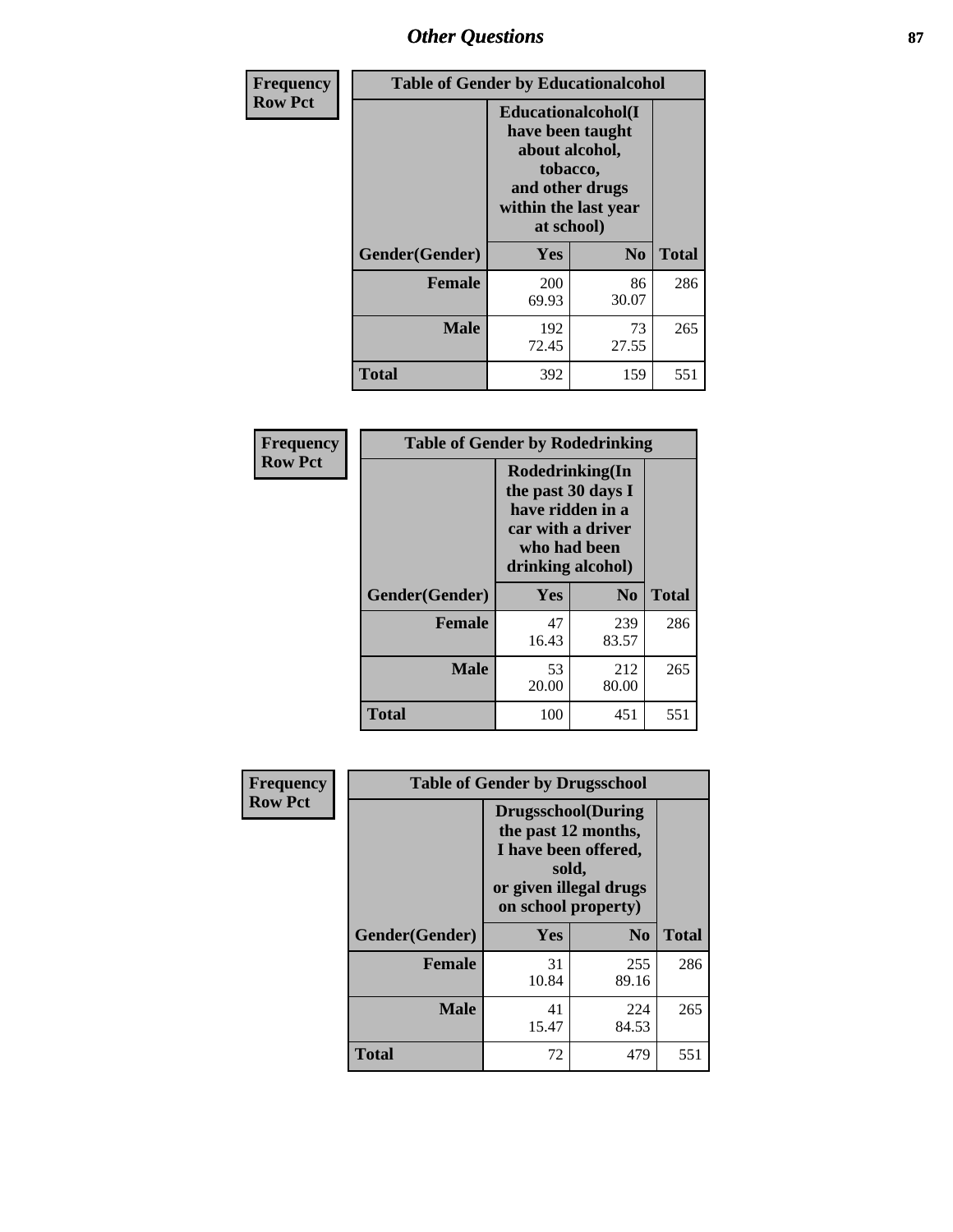# *Other Questions* **88**

**Frequency Row Pct**

| <b>Table of Gender by Bingedrinking</b> |                         |                                                                                                         |                   |                   |                        |                               |                   |              |
|-----------------------------------------|-------------------------|---------------------------------------------------------------------------------------------------------|-------------------|-------------------|------------------------|-------------------------------|-------------------|--------------|
|                                         |                         | Bingedrinking(I have drunk five or more<br>drinks of alcohol at one sitting during the<br>last 30 days) |                   |                   |                        |                               |                   |              |
| <b>Gender</b> (Gender)                  | $\bf{0}$<br><b>Days</b> | 1 or<br>days                                                                                            | 3 to<br>5<br>days | 6 to<br>9<br>days | 10<br>to<br>19<br>days | <b>20</b><br>to<br>29<br>days | All<br>30<br>days | <b>Total</b> |
| <b>Female</b>                           | 251<br>87.76            | 9<br>3.15                                                                                               | 9<br>3.15         | 4<br>1.40         | 7<br>2.45              | 5<br>1.75                     | 0.35              | 286          |
|                                         |                         |                                                                                                         |                   |                   |                        |                               |                   |              |
| <b>Male</b>                             | 201<br>75.85            | 15<br>5.66                                                                                              | 18<br>6.79        | 11<br>4.15        | 8<br>3.02              | 3<br>1.13                     | 9<br>3.40         | 265          |

| Frequency      | <b>Table of Gender by Educationaids</b> |                                                                                                 |                |              |  |
|----------------|-----------------------------------------|-------------------------------------------------------------------------------------------------|----------------|--------------|--|
| <b>Row Pct</b> |                                         | <b>Educationaids</b> (I<br>have been taught<br>about HIV/AIDS<br>at school in the<br>past year) |                |              |  |
|                | Gender(Gender)                          | Yes                                                                                             | N <sub>0</sub> | <b>Total</b> |  |
|                | <b>Female</b>                           | 200<br>69.93                                                                                    | 86<br>30.07    | 286          |  |
|                | <b>Male</b>                             | 189<br>71.32                                                                                    | 76<br>28.68    | 265          |  |
|                | <b>Total</b>                            | 389                                                                                             | 162            | 551          |  |

| <b>Frequency</b> | <b>Table of Gender by Suicideconsider</b> |                 |                |              |  |
|------------------|-------------------------------------------|-----------------|----------------|--------------|--|
| <b>Row Pct</b>   |                                           | Suicideconsider |                |              |  |
|                  | Gender(Gender)                            | Yes             | N <sub>0</sub> | <b>Total</b> |  |
|                  | <b>Female</b>                             | 27<br>9.44      | 259<br>90.56   | 286          |  |
|                  | <b>Male</b>                               | 23<br>8.68      | 242<br>91.32   | 265          |  |
|                  | Total                                     | 50              | 501            | 551          |  |